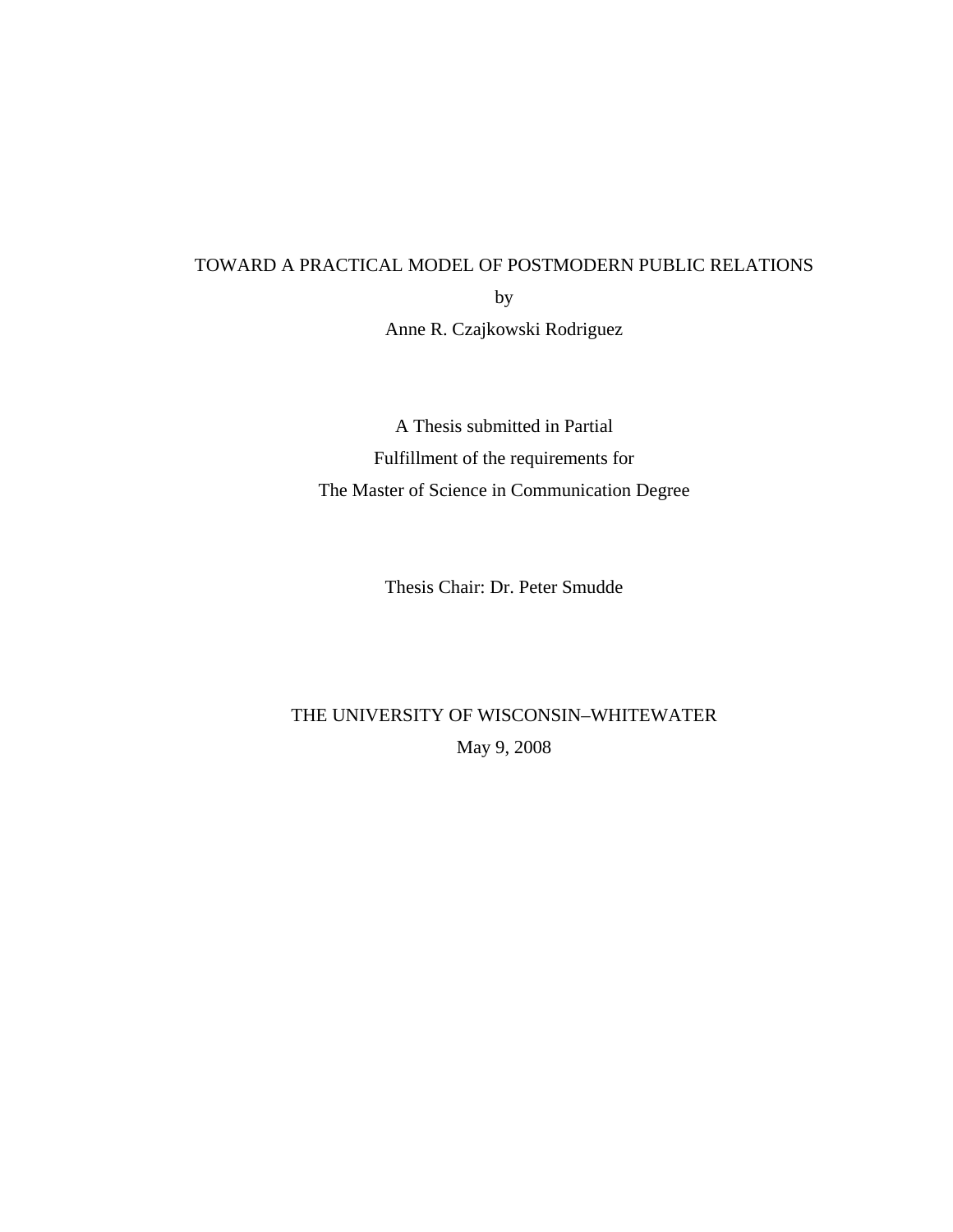The University of Wisconsin-Whitewater

Thesis Approved

Anne R. Czajkowski Rodriguez

Date: 28 April 2008

Committee Members: Dr. Peter Smudde, Chair Dr. Lynn Brownson Dr. Danielle Stern

Melissa Di Motto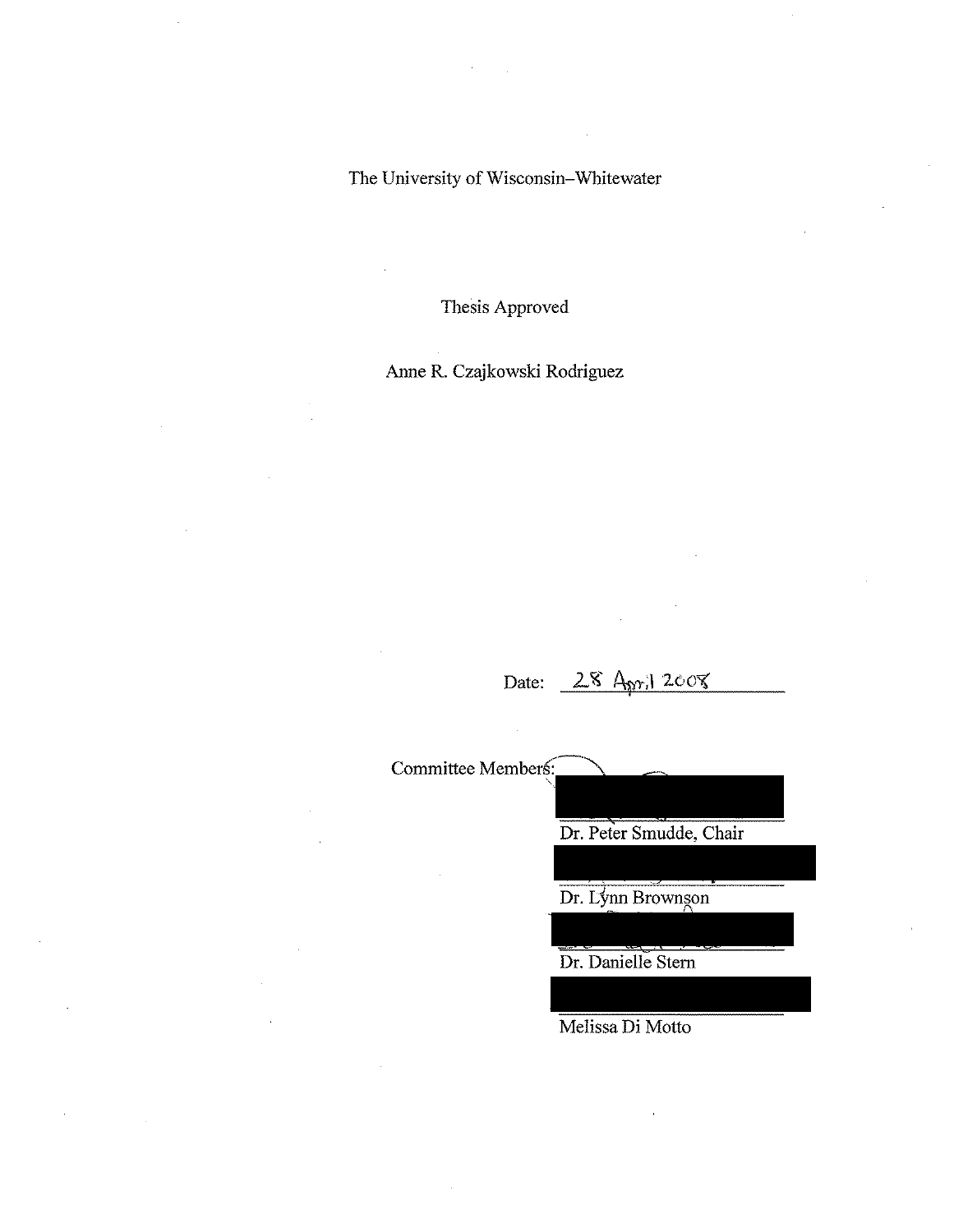#### Acknowledgements

It is difficult to overstate my gratitude to Dr. Peter Smudde, under whose supervision I developed and carried out this thesis. This work would not have been possible without his guidance and encouragement.

It is a pleasure to thank Dr. Lynn Brownson, Melissa Di Motto and Dr. Danielle Stern, who served on my thesis committee. Each has given abundant time and assistance, helping to refine and improve this work in numerous ways.

I must also thank Dr. Barbara Penington and Dr. Deborah Dysart Gale, who read earlier papers where some of the ideas for this thesis were developed.

Many dear friends remained steadfast, even when I was too preoccupied to write or call. I am humbled by their unwavering patience, kindness, and generosity of spirit.

I am grateful as well to my family members, who raised me, taught me, and loved me. Their example of unflinching willingness to work hard and enduring appreciation for learning continue to inspire and guide me.

Finally, I thank my husband, Anthony Rodriguez, for his constant loving support. To him I dedicate this thesis.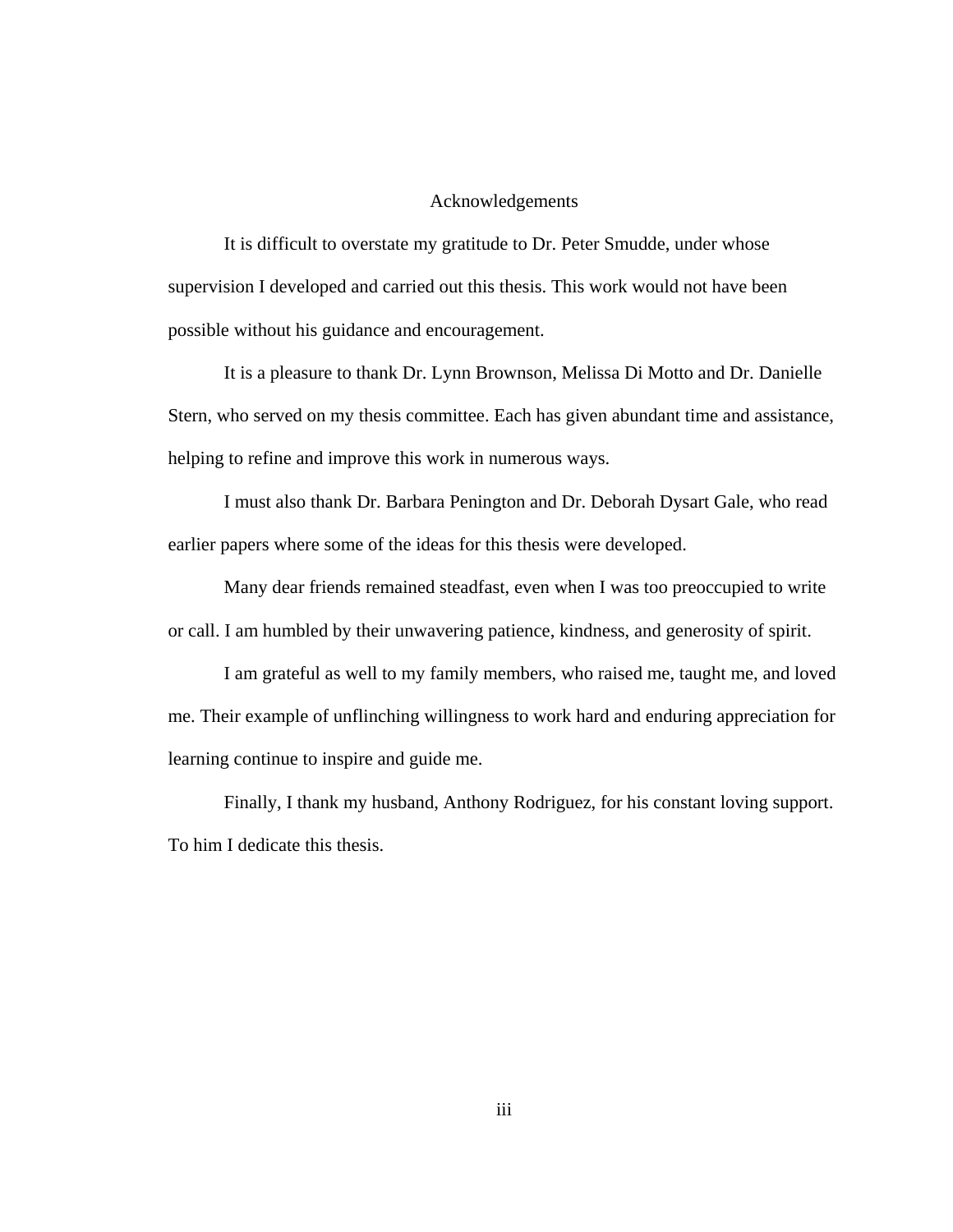### Table of Contents

| Appendix A: Steps for the Practical Application of Postmodern Public Relations  153 |  |
|-------------------------------------------------------------------------------------|--|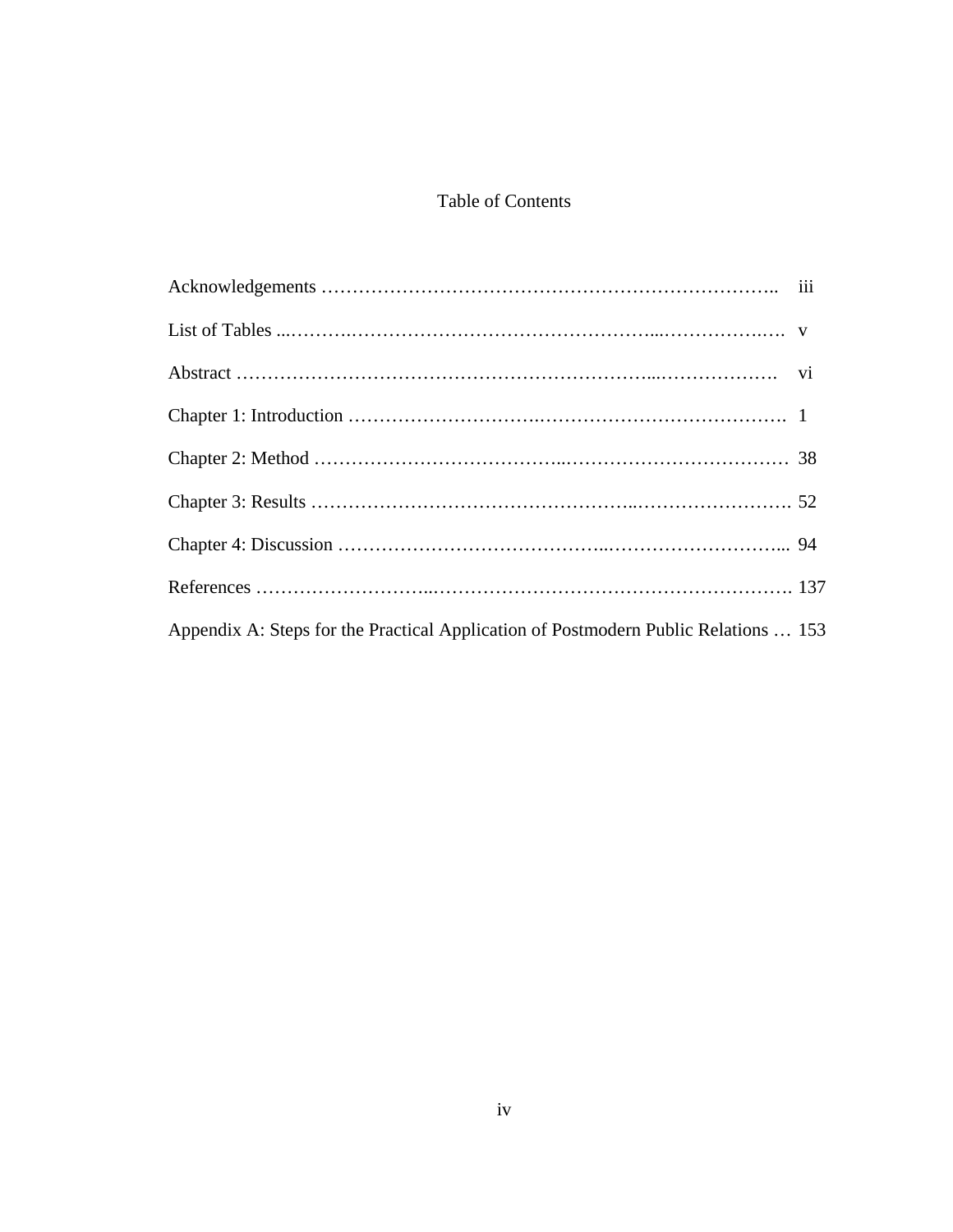## List of Tables

| Table 3A: Artifacts for the American Association on Intellectual and Developmental |  |
|------------------------------------------------------------------------------------|--|
|                                                                                    |  |
|                                                                                    |  |
|                                                                                    |  |
|                                                                                    |  |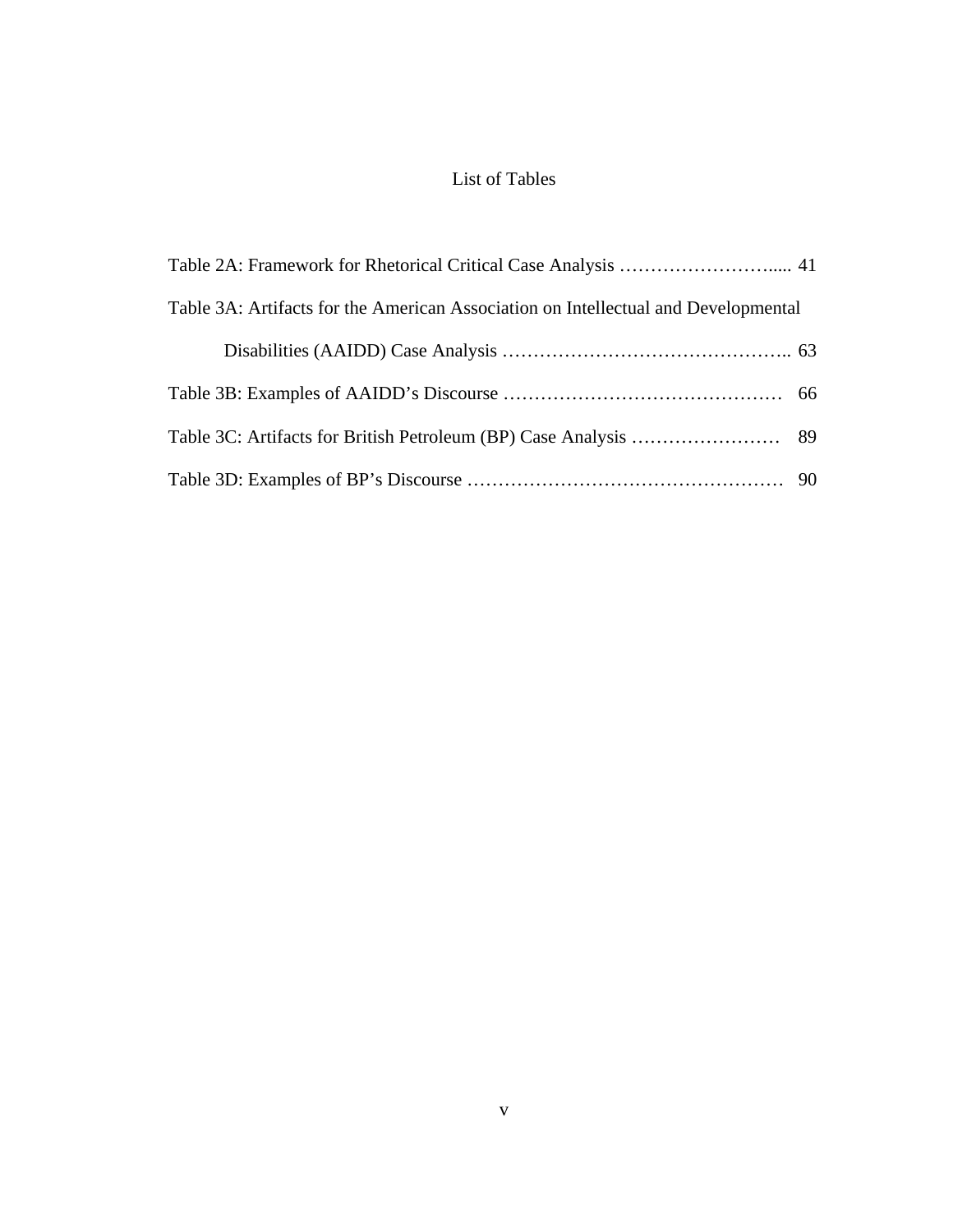Abstract of Thesis

Anne R. Czajkowski Rodriguez

Toward a Practical Model of Postmodern Public Relations

May 9, 2008

Dr. Peter Smudde, Thesis Chair

The University of Wisconsin–Whitewater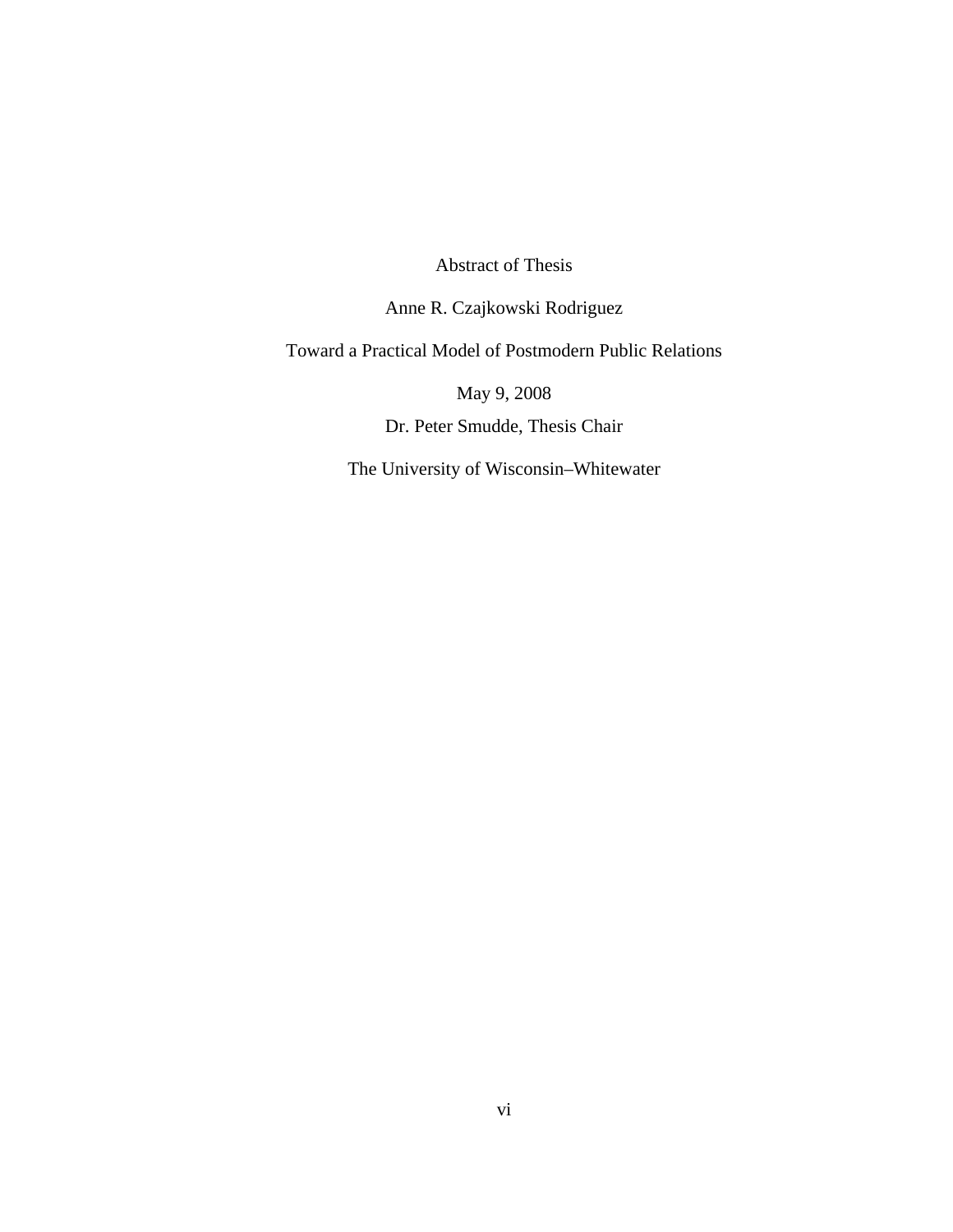#### Toward a Practical Model of Postmodern Public Relations

Although there has emerged in the past 10 to15 years a significant body of scholarly literature on the application of postmodern perspectives to the field of public relations, very little has been offered in the way of a roadmap to a practical, everyday application of postmodernism to public relations. Toward that end, this thesis research project offers a practical model for the application of postmodern ideas to the practice of public relations.

To understand how postmodernism is emerging as a new perspective on the practice of public relations, it is helpful to first consider currently established theories in the field. Toward that end, a literature review is presented first examining Excellence Theory as one current perspective on the field of public relations. Postmodernism is then presented as an alternative view, and a theoretical framework is set forth synthesizing PPR as it is presented in the literature. Rhetorical criticism is then employed to examine the practical usefulness of what has, until now, been only a theoretical model of PPR.

The theoretical framework for PPR is used as a framework to examine two cases of real-world public relations practice: 1) communications surrounding the American Association on Mental Retardation's decision to change its name to the American Association on Intellectual and Developmental Disabilities, and 2) environmental discourse by petroleum giant BP. The result is a useful, useable model for the practice of PPR that derives directly from theory and is directly applicable to industry.

The practical model for PPR bridges theory with practice to provide a roadmap for the effective and ethical practice of public relations. Results of the analysis suggest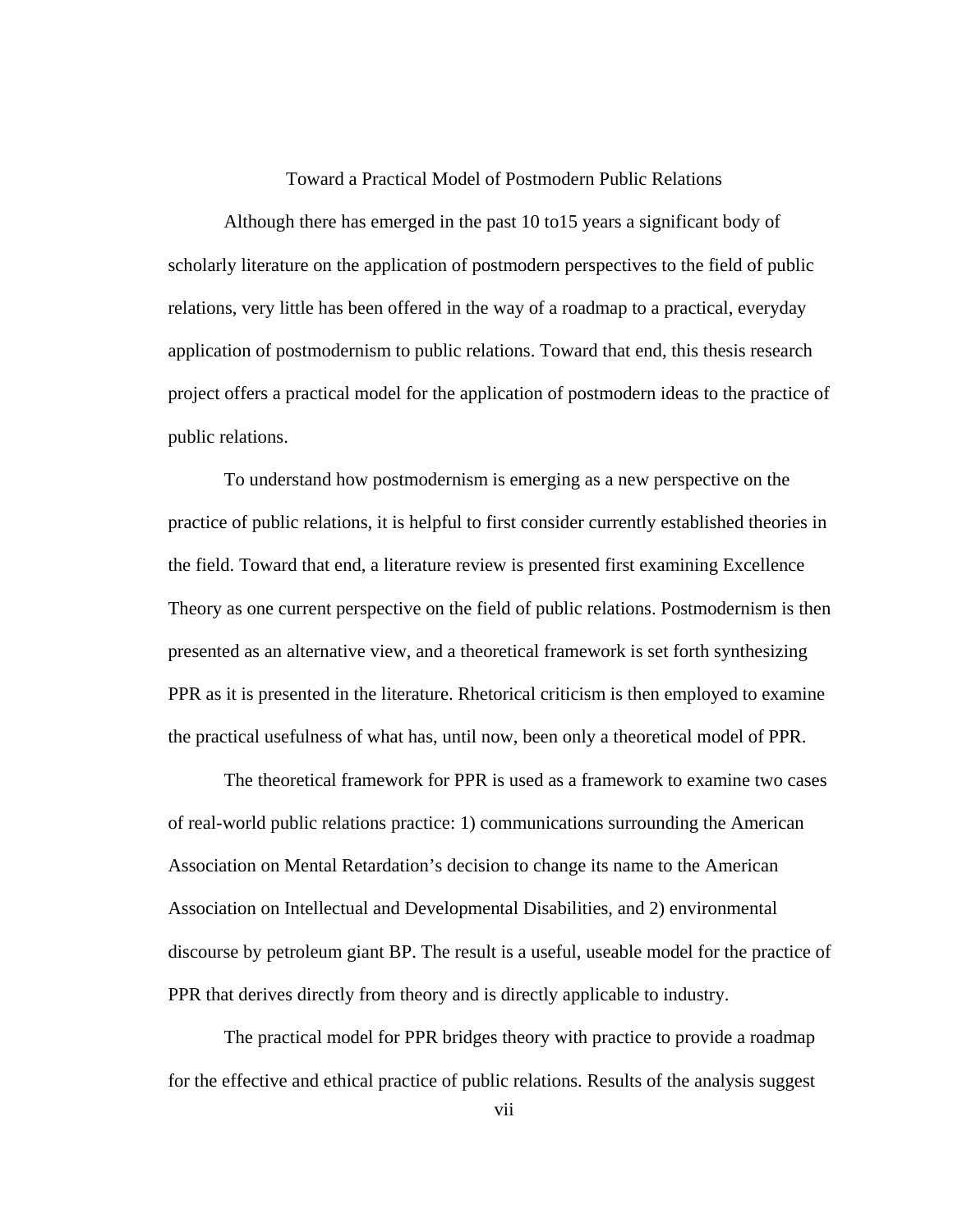that seven of the eight components of the theoretical framework for PPR can be carried out in the practical model. The practical model distills those theoretical components into the four categories: practical relativism, power relations, the dual role of practitioners, and strategy.

The only component of the theoretical framework that was not retained for the practical model of PPR is that of avoiding entering into relationships with stakeholders with planned strategies for success. Just the opposite, this project concludes that strategic planning is, in fact, essential for the practice of PPR. In addition, the practical model for PPR calls on practitioners to use awareness of power relations to direct construction of messages, and to develop understanding of communication contexts in order to engage in discourse that is right and just.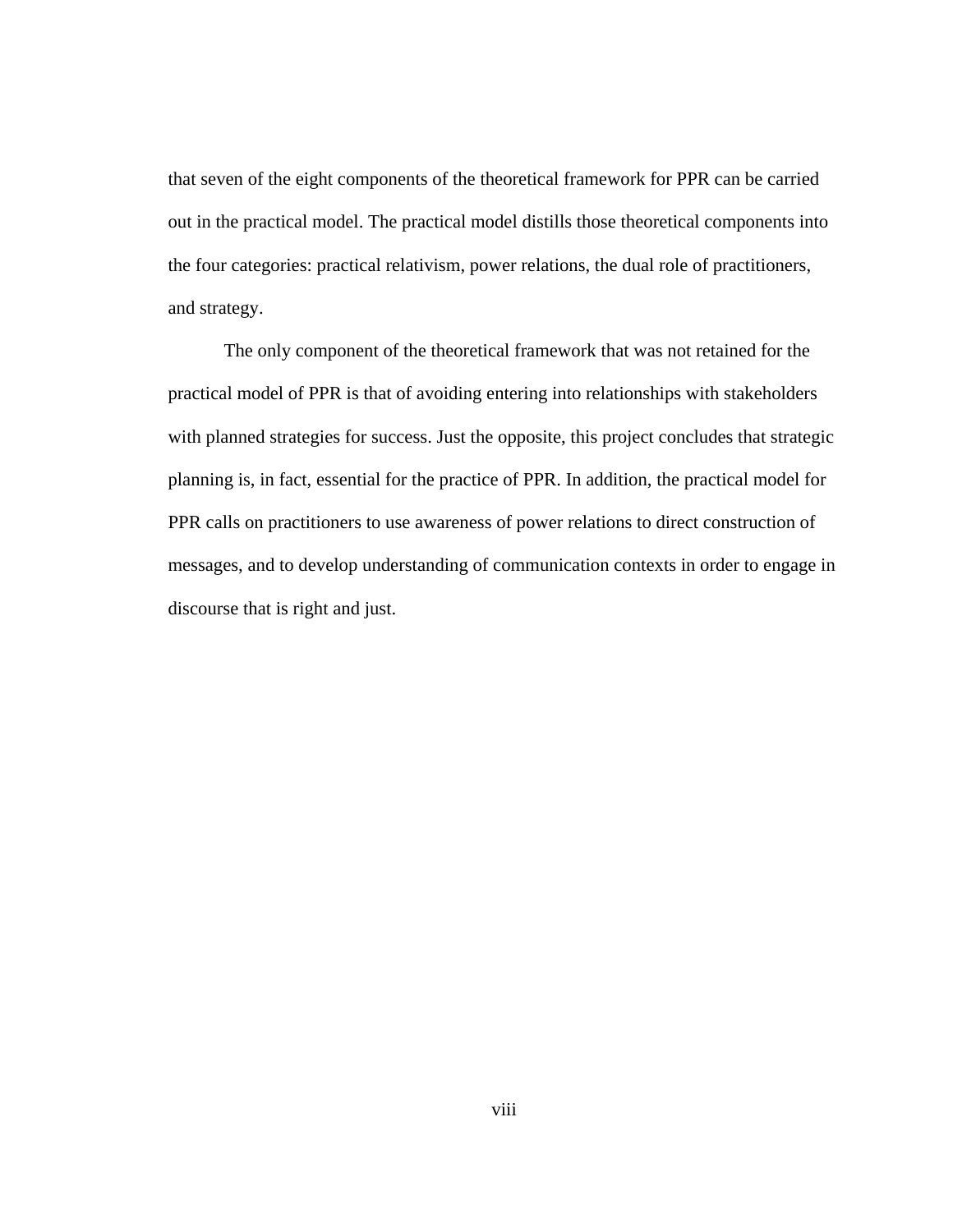#### Chapter 1: Introduction

Although Wal-Mart strives to be known as the leader in low prices, the retail giant recently found itself leading in a far less desirable category. The reputation-damaging incident began with the creation of a Web log, or "blog," purporting to tell the story of a couple inspired by Wal-Mart's welcoming attitude toward recreational vehicle (RV) drivers who decided to "Wal-Mart Across America." The online journal described the couple's road-trip experiences, with Wal-Mart often playing a central role in the depictions of life in small-town America. Later, it became known that the entire cost of the bloggers' trip was underwritten by funds tracked back to Wal-Mart. In the resulting fake blog, or "flog," debacle, Wal-Mart earned recognition not as the all-American lowprice leader, but as an underhanded corporation attempting to deceive online audiences with surreptitious advertising. Ultimately, the fiasco earned Wal-Mart the No. 8 spot on the *Advertising Age* list of the "Ten Biggest Business Debacles" (*Consumerist's* Ten Biggest Business Debacles, 2006).

How does a resource-rich corporation like Wal-Mart, one with the economic power to hire the best of public relations firms, make such a misstep? Wal-Mart's "RVing across America" flog demonstrates precisely why Holtzhausen (2002) cautions against the use of technology to create hyper-realities that obscure organizational intentions and conceal power issues. Holtzhausen is one of a small group of public relations scholars taking a new, *postmodern,* theoretical direction in the field.

From this new perspective, the Wal-Mart debacle illustrates how the public relations field has failed to acknowledge the postmodern times in which we communicate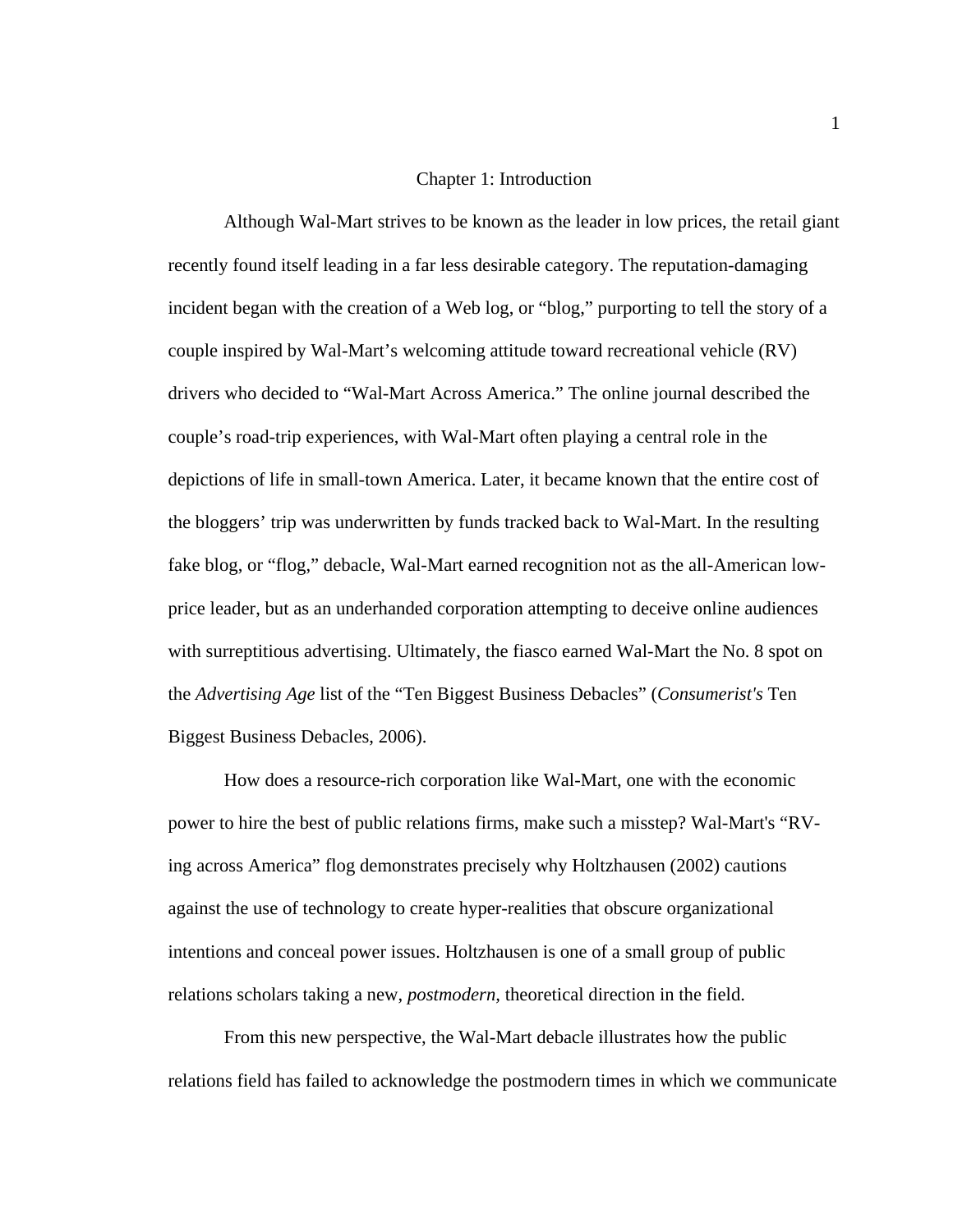today. Conceivably, a postmodern public relations (PPR) roadmap could have been helpful during Wal-Mart's "RV-ing Across America" effort. Unfortunately, however, no such practical model exists.

Although there has emerged in the past 10 to15 years a significant body of scholarly literature on the application of postmodern perspectives to the field of public relations, very little has been offered in the way of a roadmap to a practical, everyday application of postmodernism to public relations. Toward that end, this thesis research project seeks to offer a practical model for the application of postmodern ideas to the practice of public relations. The work undertaken in this research project appropriately examines and evaluates the practicality of PPR. First, a comprehensive literature review is presented, providing a theoretical framework for PPR. Then, research questions are identified to examine the practical usefulness of what has, until now, been only a theoretical model of PPR. Finally, rhetorical criticism is employed to apply this theoretical framework to real-world public relations practice.

Results of the analysis suggest that seven of the eight components of the theoretical framework for PPR can be carried out in the practical model. The practical model distills those theoretical components into the four categories: practical relativism, power relations, the dual role of practitioners, and strategy. The only component of the theoretical framework that was not retained for the practical model of PPR is that of avoiding entering into relationships with stakeholders with planned strategies for success. Just the opposite, the finding of this research is that is that strategic planning is, in fact, essential for the practice of PPR.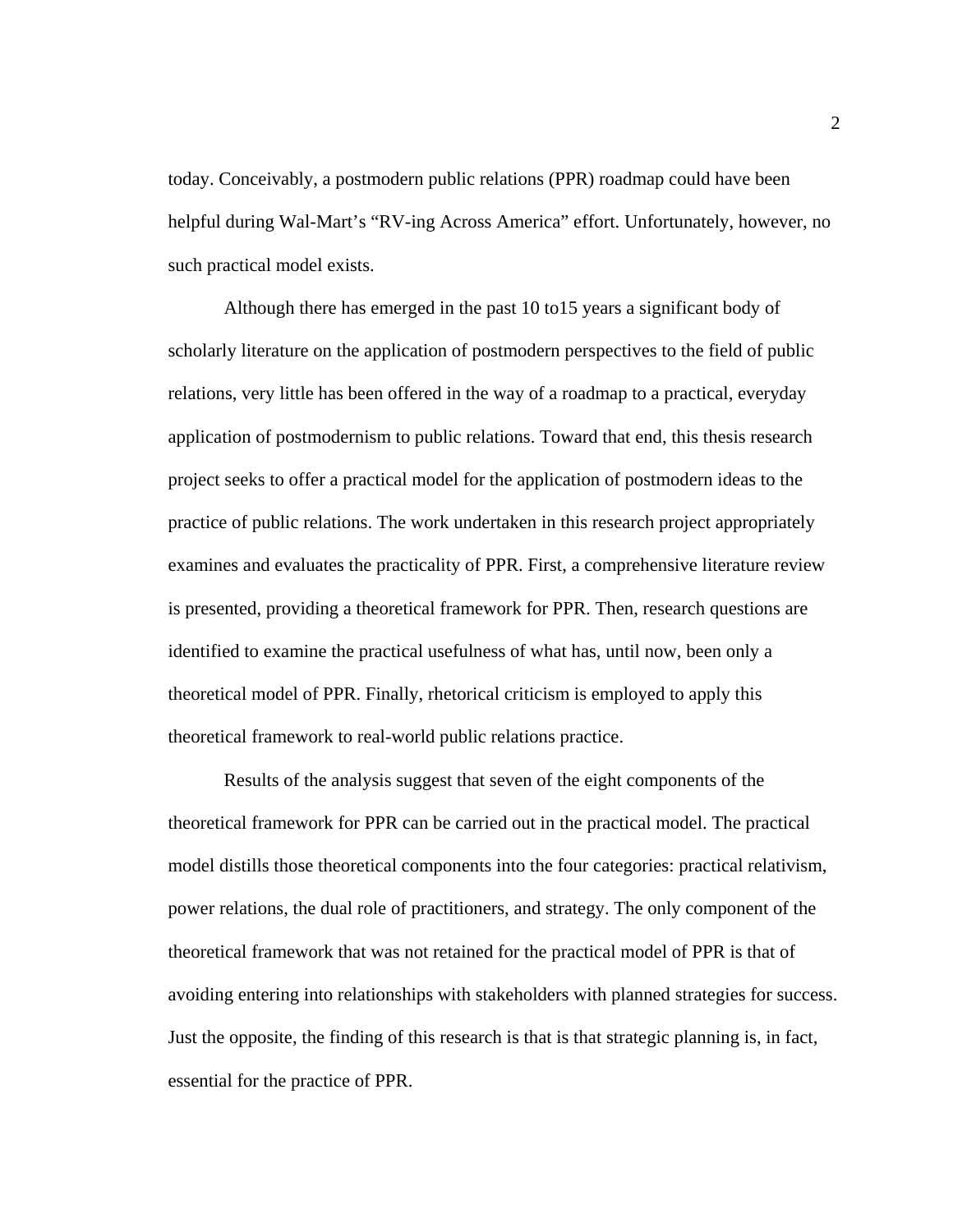The practical model for PPR bridges theory with practice to provide a roadmap for the effective and ethical practice of public relations. The model includes strategic planning as an essential step for the practice of PPR. In addition, the practical model for PPR calls on practitioners to use awareness of power relations to direct construction of messages, and to develop understanding of communication contexts in order to engage in discourse that is right and just.

#### *Literature Review*

To understand how postmodernism is emerging as a new perspective on the practice of public relations, it is helpful to first examine currently established theories. Therefore, this literature review chapter will examine current prevailing theories and perspectives in the field of public relations. Then, postmodernism will be presented as an alternative view, and a theoretical framework is set forth synthesizing PPR as it is presented in the literature. In following chapters of this report, a research rationale is presented, and rhetorical analyses of current public relations practice are conducted using the PPR framework. The end result will be a bridging of theory with practice for a pragmatic theory of PPR that public relations practitioners can enact in "real-world" application.

One set of ideas about public relations that has gained much attention in the field in recent decades is Excellence Theory, the result of a multi-year qualitative and quantitative study to define excellence in public relations funded by the International Association of Business Communicators (IABC) (Grunig, 1993). From the Excellence perspective, in order to be effective, organizations must balance their own goals with the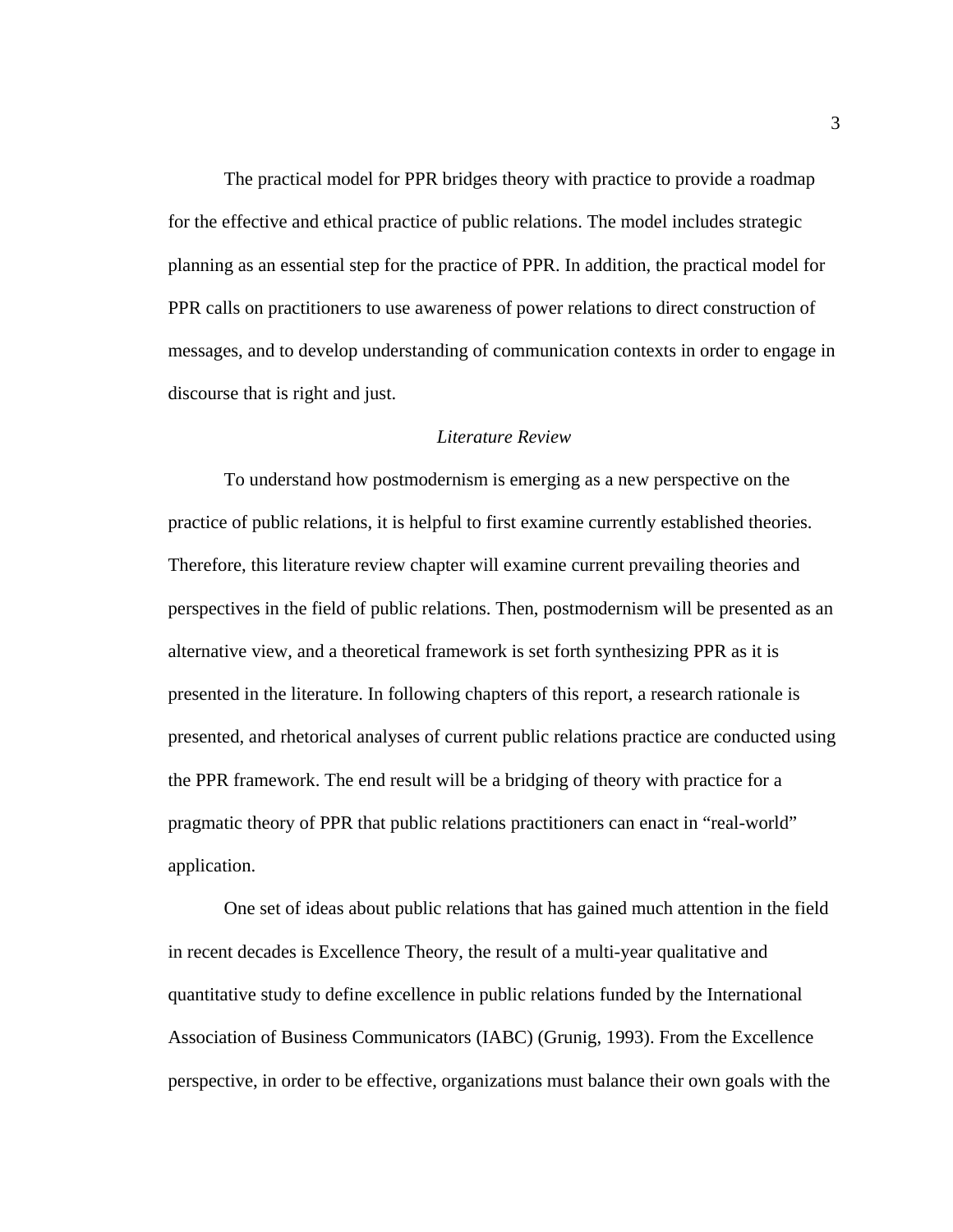expectations of their publics (Grunig, 1997). Grunig and Grunig (2002) state, "Public relations makes its contribution to overall strategic management by diagnosing the environment to make the overall organization aware of stakeholders, publics and issues as they evolve" (p. 312). In order to do so, public relations practitioners should have 17 characteristics of "excellence" as identified by the study (Grunig & Grunig, 2000). The three characteristics of excellence that seem to have evoked the most response from the field are: being involved in strategic management (Grunig, 1993), using two-way symmetrical communication (Grunig, 1993), and being a member of the dominant coalition of management (Grunig and Grunig, 2002).

Holtzhausen (2007) notes the importance of Excellence Theory's significant contributions to the field of public relations—especially in terms of theoretical development. "In actual fact, before the Excellence Theory there was no theoretical benchmark in the field of public relations against which theory development could take place" (Holtzhausen, 2007, p. 363). Excellence Theory, then, represents a beginning or start toward academic legitimacy for a field which has traditionally borrowed its theories from other disciplines.

Holtzhausen (2007) also credits Excellence Theory with spurring research into activism, revealing opportunities to also take other perspectives on public relations' response to stakeholder dissensus. "Although the Excellence Theory undoubtedly is slanted toward both for- and nonprofit institutions, one also has to acknowledge that the Excellence Study has always recognized the legitimacy of activist groups" (Holtzhausen, 2007, p. 359). And, take other perspectives we should, at least according to some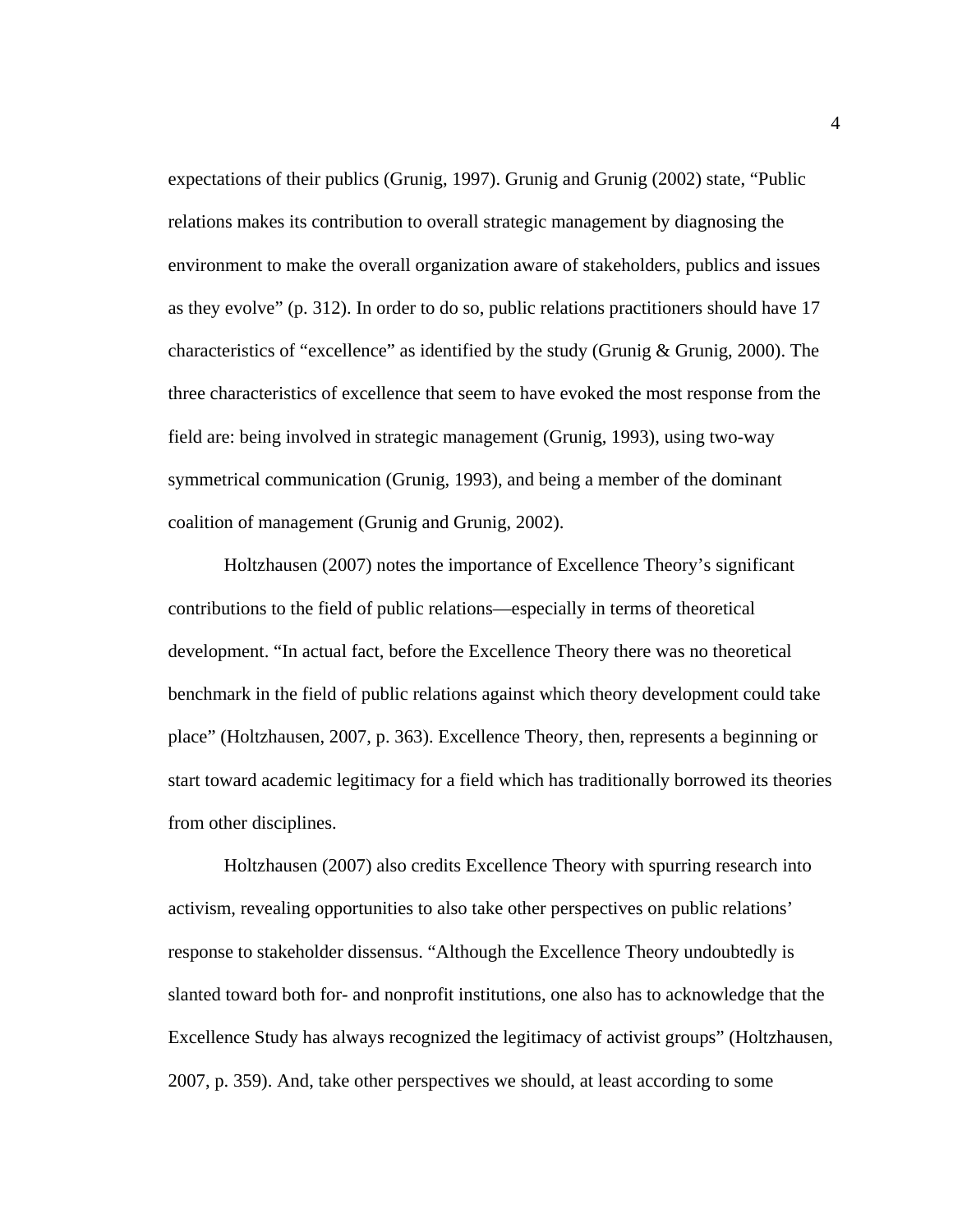scholars. Therefore, while Excellence Theory has propelled the field forward for more than 15 years, it is now appropriate for us to consider new ideas and directions in the field.

#### *"Excellent" Strategy?*

While Excellence Theory has garnered much attention and support, the Excellence Study's symmetrical method also has been the subject of criticism in the field. Among the concerns that have been voiced by public relations scholars are that Excellence Theory is impractical in its idealistic and normative approach, and that public relations' true main purpose is advocacy rather than two-way symmetrical communication (Holtzhausen, 2007). In addition, while praising the Excellence Study for advancing public relations as a prominent player in strategic organizational management, Ströh (2007) also points out that planning and strategic management are rather vague concepts that can be understood in various ways. As a result, Ströh (2007) asserts that public relations practitioners aren't always sure what constitutes an appropriate management strategy that will be both accepted by senior management and reflective of public relations' role in the organization's overall success. Ströh (2007) also questions whether the strategic planning of corporate communication strategies actually results in effective relationship management. After all, in rapidly changing organizational environments, practitioners who take a linear approach to setting agendas, and creating communication plans are likely to run the risk of losing credibility with stakeholders, "whose activities form part of economic and social systems that are clearly observable as dynamic, fluid and far from equilibrium" (McKie, 2001, p. 90). How then, in this light,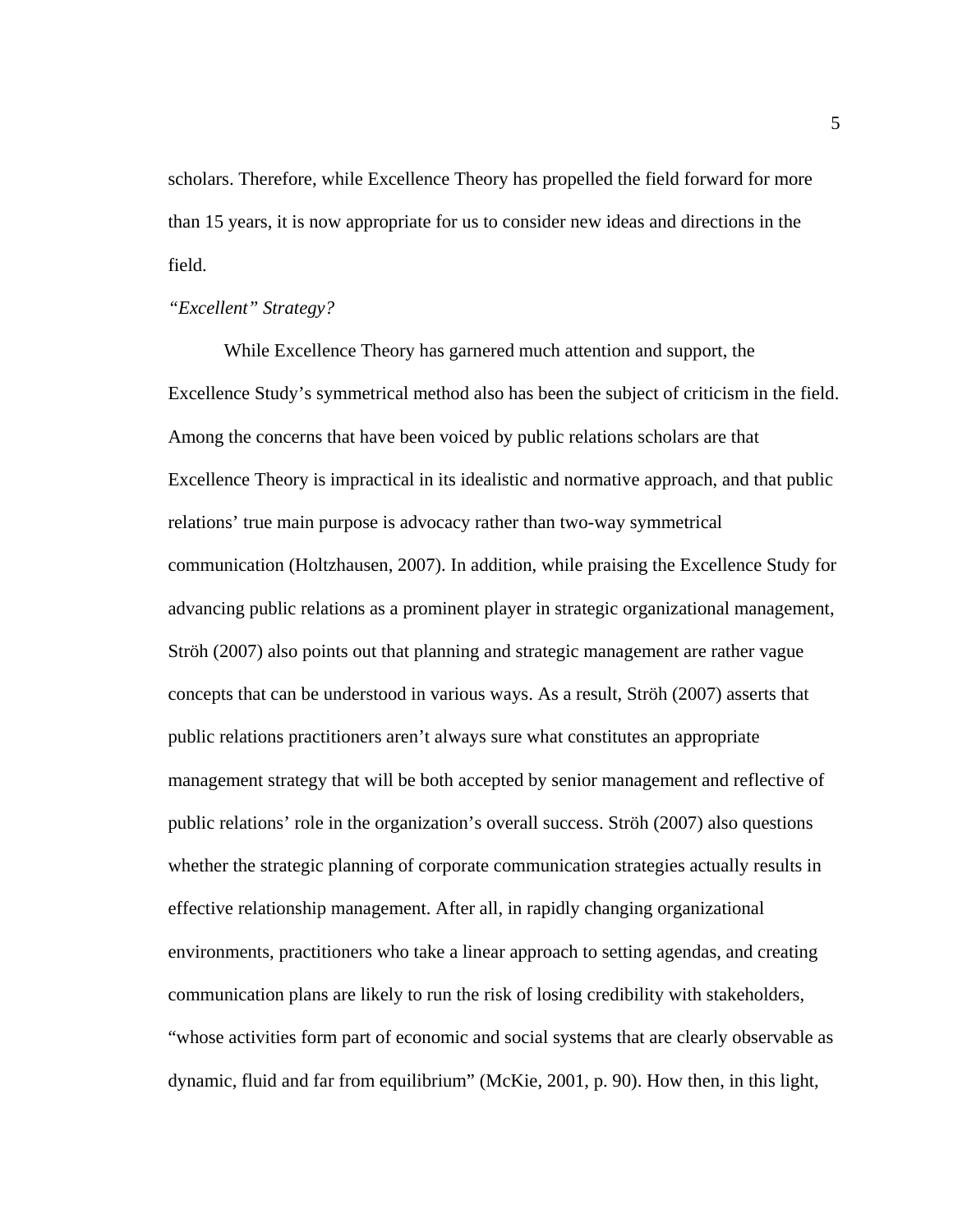do we understand strategic planning? Must we not ask, "Whose strategy is being planned? Is it the strategy of the board of directors, the chief executive officer, the key stakeholders or the customers?" (McKie, 2001, p. 777).

#### *Powerful Voices*

This concern for how the organization's strategic planning affects its less powerful audiences leads us to questions about Excellence Theory and power relations. Holtzhausen (2007) asserts that although Excellence Theory indirectly addresses power issues between activists and public relations, it does not adequately address the importance of power in the practice of public relations.

Deetz (1998) provides an example of this shortcoming in his description of how corporate dialogue with stakeholders such as employees and customers has increased, but mostly in limited ways that are intended to increase the company's influence and prevent broadening of value debate or participation in company goal setting and planning. Deetz (1998) writes, "In short, most representation forums are used by management to suppress or diffuse conflict arising from stakeholder groups rather than foster genuine conflict and debate for the sake of company improvement" (p. 158). In actuality, attempts at the appearance of symmetry may serve to mask more manipulative, controlling behaviors (Holtzhausen, 2000).

Even the work of Excellence Theory's leading proponents reveals such issues. For example, in a case study that used patient focus groups to help mental health service providers understand the stigma of mental illness, Grunig (1992) found the use of focus groups helped service providers to understand and react to such stigma. Grunig (1992)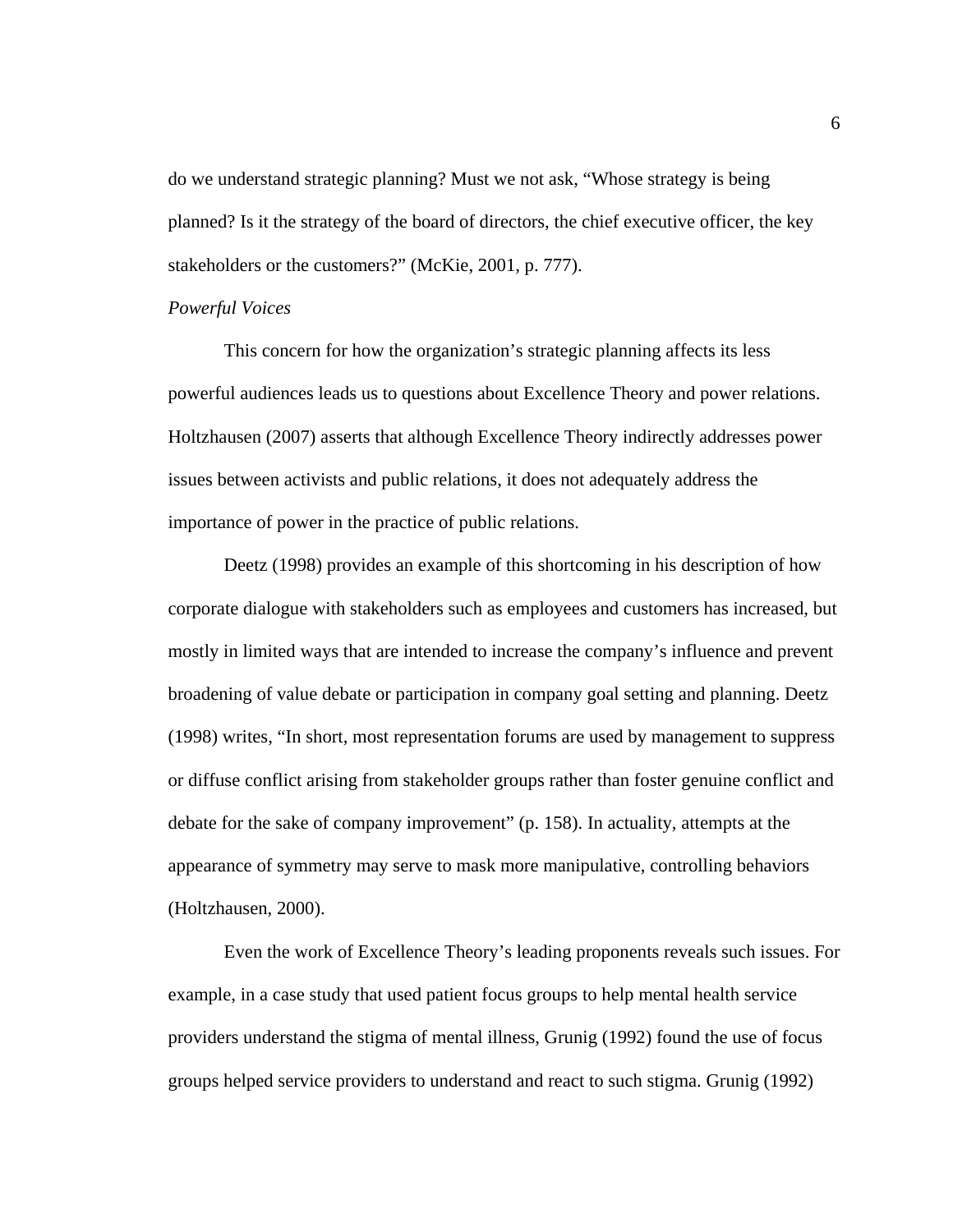asserts that, though most public relations practitioners consider the use of focus groups only as a complement to survey-based research, because they provide the added benefit of opportunity for two-way communication, focus groups can be valuable because they provide information that can help form public relations strategies and also evaluate the effectiveness of those strategies. This is an example of a disempowered group being engaged in two-way communication not only to seek feedback on how the organization conducts its business, but also in order to gain a rhetorical advantage.

#### *Asymmetrical Intentions*

Excellence Theory can be criticized for privileging the perspective of the organization over that of activists. Such an orientation may well stem from the influence of organizational theorists who view activists as a serious threat to organizations (Holtzhausen, 2007). As Ströh (2007) notes, strategic communication models generated as a result of the Excellence Project are neither totally participative nor symmetrical for the stakeholders at whom communication is directed. Stroh (2007) writes, "There is no implication of participation in the formation of the messages, or much mention of the application of relationship management in order to achieve strategic goals" (p. 209). These practical observations seem to suggest that public relations' true main purpose is advocacy and not two-way symmetrical communication, implying that Excellence Theory may be both impractical and overly normative (Holtzhausen, 2007).

If, then, we wish to arrive at a more practical and less prescriptive understanding of public relations, we must reconsider the idea of symmetry as it is set forth in Excellence Theory. As we consider how power relations affect organizational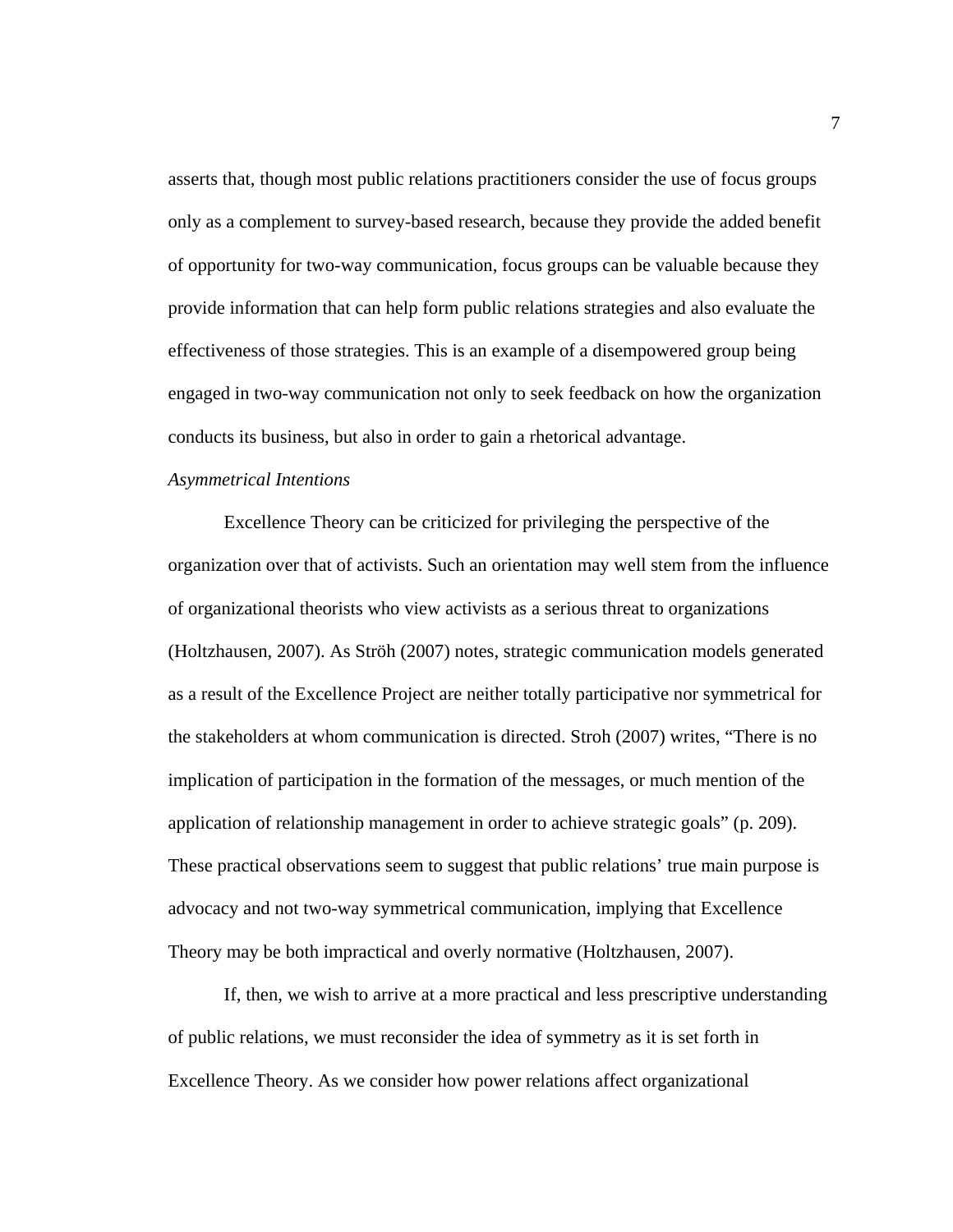communication with activists and other stakeholders, we must ask ourselves whether "Excellent" communication results not in symmetry, but an engineered form of consent for the benefit of the organization.

#### *Public Relations "Gets No Respect."*

The issue of whether organizational communication can be truly symmetrical may also be related to the belief held by some that, as a field, public relations still does not enjoy the general respect of or trust from academe or the general public (Cheney & Christensen, 2001). A look at the historical origins of rhetoric and persuasion provides insight into the reasons why public relations is sometimes viewed negatively. To address this troublesome issue, L'Etang (2006) turns to persuasion and its historic role in our practice and understanding of public relations. L'Etang (2006) traces rhetoric's origins back to 386 B.C. and Gorgias, one of Plato's dialogues, in which Plato paints an unflattering picture of the practice. The Greeks associated rhetoric with logic and persuasive speaking (L'Etang, 2006). In the Classical period, men were encouraged to acquire these skills (L'Etang, 2006). The Sophists were a class of professional persuasive speakers who applied rhetorical skills for financial and social ends (L'Etang, 2006). Plato argued that rhetoric used as the Sophists taught could lead to the perpetuation of injustice in society (L'Etang, 2006). While Plato "sought to identify universal answers to the question 'How should a man live?,' the Sophists' position, by contrast, appeared to be a relativist one" (L'Etang, 2006, p. 362).

The social and ethical consequences of communicators' power to persuade is an issue that is still under discussion by public relations theorists today. According to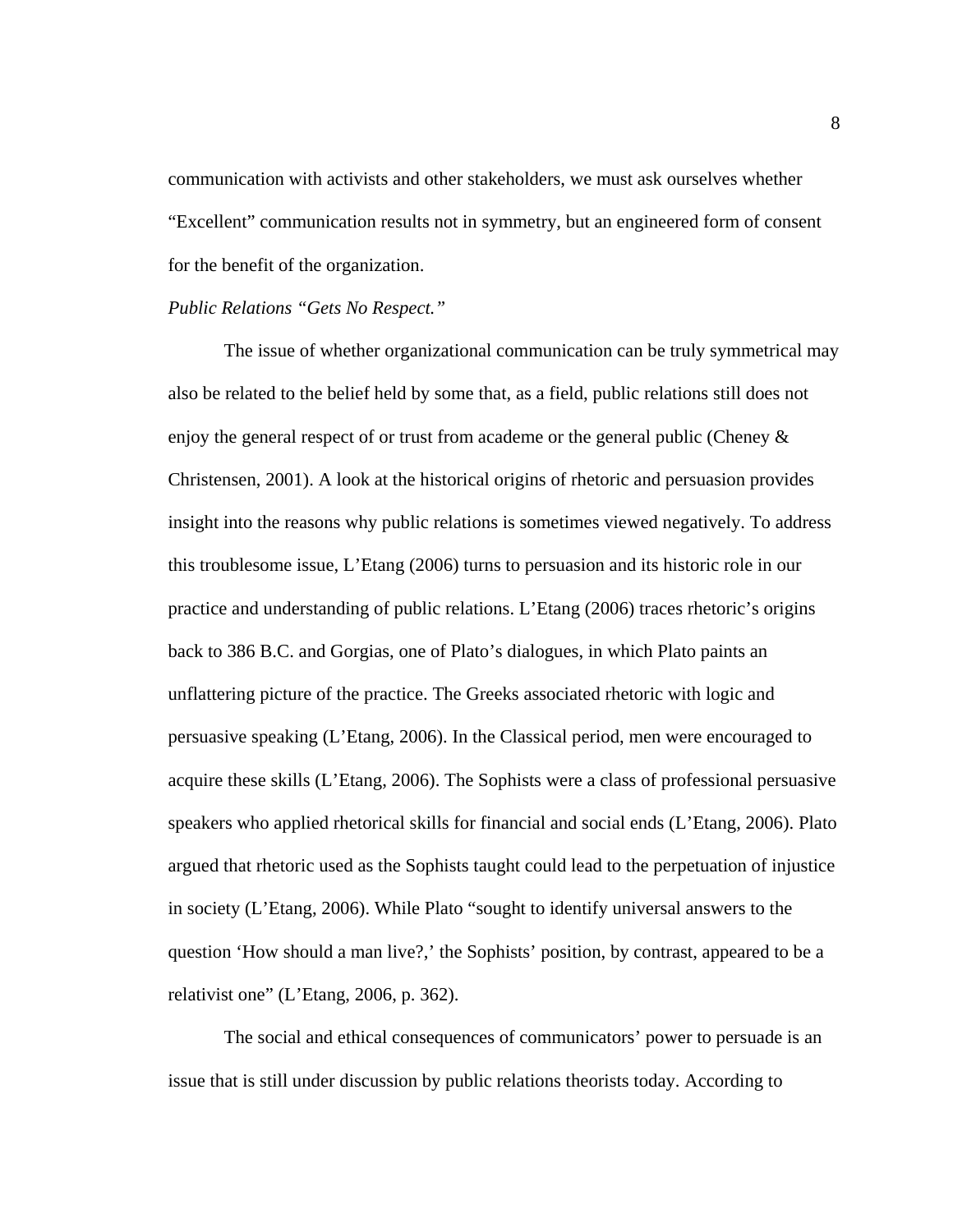L'Etang (2006), the Sophists' rejection of a universal ethical standard is relevant to public relations theory today because it suggests that public relations should be considered in terms of its power to influence knowledge acquisition (L'Etang, 2006). L'Etang (2006) identifies Aristotle's *The Art of Rhetoric* as what might be considered the first attempt to formally define persuasion as a science, focusing more on the approach and analysis of subject rather than philosophical questions of ethics and universal values. Indeed, when it comes to respect for the field, it seems that public relations' connection to the science of persuasion has overshadowed the fields' inherent connection to issues of ethics and values. As Cheney and Christensen (2001), note, "The fact that public relations often is equated with the term *spin,* in both popular and academic writings, is telling" (p. 168).

Indeed, public relations' history is not without blemish. Smudde (2004b) explains the reasons for and persistence of the attitude of public relations as mere "spin." In its infancy, public relations' role was limited to activities of press agentry or publicity, but it was "not without a heavy load of semantic baggage" (Smudde, 20004b, p. 422) as it became an institutionalized means for large organizations to meet social, political, and economic challenges in the environment. From these early stages, when Westinghouse and Edison engaged in public discourse regarding the establishment of either alternating or direct current as the electric industry standard, on through to the corporate responses to labor movements in the early 1900s, and up to present-day cases such as the *Exxon Valdez* environmental disaster, Smudde (2004b) asserts that public relations has been seen by government and business as "an essential means to combat hostility and court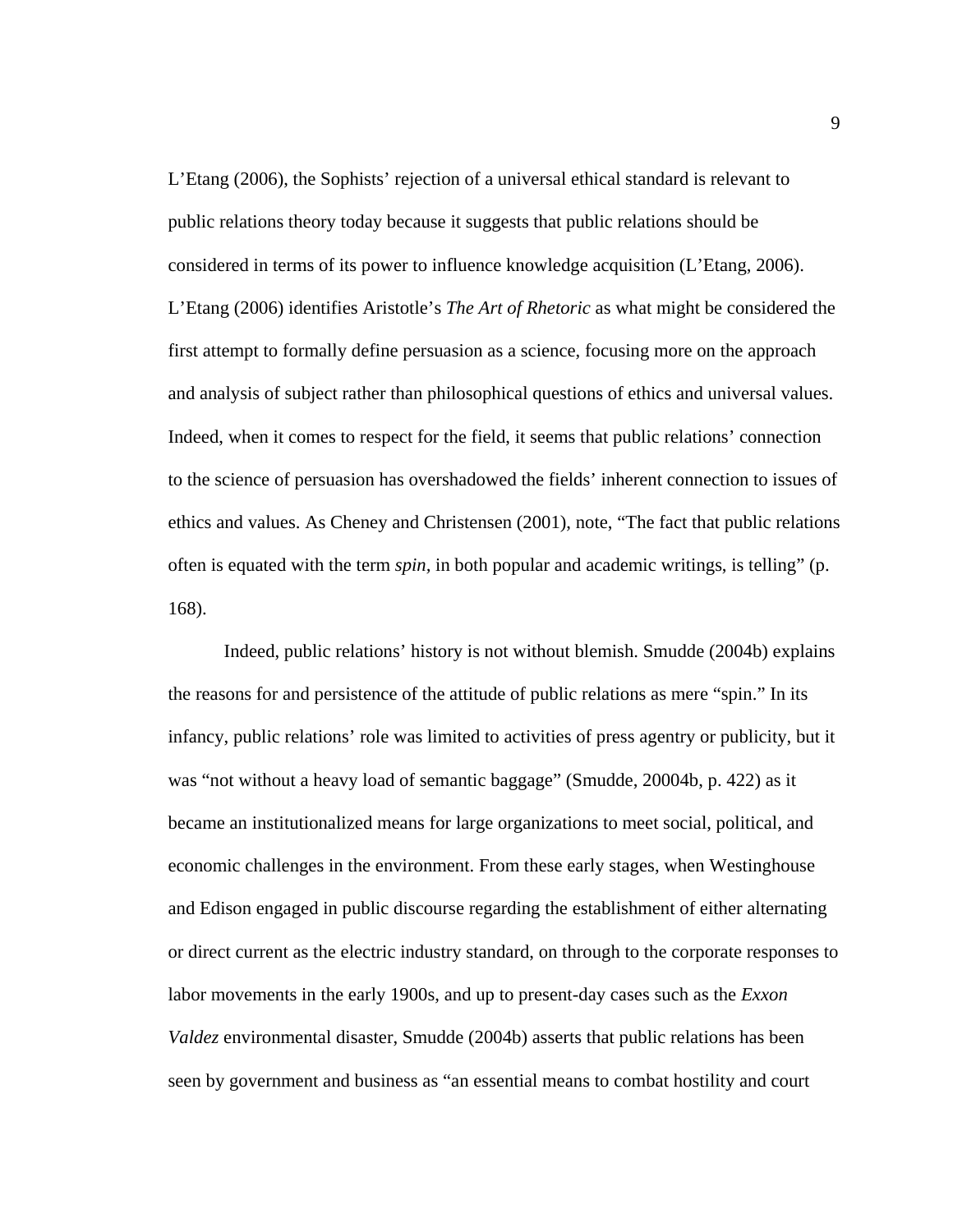public favor, but in the eyes of the public it was seen as a way to manipulate people's thinking about issues" (p. 422). This perceived lack of ethical grounding may be contributing to a lack of respect for the public relations field.

#### *"Excellent" ethics?*

 Public relations practitioners seem to have come to be perceived as modern-day Sophists in the eyes of many, being "argumentatively *positioned* as lacking a moral compass, being fickle, and as serving only very specific private or institutional interests" (Cheney & Christensen, 2001). But, fortunately, as Smudde (2004b) points out, other examples of public relations practice, such as Tylenol's response to poisonings of its product, demonstrate that an organization's public relations efforts can, in some cases, be practiced ethically and interpreted in a more positive light. Indeed, ethics is central to the practice of public relations, as evidenced by ethical codes of professional associations (*cf.* IABC: Code of Ethics for Professional Communicators, n.d.; Public Relations Society of America Member Code of Ethics, 2000). It is also central to the education of practitioners, as evidenced by a focus on ethics in public relations textbooks (*cf.* Fitzpatrick & Bronstein, 2006; Heath, 2001; Parsons, 2004).

Scholars, too, continue to engage in rigorous and healthy debate about what constitutes the most ethical means for practicing public relations. L'Etang (2006) identifies present-day ethical concerns about the practices of public relations and rhetoric. L'Etang (2006) explains,

"In both public relations and rhetoric, practical emphasis on persuasive technique can distract from the political and philosophical implications of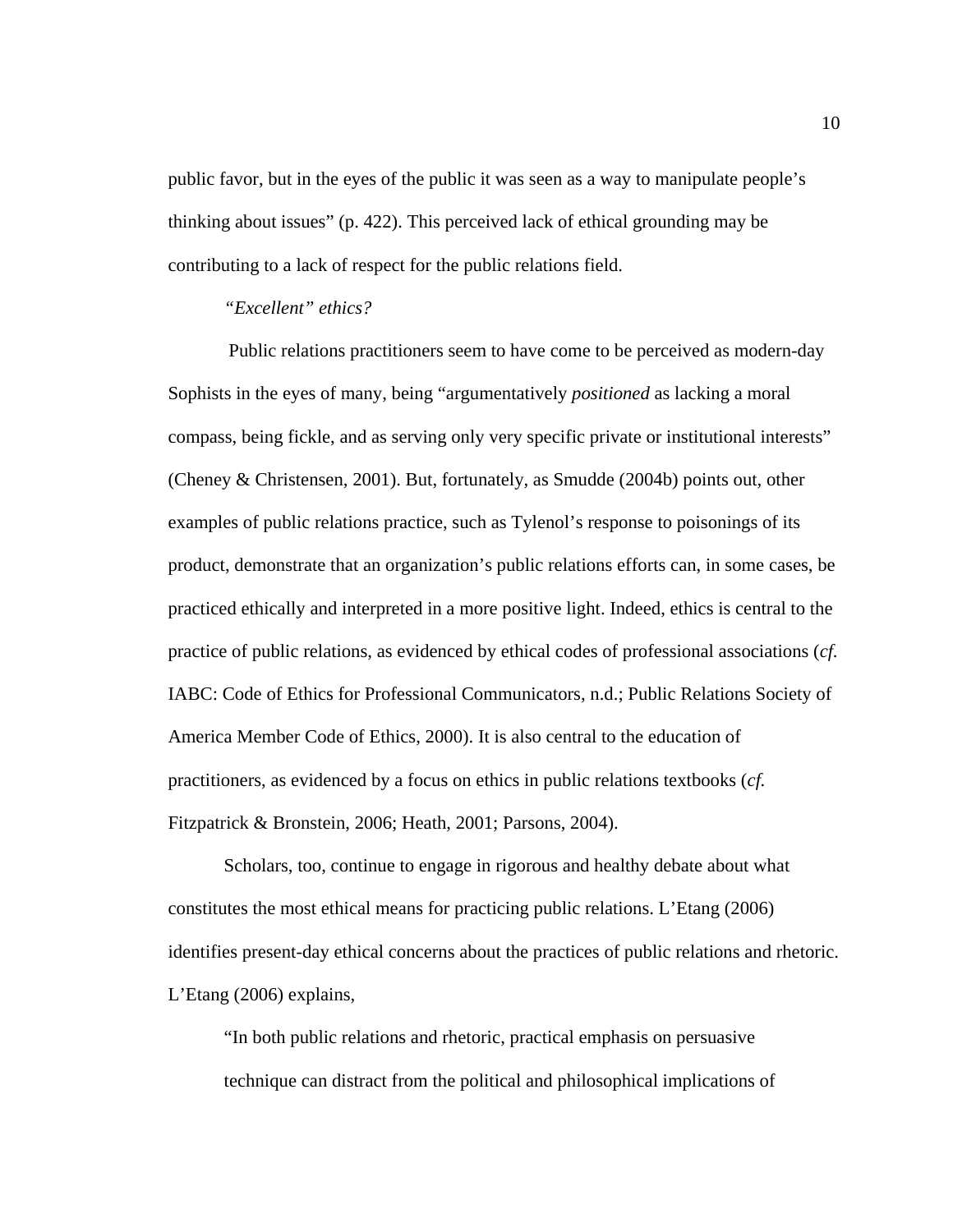such a role, such as the importance of social, economic, and political power in influencing the public agenda and dominating the public sphere. The potential of organizational rhetors to dominate discourse is clearly greater than that of most individuals (royalty, celebrities, and leading politicians are potential exceptions), and a society structured around large organizations is likely to give more space for organizational rather than individual discourse" (p. 361).

Thus, scholars today call for new theoretical approaches that will allow public relations to more ethically fulfill its persuasive and rhetorical functions. One such approach advocated by Deetz (1998), Tyler (2005), and Choi (2005) is for organizations to view interaction with publics as discourse. To consider and conduct public relations as a form of discourse requires the practitioner to act ethically, because it requires that others be allowed a voice (Courtright, 2007; Tyler, 2005). As a result, organizations that conduct public relations from a discourse-centered approach will avoid creating a contrived sense of consensus among stakeholders (Day et al*.*, 2001), and they will be required to attend to the impact of their work on others (Griffin, 2003).

These new theoretical approaches have allowed the field new perspectives on ethical issues for public relations. For example, because the discursive view encourages multiple voices, public relations practitioners need not view instances of conflict as unethical (Day et al*.*, 2001; Deetz, 1998; Pieczka, 2006; Surma, 2006). Instead, conflict can be regarded as benefiting both the organization and stakeholders as it requires the organization to keep up with changing stakeholder perceptions (Daugherty, 2001), help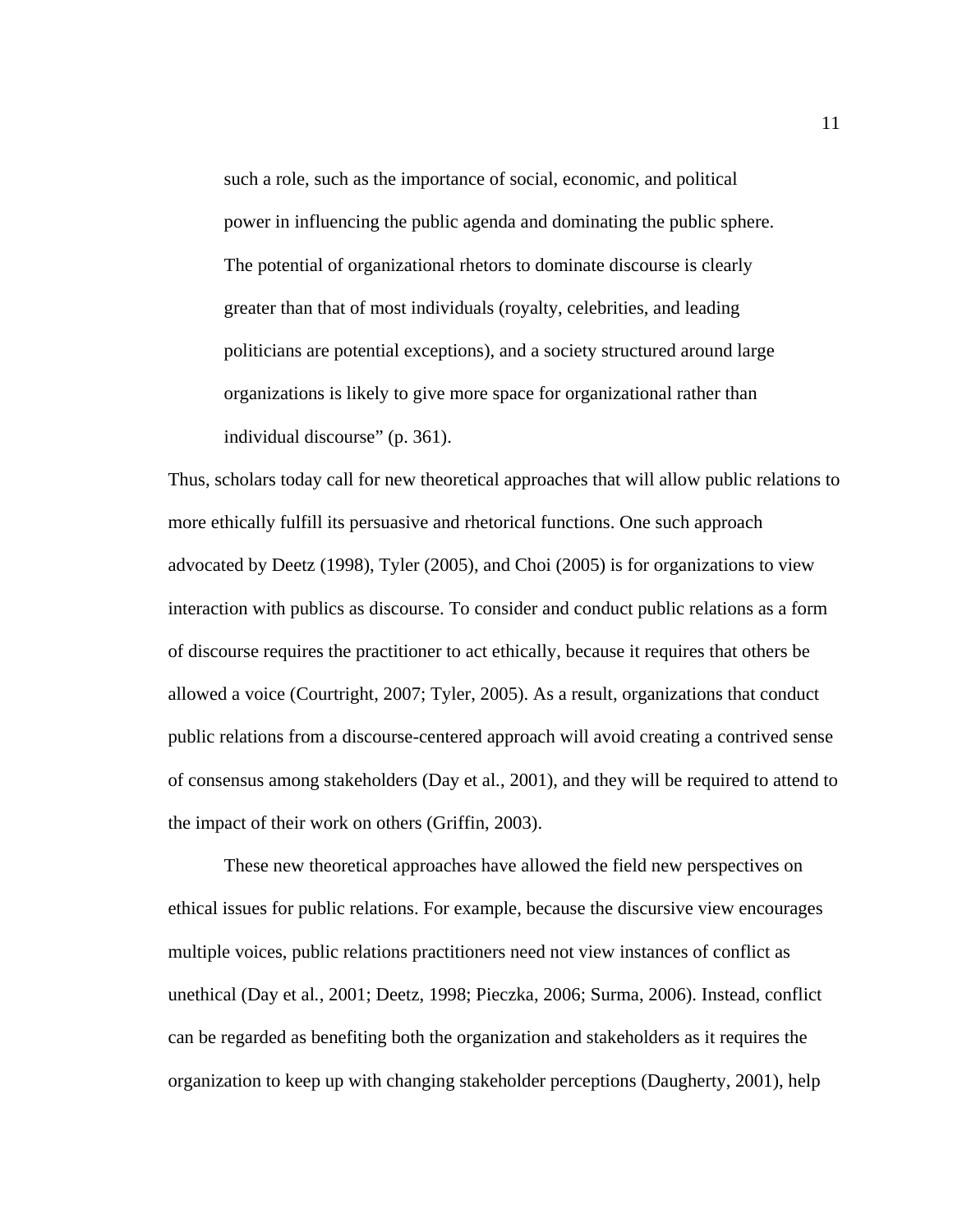meet human needs (Deetz, 1998; Tyler, 2005), and acknowledge the role of power in public relations (Courtright & Smudde, 2007a).

The practice of public relations as discourse also provides a new means of understanding public relations' power. The practice of public relations as a form of discourse provides both a means for the co-creation of knowledge between organizations and their publics (Smudde, 2007), and offers a means for corporations to avoid domination and exploitation (Surma, 2006; Tyler 2005). For, as Smudde (2007) writes, "The intersection of knowledge and power is based on discourse and found in the ethical relationships between public relations professionals and internal and external stakeholders" (Smudde, 2007, p. 226). The discursive view of public relations, then, provides a much different perspective from that of Excellence Theory. Rather than working to overcome stakeholder objections and conflict, public relations as a form of discourse seeks to acknowledge and engage divergent voices.

To sum up, new perspectives on public relations have sought to reconnect the field to its rhetorical roots in ethics. The concept of rhetoric, according to L'Etang (2006), encompasses "not only analytical elements focused on the structure of language and the practical application of rhetoric in terms of persuasive effects, but also debate regarding its social consequences" (p. 360). L'Etang (2006) argues that a return to viewing public relations as rhetoric will help the field to address ethical issues. As L'Etang (2006) writes, the field of rhetoric "directly confronts questions of dialogue, debate and persuasion within a framework which takes account of ethics and postmodernist thought" (p. 366).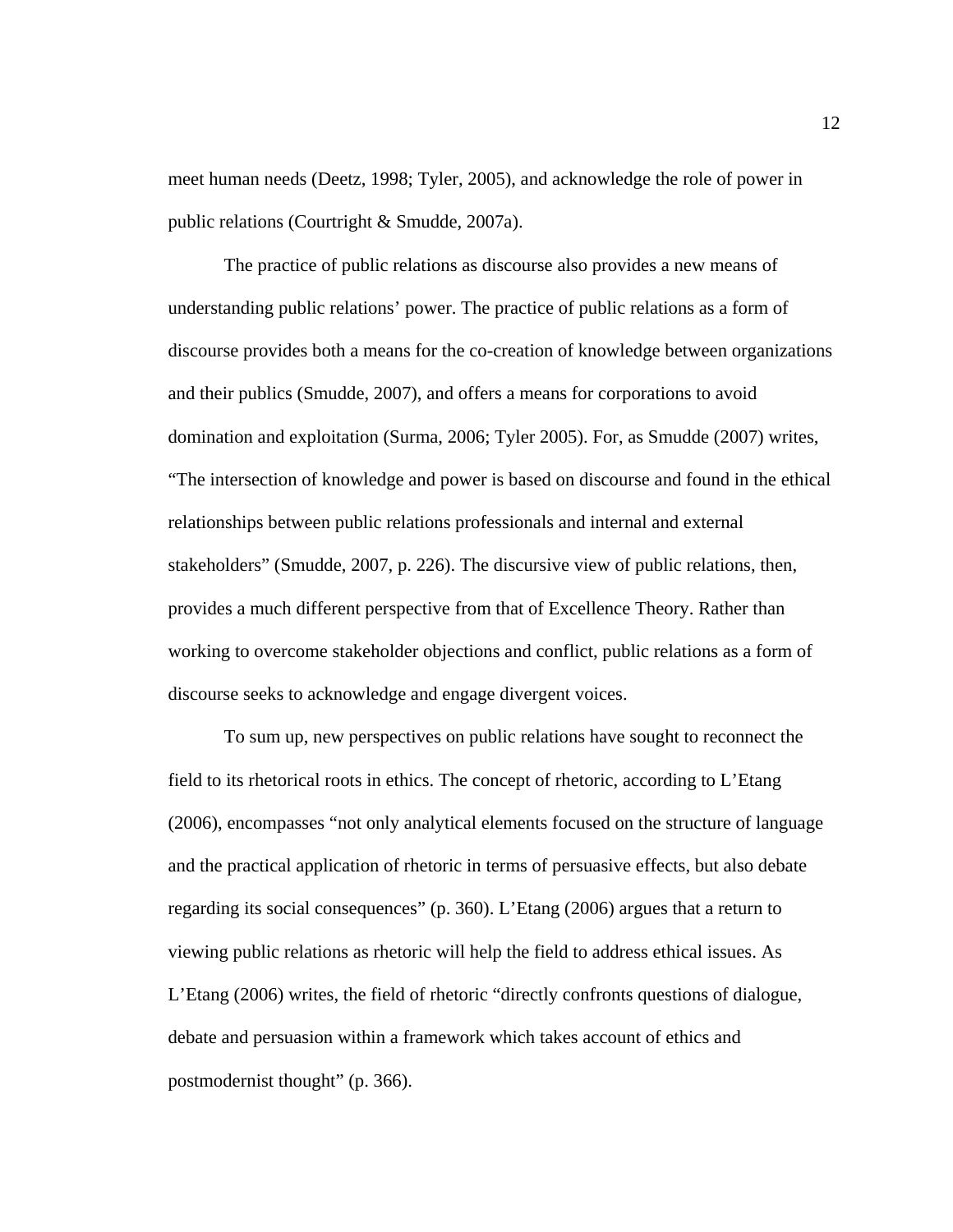#### *Wanted: New Perspectives*

Although "Excellence" has been recognized, portrayed, and taught as a progressive ideal in the field of public relations, McKie (2001) describes how such rational metanarratives serve to constrict critical thinking in public relations: "How, after all, can anyone rationally oppose being excellent?" (p. 76). Indeed, Berger (2007) concludes that, although Excellence Theory has propelled the field forward in important ways, there exist new opportunities for power research from other perspectives.

It is important that practitioners not get caught up in a revisionist view of Excellence Theory as the only means for effective public relations practice, and an inevitable part of the field's future success. Indeed, our academic history is a revisionist one, where the reconstruction of previous paradigms and theories in textbooks suggest a linearity and cumulative tendency that affects scientists even as they reflect upon their own research (Kuhn, 1996). Such textbooks can perpetuate the inaccurate perception that our understanding of the world has reached its present state through a series of individual discoveries that, when taken as a whole, make up the modern body of technical knowledge in a relationship akin to the addition of bricks to a building (Kuhn, 1996). This piecemeal-discovered facts approach illustrates a pattern of misrepresentation about the nature of discovery and learning (Kuhn, 1996). Therefore, Excellence Theory can easily be mistaken for an essential and inextricable part of the field's past, present and future.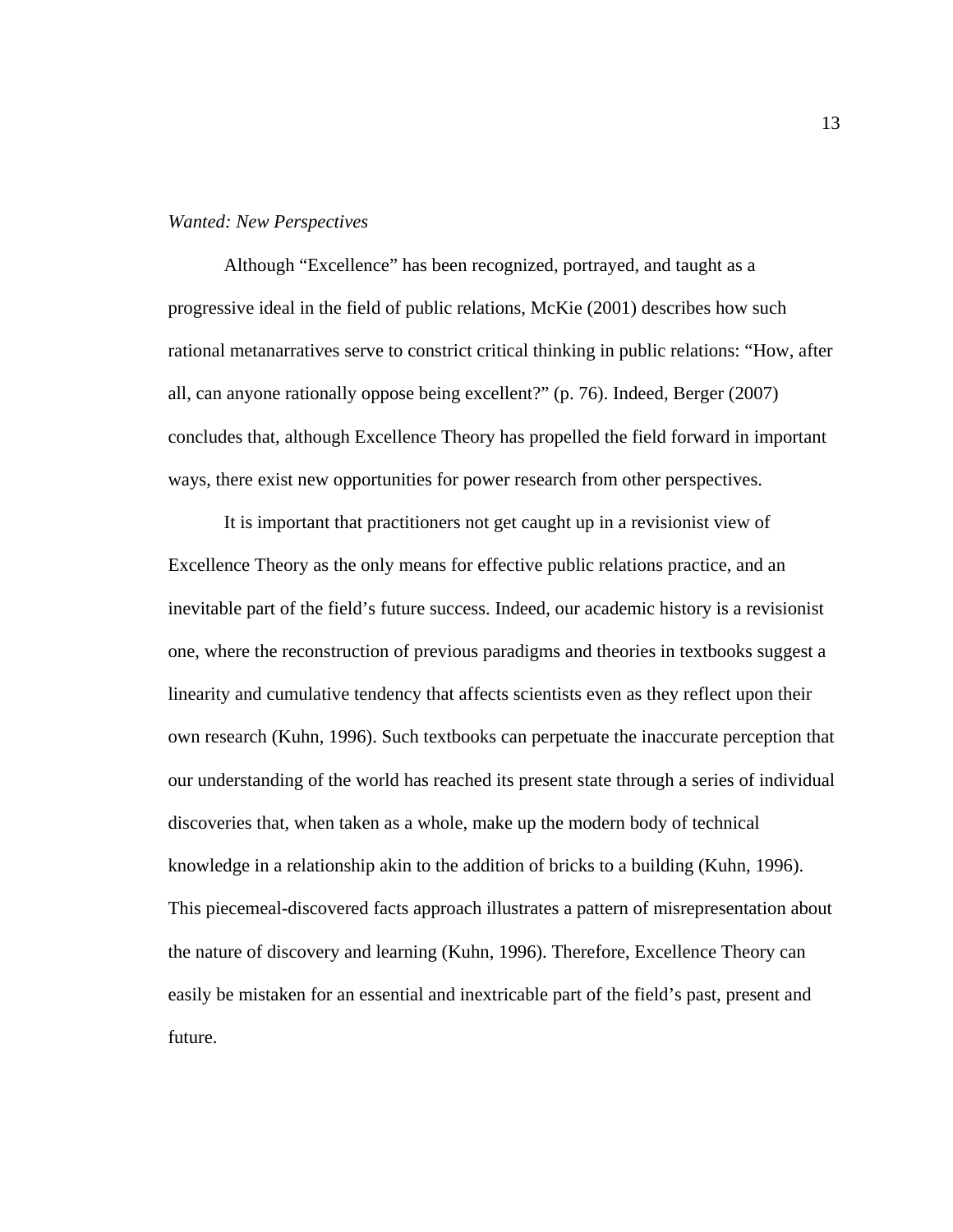There are, in fact, other perspectives on the field. Pieczka (2006) asserts that although Excellence Theory should be considered as just one particular perspective, and perhaps not always the best one. McKie (2001) explains how the Excellence Theory's relatively linear and unchanging perspective may not be ideal for helping practitioners gain credibility in present-day societal conditions. McKie (2001) asserts, in rapidly changing organizational environments, "public relations objective setting and communication plans based on linear approaches to knowledge are increasingly likely to lack credibility with stakeholders whose activities form part of economic and social systems that are clearly observable as dynamic, fluid and far from equilibrium" (p. 90).

As Gower (2006) notes, acknowledging our past helps put our present into context. For public relations, that present is increasingly coming to include postmodernist perspectives. Although Excellence Theory has done much to advance the field, as Gower (2006) writes,

"Today's public relations practice is fluid and complex. Thus, we need to bring into our literature new theories from other disciplines to enhance our conceptual understanding of the field and explore more fully the implications of postmodern theories for the practice of public relations… If we are to be a management function, we need to bring that literature into ours and update what we do and how we do it" (Gower, 2006, p. 185). Postmodernism offers one means for the field to accomplish this goal.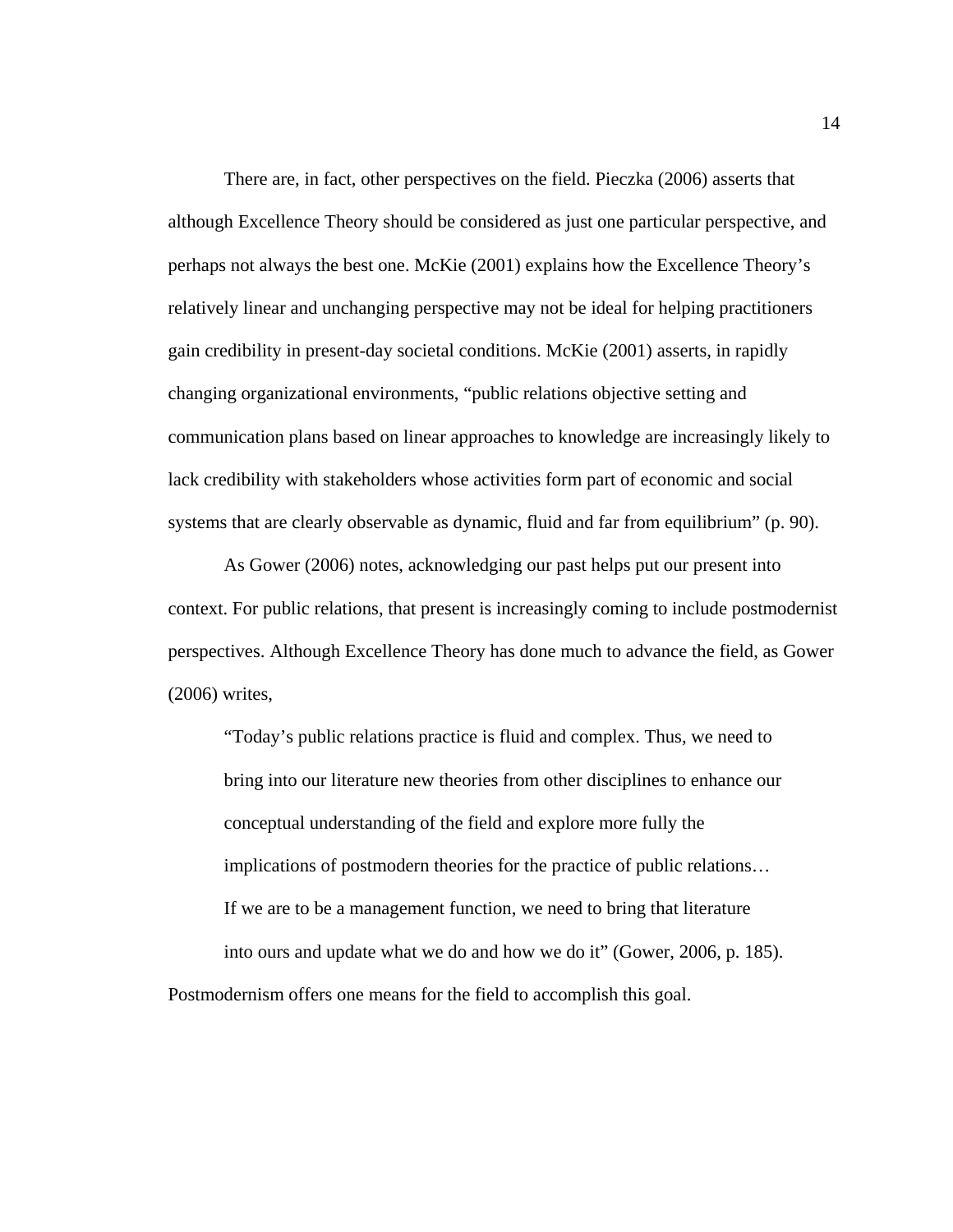#### *About Postmodernism*

While postmodernism has been recognized as having the potential to enhance and update the field of public relations, it also has been recognized that postmodernism is a difficult concept to introduce. The postmodern perspective is eclectic, de-centralized and difficult to describe with precision. Stewart (1991) acknowledges that the postmodern is hard to define exactly because it is a phenomenon of interest in many fields, ranging from architecture to painting, philosophy and literature. There is no one central definition of what constitutes postmodern perspectives, because, as Holtzhausen (2002) writes, "postmodernism represents a broad theoretical approach" (p. 253). It is possible, however, to paint a picture of the postmodern using broad historical and theoretical brushstrokes.

#### *Rooted in modernism.*

Postmodernism finds its roots in the period known as modernism. Modernism represents the period between the present day and the beginning of the Enlightenment, having strongly taken root during the Industrial Revolution (Venkatesh, 1999). Modernization changed every facet of life for humans throughout the world (Venkatesh, 1999). Modernity as an era is known for its great developments in science and technology, Western colonization of much of the rest of the world, the crumbling of monarchies, and the flourishing of liberal democracy, nation-states, and corporate institutions (Venkatesh, 1999).

Postmodernity can be considered a new period in history, one that has abandoned dualistic understandings of fact and value. Stewart (1991) describes the postmodern as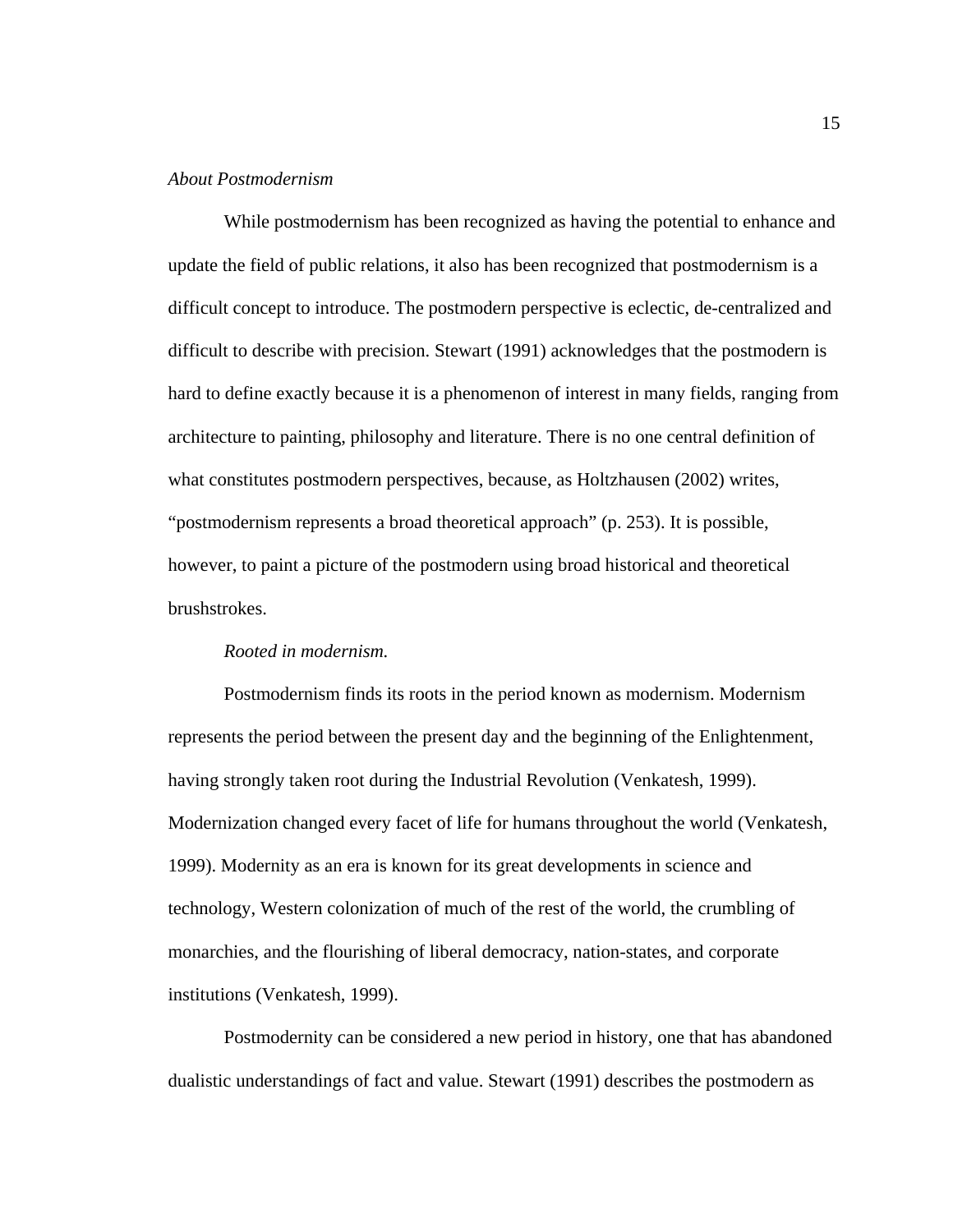having emerged from the questioning of modern perspectives linked with the Enlightenment, such as Kant and Descartes' insistence that issues of "fact" must necessarily be separate from issues of "value." Postmodernism does not view modernism as the only principle for understanding social order; instead, it attempts to restore aestheticism and subjective experience as legitimate sources of human knowledge (Venkatesh, 1999).

Postmodernism offers a new perspective on what constitutes truth and justice. As Duffy (2000) writes, "Postmodern theorists dispute modernism's privileging of functionalism, stability, and objectivity and point out the exploitative, destabilizing and perspectival aspects of organizations and society" (p. 295). Postmodernism places emphasis on culture, history, class, society, and gender as frames of reference for reality, and it understands that there is no single truth because people with different backgrounds have different realities (Holtzhausen, 2000). Postmodernists question as misleading and flawed modernism's dualisms "between subject and object, theory and practice, art and science, art and reality, literature and criticism, form and content, and will and reason" (Stewart, 1991, p. 355). Furthermore, postmodernists don't share the Enlightenment's wariness of rhetoric; instead, they acknowledge and appreciate rhetoric's link to philosophy (Stewart, 1991).

Modernism is not rejected by the postmodern, however. In fact, as Thomas (1997) writes, for postmodernists, modernism is "precisely the thing" (p. 70). Postmodernism and modernism supplement one another, Thomas (1997) asserts, and it is now "equally impossible to read the text of modernity in the absence of postmodernity" (p. 8). Ströh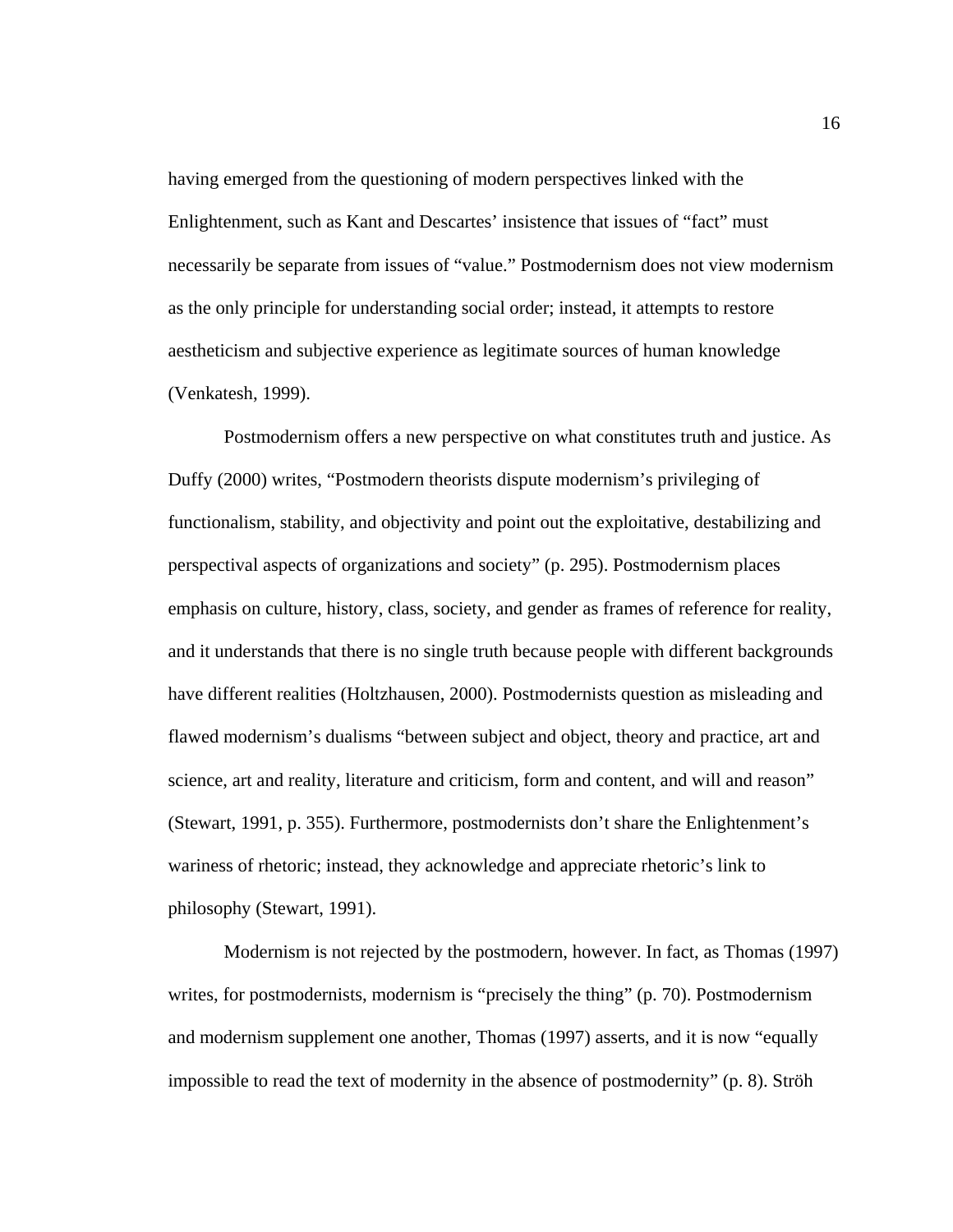(2007), too, acknowledges postmodernism's inextricable connection to modernism "in that postmodernism is the modern in an embryonic state" (p. 205). Venkatesh (1999) also describes postmodernity in relation to modernity, writing, "[W]hereas postmodernity describes the social and economic developments that came after modernity, it also represents the developments that have grown out of modernity" (Venkatesh, 1999, p. 153).

That is not to say that postmodernists are not critical of modernist perspectives. Postmodernism is not in opposition to modernism, but it does reject modernism as the dominant, central discourse (Holtzhausen, 2000). Holtzhausen (2000) explains, "[W]here modernism maintains that it has found the real truth, the postmodern holds that this truth is merely the viewpoint of some dominant groups in society and should not be privileged over another viewpoint" (p. 96). Thus, while postmodernists value modernism as one of many viewpoints, postmodernists are also critical of modernism's hegemony.

 What made our society modern, and what makes it postmodern now? Postmodernism can be attributed to changes in the global economy, media, and ideas about ethics and values. Venkatesh (1999) explains, "The economic modernization of the world has been advancing like a giant machine denying cultural differences and securing the goals of rationalization, standardization and control" (p. 167). Scholars also point to changes in the media as contributing to postmodern conditions. Griffin (2003) writes of the role media play in enforcing cultural myths that maintain the place of those who dominate commerce and power in our society, "This is America, after all, so think big, aim high, and don't be satisfied with anything but the top. Do what it takes—and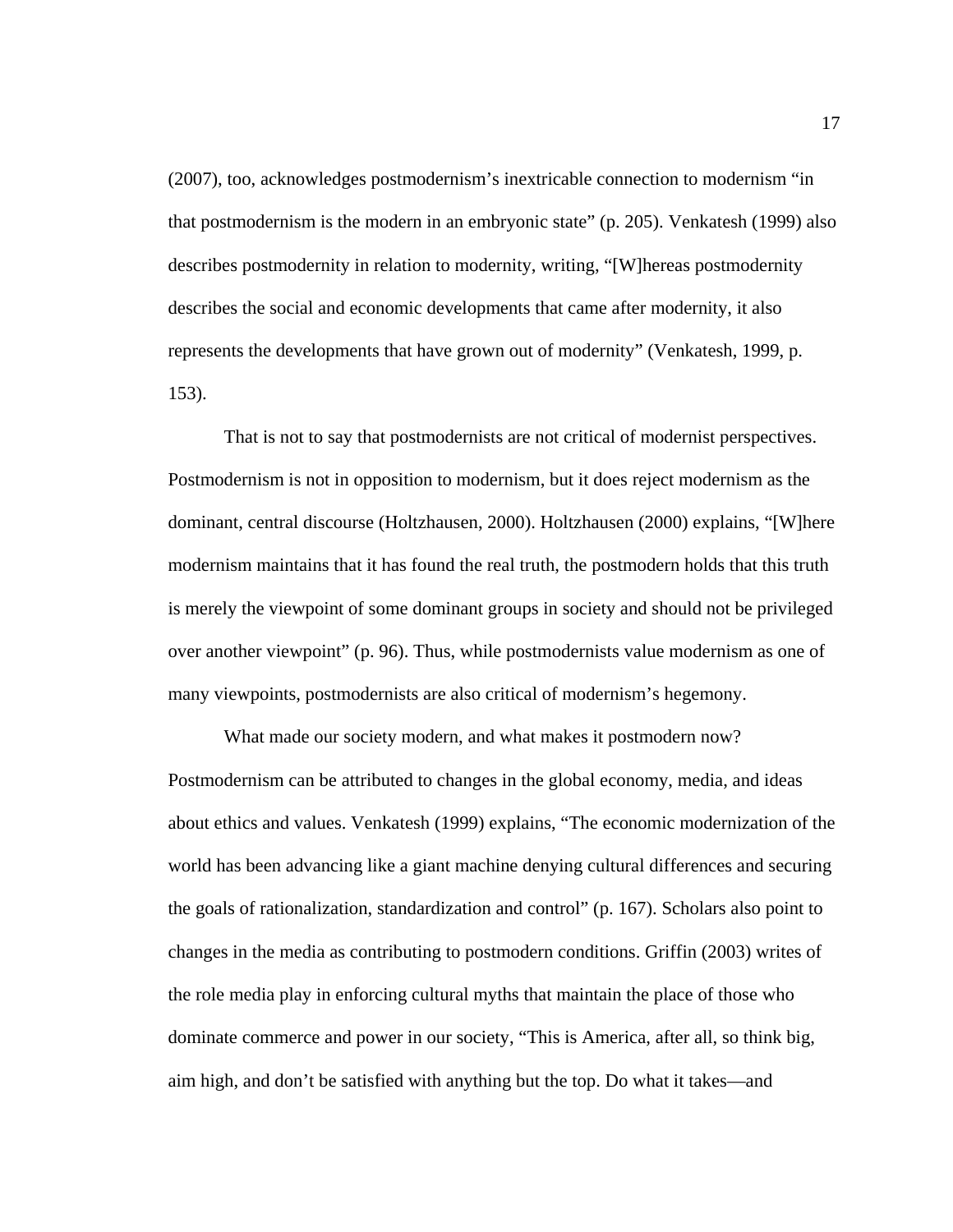purchase what is required—to be the very best. Ideologically speaking, it is this kind of naturalized longing that enslaves the average citizen and fuels the capitalist system" (p.363). As a culture of consumers, we are encouraged to value dominance and power as a means to affluence and purchasing power. Conversely, from a postmodern perspective, we can see that because our world is based on symbols and signs, culture does matter; cultural differences are global and none is superior to the other; and, because economics is part of culture, culture must take precedence over economics and not the other way around (Venkatesh, 1999).

Although postmodernism may seem to echo Marxism's anti-capitalism, it is distinct and different from Marxism (Holtzhausen, 2000). In fact, because postmodernism rejects the imposition of any one ideology over all others, it instead acknowledges capitalism an ideology that is dominant in the West today while also criticizing capitalism's inbuilt contradictions and treating it as a metanarrative requiring resistance (Holtzhausen, 2000). In short, postmodernism does not seek to defeat capitalism because, as Holtzhausen (2000) writes, "it is wary of itself becoming a metanarrative" (p. 97).

#### *Language is knowledge; knowledge is power.*

Power is a central concept of interest for postmodernist communication scholars. The postmodern critic is interested in power relations in society, and postmodern critics strive to help give voice to those whose voices are shut out (Smudde, 2007b). A common thread among postmodern questions about power is language's role in how power relations are maintained and shaped (Holtzhausen, 2002). Postmodernists consider language and symbols as cultural artifacts that, for individuals within a culture, have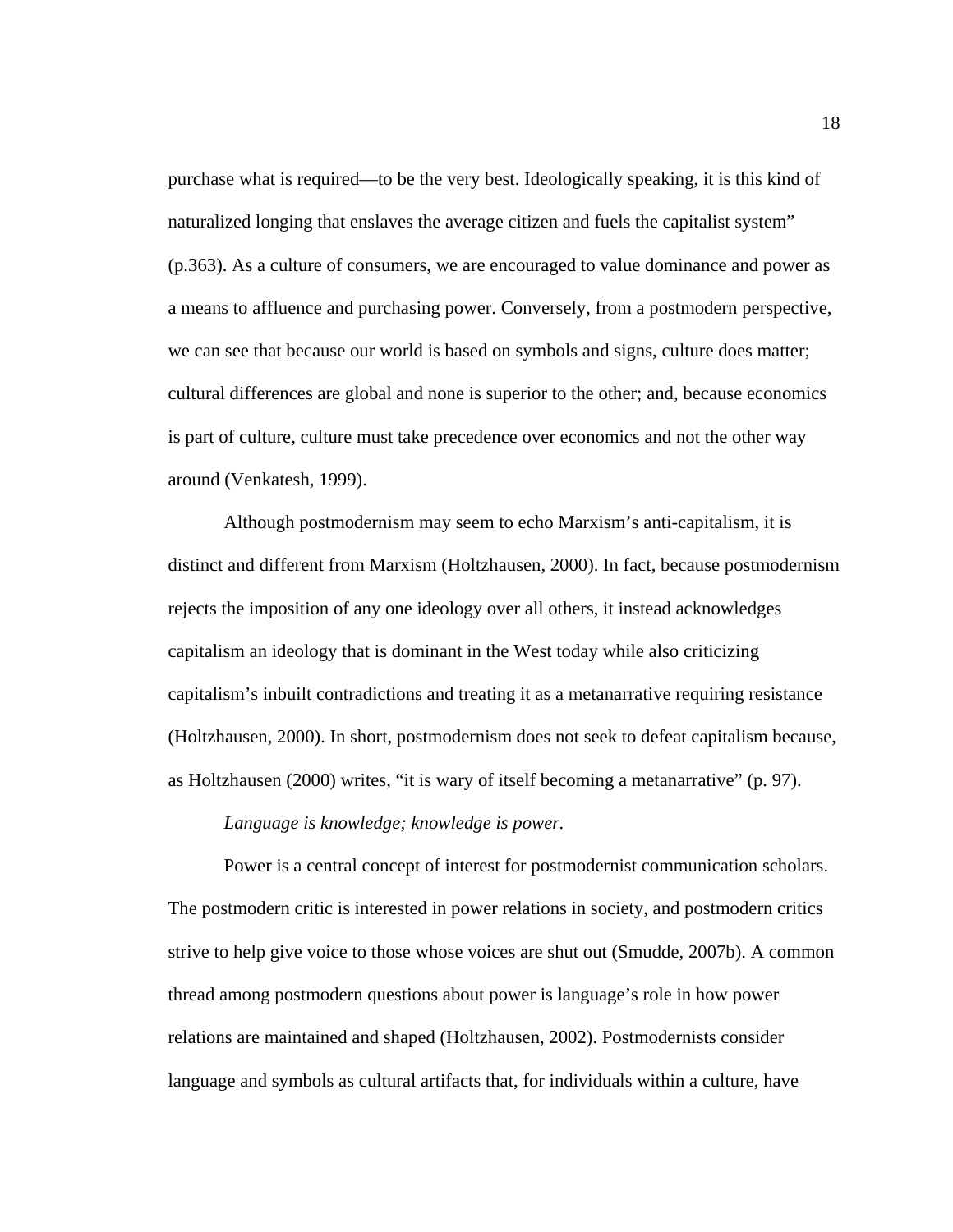political or economic reality (Mickey, 1997). Similarly, they disregard previously held distinctions between language and communication, believing that use of language is situated in dialogue (Stewart, 1991). In postmodern discourse, systems are selfreferential; as a result, any analysis of their meaning or purpose can only be interpretive in nature (Pieczka, 2006).

#### *We're all right/no one is right.*

Postmodernism is also apostivistic. Postmodernism does not presume that philosophies will be applicable in every situation and under every circumstance (Holtzhausen & Voto, 2002). Indeed, as Holtzhausen (2002) describes, "In response to the modernist emphasis on single, dominant theoretical perspectives and philosophies, referred to as metanarratives, postmodernists revel in multiplicity and diversity, and in even questioning their own theoretical perspectives" (p. 253). This rejection of metanarratives also brings into focus the questions of ethics, and the potentially oppressive power of dominant ethical perspectives. For example, Holtzhausen and Voto (2002) describe how the postmodern perspective informs our understanding of organizational communication: "The postmodern stance to ethics and moral decision making holds that a single dominant ethical philosophy will submit employees to a repressive metanarrative" (Holtzhausen & Voto, 2002, p. 66).

That is not to say, however, that postmodernism rejects traditional ethical philosophies. Pearce (1998) asserts that, while the Enlightenment distinguished between ethics, aesthetics, and reason, resulting in a tendency for theorists to see a dichotomy between the description of facts as 'reality' and aesthetics and reason as outmoded, there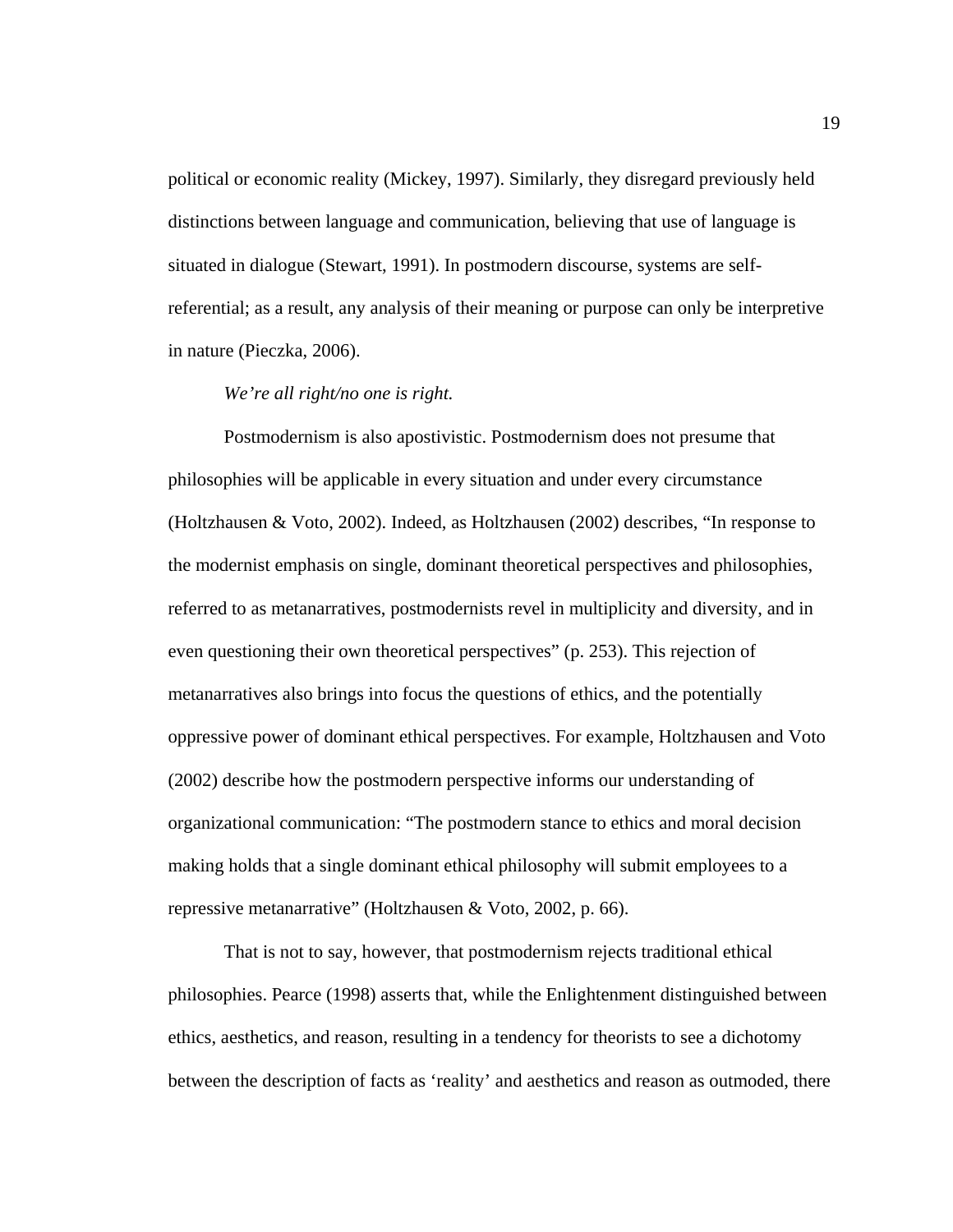does exist "an important difference between making a distinction and treating things as dichotomies" (Pearce, 1998, p. 327). Instead, postmodernists revel in multiplicity and diversity, and even in questioning their own theoretical perspectives (Holtzhausen & Voto, 2002). Indeed, postmodernist perspectives are diverse and sometimes incongruent (Venkatesh, 1999). They emerged independently in different fields such as architecture, literature, politics, social theory, and philosophy (Venkatesh, 1999). Gradually, "these disparate postmodernist tendencies appear to have converged with an interdisciplinary fusion of knowledge. Once these tendencies united to form a loose collective, postmodernism began to assume the character of a major movement" (Venkatesh, 1999, p. 154).

#### *No, we can't "all just g*et al*ong."*

Finally, postmodernism recognizes that dissensus is inevitable. According to Putnam (1998), the postmodern is "characterized by rapid changes and fragmentation," (p. 149). As a result, we see postmodern society as fragmented, too (Holtzhausen, 2000). Much like the discursive view of communication, the postmodern perspective provides public relations practitioners with a refreshing new understanding of conflict. Rather than representing opposition that must necessarily be overcome with persuasion, dissensus can instead be seen as an inevitable result of fragmentation. Thus, attending to dissensus can help practitioners to better understand changing societal conditions.

#### *The Beginnings of Postmodernism*

 Michel Foucault, Jean-François Lyotard, Jean Baudrillard, and Jacques Derrida are some of the writers often credited with establishing the postmodernist perspective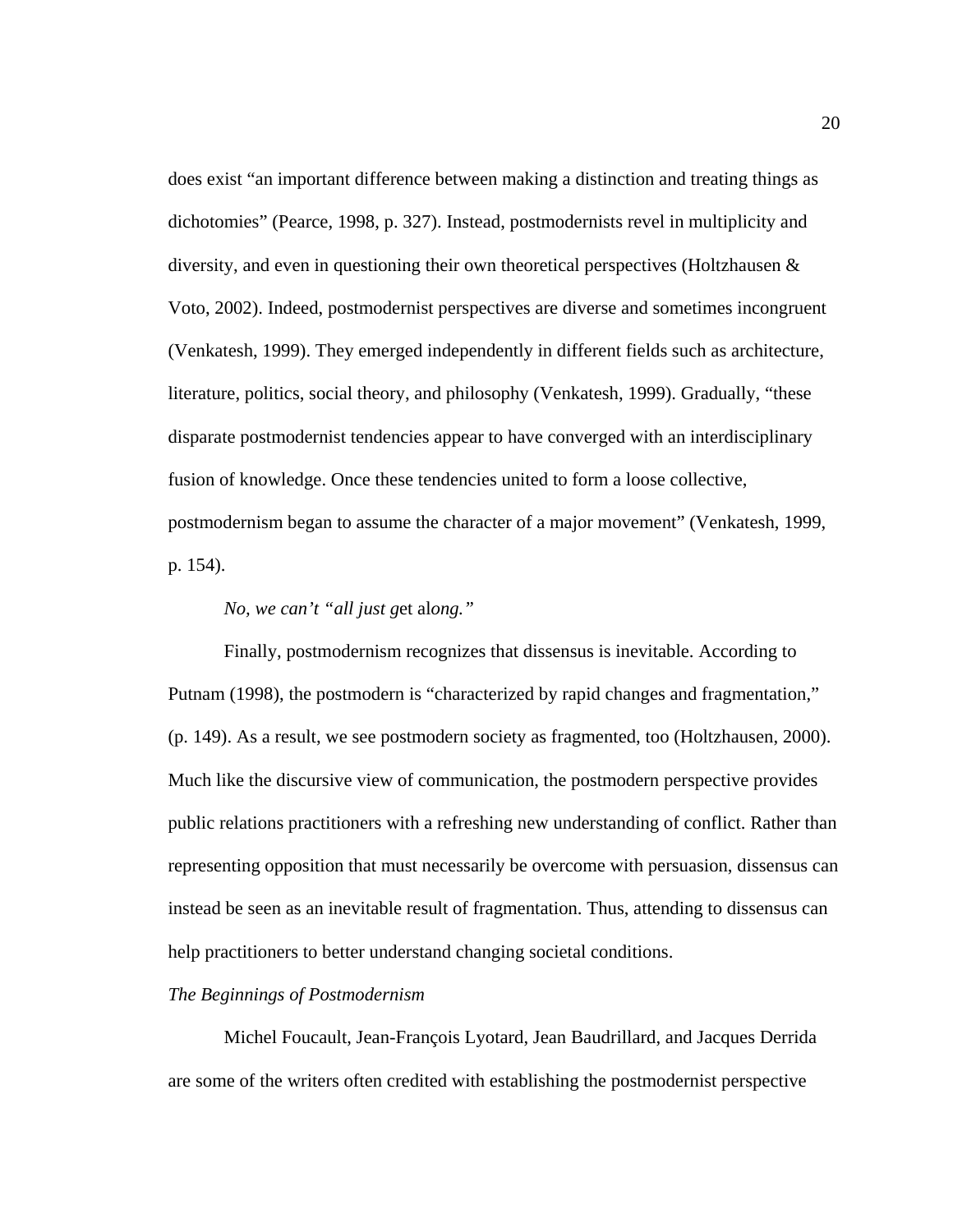(Holtzhausen, 2002; Mickey, 1997). Foucault focuses on the significant relationships between power and communication and argues that the framework through which people interpret communication is determined by the dominant discourse (Griffin, 2003). "What makes power hold good, what makes it accepted, is simply the fact that it doesn't only weigh on us a force that says no, but it transverses and produces things, it induces pleasure, forms knowledge, produces discourse," wrote Foucault (1972, p. 119).

Jean-François Lyotard's (1988) most significant contribution to postmodernism may well be his concept of the "grand narrative," an "epistemological stance that is suspicious of any truth claim" such as that of "Marxism, Freudian psychology, and Christianity" (Griffin, 2003, p. A-8). As Holtzhausen (2000) cites, Lyotard makes "the point that consensus aims to co-opt and maintain the status quo" (p. 106). Furthermore, consensus is inevitably unjust because no resolution can satisfy both parties (Holtzhausen, 2000).

Venkatesh (1999) presents five conditions of postmodernism from Baudrillard, including;

- 1. "The sign system" (p. 154), which describes humans as constantly communicating, using signs and symbols that provide us with shared meanings;
- 2. "Hyperreality" (p. 155), which describes human reality as constructed and simulated through the use of symbols and signs, so much so that we take the signs and symbols themselves as reality;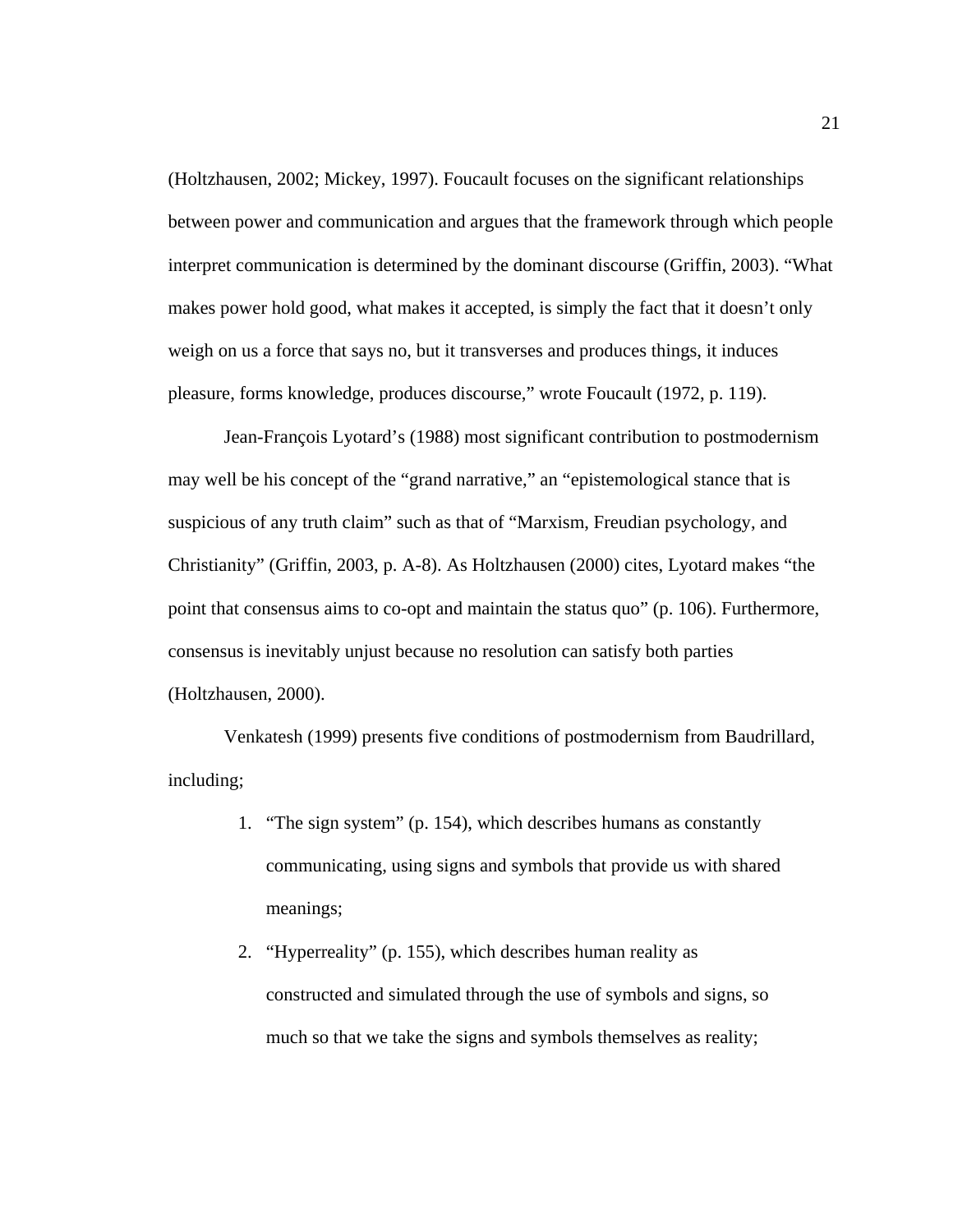- 3. "Particularism" (p. 155), which states that, because our social and culturally constructed realities are not universally experienced by others in different times and different places, we behave in ways particular to our own space and time ;
- 4. "Fragmentation" (p. 155), which, describes individuals as fragmented, "continuously emergent, reformed, and redirected through relationships" (p. 155); and
- 5. "The *symbolic* nature of consumption processes" (p. 156), which describes how media and cultural groups provide customers with symbols that create meaning, and those meanings direct consumers through consumption processes. As meanings change, so do consumption patterns.

Finally, Jacques Derrida (1978) gave to postmodernism the concept of deconstruction as a means for examining the ideas proposed by a text and the ways in which knowledge is constructed. Deconstruction helps postmodern thinkers to examine the ways in which knowledge and truth are socially constructed and maintained. Deconstruction is the dominant postmodern critical approach to analyzing texts (Smudde, 2007b).

#### *Applications of Postmodern Perspectives*

From management to marketing to public relations, the flexible nature of postmodern ideas allows for their broad application across many disciplines and fields. From a management perspective, postmodernism has shifted the management paradigm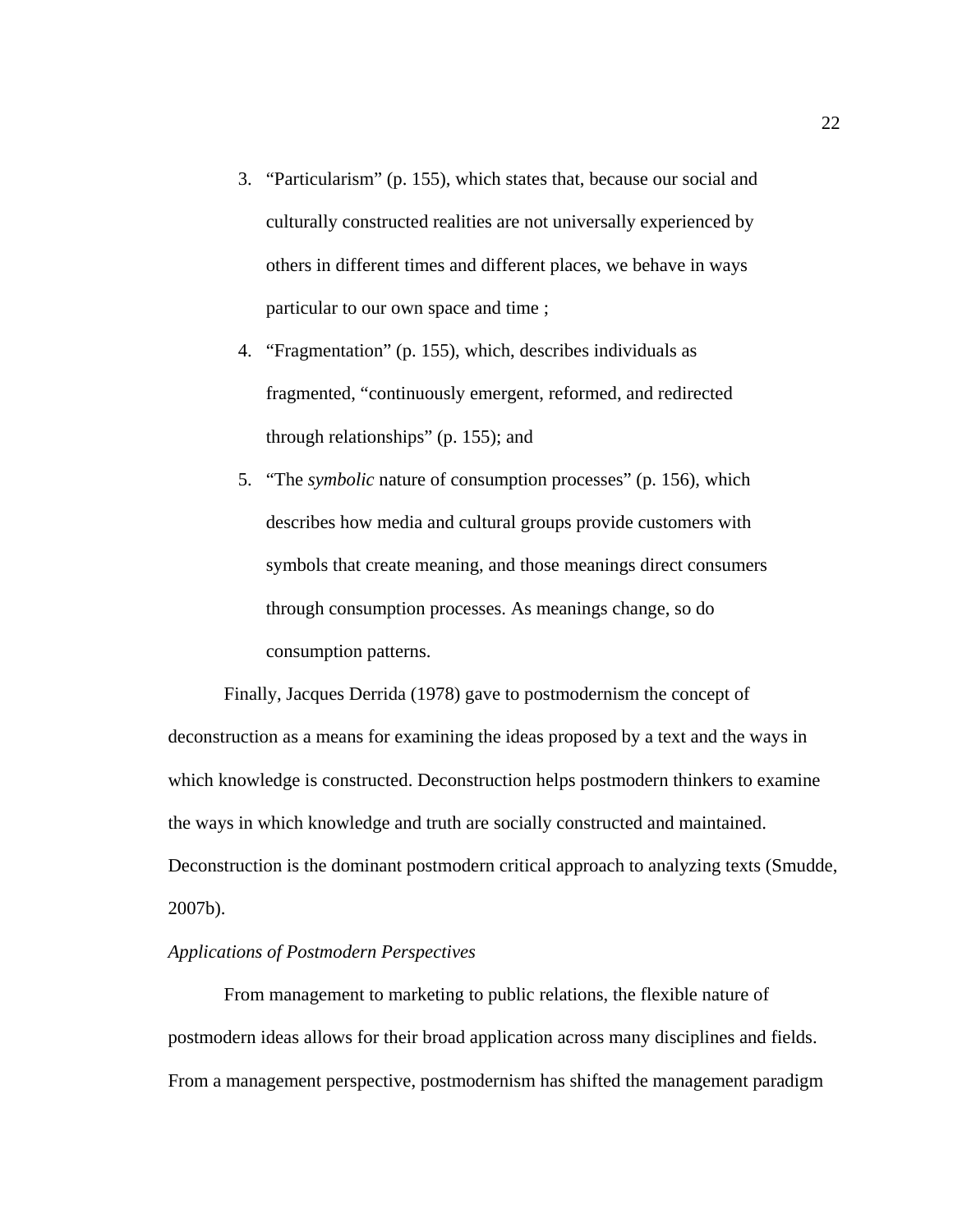from being mechanistic to more organic worldview, where organizations are seen as organisms subject to natural laws of evolution, process, and transformation (Ströh, 2007). This flexibility allows for new understandings of and appreciation for relationships such as production and consumption. Venkatesh (1999) presents a postmodern framework for today's global economy and socio-cultural order. Venkatesh (1999) sees in postmodern macromarketing that production and consumption are "two sides of the same coin. That is, no production can take place without corresponding consumption, and similarly, no consumption can take place unless things are produced" (Venkatesh, 1999 p. 167).

Parallels can be drawn between Venkatesh's (1999) postmodern framework for macromarketing and public relations if we consider corporate messages as something that is produced and consumed as well. While our new interconnectedness does still favor the more powerful when it comes to both economies and discourse, the postmodern perspective places value on both the producer and the consumer. This simple parallel demonstrates the ease with which postmodern perspectives can be applied to the practice of public relations. In fact, public relations theory seems to be one of the few disciplines to not have been widely subjected to postmodern scrutiny (Holtzhausen, 2000). But, a small but growing number of public relations scholars have begun exploring such applications.

#### *Postmodern Public Relations (PPR)*

There is wide-ranging potential for the application of postmodernism to public relations. Cheney and Christensen (2001) "see public relations as a contested disciplinary and interdisciplinary terrain" (p. 167), where theoretical development "certainly has been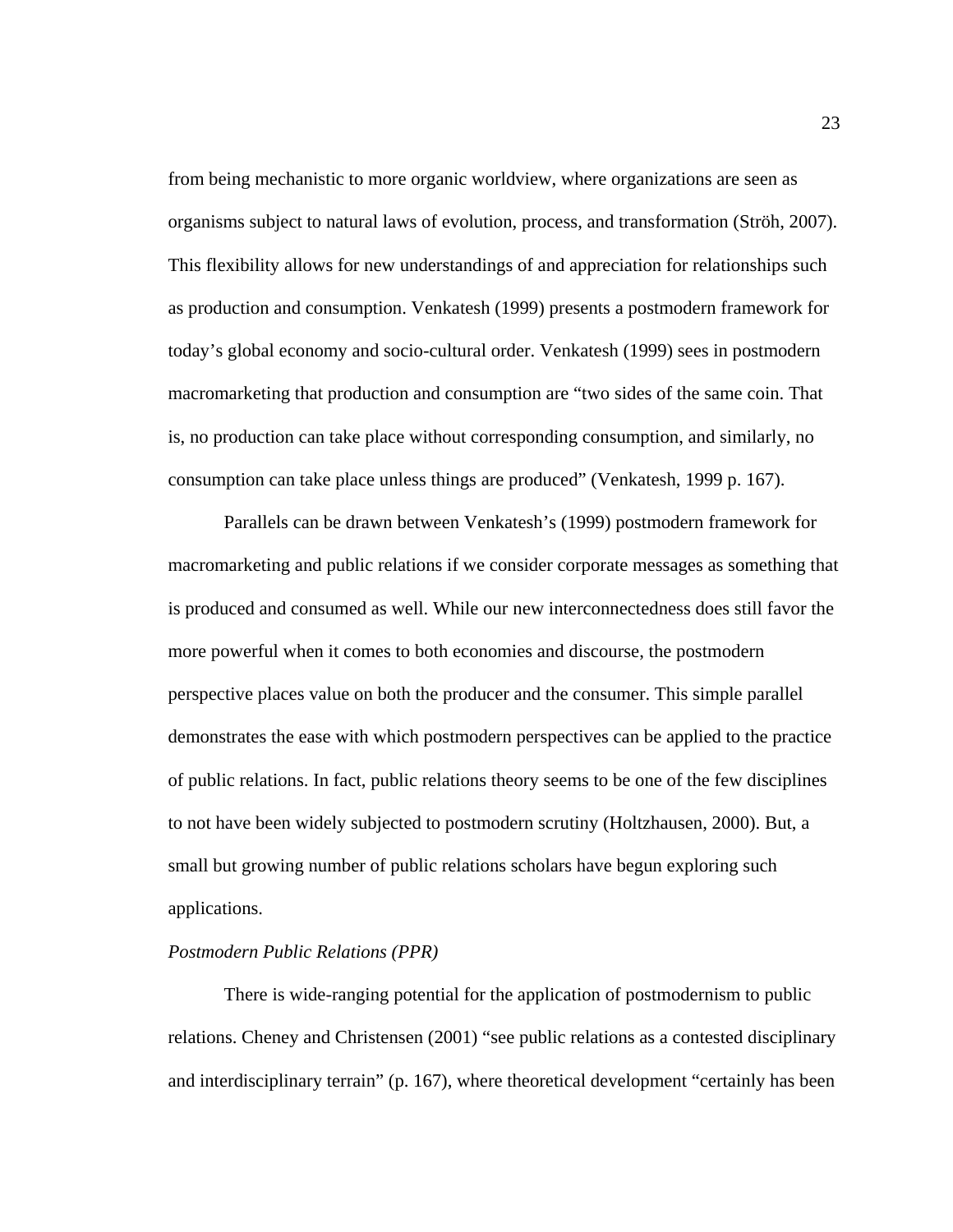following developments in the profession as well as broader social-political trends that surround them" (p. 167). Some current public relations areas in which scholars have begun to apply postmodern trends include: improving organizations' engagement with their environments (Courtright, 2007; Holtzhausen, 2007; Holtzhausen & Voto, 2002); ethical communication management (Stewart, 1991; Ströh, 2007); issues of power and public relations management (O'Connor, 2007; Smudde, 2007); and corporate social capital (Ihlen, 2007).

#### *Public relations and activism.*

Because of its unique perspective on dissensus, postmodernism provides a new look at how public relations should approach activists who demonstrate opposition to an organization's objectives. In a postmodern critique of the Church of Scientology's response to its activist critics, Courtright (2007) investigates the potential power gained by activists communicating online and how organizations can legitimize activists or constrain their power. Courtright (2007) employs Certeau's notion of organizational space to illustrate how the Internet becomes a potential battlefield, where activists may use an organization's own words to co-opt the organization's symbolic space and express their criticism of the organization*.*

In another look at activism, Holtzhausen and Voto (2002) studied 16 public relations practitioners' discourse, finding a disconnect between practitioners' postmodern desires to help effect change in society and the modernist expectations of organizations. These authors write about the nature of public relations practitioners' work as contributing to an activist-focused perspective for practitioners: "Practitioners as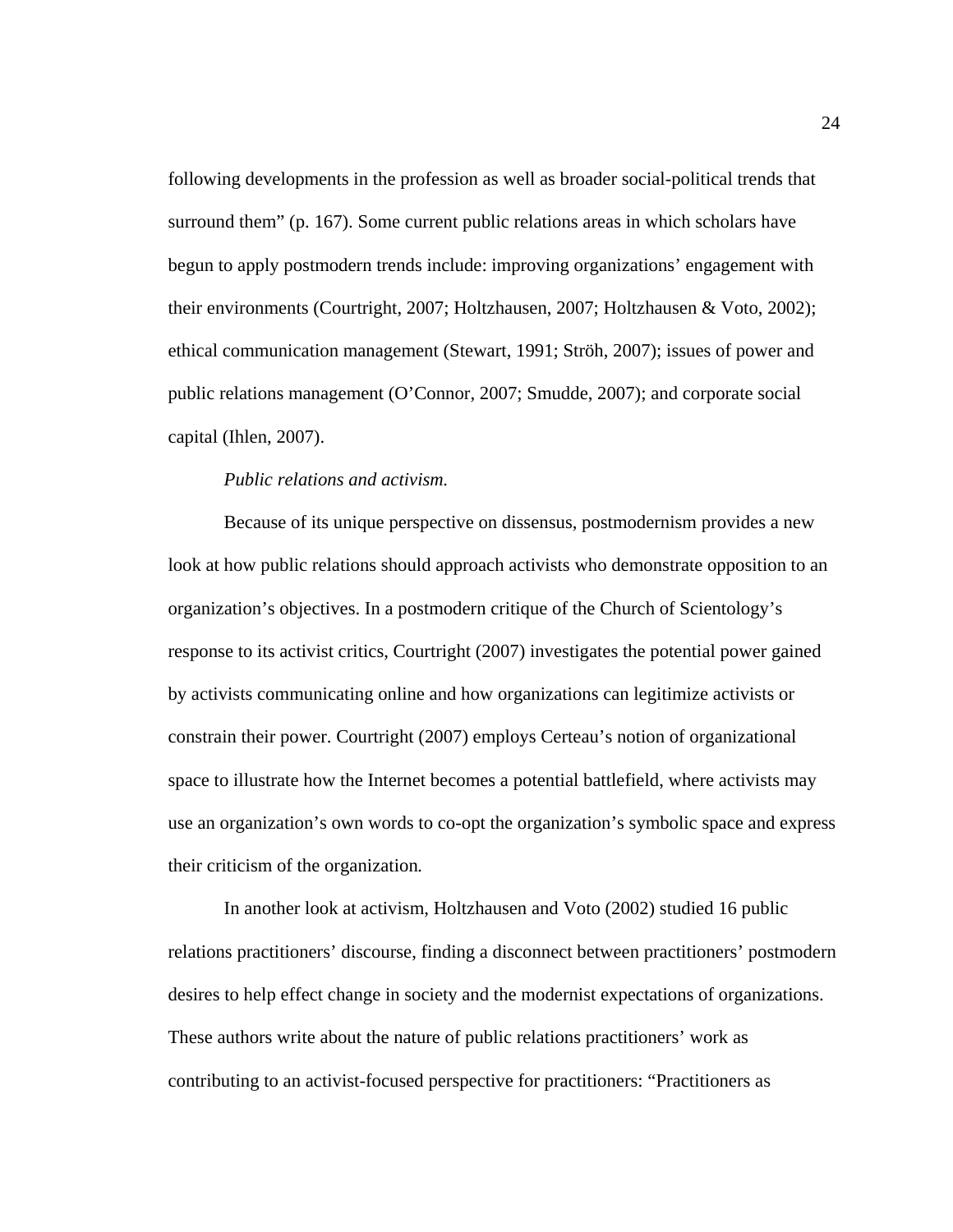boundary spanners will inevitably be more in touch with the societal and cultural environment of organizations and will therefore be more susceptible to these changes than most others" (Holtzhausen & Voto, 2002, p. 77). Thus, public relations practitioners, because of the nature of their work, may be well positioned to make use of postmodernism in public relations.

#### *Power and public relations management.*

Holtzhausen (2000) looks to Foucault's idea of resistance from within to answer the question of how practitioners can change power relationships. Postmodernism also provides other scholars with a basis from which to understand power and discourse. Smudde (2007) argues that, because public relations is discursive in nature, it defines the knowledge that shapes corporate destiny. Smudde (2007) proposes a Foucauldian approach to analyzing the relationships between knowledge and power among organizations and their publics, evaluating public relations' effectiveness, and planning public relations strategy. Smudde (2007) asserts that Foucault's archaeology, genealogy, and ethics can be used for proactive public relations planning, allowing the bridging of theory with practice. Smudde (2007) predicts that such an approach also would help practitioners plan their work with an eye toward their discursive actions, the organization's power-knowledge relationships, and ethical concerns.

O'Connor (2007) uses the ideas of Pierre Bourdieu and issues management concepts to examine a Philip Morris public image campaign. O'Connor (2007) describes how Philip Morris used values advocacy messages focused on the company's social, charitable, and economic contributions in order to deflect attention from the corporation's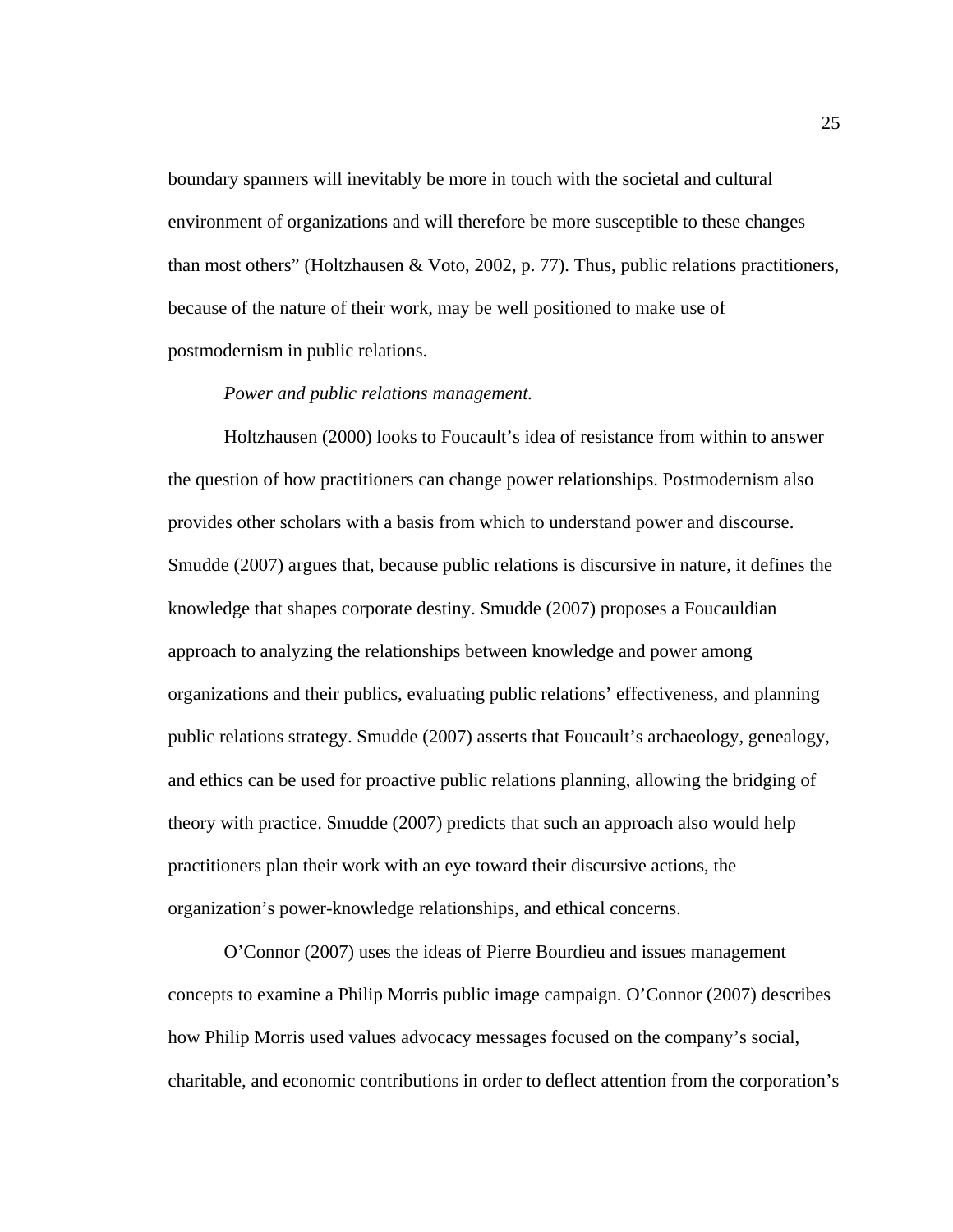core business of tobacco and its harmful effects. O'Connor (2007) asserts that such values advocacy communications efforts have the potential to manipulate audience thinking in a way that is favorable toward the corporation. As a result, the corporation gains social advantage and control (O'Connor, 2007). O'Connor (2007) concludes that the power of public image campaigns lies in the corporation's ability to direct the public's attention to its corporate social responsibility and away from other, negative images of ways in which the corporation harms its audiences.

Holtzhausen (2002) also asserts that modernist organizations use public relations practitioners to legitimate organizational managers' knowledge, which they present as objective. Holtzhausen (2002) explains, "In this role, public relations practitioners are nothing but the stooges of powerful corporate managers who use public relations' agency to create forms of discipline and normalization criteria" (p. 257). Holtzhausen (2000) recommends that public relations scholars and practitioners should instead embrace postmodern analysis in the spirit of "one of the best Western academic traditions to explore, debate, and test new perspectives" (p. 95). In effect, PPR could be described as, instead of trying to "get a seat at the table," ensuring that table is open to all who are affected by the organization.

In another postmodern look at public relations and power, Ihlen (2005) expands Bordieu's concept of social capital by applying it to organizations. Ihlen (2005) describes social capital as having two components: the size of an individual's network, and the volume of the capital that the other parts of the network have, and to which the individual gains access (p. 494). According to Ihlen (2005), individuals accrue social capital by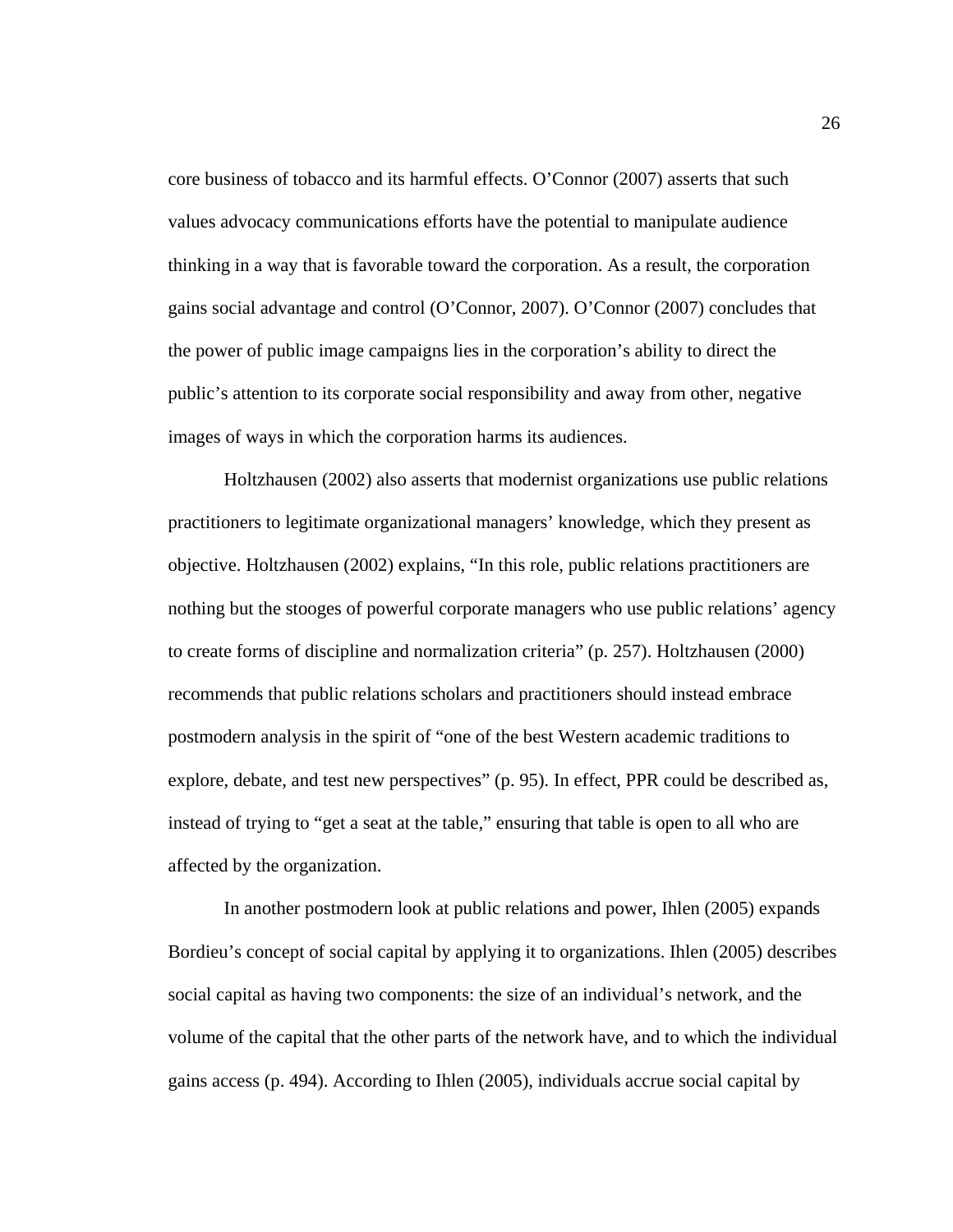providing gifts, care, and other social commodities to the members of the group. Social capital acts as a "credit" of sorts that the individual may call upon to obtain services and goods (Ihlen, 2005). In public relations, Ihlen (2005) asserts, social capital presents a perspective for studying power relations in activities like alliance building, lobbying, and media relations.

#### *Postmodernism as a means to ethical practice.*

Public relations theorists have also recognized postmodernism's potential for contributing to ethical practice. Ströh (2007) proposes an approach to corporate communication strategy drawn from the postmodern concepts of chaos and complexity theories, which put emphasis on interaction, relationships, and self-regulation. Ströh (2007) concludes that, while conventional strategic management models are linear, the business environment is too unpredictable for managers to be able to control implementation of their strategic plans. Ströh (2007) points to postmodern approaches as an ethical means of managing communication in a way that ensures all stakeholders are able to truly participate in determining decision-making processes.

The application of postmodern principles to the everyday practice of public relations would not come without significant changes for the field. Stewart (1991) points out the drastic implications of applying postmodern ideas to the need for corporate ethics. Postmodern thinkers see humans as historical, social beings who are not autonomous but instead find their identity in relational, social, historical cultural, and linguistic contexts (Stewart, 1991). Cognition and the use of language are not distinguishable as separate phenomena (Stewart, 1991). For this reason, we are defined by our language as much as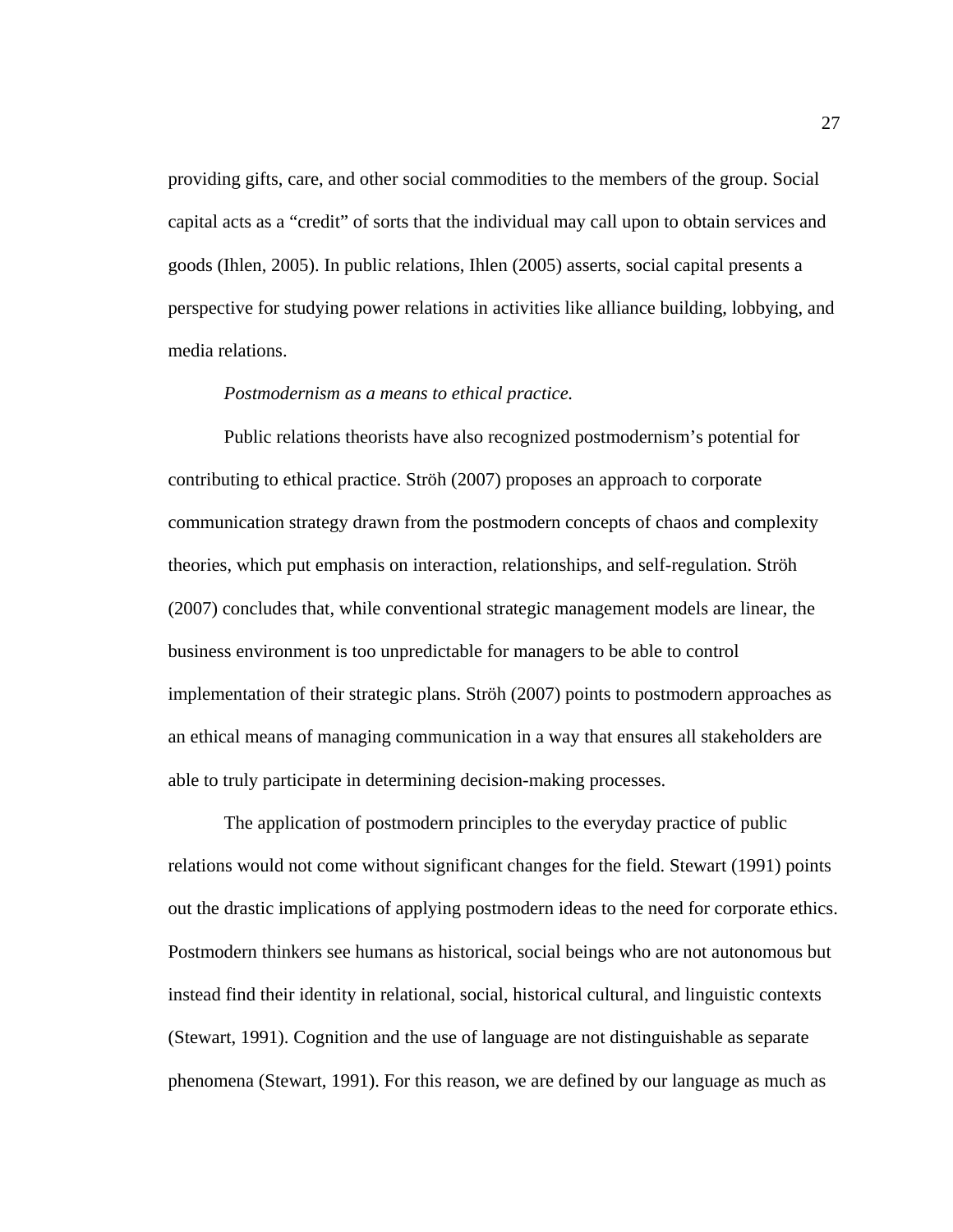we use it to define our world (Stewart, 1991). Therefore, postmodern investigations of public relations are not simply "esoteric, idiosyncratic, or mystical speculations about arcane philosophical constructs" (Stewart, 1991, p. 372), they are in fact analyzing the definitions, methodological assumptions, and pedagogical beliefs that underlie much of what communication professionals do as scholars and teachers" (Stewart, 1991, p. 372).

#### *Traditional ethics vs. PPR.*

Because they represent such a drastic shift, postmodern ethical views may appear, on their surface, to conflict with traditional ethical perspectives on public relations. For example, traditional views of public relations require practitioners to contribute to the profitability of the corporation by helping to ensure public acquiescence for corporate initiatives. For, practitioners are obliged to protect the interests of those who employ them. In light of this obligation, the idea of embracing dissenting voices and valuing conflict may, at first glance, appear to run counter to that profit-driven priority.

But, postmodern public relations can serve to build an ethical bridge between the motivations of organizations' management and their publics (Daugherty, 2001). While managers may view their first and most important responsibility to be ensuring profitability for the company and its shareholders, as Daugherty (2001) explains, a postmodern approach to ethical behavior "is that which serves both the organization's and public's interests" (p. 396). From the postmodern perspective, corporate behavior that ignores or overpowers dissenting voices may ultimately ignite opposition strong enough to derail corporate initiatives. Meanwhile, an ethical approach to public relations can help build a positive corporate image (Day, et al*.*, 2001), creating greater cooperation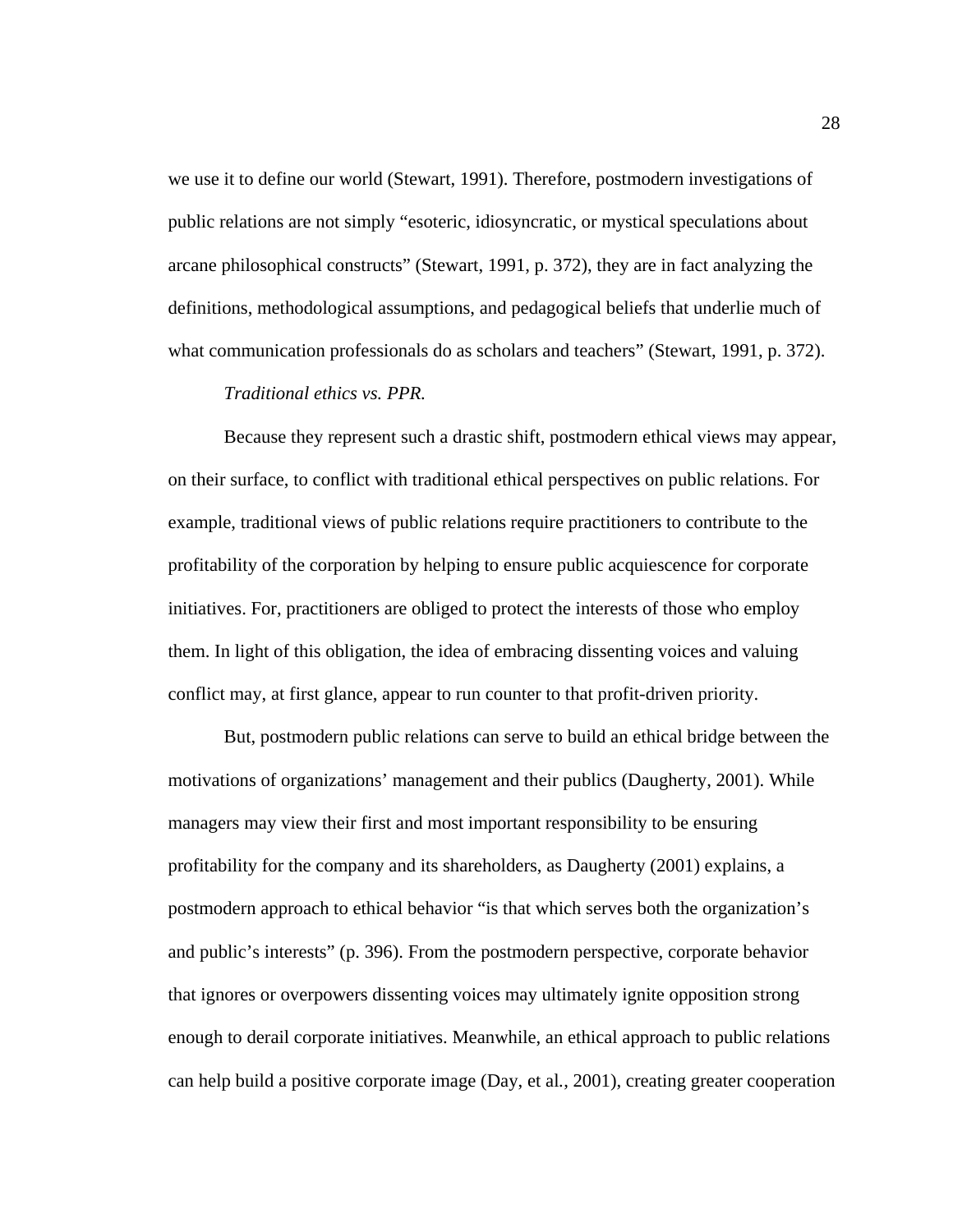from the corporation's publics. Thus, Daughterty (2001) writes, "Ethical behavior contributes to bottom line results" (p. 396).

Another commonly-valued objective for the practice of public relations is the Excellence Theory's goal of building of symmetry between the organization and its stakeholders. Again, in apparent contrast, PPR would embrace conflict and dissent. But, in truth, PPR does not reject symmetry; it simply uses the concept differently (Heath 2001). As Heath (2001) explains, "A rhetorical view presumes that, in terms of their right to speak, all parties are symmetrical" (p. 35).

In the postmodern view, the concept of symmetry is perceived quite differently. Holtzhausen (2000) explains, "Seeking consensus implies seeking an unjust settlement in which the most powerful, usually organizations, get their way," (p. 106), and "consensus actually represents an unequal relationship between activists and corporations" (p. 106). Due, in part to this concern, Holtzhausen (2000) offers postmodernism as a more appropriate and ethical approach to public relations than the practices of seeking to build consensus and achieve symmetry. Rather than symmetry, postmodern public relations theorists assert, public relations should value dissensus and conflict.

Because it offers such a different ethical approach, postmodern public relations has the potential to help remove the suspicion of organizational propaganda. Weaver et al (2006) assert, when public relations takes a postmodern view of reality as constructed, "it be comes very difficult, if not impossible, to argue that propaganda is necessarily a form of lying—or the promotion of 'untruths'" (p. 8). Because postmodernism views truth as constructed, for the postmodern public relations practitioner, engaging in the use of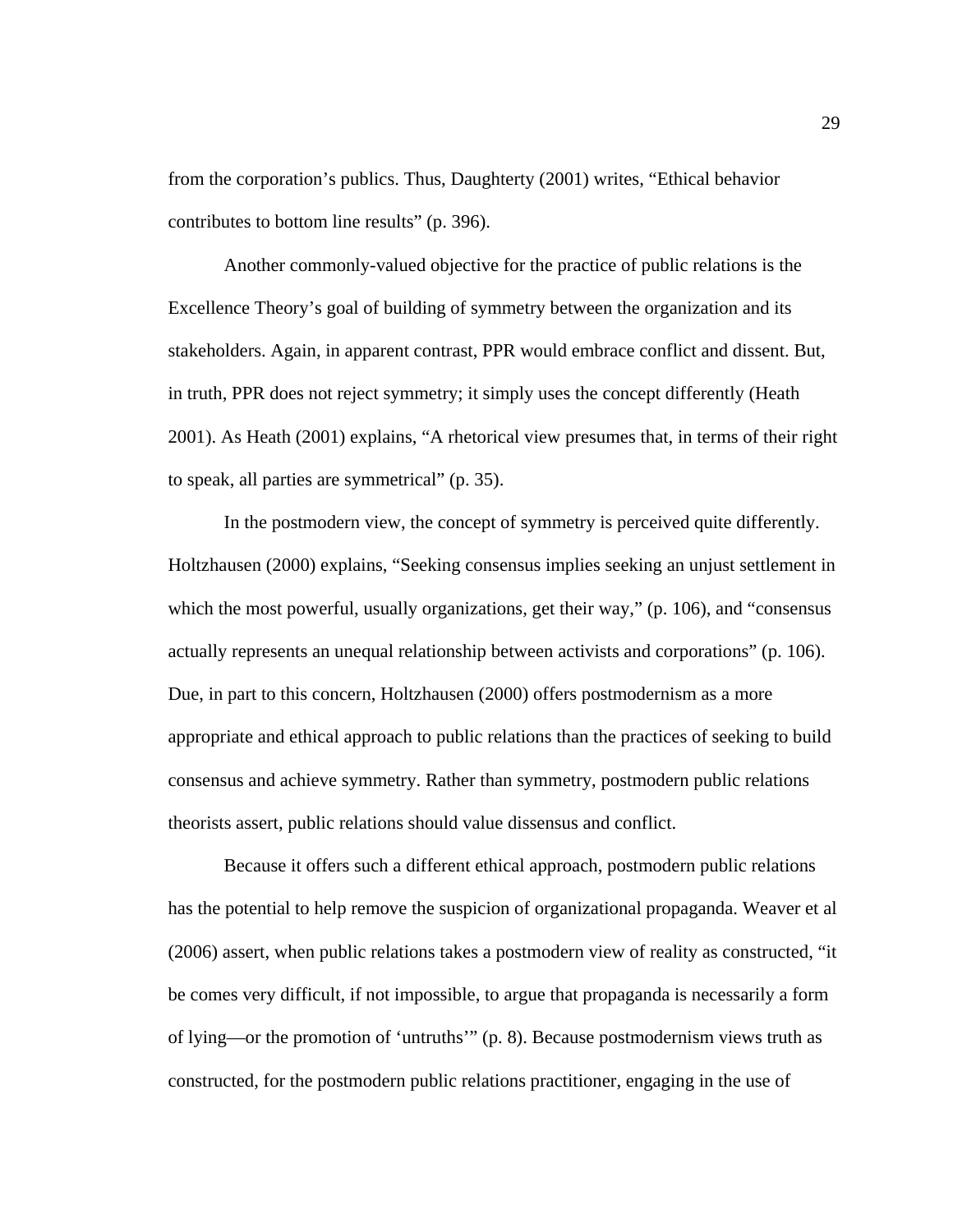propaganda to influence discourse is not inherently unethical. The issue instead becomes a question of what society accepts as truth (Weaver et al, 2006).

Weaver et al (2006) argue that the tactic of propaganda or persuasion is not in and of itself unethical, but whether or not it is ethical must be considered in light of the social context in which it is practiced and the purpose for which it is used. As Weaver et al (2006) explain, "[T]he determination of what constitutes 'the public interest' is contestable and context dependent, linked to the social norms of a given time and place" (Weaver et al, 2006, p.8). This context-focused perspective offers a redemptive look at public relations and a reconsidering of practitioners as mere "spin-meisters" (Weaver et al., 2006).

Weaver et al. (2006) reject both the notion that propaganda inevitably operates against the public interest and the idea that symmetrical public relations automatically does serve public interest. Instead, these authors write, "Multiple discourses circulate and compete with each other for hegemonic power and therefore there is a choice of meanings, identities and realities available to audiences, not one all-powerful construction of reality" (Weaver et al., 2006, p. 21). Thus, when understood in terms of political power, the creation of meaning, truth and public interest, public relations becomes "a tool of social power and change for utilisation [sic] by not only those who hold hegemonic power, but also those who seek to challenge and transform that power and reconfigure dominant perceptions of the public interest" (Weaver et al, 2006, p. 21). Thus, PPR in fact fulfils traditional ethical public relations standards in nontraditional ways.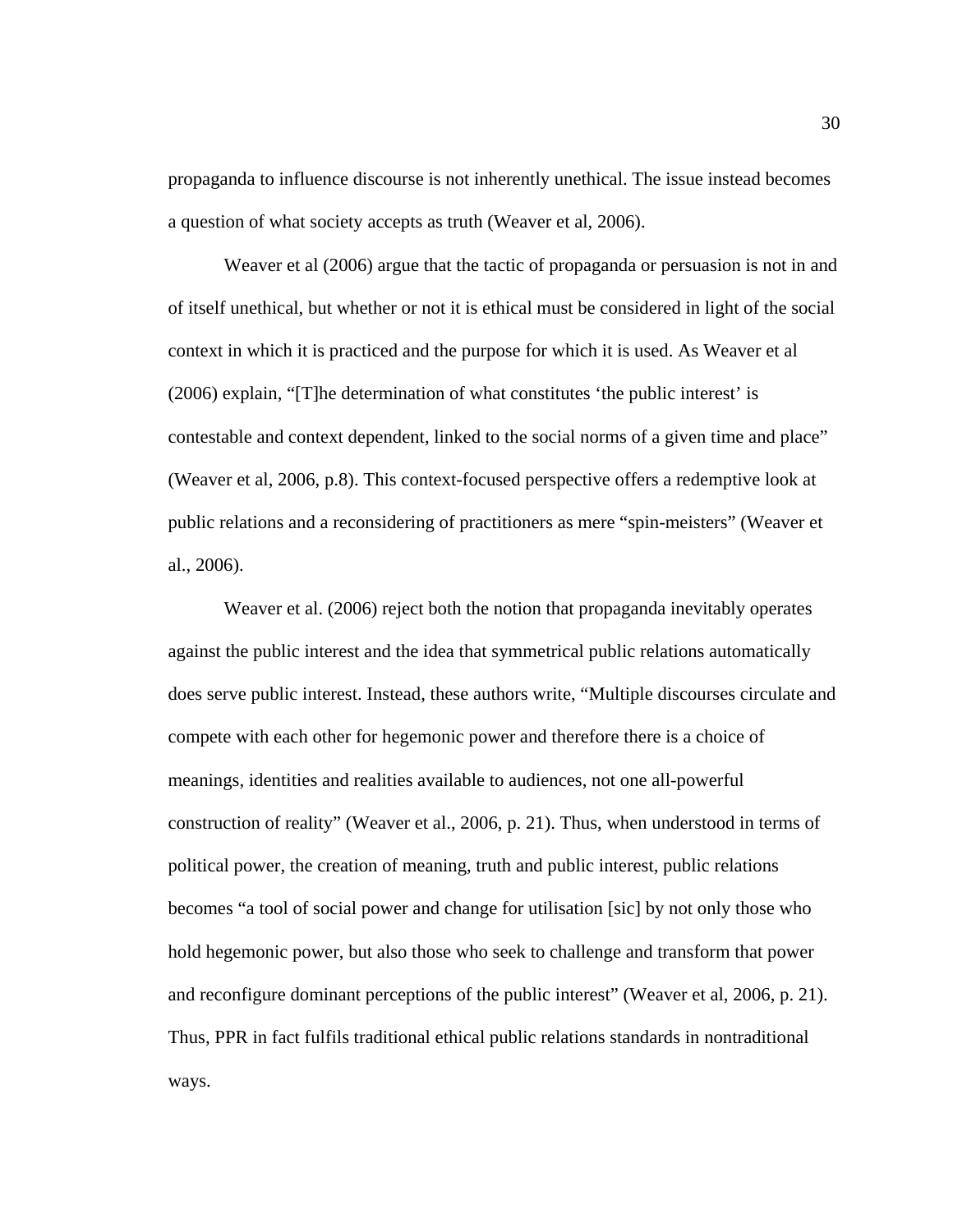## *Benefits of PPR.*

The aforementioned postmodern examinations of public relations practice reveal a number of benefits of PPR. PPR can help the field stay relevant, vital, and dynamic; PPR can help organizations better align themselves with the values of the cultures in which they exist; and PPR practitioners can help enact social change. Holtzhausen (2002) advocates strengthening the emphasis on the postmodern in public relations as a way to keep up with new theories and ideas in other fields and to understand how they apply to our own. In describing why practitioners would pursue activism, Holtzhausen (2007) writes,

"The answer likely likes in both the economic and social contexts of public relations. First, activist public relations practitioners will actively advocate on behalf of the less powerful and will fearlessly stand up to unfair power. In that way, they will help their organizations align with the value systems of their environments, which will ensure their economic survival… Second, activist public relations practitioners can also be powerful role players in bringing about social change. In a time in which social change is increasingly brought about through activism, public relations practitioners have all the necessary attributes and skills to lead social change movements" (p. 375).

Furthermore, as organizational environments become increasingly dynamic, activist practitioners can help organizations stay aware of and adjust to those changes (Holtzhausen, 2007). In addition, PPR can help organizations stand up to dominant power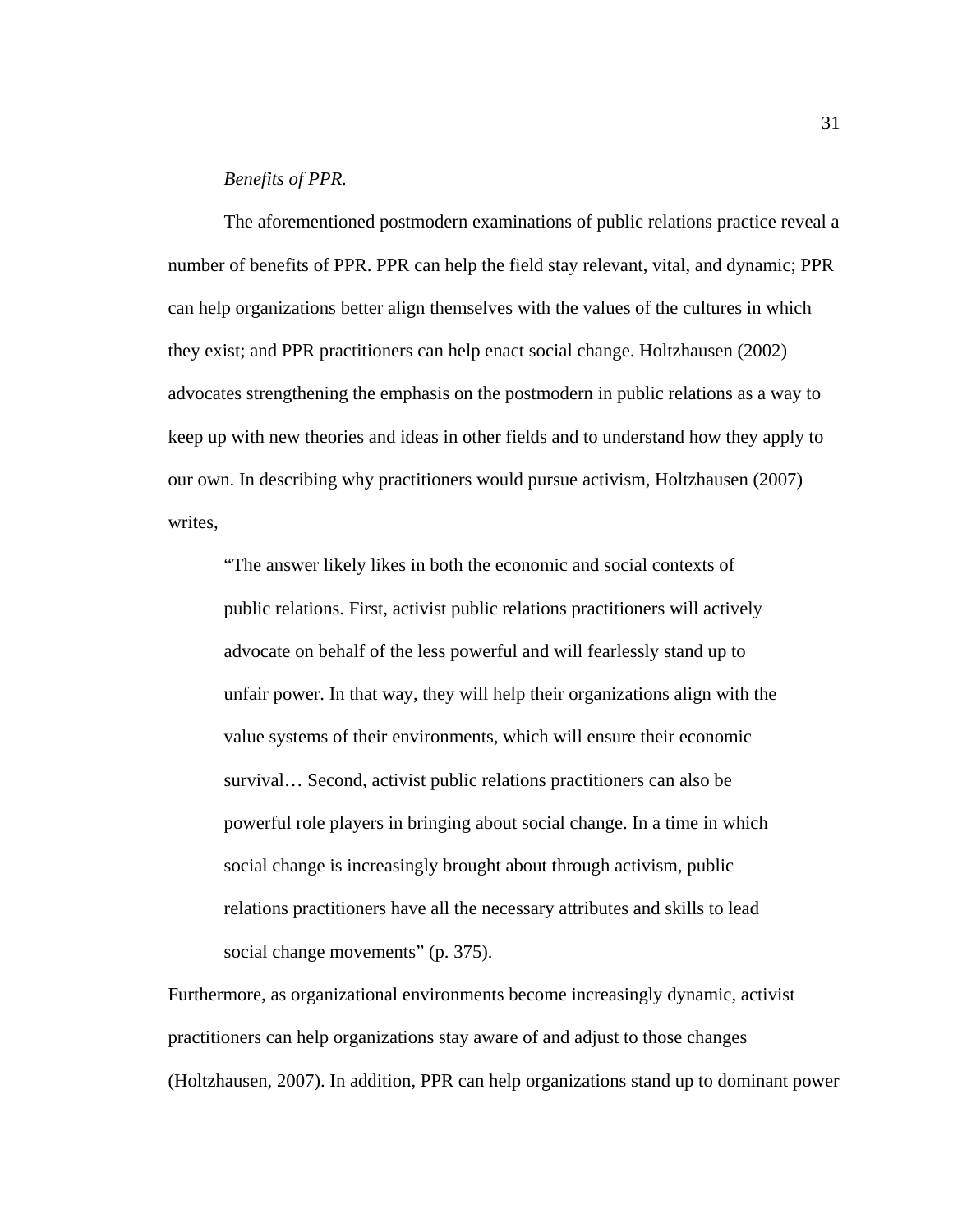(Holtzhausen & Voto, 2002), which may be a common need of nonprofit and charity organizations.

Ströh (2007) asserts that public relations would benefit from shifting its focus away from measuring outputs to the process of relating, "that is, of engagement and enrichment through constant dialogue, debate, and discourse. This is the making of true values, not only for the organization, but also its environment and, ultimately, society as a whole" (p. 213). By listening to diverse and dissenting voices, the organization may become more self-aware and therefore better able to diffuse crises before they grow (Tyler, 2005). Such a postmodern approach is admittedly idealistic, but equally so is the modernist approach of attempting to gain control where it is clearly lost (Tyler, 2005). *Theoretical Framework for PPR* 

Taken as a combined whole, the existing literature can be synthesized into a comprehensive theoretical framework for PPR:

- 1. A PPR approach "will be to address symmetry not at the macrolevel but to address it in particular situations by focusing on what is right and just in those situations" (Holtzhausen, 2000, p. 97).
- 2. PPR practitioners will, rather than measuring excellence against universal models, gauge public relations' ability to "deal with a particular event, in a particular place, within a just and moral framework" (Holtzhausen, 2000, p. 109).
- 3. PPR practitioners and scholars will "create a postmodern condition by being critical and by exposing the irony and contradictions of public relations practice" (Holtzhausen, 2000, p. 111).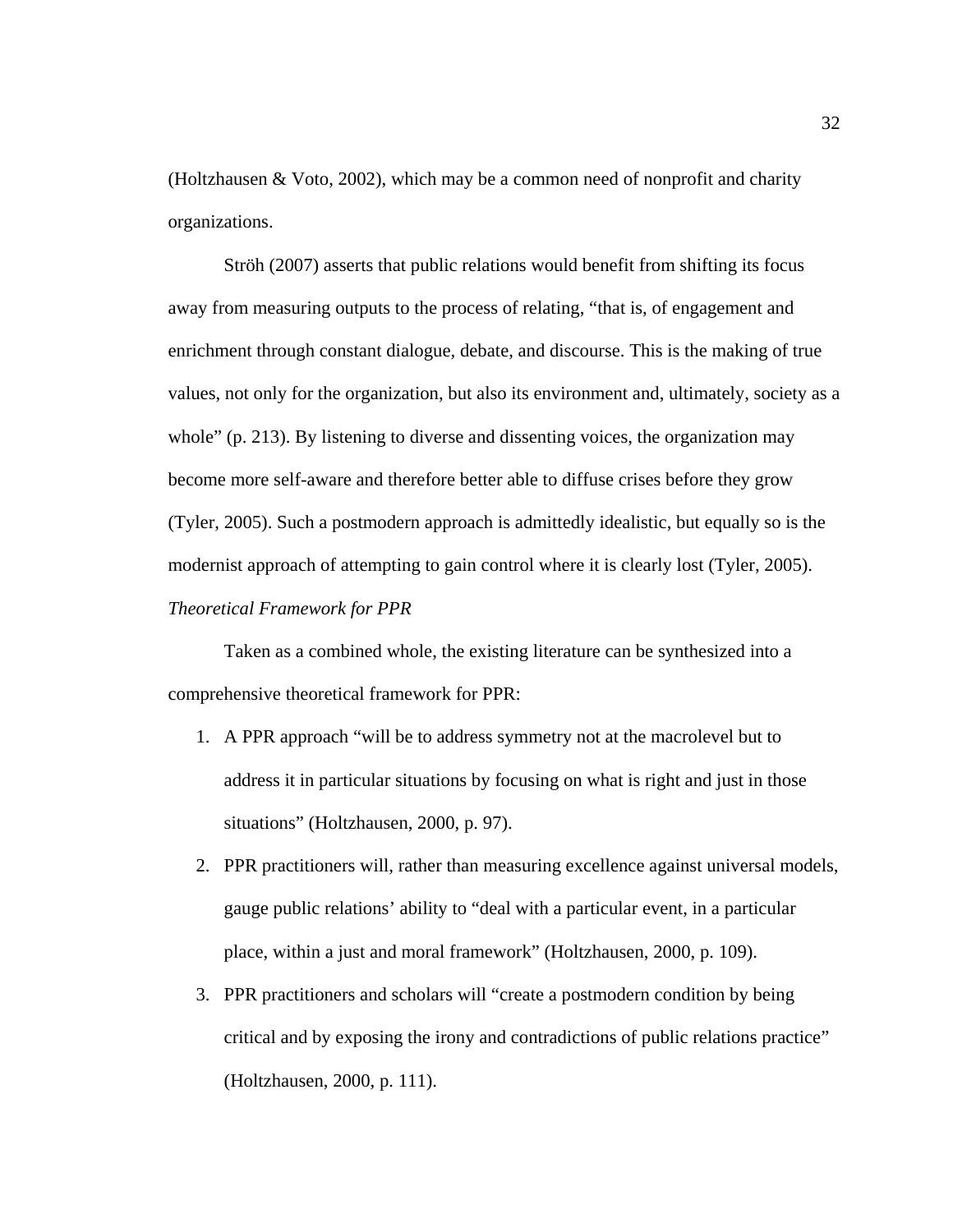- 4. PPR will acknowledge that conflict and dissensus exists and, rather than claiming objectivity, be aware of the role their power relations play in their work (Holtzhausen, 2000).
- 5. PPR practitioners will act as activists, forming alliances with marginalized people or functions, but they also will form alliances with those who can help them gain power and influence in the organization (Holtzhausen & Voto, 2002).
- 6. PPR practitioners will make transparency rather than power their priority in dialogue with publics (Courtright, 2007 p. 157)
- 7. PPR practitioners will "map power-knowledge relationships so that any discursive action can be properly and effectively focused" (Smudde, 2007, p. 229).
- 8. PPR practitioners will enter into relationships without planned strategies of how they are going to achieve success in those relationships. (Ströh, 2007).

The application of the above the theoretical framework for PPR could offer a

refreshing new approach for public relations practitioners, but its challenges and shortcomings must be addressed. This framework offers much in the way of ideas, but little in the way of practical direction for the enactment of PPR. Indeed, much is left to answer about whether, and how, PPR could be carried out in real-world application. Thus, the following discussion examines potential challenges for the enactment of PPR, yielding questions about public relations practitioners as activists, the ethics of PPR, and PPR's practicality. The research questions that follow will provide a basis for analysis of the theoretical framework for PPR toward the development of a practical PPR model.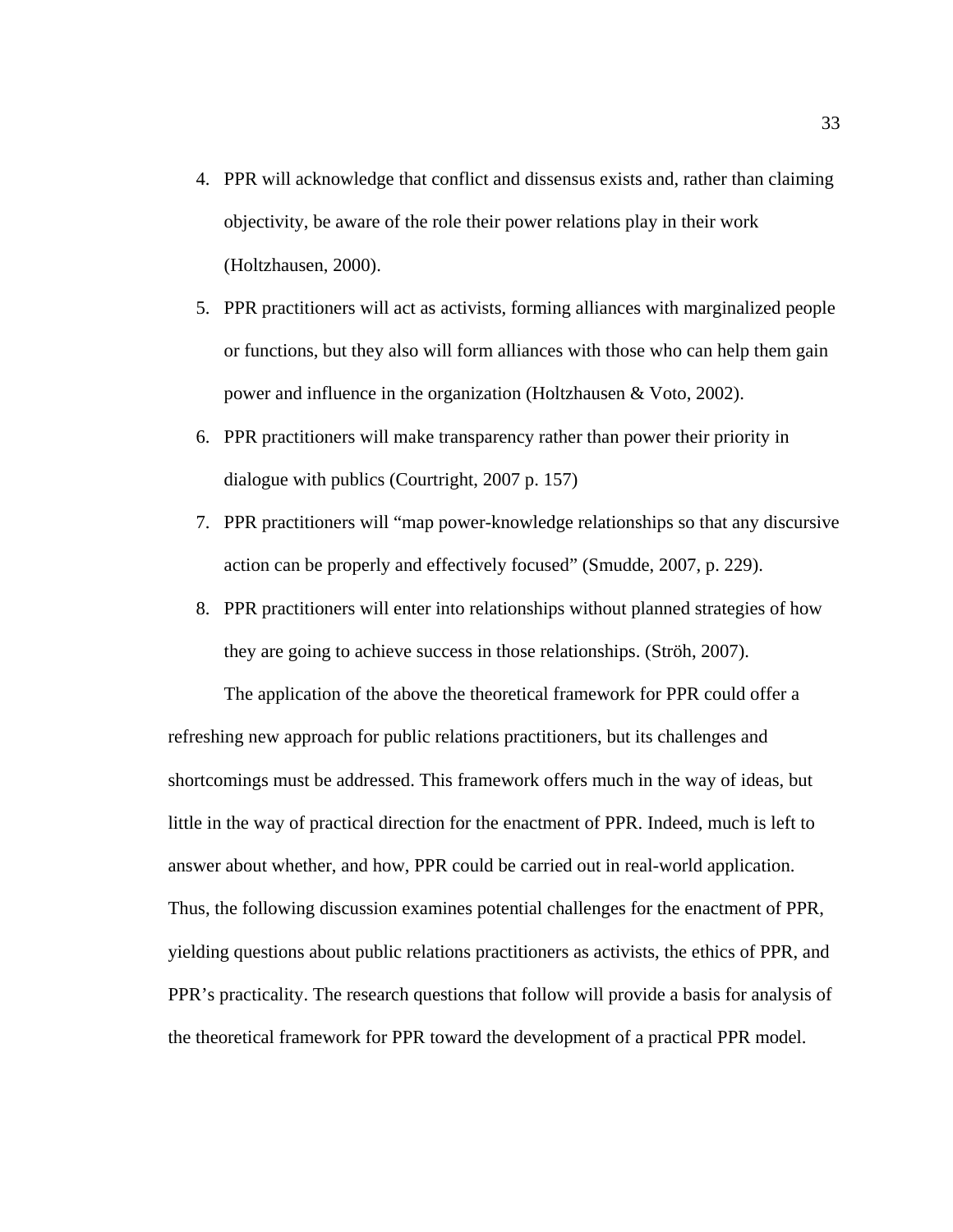#### *Research Questions*

# *RQ1: Can professionals effectively practice PPR while also serving as an activist for disempowered stakeholders?*

First, along with postmodernism's questions about symmetry and power come questions about the practitioner's role in activism. One might ask if, from a postmodern perspective, it is problematic for the practitioner to attempt to act as an activist for disempowered stakeholders while also receiving a paycheck from the organization. Wouldn't it appear that postmodernism, with its irony and distrust of corporations, and public relations would make rather strange bedfellows? If rhetorical criticism aims to help the disempowered, are the likes of Martha Stewart (see Jerome, Moffitt & Knudson, 2007) and her corporation truly the intended beneficiaries? It is natural to wonder whether the practice of PPR on behalf of organizations might actually serve to further disempower audiences. For, according to Holtzhausen (2007), the Foucauldian view of power and resistance results in a view of public relations that is, at times, confrontational and beset by conflict. As Holtzhausen (2007) acknowledges, "Admittedly, in this approach, the opportunities for collaboration might be considerably less" (Holtzhausen, 2007, p. 367). Nevertheless, public relations practitioners who get people to the table by acting as activists may achieve dialogue that otherwise wouldn't have occurred between corporations and their publics. For, as Holtzhausen and Voto (2002) point out, it may only be through our old, modernist perspective that "the idea of organizational activism seems confrontational and perhaps even impossible" (p. 77). The question seems an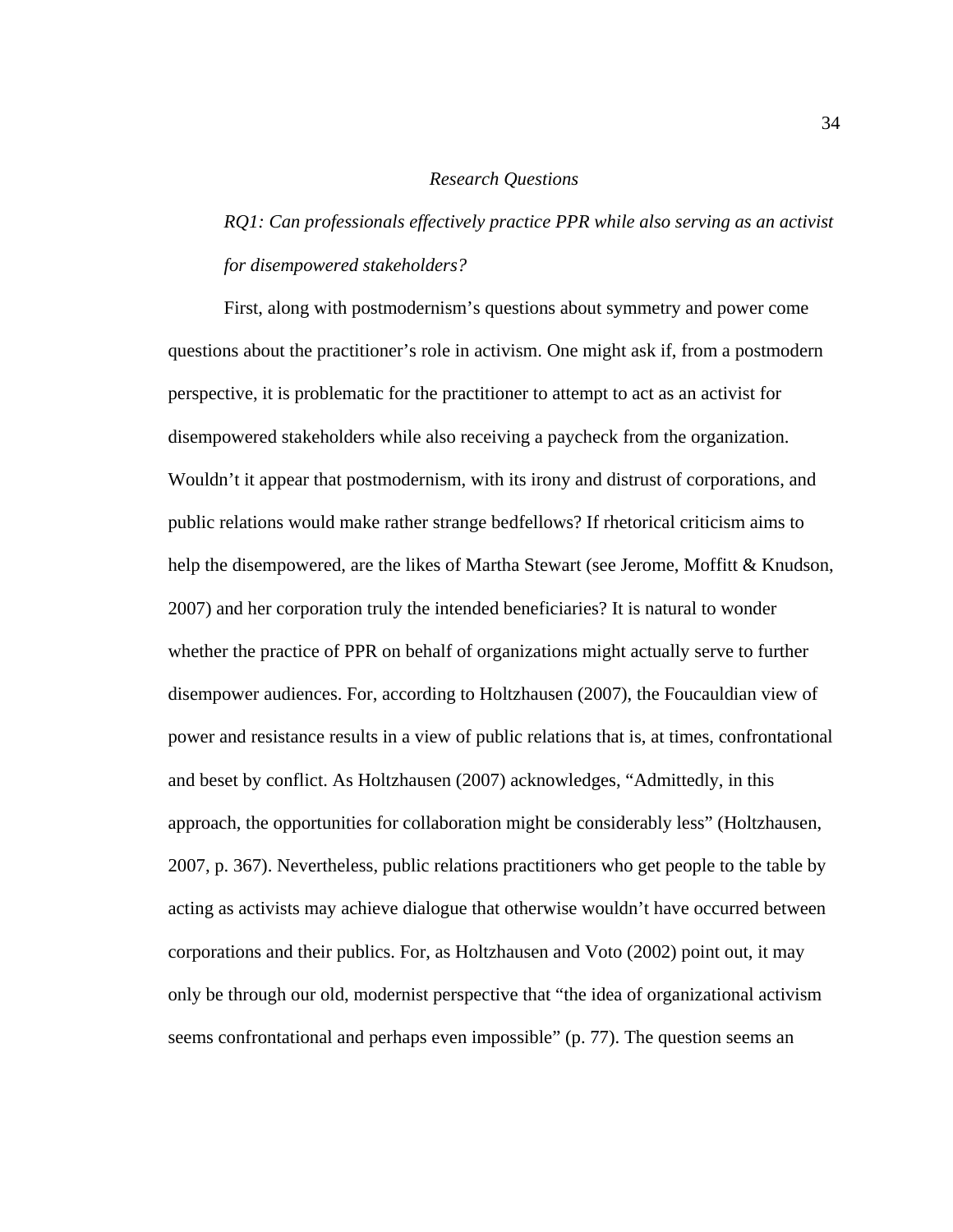important one, however, and one that will require resolution in order for the practical implementation of PPR.

## *RQ2: Can PPR be practiced ethically without imposing new grand narratives?*

Secondly, in seeking to improve our field through the application of PPR values, mustn't we establish ourselves as experts and leaders, just as Excellence Theory prescribes? If we do, aren't we seeking to privilege ourselves? As practitioners, how can we ethically acknowledge our own motives?

Courtright (2007) discusses how corporations can make strategic decisions based on postmodern concepts of power that will ultimately protect the organization's power. How, then, do we reconcile the circular problem of the need for practitioners and organizations to have power in order to conduct PPR? Are these aims to gain power, both by the postmodern corporation and by the PPR practitioner, problematic in light of postmodernism's own rejection of grand narratives? Postmodernists believe that values aren't one-size fits all, and that this conviction makes it unethical for corporations to force modernist values on audiences in postmodern times. But, if PPR calls for participative communication strategies because that's the "right" thing to do, then aren't proponents of PPR still claiming a moral and ethical perspective? And, if so, aren't they also bound to empower some and disadvantage others? In short, we must ask whether enacting PPR would simply create new sort of grand narrative. Yet, without ethical motivation, why would organizations choose to share power with stakeholders?

*RQ3: Can PPR theory be bridged with public relations practice to reveal the pragmatic side of postmodernism?*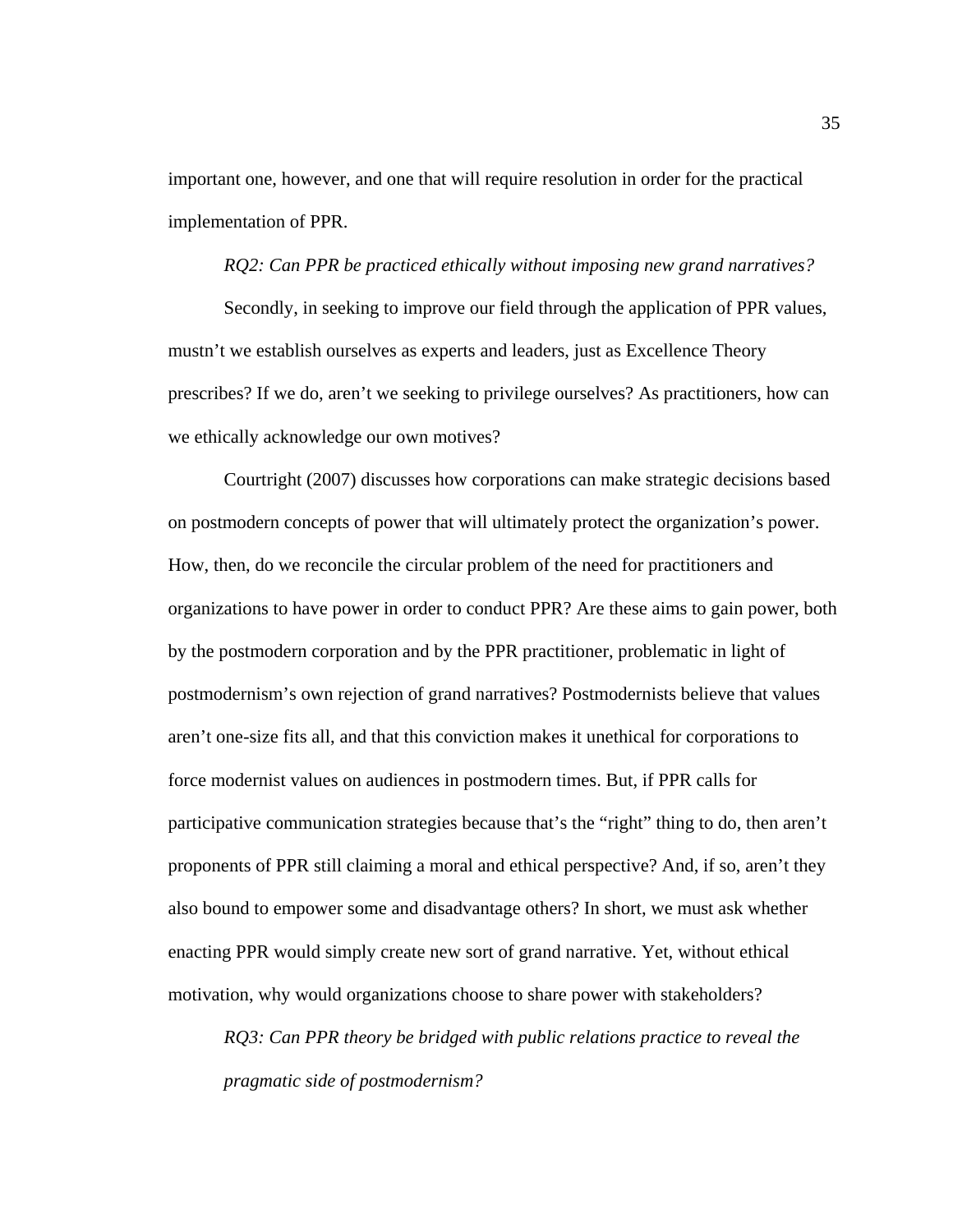Finally, another challenge associated with postmodern and critical/cultural theory is that, to date, it does not provide much in the way of instruction for actual practice (Curtin & Gaither, 2005). Although there has emerged in the past 10 to15 years a significant body of scholarly literature on the application of postmodern perspectives to the field of public relations, with a few rare exceptions (*cf.* Smudde, 2007a) very little has been offered in the way of a roadmap to a practical, everyday application of postmodernism to public relations. If PPR is to become a useful and usable perspective for the practice of public relations, then, it will be necessary to analyze the theoretical framework in light of real-world practice.

# *Research Rationale*

The need for a practical model for the enactment of PPR becomes evident when one considers present-day characteristics of the society in which we currently theorize about and practice public relations. As the literature review for this project reveals, our society has become postmodern, and we cannot go back. Thus, if we see old ways of doing public relations as potentially unethical and outmoded, we are obligated to move forward in adapting our field to the postmodern present. Otherwise, should practitioners go on practicing and theorists go on theorizing, so that "ne'er the twain shall meet?" For the future of the field, then, and for the benefit of scholars and practitioners, we must develop a useful, usable model for PPR that derives directly from theory and is directly applicable to industry. In doing so, we will bring relevance to the academy and improve outcomes for organizations, enabling both to better prepare for challenges ahead. Toward that end, this chapter has presented a theoretical framework for PPR, a rationale for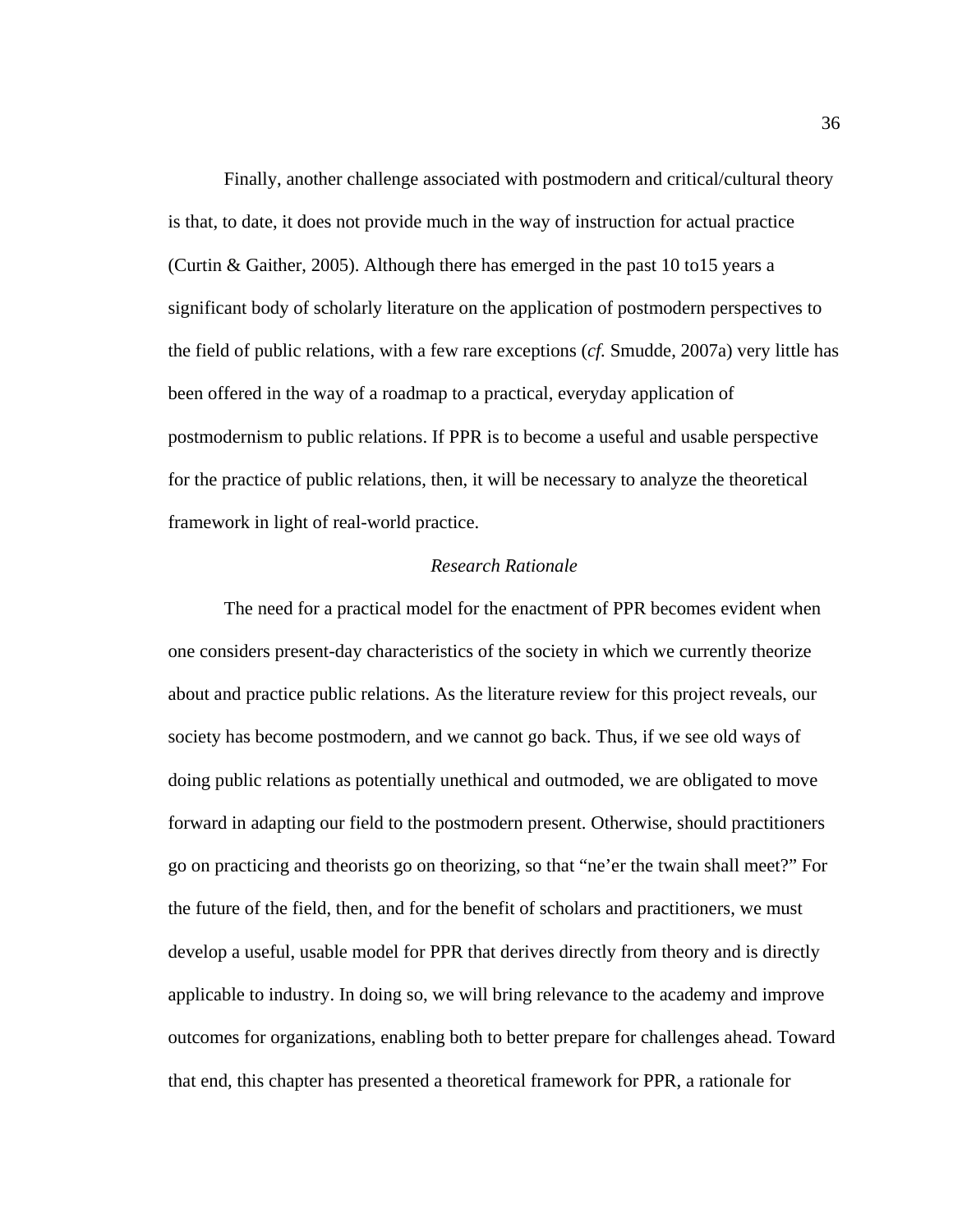research into the practicality of PPR, and three specific questions for the present research project. The following chapters outline and carry out an analytical approach to this evaluation, bridging the theoretical foundation with practice. The result will be a useful, useable model for PPR that is grounded in theory and can be enacted in "real-world" public relations practice.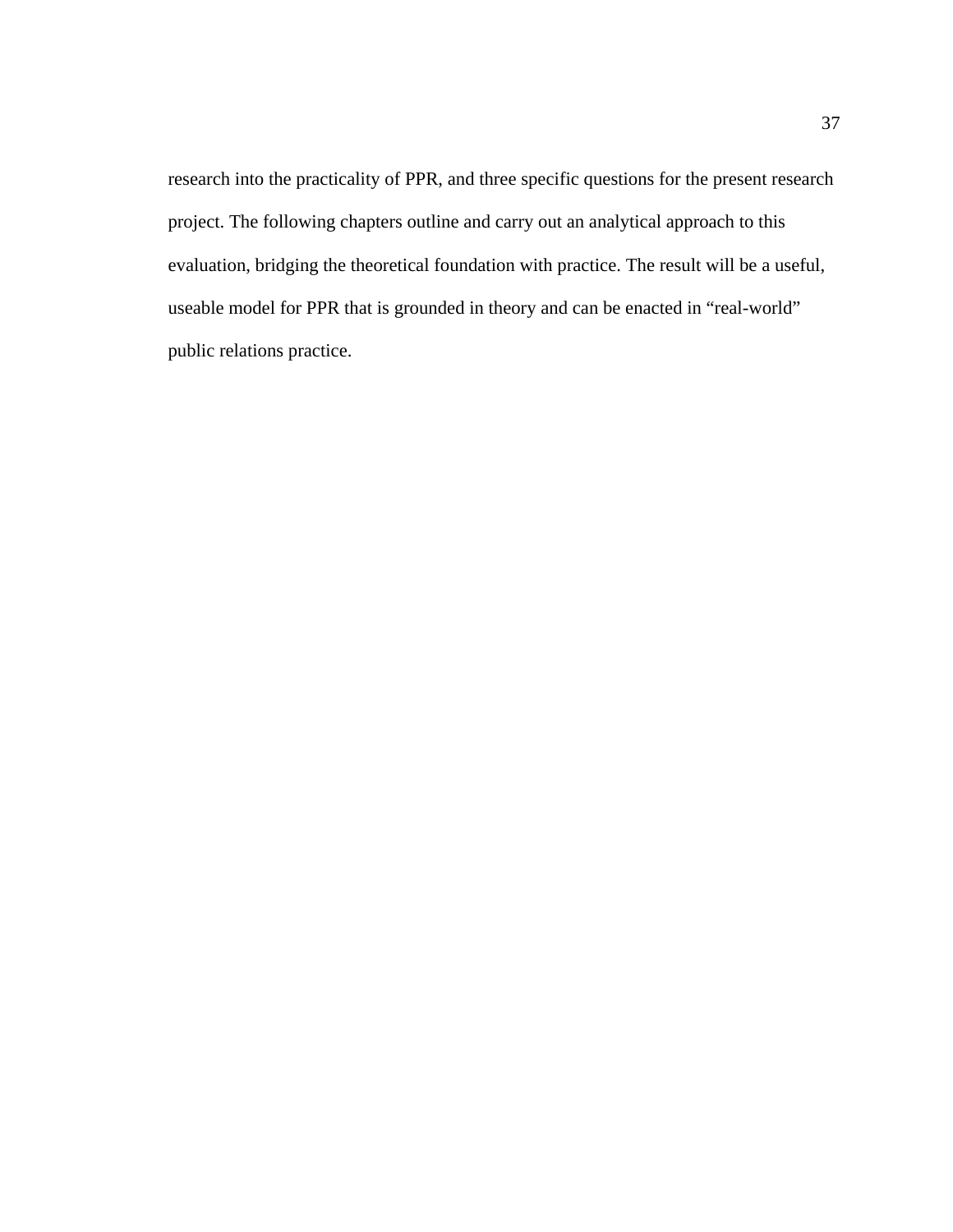## Chapter 2: Method

The previous chapter summarized theoretical ideas about PPR in the existing literature and presented research questions about the practical application of postmodern perspectives for public relations practitioners. The present chapter outlines an analytical approach to answering those research questions through the use of rhetorical criticism. The purpose of carrying out such an analysis is to arrive at a practical model of PPR that will be useful and usable to public relations practitioners. Rather than engaging in criticism of PPR theory in order to simply point out the flaws or shortcomings of current ideas about PPR, the goal of the present research is to create a bridge between theory and practice, advancing the public relations field on both fronts. As Smudde (2007) contends, "Criticism, then, becomes something more potent—a tool for more effective discourse rather than an exercise in attaining 20/20 hindsight," (p. 215).

That is not to say that such an endeavor will be easy to carry out or yield perfect results. Although the proposed research questions may prove to be difficult ones, they must be addressed if public relations is to be a relevant part of this postmodern society. And, the field will become stronger as a result. For, as we seek to apply new forms of critical theory, "not everything will work. Not everything will be worth adopting or saving" (Gower, 2006, p. 186). But, "[t]he process of self-reflection itself will be worth the effort" (Gower, 2006, p. 186).

The goal of the present research is to apply the PPR framework to evaluate current cases of public relations practice, yielding a practical model for the field. Such an in-depth, systematic exploration will help reveal "the day-to-day 'stuff' of public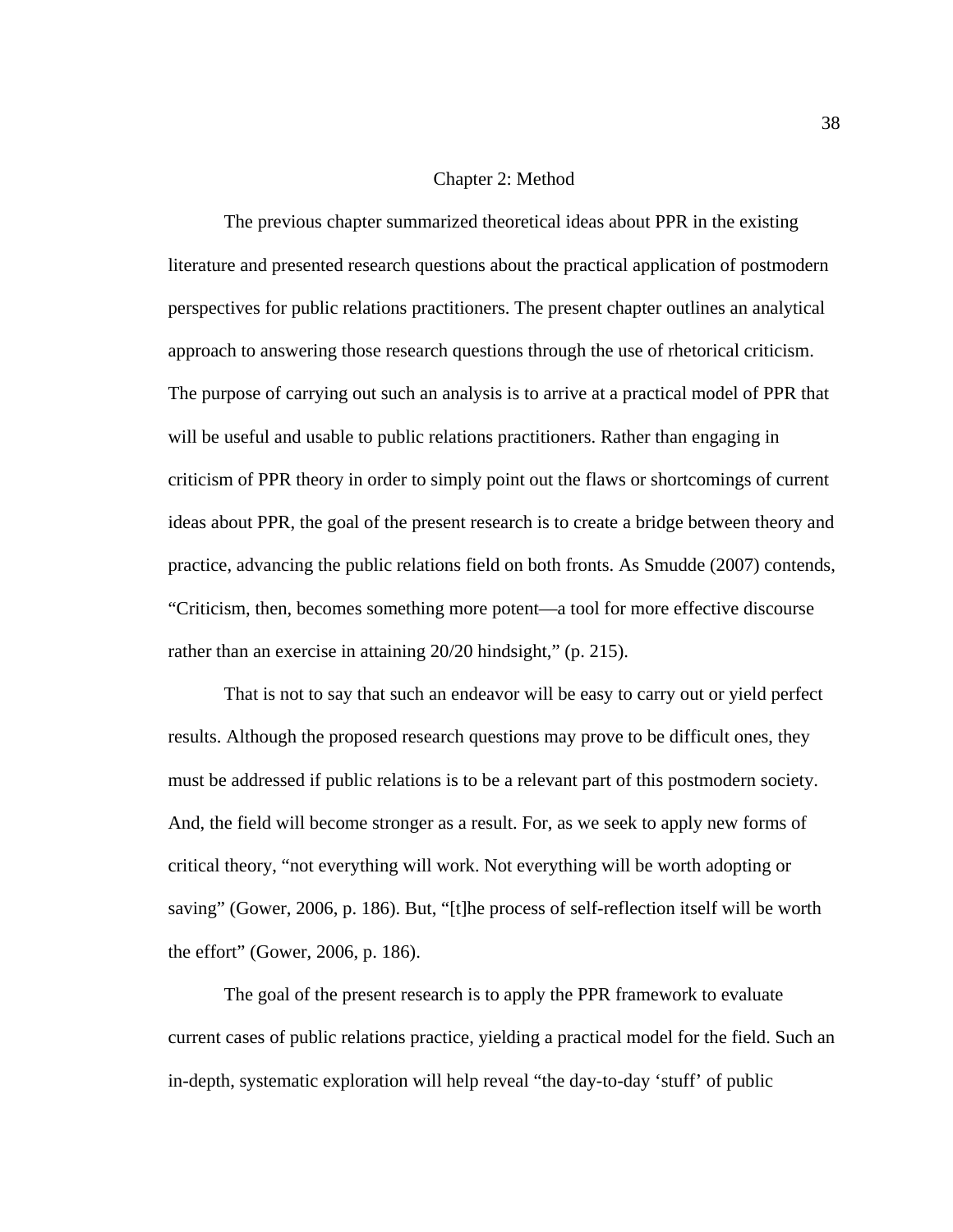relations' value to individuals, organizations, communities, society, the field itself, and other relevant fields of study" (Smudde & Courtright, 2007, p. 271). Indeed, the ontological nature of this research into a practical model for PPR will serve to reinforce public relations' relevance to society as a whole.

# *Approach to Analysis*

Rhetorical criticism can be defined as "a process of thinking about symbols, discovering how they work, why they affect us, and choosing to communicate in particular ways as a result of the options they present" (Foss, 1996, p. 3). This method is a widely accepted qualitative approach for inquiry into the practice of public relations. Rhetorical criticism has been used in a number of book-length works (i.e. Coombs  $\&$ Holladay, 2007; Courtright & Smudde, 2007) and individual scholarly works (i.e. Livesey, 2002) on public relations. Rhetorical criticism offers an especially fitting means for investigating postmodernism and public relations. PPR theory concerns itself with issues like the effects of organizations' symbolic actions on disempowered organizational stakeholders. Similarly, rhetorical criticism aims to evaluate the ways in which communication is used to persuade audiences and, in doing so, gain power for rhetors.

Communication by organizations in the form of public relations is appropriate content for rhetorical criticism. As Coombs and Holladay (2007) assert, "Influence is a matter of power or the ability to get an actor to do something it might not otherwise do. While each side can influence the relationship and also resist the influence, they do not, typically, do so to an equal extent" (p. 25). Organizations typically have more power to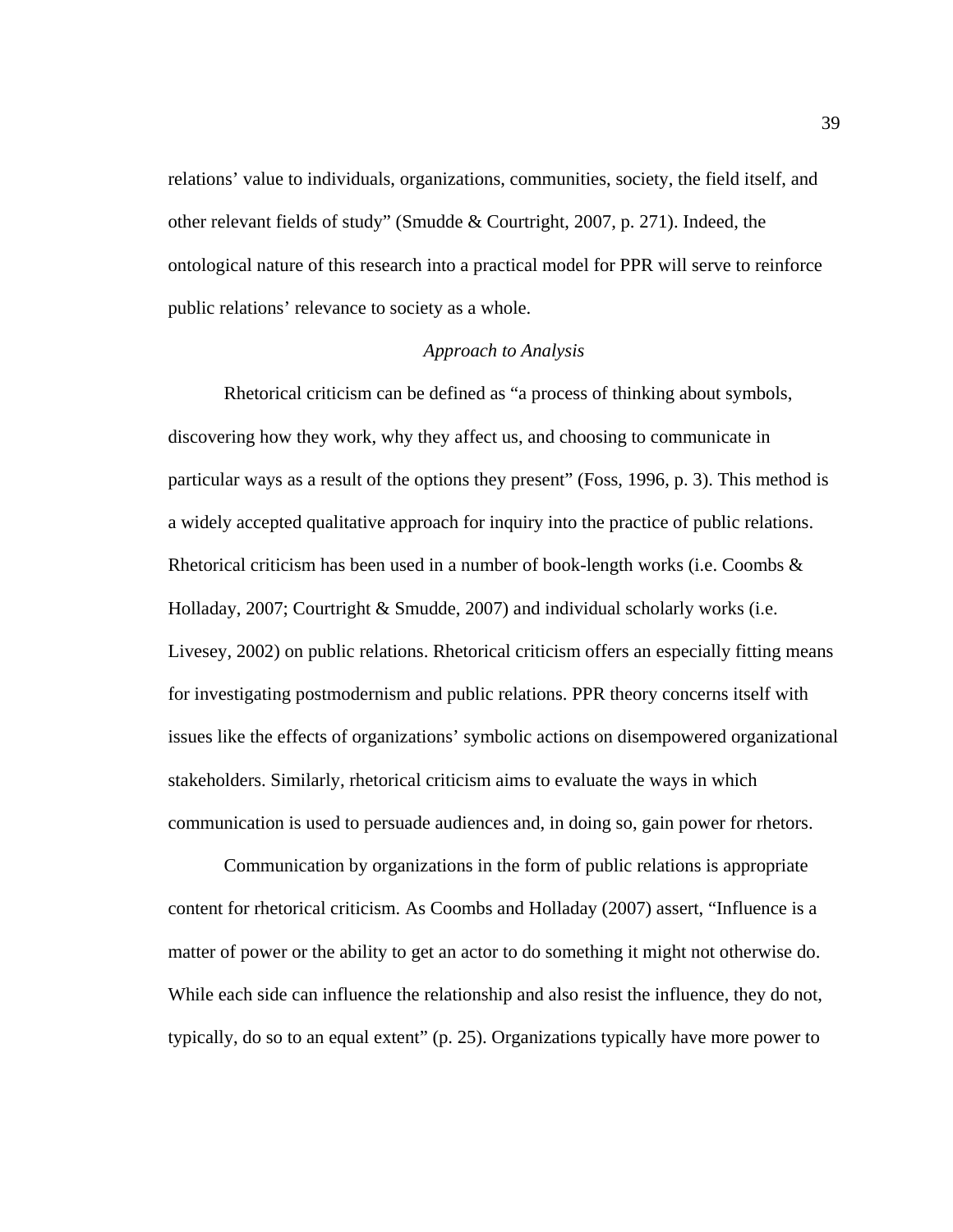influence than do other stakeholders, as Coombs and Holladay (2007) explain, "because of their ability to gain access to the arenas of public discourse (p. 23)."

Further strengthening the case for using rhetorical criticism is the existence of postmodernism as a particular type of rhetorical criticism. The postmodern perspective on rhetorical criticism can be distinguished from others in that it "seeks to determine the ways in which paradoxical power struggles can exist" (Brock, Scott & Chesebro, 1990, p. 436). The fit of this perspective for investigating the practicality of PPR is clear: postmodern rhetorical criticism can help us understand how practitioners, as boundaryspanners between the organization and its stakeholders, might effectively serve the interests of both. Thus, postmodern rhetorical criticism, with its attention to power and symbolic action, is an appropriate tool for developing an informed understanding of the application of PPR.

The approach for the use of postmodern rhetorical criticism in this project is outlined in Table 2A. It involves using the PPR framework to describe, interpret, and evaluate current examples of public relations practice.

## *Description*

Description represents the first step for rhetorical criticism. "In part, the function of the rhetorical critic is to indicate, to point out, to draw the attention of others to, a particular case or type of symbolic inducement" (Brock, Scott & Chesebro, 1990, p. 16). Thus, this investigation will begin each case analysis by describing the organization; the issue being communicated about; the artifacts, or communication texts, being used to investigate the case; and the context in which the case takes place.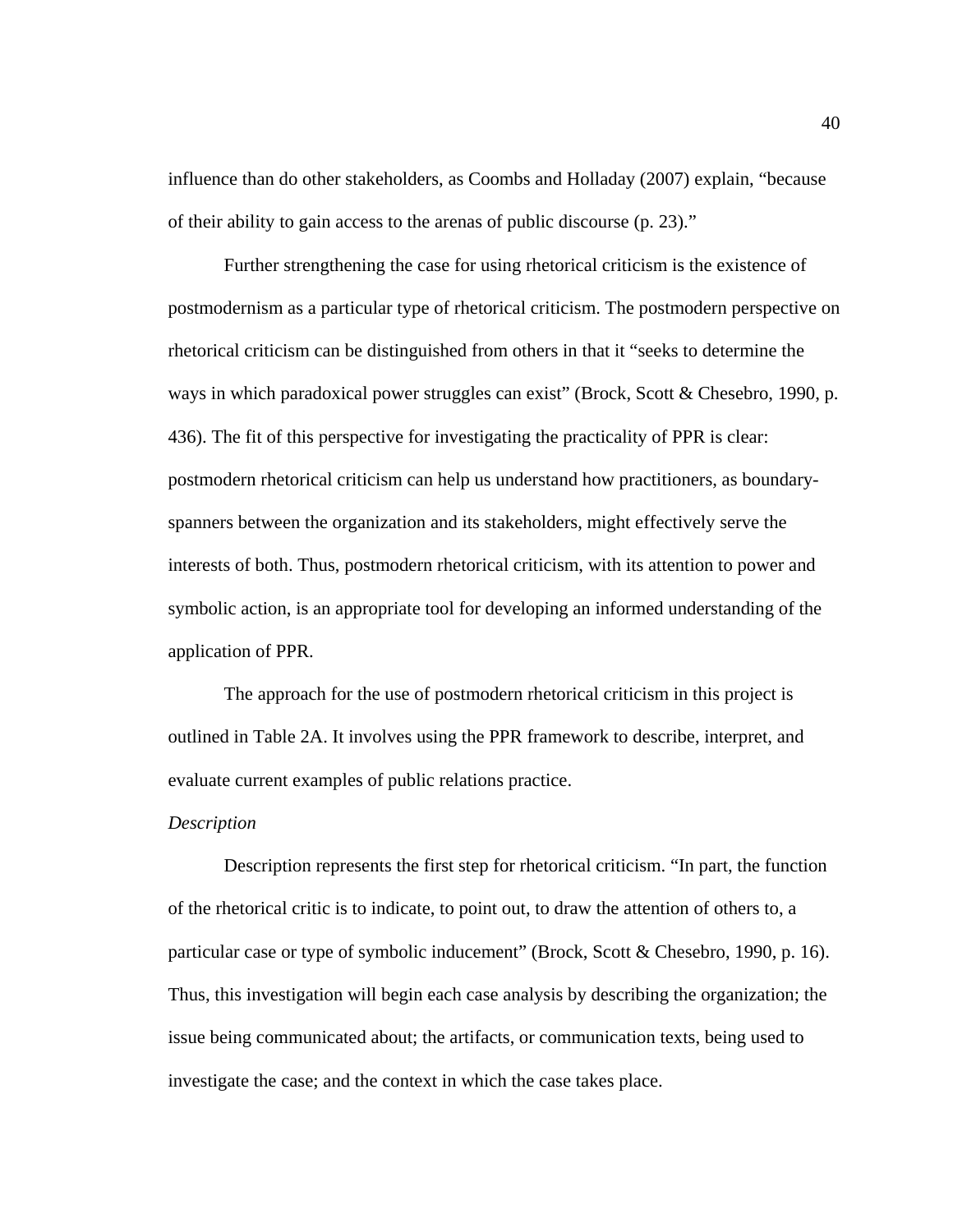| I.<br>Description                                                                                                                                                                |  |  |  |
|----------------------------------------------------------------------------------------------------------------------------------------------------------------------------------|--|--|--|
| a) Organization:                                                                                                                                                                 |  |  |  |
| b) Artifacts to be used:                                                                                                                                                         |  |  |  |
| c) Demonstrate the relevance and appropriateness of the case by responding to                                                                                                    |  |  |  |
| each bulleted item below.                                                                                                                                                        |  |  |  |
| $\Rightarrow$ How does the rhetor and artifact fit into the historical context in which it                                                                                       |  |  |  |
| occurred? What was the artifact? When, why, and to who was it delivered?                                                                                                         |  |  |  |
| What was the social and political and economic environment?                                                                                                                      |  |  |  |
| $\Rightarrow$ Are there any specific characteristics of or patterns in the artifact that stand<br>out (the organization, use of language, types of appeals used, symbols, etc.)? |  |  |  |
| $\Rightarrow$ Every artifact is given for a purpose. To what extent was this purpose                                                                                             |  |  |  |
| fulfilled? Has the artifact had any impact on history? Has the artifact had any                                                                                                  |  |  |  |
| impact on the speaker/author/rhetor?                                                                                                                                             |  |  |  |
| $\Rightarrow$ What have other scholars said about the artifact or artifacts like it?                                                                                             |  |  |  |
| II. Interpretation                                                                                                                                                               |  |  |  |
| What can be discovered about the case by applying by responding to each                                                                                                          |  |  |  |
| bulleted question below? (Questions correspond to the PPR framework as                                                                                                           |  |  |  |
| outlined in the literature review.)                                                                                                                                              |  |  |  |
| $\Rightarrow$ What were the messages communicated in this case?                                                                                                                  |  |  |  |
| $\Rightarrow$ Based on those messages, what strategies did the organizations use? Who                                                                                            |  |  |  |
| would these messages and strategies empower, and who would they                                                                                                                  |  |  |  |
| disempower?                                                                                                                                                                      |  |  |  |
| $\Rightarrow$ Were the strategies and messages developed with concern for what was right                                                                                         |  |  |  |
| and just in this particular situation? If not, how could they have been?                                                                                                         |  |  |  |
| $\Rightarrow$ How did the rhetors in this case handle conflict and dissensus? Did their                                                                                          |  |  |  |
| messages demonstrate awareness of the role played by power relations? If not,                                                                                                    |  |  |  |
| how could they have done so?                                                                                                                                                     |  |  |  |
| $\Rightarrow$ Did the public relations practitioners in this case acknowledge/expose                                                                                             |  |  |  |
| ironies/contradictions of their public relations practice? If not, how could they                                                                                                |  |  |  |
| have done so?                                                                                                                                                                    |  |  |  |
| $\Rightarrow$ Did the organization gauge the effectiveness of its messages based on what is                                                                                      |  |  |  |
| just and moral for the particular event and place? If not, how could they have                                                                                                   |  |  |  |
| done so?                                                                                                                                                                         |  |  |  |
| $\Rightarrow$ Did the public relations practitioners act as activists, forming alliances with                                                                                    |  |  |  |
| disempowered people to help them gain power and influence? If not, how                                                                                                           |  |  |  |
| could they have done so?                                                                                                                                                         |  |  |  |
| $\Rightarrow$ Did the public practitioners demonstrate a commitment to transparency over                                                                                         |  |  |  |
| the gaining of power as a priority in dialogue with publics? If not, how could                                                                                                   |  |  |  |
| they have done so?                                                                                                                                                               |  |  |  |
| $\Rightarrow$ Did the public relations practitioners enter into relationships without planned                                                                                    |  |  |  |
| strategies for achieving success in those relationships? If not, how could they                                                                                                  |  |  |  |

Table 2A: Framework for Rhetorical Critical Case Analysis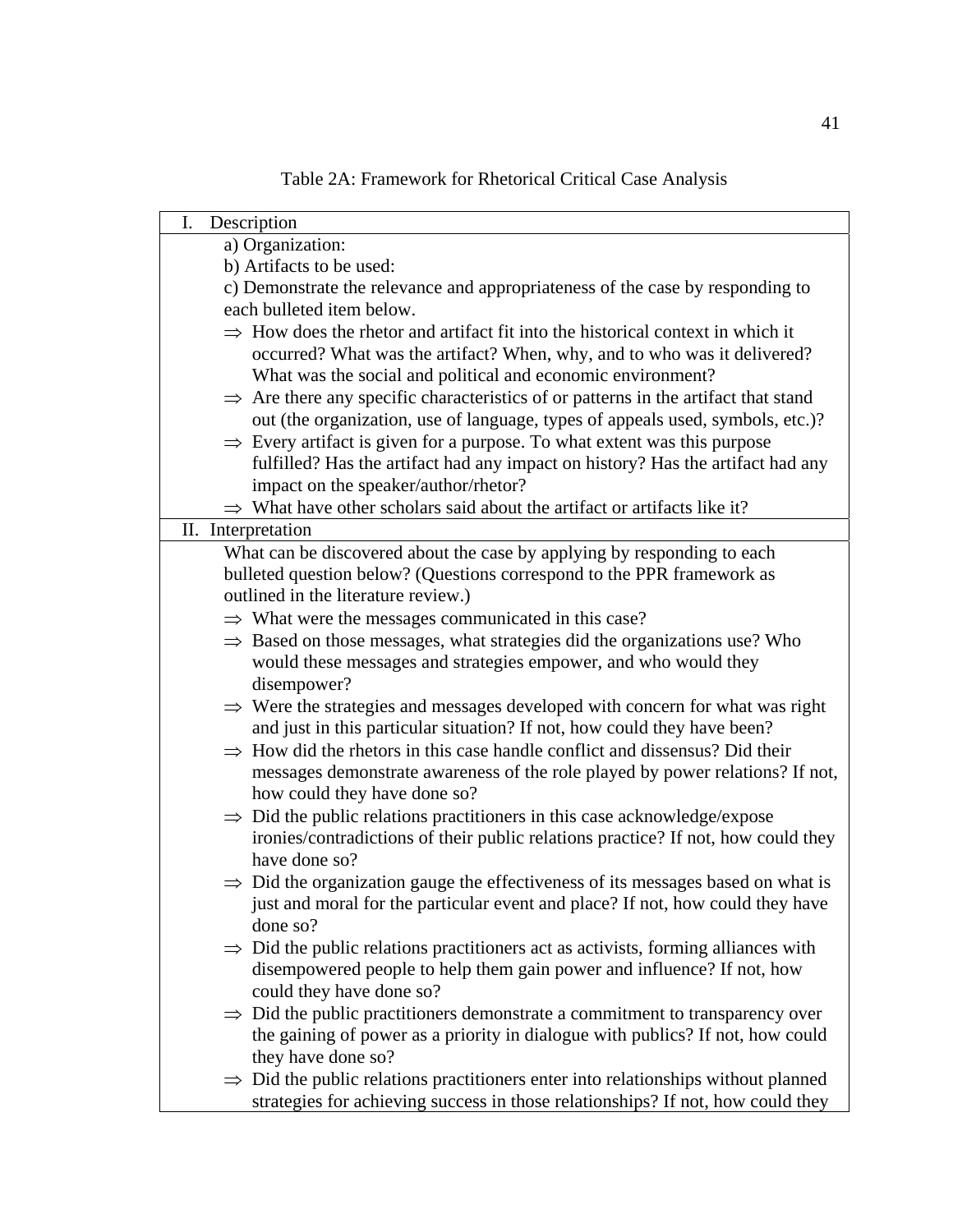| have done so?                                                                             |  |  |  |
|-------------------------------------------------------------------------------------------|--|--|--|
| $\Rightarrow$ Did the public relations practitioners demonstrate awareness of power-      |  |  |  |
| knowledge relationships and use that awareness to properly and effectively                |  |  |  |
| focus the organization's messages? If not, how could they have done so?                   |  |  |  |
| $\Rightarrow$ How does the practice of public relations in this case compare to the PPR   |  |  |  |
| framework?                                                                                |  |  |  |
| III. Evaluation                                                                           |  |  |  |
| Answer the research questions based on interpretation of the case using the PPR           |  |  |  |
| criteria described in Section II above.                                                   |  |  |  |
| $\Rightarrow$ RQ1: Based upon this case, can professionals effectively practice PPR while |  |  |  |
| also serving as an activist for disempowered stakeholders?                                |  |  |  |
| $\Rightarrow$ RQ2: Based upon this case, can PPR be practiced ethically without imposing  |  |  |  |
| new metanarratives?                                                                       |  |  |  |
| $\Rightarrow$ RQ3: Based upon this case, how can PPR theory be bridged with public        |  |  |  |
| relations practice to reveal the pragmatic side of postmodernism?                         |  |  |  |

#### *Interpretation*

Secondly, the rhetorical critic must interpret the meanings of the case artifacts. In this stage, the public relations messages are teased out from the artifact. Thus, the critic sets forth specific aspects of the artifact as "constituting a symbolic inducement" (Brock, Scott & Chesebro, 1990, p. 16) or an attempt to persuade.

## *Evaluation*

In the third step, the critic evaluates the symbolic inducement on some basis or another (Brock, Scott & Chesebro, 1990). For this project, the PPR framework provides the basis for evaluation. The evaluative nature of rhetorical criticism is key to developing a practical model for PPR. Indeed, criticism is "a part of learning how to act toward something or someone" (Brock, Scott & Chesebro, 1990, p. 14). Because rhetorical criticism necessarily evaluates, or passes judgment (Brock, Scott & Chesebro, 1990), it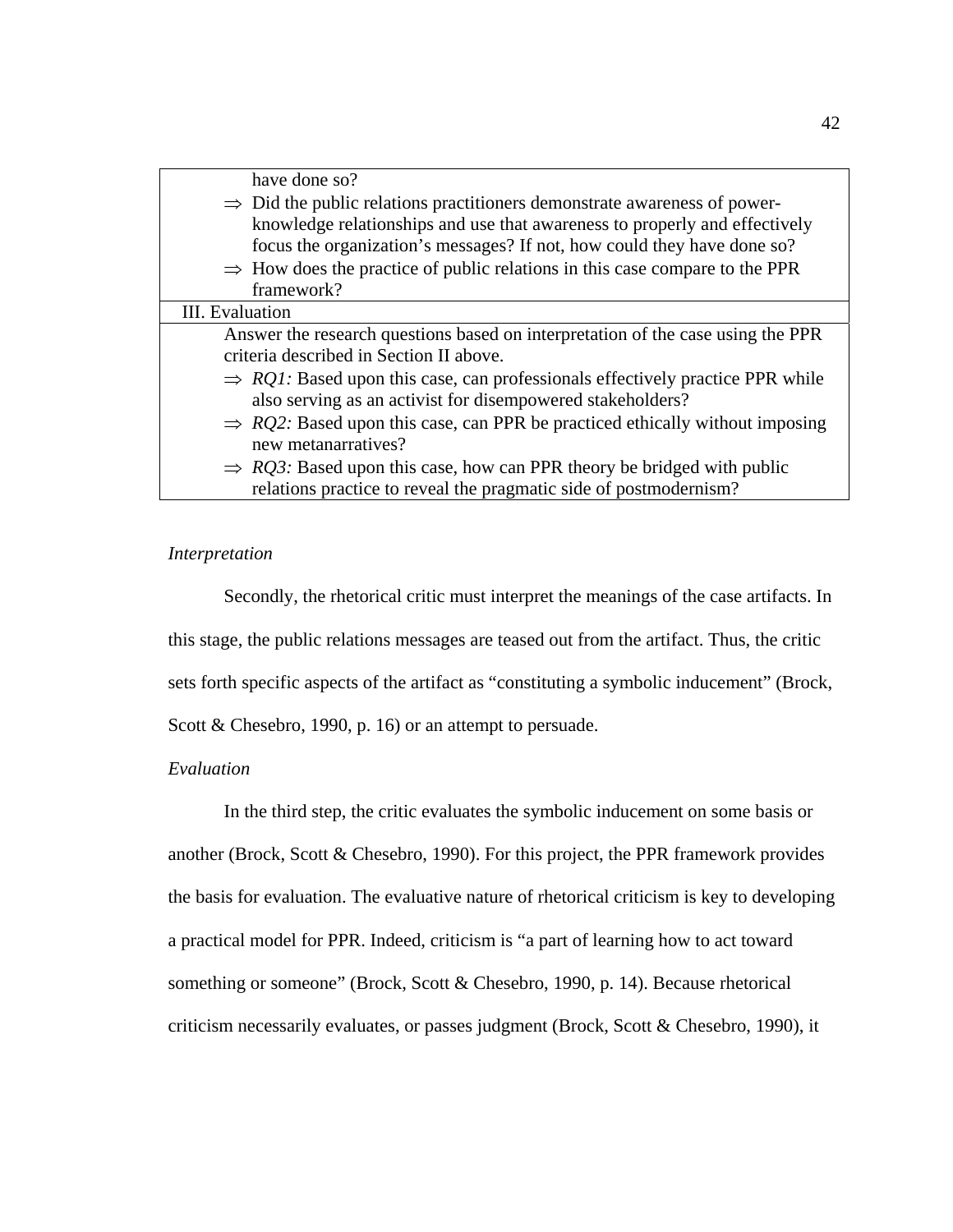brings real-world relevance to theoretical ideas by applying them to the question of 'what should be done.'

# *Cases for Analysis*

Toward the goal of providing a practical model of PPR, two public relations cases are evaluated in this thesis research project; one from the nonprofit/non-governmental organization and the second from the corporate sector. As Dabbs (1991) points out, due to its unique nature, the communication of nonprofits has the potential to inform and expand existing communication theory in ways that for-profit business have not. Nonprofit public relations has several characteristics that makes it unique from that of corporations: limited funding and personnel resources; the presence of donors, volunteers and members as key stakeholders; and the challenges of providing measurable support for organizational missions that are often much more abstract than the typical, bottom-linefocused missions of for-profit. Because of the unique nature of communication for nonprofit organizations, the inclusion of a nonprofit case in this research project has the potential to inform and expand existing PPR theory in ways that an analysis of for-profit communication alone might not.

Although not all nonprofit organizations are small and under-funded, much of the literature on nonprofit communications paints a picture of most of these organizations as operating with few or no personnel devoted only to public relations practice (Boyer, 1997; Dyer, Buell, Harrison, & Weber, 2002; McPherson, 1993), and as having very limited funding (Boyer, 1997; McPherson, 1993). As a result, public relations practitioner's job may in some ways be much harder in a nonprofit. As Boyer (1997)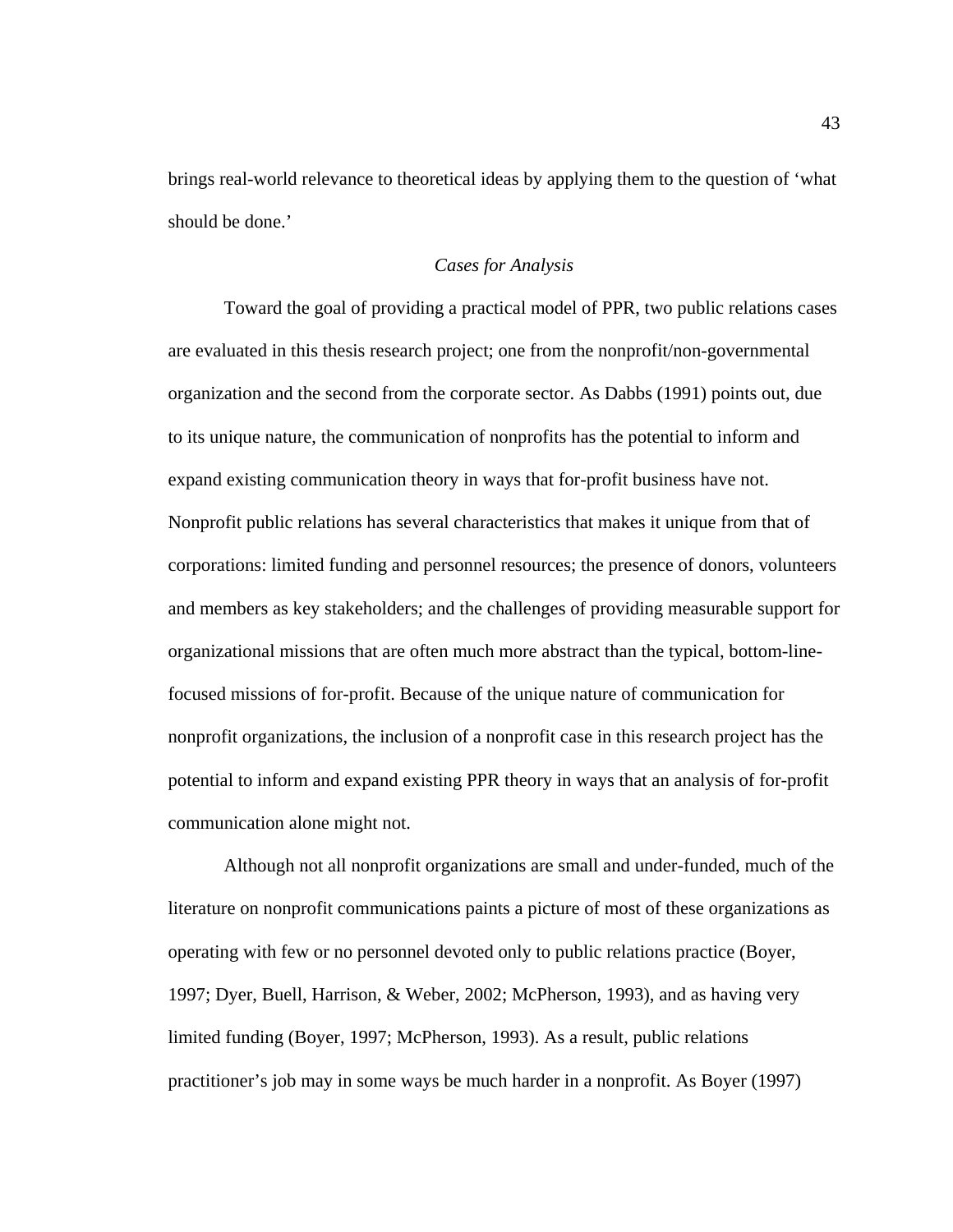asserts, because funding and spending are such important issues, public relations must be seen as contributing to the organization's overall mission in order to not be seen as an unnecessary frill. But, public relations can also be especially helpful to organizations under the pressure of limited funds and staffing. Boyer (1997) writes, "a great deal has been written about how successful business organizations in the new century will be able to adapt quickly to changing competitive environments. By the same token, nonprofit organizations must adapt to changing economic and social environments. Effective communications and public relations strategies will be central to their success" (p. 497). Indeed, one positive aspect of the constant pressure for nonprofit public relations departments to do more with less may be that nonprofit public relations is more highly valued in these settings because it is a cost-effective—and sometimes, even free—means of furthering the organizations' mission (Jaye, 1996).

Another unique aspect of nonprofit public relations is the different key audiences for nonprofits. While for-profit corporations must focus on customers and shareholders to ensure their ability to carry out bottom line-driven goals, key stakeholders for the achievement of nonprofit missions often include members, volunteers and donors. The added responsibility for directly generating income for organizations through fundraising may be one of the most significant differences between nonprofit and for-profit communication (Dyer et al*.*, 2002). Kelly (1994) surveyed 175 public relations managers, finding a small but significant correlation between encroachment of fund-raising on public relations and diminished knowledge and expertise in practicing two-way models of communication. As Kelly (1994) explains, this focus on donors can be problematic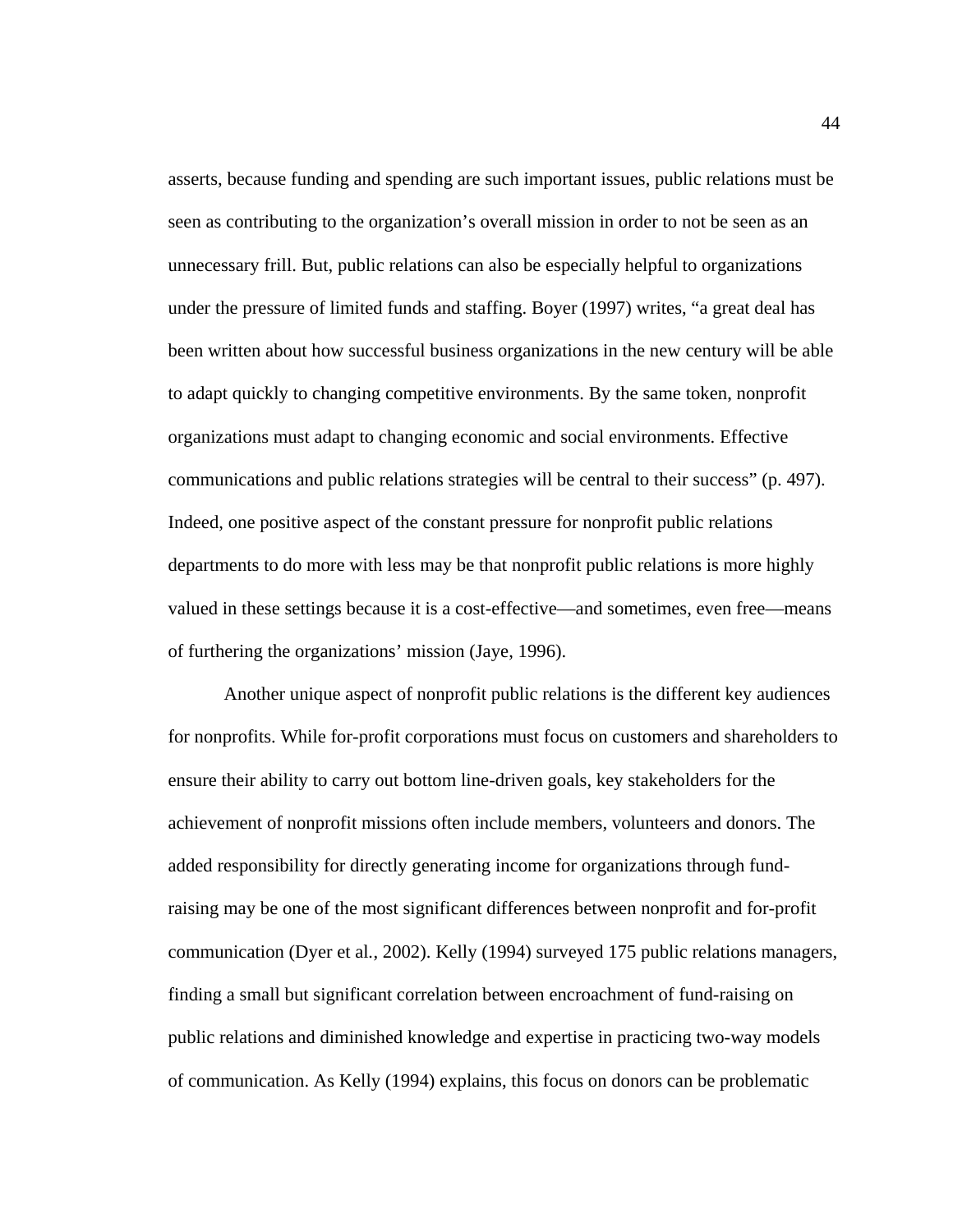because the effectiveness of organizations depends on managing the organizations' relationships with multiple publics, not just donors. Boyer (1997) asserts that nonprofits have two key audiences: the individuals whom it supports, and those whose support the organization needs in order to be able to do its work. This second group is likely to include not only donors, but also staff, board members, people served, people whose attitudes the organization wants to influence, other similar organizations, politicians, the general public and media. Kelly (1994) describes the potential dangers of such a donorfocused approach to public relations: "Subordination of the public relations function through fund-raising encroachment focuses undue attention on donors at the expense of other strategically important publics, leaving the organization vulnerable to loss of support and even attack by those who have been ignored (e.g., legislators, employees, or clients)" (p. 3). In short, the unique make-up of nonprofit organizations' key stakeholder groups provides unique challenges for organizations of this type.

A third unique characteristic of nonprofit organizations lies in the nature of nonprofit organizations' missions. While for-profit organizations have as their mission the procurement of money, most nonprofits seek to procure money in order to be able to accomplish their missions (Dabbs, 1991). In other words, business matters are more often the means to the ends for nonprofit managers rather than the ends, themselves. Salamon (1994) sees a mission orientation as the fundamental distinguishing characteristic of nonprofit organizations: "Where for-profit organizations acquire their organizational raison d'être fundamentally from the pursuit of profit, nonprofit organizations get theirs from the pursuit of a mission" (p. 95).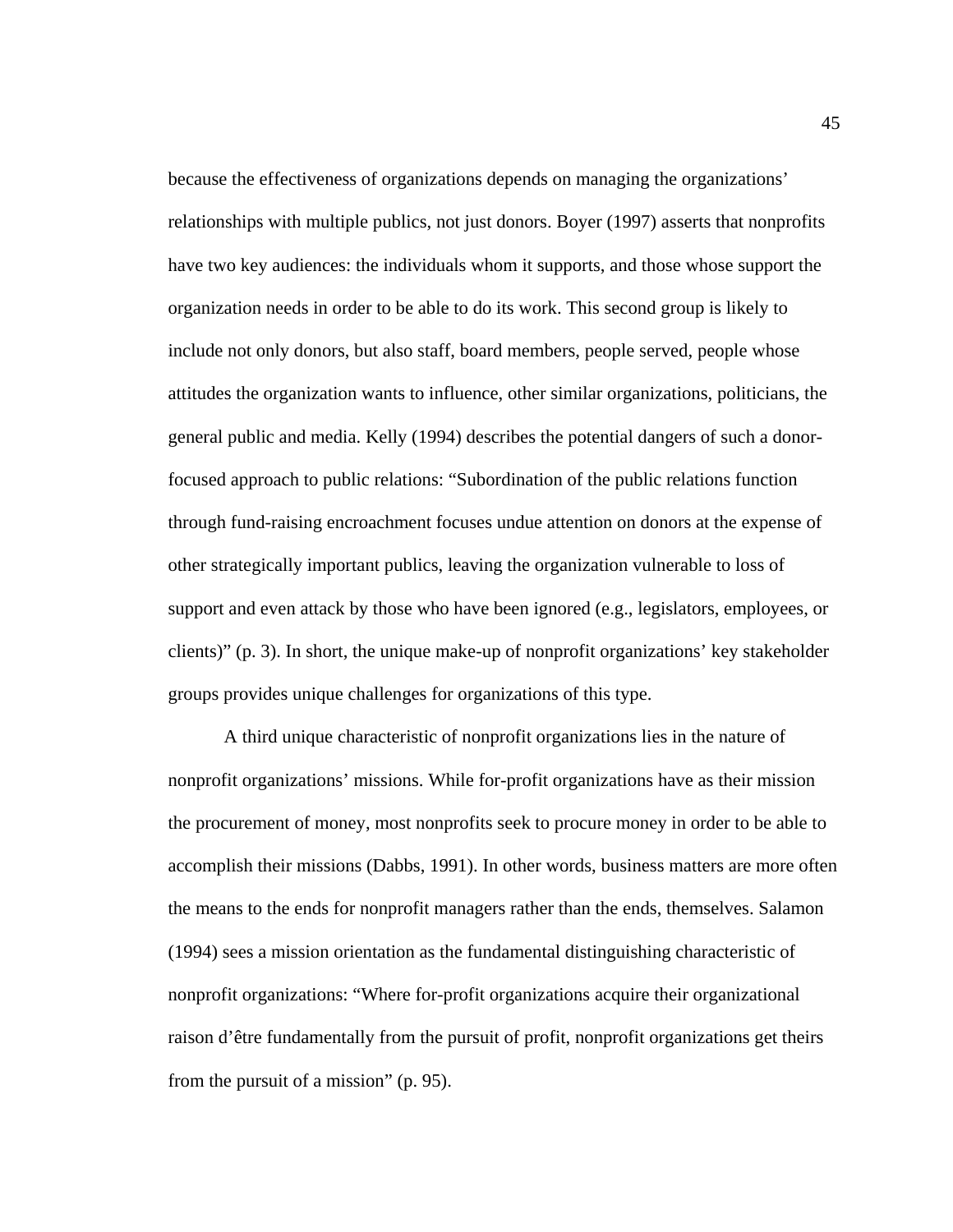As a result of the difference between for-profit and nonprofit missions, the staff working in a nonprofit organization may be fundamentally different in their implementation and evaluation of public relations. In nonprofit organizations, an employee's contribution or dedication to the organization's mission—rather than business training—often determines management qualifications (Dabbs, 1991). This lesser emphasis on business and greater emphasis on mission is further complicated by the fact that, much like the benefit of public relations is hard to measure (Unterman  $\&$ Davis, 1984), the missions of nonprofit organizations also are almost always abstract and hard to measure. Sawhill and Williamson (2001) write, "Most nonprofit groups track their performance by metrics such as dollars raised, membership growth, number of visitors, people served, and overhead costs. These metrics are important, but they don't measure the real success of an organization in achieving its mission. Of course, nonprofit missions are notoriously lofty and vague" (p. 96). Based on these differences, public relations work in nonprofit organizations may differ from that of for-profits in subtle but important ways.

 That is not to say that bottom-line considerations are not also important for nonprofits. As Gibelman (2000) asserts, a nonprofit board or CEO lacking business savvy can easily see its entire organization go under. Therefore, nonprofits should not be viewed as having inherent, dualistic differences from for-profit organizations, argues Gibelman (2000). Instead, nonprofits should be seen as businesses of a different kind. And, nonprofit public relations can also be seen as having the same bottom-line orientation. In a world of limited resources and fierce competition for donor funding,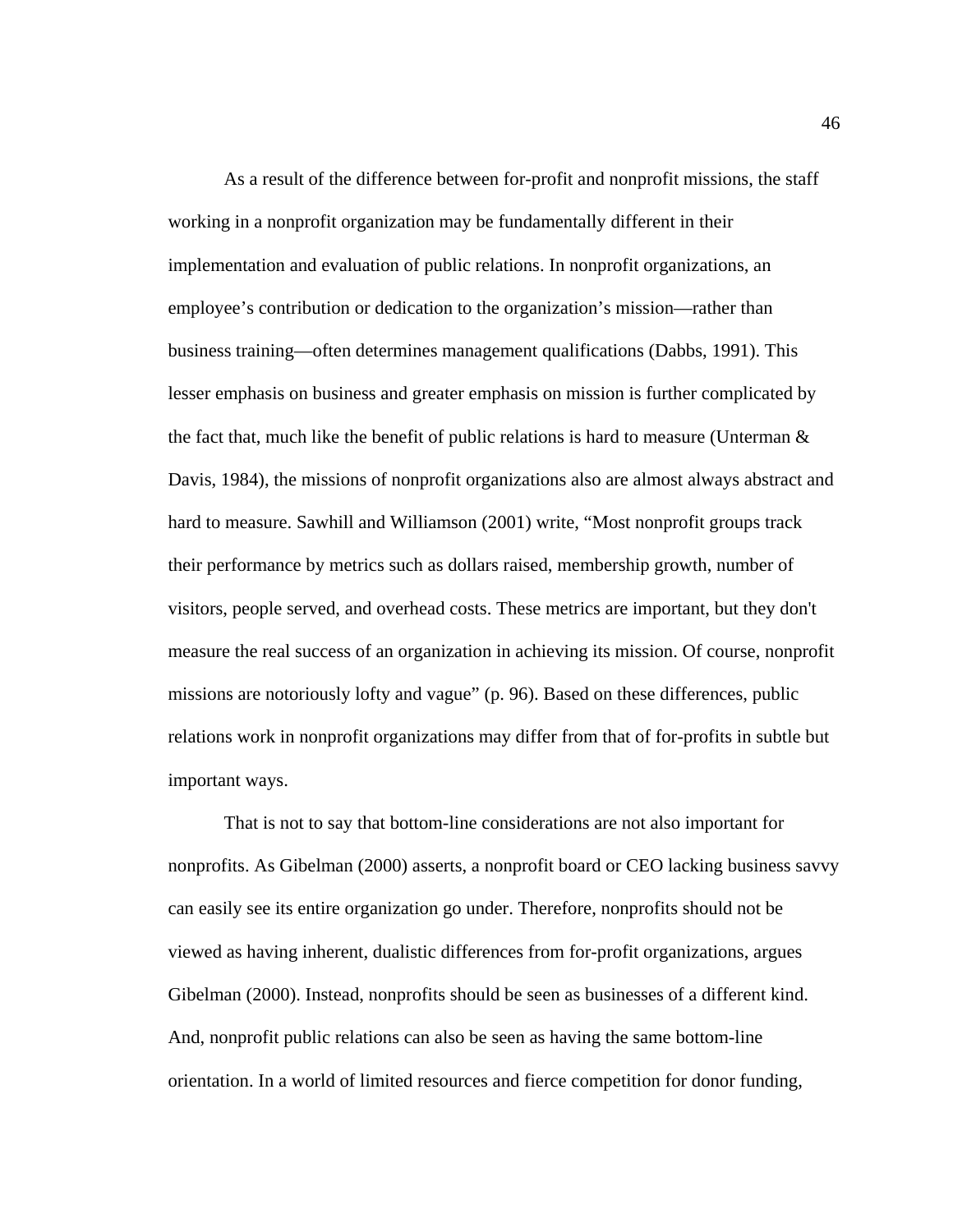today's nonprofits are no less aware of the bottom line than are for-profit organizations. In fact, as Graham (1997) points out, such pressures have intensified the importance of the communication professional's area of responsibility, the organization's image, as a "bottom-line asset" (p. 274).

 Clearly, nonprofit and for-profit public relations share important similarities and differences that can help inform this investigation of PPR's practicality. While both types of organizations require public relations practitioners to provide bottom line-focused support organizations' business objectives, nonprofits are unique in that they often operate with resources that are more constrained, they must attend to different types of key stakeholders, and their missions tend to be more lofty and difficult to measure. Based on these differences, a study of both for-profit and nonprofit communications can provide added depth to the examination of the real-world practicality of PPR.

#### *The Organizations*

 In order to evaluate PPR's practicality for use by different organizations with varying financial and human resources, diverse audiences, and contrasting organizational objectives, this research project will examine two cases of public relations practice. The first case is that of the American Association on Intellectual and Developmental Disabilities, from the nonprofit sector. Among the researchers and professionals who make up the membership of the American Association on Intellectual and Developmental Disabilities' (AAIDD), formerly known as the American Association on Mental Retardation (AAMR), a debate more than eight years long ensued about whether to drop the stigmatized "MR" term from its name. The AAIDD name change debate focused on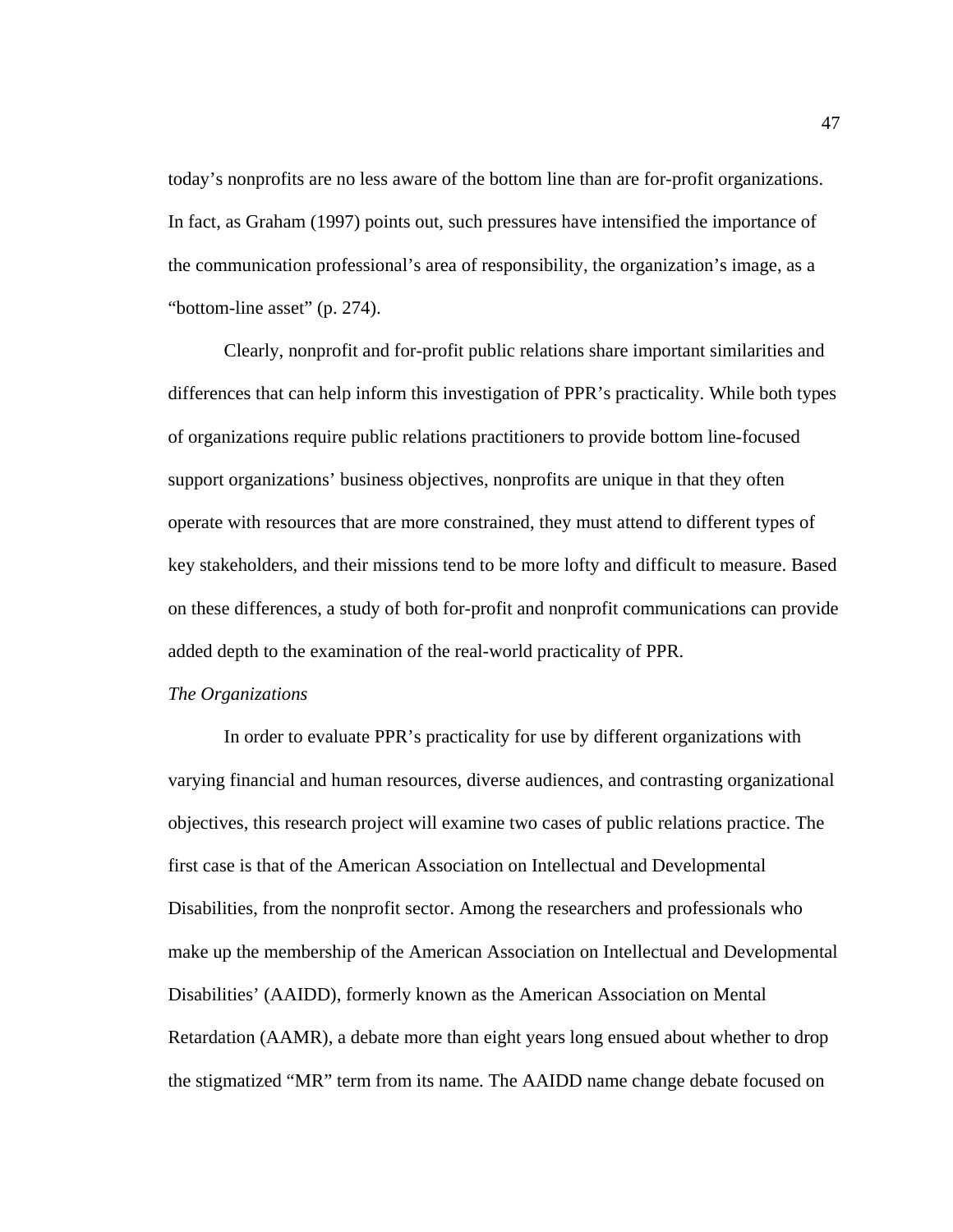the importance of communication with and about people with intellectual disabilities—a group of people who have been largely been powerless and voiceless throughout much of history while others engaged in discourse that shaped their life circumstances. Because PPR is largely concerned with how public relations can help empower such disenfranchised stakeholders, AAIDD's communications surrounding its name change represent an ideal case for analysis.

The second case, from the for-profit sector, is that of the multinational oil company, British Petroleum (BP). In recent years, BP has recorded annual profits in the tens of billions of dollars. But, in light of current concerns about global climate change, discourse about climate change is becoming increasingly important to BP's bottom line. PPR is interested in how public relations professionals can ethically communicate on behalf of organizations that are more powerful than other stakeholders, and BP is literally, figuratively and financially one of the world's most powerful corporations. Thus, the case of BP's environmental discourse is appropriate subject for this project's investigation of how PPR can be employed to help organizations accomplish their business objectives while also taking into consideration their power relations with less powerful stakeholders.

The two cases presented for analysis vary in significant ways. AAIDD is a relatively small, nonprofit organization dedicated to furthering the rights of a relatively disempowered stakeholder group. In contrast, BP represents one of the world's most powerful and resource-rich corporations, and it the company exists primarily for the purpose of bringing profits to it shareholders. Because these two cases illustrate the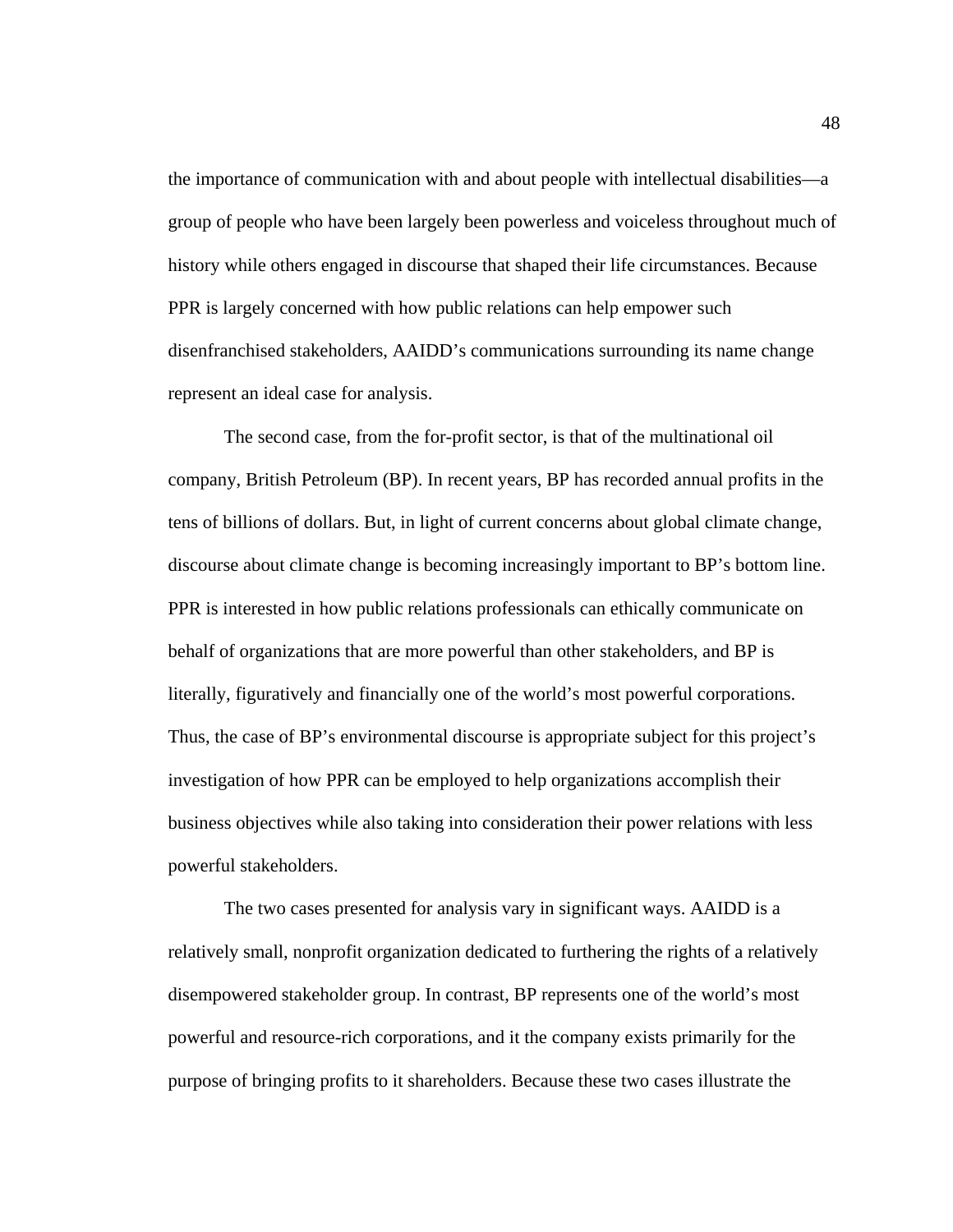differences between nonprofit and for-profit organizations as outlined in Chapter One, the cases of AAIDD and BP are both significant and appropriate for the study of PPR. An examination of these two cases will provide insight into the PPR's practicality across a variety of organizational circumstances.

## *The Artifacts*

 The case analyses for this project are based upon three text artifacts from AAIDD and three from BP. Textual examples for analysis of AAIDD's handling of the language and terminology issue include two letters and one address to members from recent presidents of the organization. Textual examples for analysis of BP's climate change discourse include CEO letters of introduction to three reports: a sustainability report, an annual review, and a report on BP's annual statistical review of world energy. When evaluated against the PPR framework, these artifacts will help illuminate how PPR can be put into practical application.

 The letters and address from AAIDD and BP do not make up the whole of these organization's communications, but they do appropriately represent discourse by the organizations and provide rich material for analysis  $<sup>1</sup>$ . Letters from organizational</sup> presidents and CEOs introducing corporate reports are well recognized as valuable sources for insights into the organizations' rhetorical actions (Hyland, 1999; White & Hanson, 2000). Such artifacts can reveal organizations' responsiveness to audiences' societal expectations (White & Hanson, 2000), and their rhetorical approaches to shaping

 $<sup>1</sup>$  The six selected artifacts are not given as appendices to this report because</sup> reproduction permission could not be obtained in a timely manner.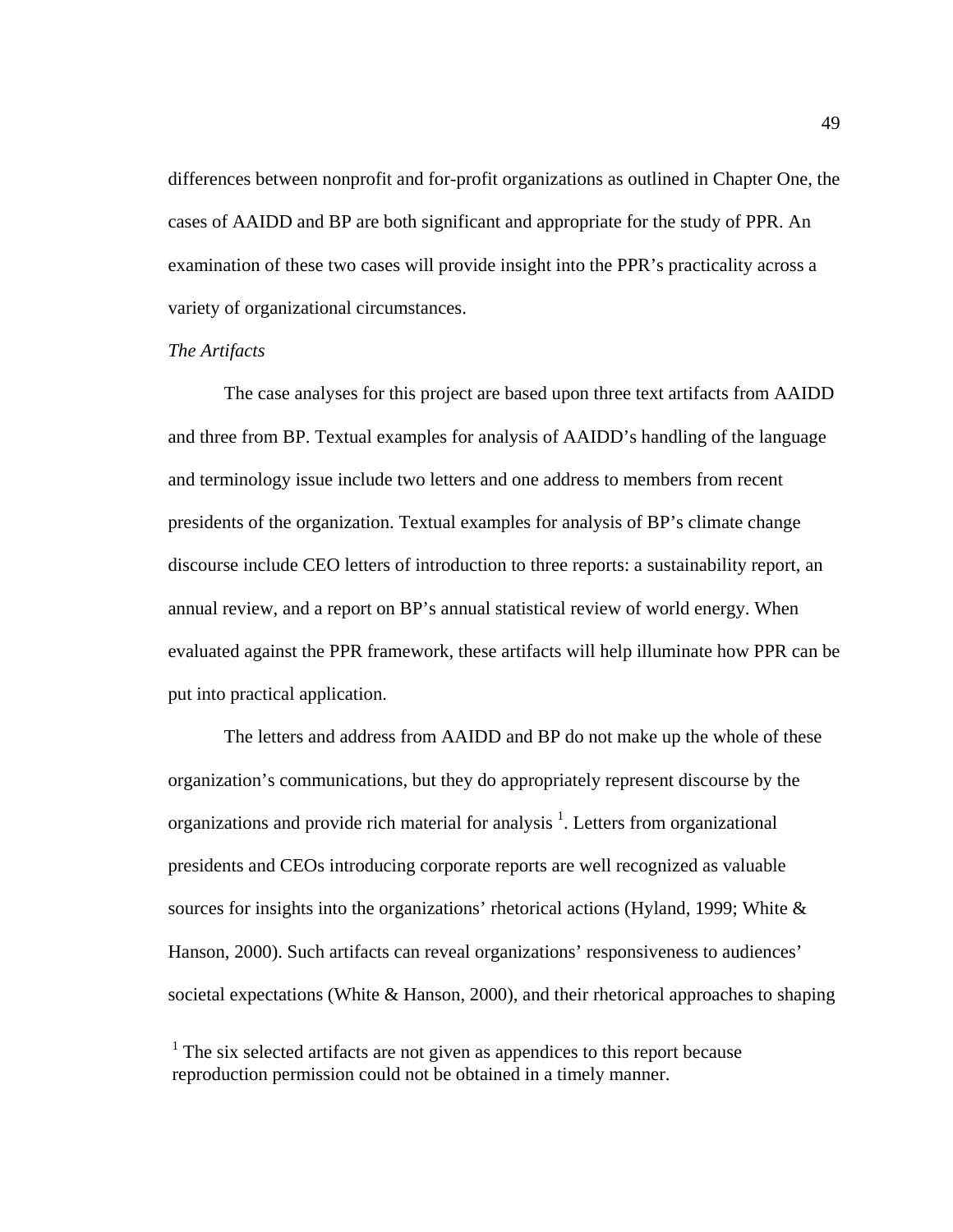public discourse (Hyland, 1999).

 As described elsewhere in this report, nonprofit and for-profit communications do differ in subtle but important ways. It should come as no surprise, then, that the two sets of artifacts for this analysis are not exactly similar. The BP artifacts consist of CEO letters of introduction to corporate reports. AAIDD, however, does not publish an annual report or other items exactly paralleling those of BP. However, the two AAIDD presidents' letters selected for this analysis can be seen as serving similar organizational functions, as they introduce and interpret recent significant organizational happenings. The AAIDD "President's Address" is also substantially similar in purpose to a traditional CEO letter of introduction for a report. According to David Coulter, AAIDD's president for 2005-2006, "The address given by each president… is an opportunity to summarize the most important things one has learned in a career that culminated in the presidency" (Coulter, 2006, p. 64). Thus, the six artifacts selected for analysis in this project were chosen because they appropriately represent rhetorical action by the two organizations. An examination of the messages in each artifact, as interpreted through the PPR framework, will reveal practical implications for PPR.

 Toward the goal of creating a model for the practice of PPR, the previous chapter of this report presented a review of the current literature and identified research questions about the practical application of PPR. The present chapter outlined an analytical method for the examination of two real-world public relations cases using the theoretical framework for PPR. In the chapter that follows, the cases are described and interpreted.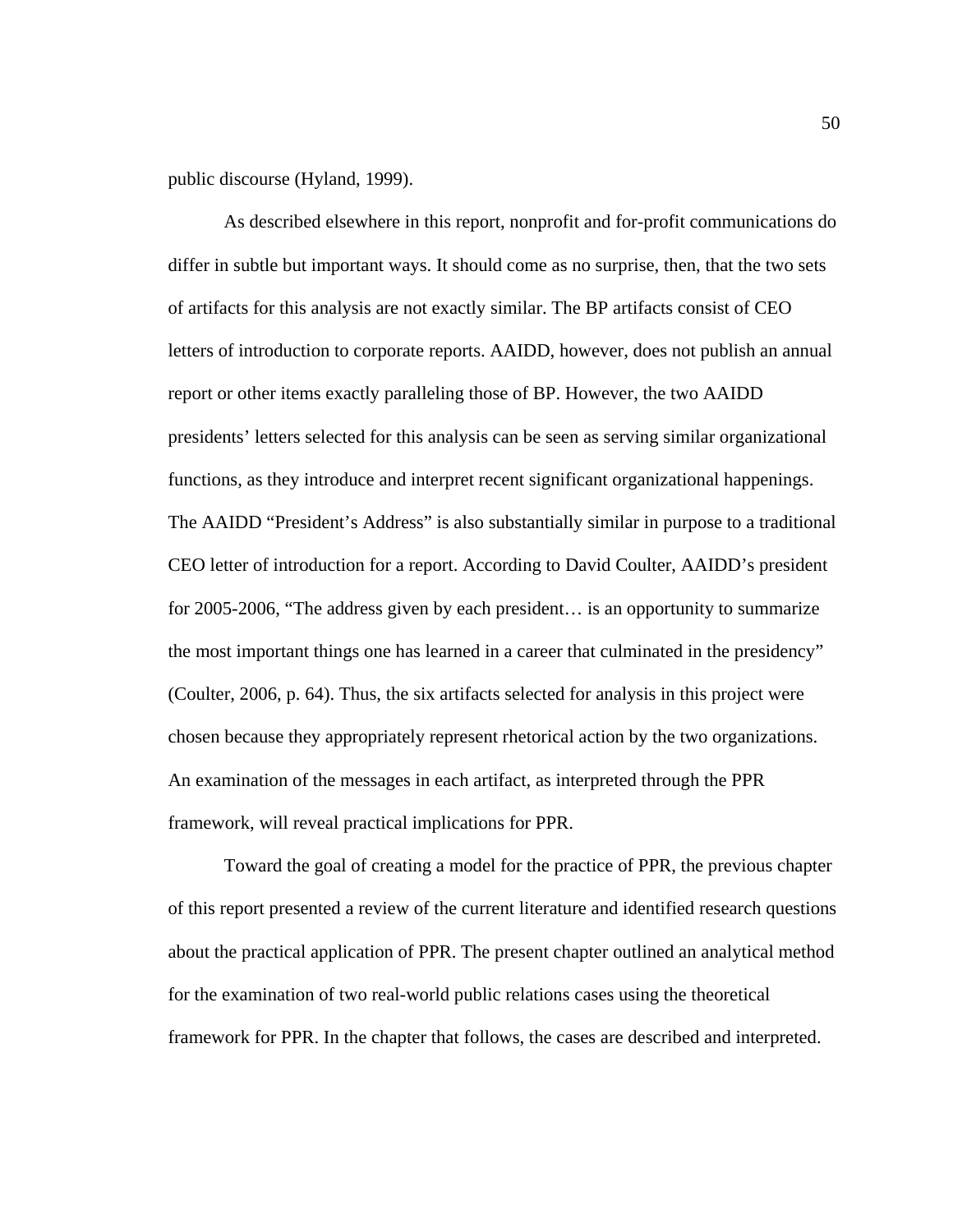Finally, the closing chapter will offer evaluation of the cases and present conclusions bridging theory with practice for the development of a practical model for PRR.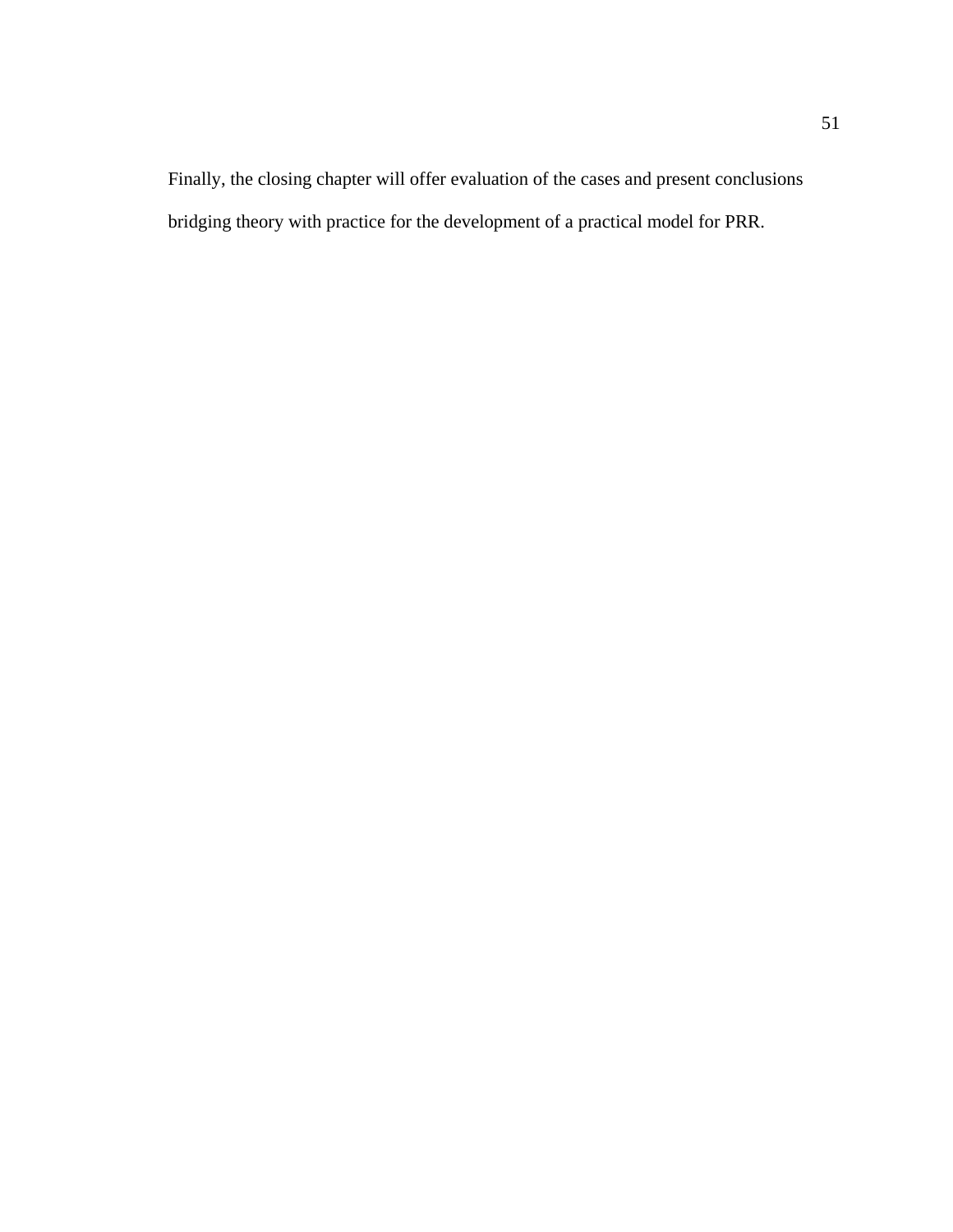## Chapter 3: Results

The goal of this thesis project is to take the initial steps necessary toward the development of a practical model for the application of postmodern ideas to the practice of public relations. The literature review examined current prevailing theories and perspectives in the field. Postmodernism was presented as an alternative view, and a framework was proposed for the practice of PPR. Research questions were identified in order to examine the framework's practical usefulness for practitioners. Next, a rationale for research was presented describing how rhetorical criticism offers an effective and appropriate method for answering these questions. The analytical method proposed included the examination of two real-world public relations cases using the theoretical PPR framework set forth in the literature review.

What follows in this chapter is the description and interpretation of the two cases for this project. Toward the goal of providing a practical model of PPR, two public relations cases are evaluated; one from the nonprofit/non-governmental organization and the second from the corporate sector. The first case, from the nonprofit sector, examines discourse on disability by the American Association on Intellectual and Developmental Disabilities. The second case comes from the corporate sector, examining British Petroleum's environmental discourse. The present chapter presents a description and interpretation of each case. The next and final chapter of this report will offer evaluation of the cases and a conclusion bridging theory with practice for the development of a practical model for PRR.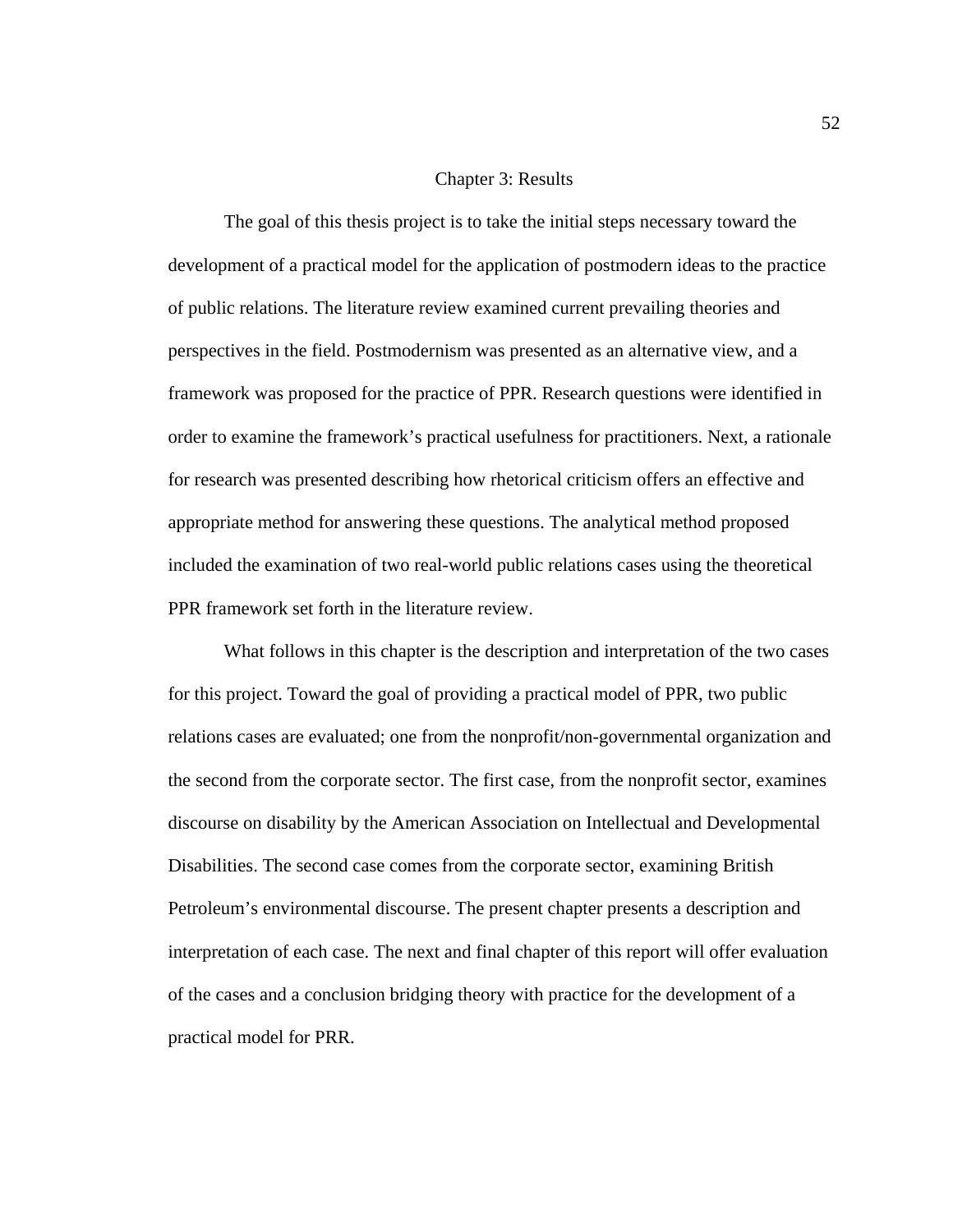#### *Case 1: American Association on Intellectual and Developmental Disabilities*

"Backward"… "Feebleminded" … "Idiotic." Today, these would be highly offensive things to say about a person. But, just a few decades ago, these words were part of the commonly-accepted terminology for referring to people with intellectual disabilities (e.g., Heber, 1959). More recently, the term mental retardation (MR) has also been rejected as one that is stigmatized and hurtful.

Among the researchers and professionals who make up the membership of the American Association on Intellectual and Developmental Disabilities' (AAIDD), formerly known as the American Association on Mental Retardation (AAMR), a debate more than eight years long ensued about whether to drop the stigmatized "MR" term from its name  $<sup>1</sup>$ . Three groups of stakeholders were in this situation: (1) "self-advocates"</sup> with intellectual disabilities, who went so far as to picket and hand out flyers at the organization's conventions, demanding that the term be changed; (2) doctors and other professionals, a group that debated amongst itself whether the term was needed for accurate diagnoses, funding and the provision of support services; and (3) theorists who considered approaches such as symbolic interactionism for answering this question. The case of AAMR's eventual name change provides insights into how an organization might

 $1$  From 2000 until 2006, this researcher worked as a public relations practitioner for a nonprofit organization serving people with intellectual disabilities. The organization took no official position on the AAMR name change during this period, but it did advocate for discontinuing use of the MR term in general. This researcher was actively involved in that advocacy and was also a member of AAMR for some of these years.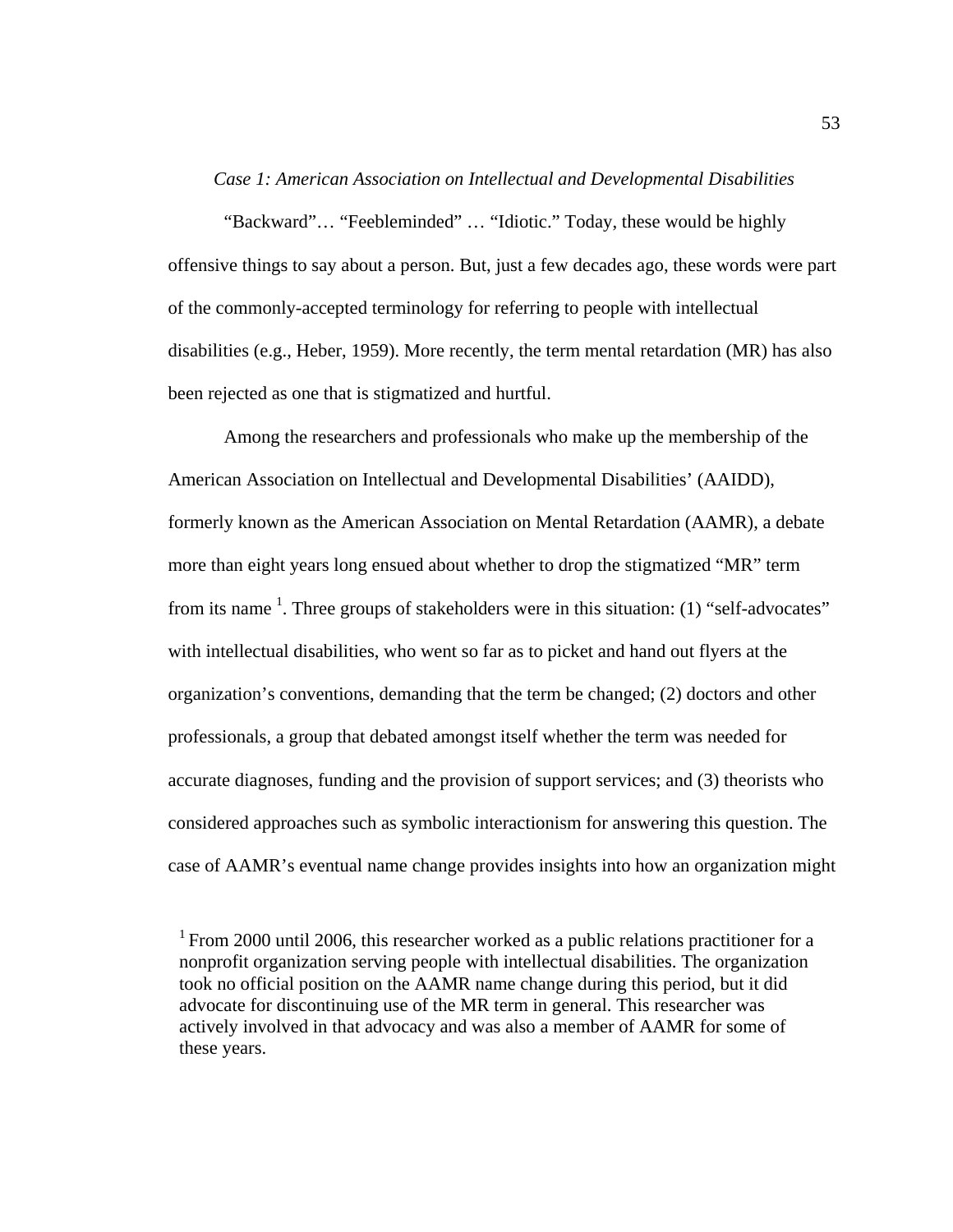use the theoretical principles of PPR as it engages with stakeholder activists to shape its public communication.

 The field of intellectual disability, with its issues of competing stakeholder voices and basic human rights, presents rich ground for the development and application of a practical model for PPR. Established in 1876, AAIDD's membership consists largely of professionals and academics in the field of intellectual disability (AAIDD, November 2, 2006). The organization's mission is to promote "progressive policies, sound research, effective practices, and universal human rights for people with intellectual and developmental disabilities" (AAIDD, September 4, 2007). AAIDD's response to selfadvocates' demands for an organizational name change represents an opportunity to explore the very type of organizational power relations with which PPR is concerned. *Historical Context* 

Description represents the first step for rhetorical criticism. Describing an organization and its history provides a basis for understanding the organization's objectives, the issues it communicates about, and the context in which the case takes place. The historical context for AAIDD's case provides richer insights to power relations that are inherent in the organization's public communications.

People with intellectual disabilities have not always been welcome to live among everyone in the rest of the world, having been relegated to live in institutions or kept at home without participating in community life, for example. But times have changed. Larson, Lakin, Anderson, Nohoon, Lee, and Anderson (2001) estimate that current prevalence of mental retardation and/or intellectual disability is 1.49% of the U.S.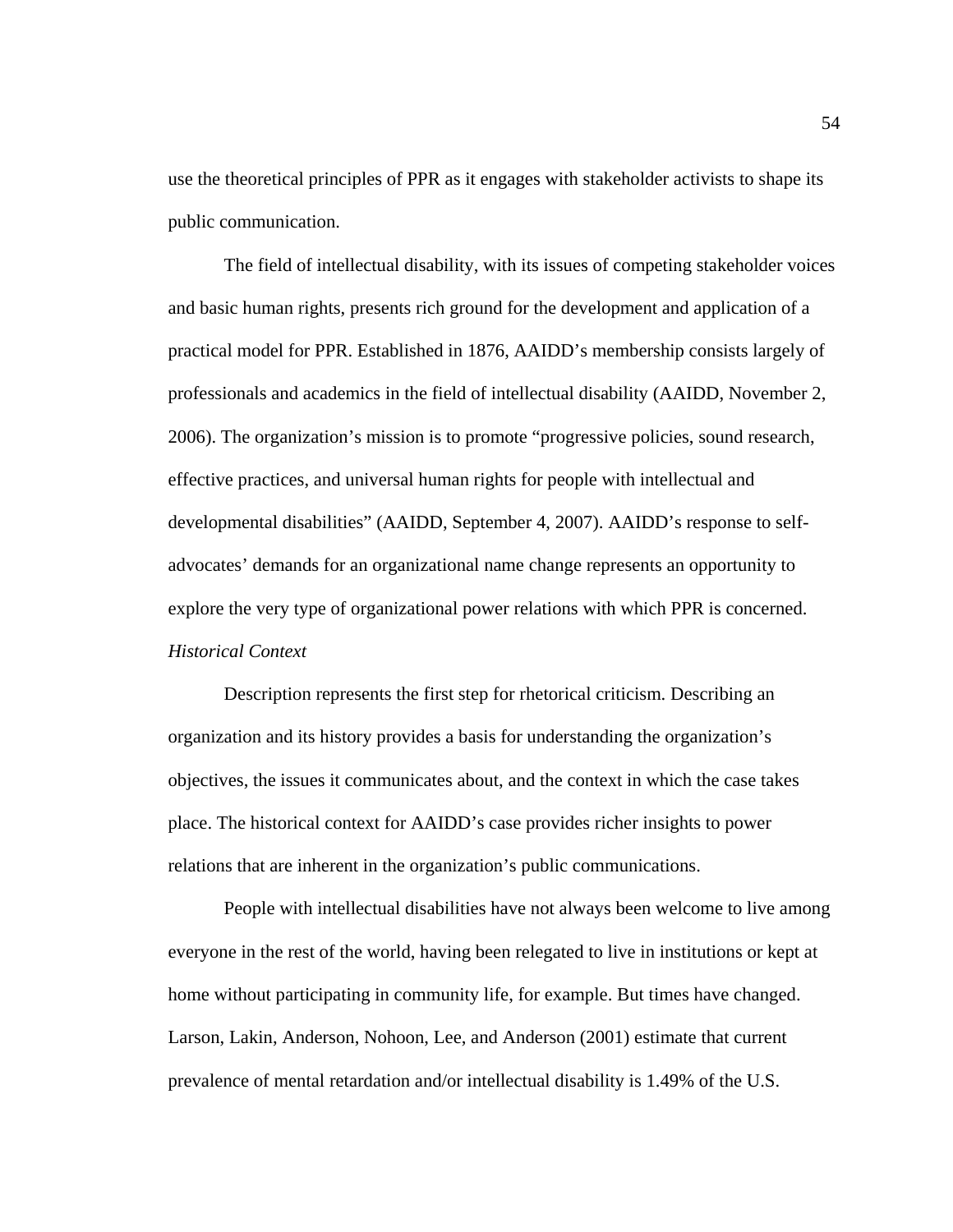population. Most members of this population live not in institutions of decades and centuries past, but they live and may be active in our neighborhoods and communities. Since 1967, people with intellectual disabilities have continued to move out of institutions and into community settings (Braddock, Hemp, Rizzolo, Parish, & Pomeranz, 2002). From 1990 to 2000 alone, the number of residents of institution-sized settings (16 or more beds) declined 34% (Braddock et al*.*, 2002). As more people with intellectual disabilities join our communities, the circumstances of their lives have become increasingly recognized as an important contribution to and issue for our society and the organizations serving this population.

The current field of intellectual disability traces its heritage back to the 1840s, which was a time when educational and training institutions were being developed to serve this population in Europe. Learning institutions were established by educators who believed and demonstrated that, with training and education, people with limited cognitive abilities could return to their communities and take productive roles in society (Trent, 1995). During this period, cultural attitudes toward intellectual disability were generally inclusive, and people with intellectual disabilities received the education and support necessary for their successful participation in community life.

#### *Disability in the modern era.*

Unfortunately, this early era of inclusion and education for people with intellectual disabilities was short-lived. In the next decades, a period of economic hardship and unemployment led to a loss of focus on preparation for community life.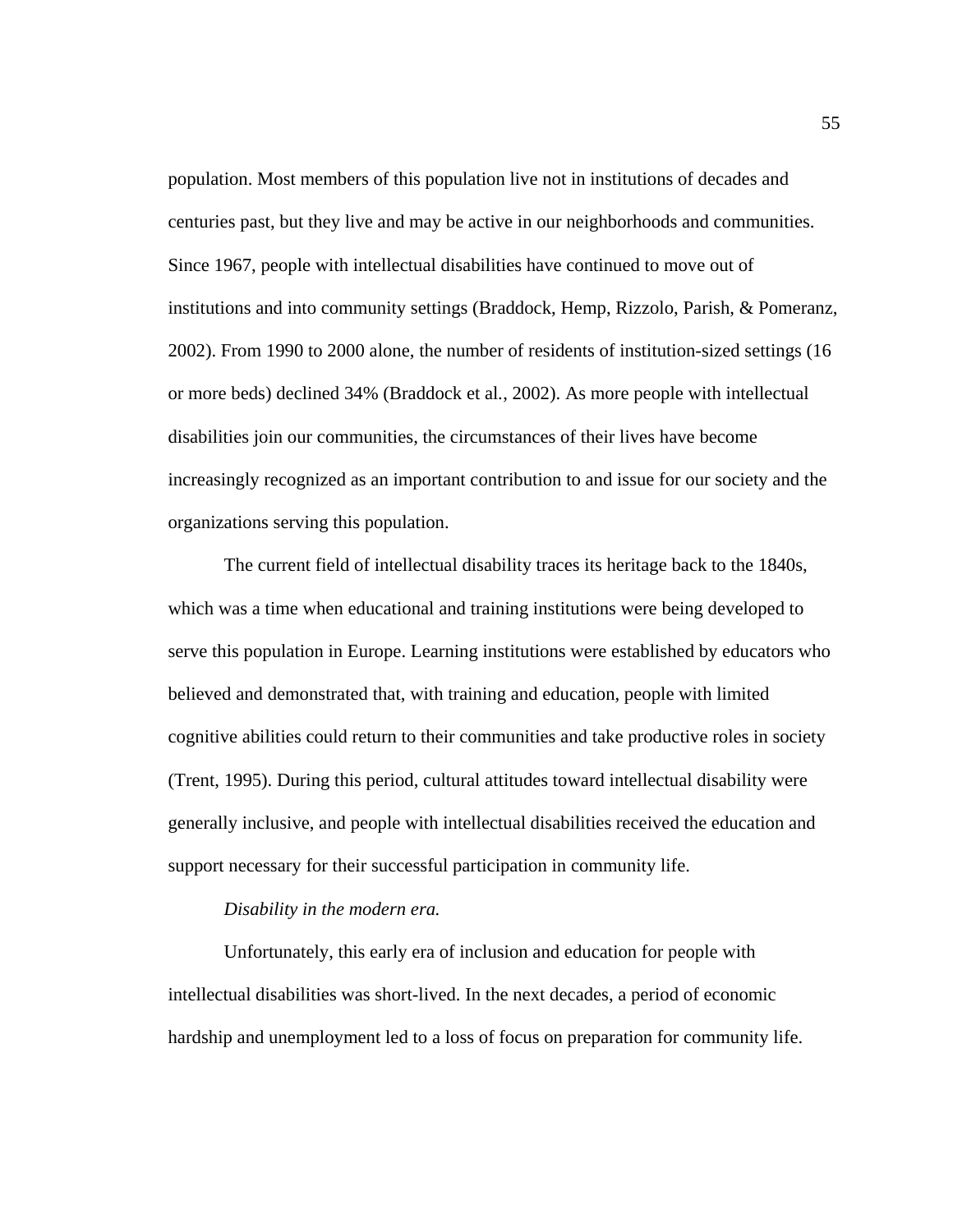Instead, there arose a system of life-long, custodial protection from the ills of a society in decline (Trent, 1995).

Early in the  $20<sup>th</sup>$  Century, many people with intellectual disabilities suffered what are now considered abuses and violations of their human rights. Indeed, the very professionals and academics who sought to serve individuals with intellectual disabilities endorsed such abuse in the form of sterilization and imprisonment. As Coulter (2004) explains, "[AAIDD] leaders were concerned about the relationship between mental retardation and crime and wrote extensively about the problem of the 'defective delinquent.' For these reasons, [AAIDD] actively promoted the practice of sterilization of individuals with mental retardation. This explicit support for sterilization persisted until the early 1940's [sic] when the Nazi program became well-known" (Coulter, 2004, p. 46). It was during this time that institutions flourished. From 1925 to 1950, every state in the Union had at least one government-run institution, doubling the number of institutionalized people from 25,000 to 50,000 (Minn. Governor's Council on Developmental Disabilities [MGCDD], 1998).

# *Deinstitutionalization.*

 A major shift occurred in the late 1950s, when professionals in the field came to believe that behavior training could help alleviate impairment associated with intellectual disabilities. It was the AAIDD's 1958 redefinition of the condition that led to an eventual shift away from a biomedical understanding of intellectual disability. The organization, then-known as the American Association on Mental Deficiency (AAMD), added the impairment of adaptive behavior to the existing diagnostic criterion of "sub-average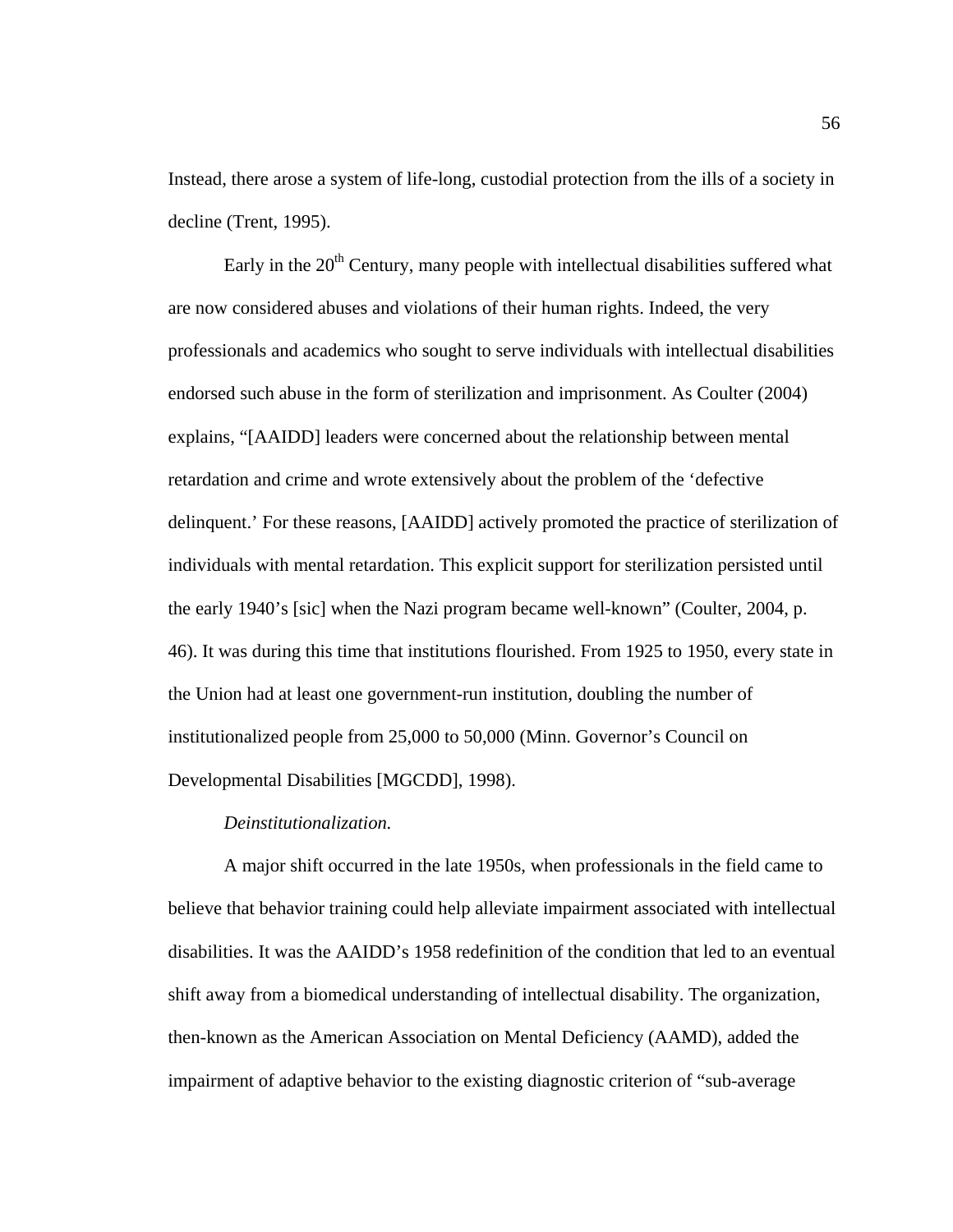intellectual functioning," (Parmenter, 2001, p. 185). The redefinition created a new understanding that the effects of intellectual disability could be mitigated with training (Parmenter, 2001). The 1958 redefinition represented a turning point from the physician's view of intellectual disability as a strictly medical diagnosis. In this new understanding, impairment of a certain behavior meant that behavior training could alleviate the impairment (Simpson, 1998).

 The following year, AAMD published *A Manual on the Classification and Definition of Mental Retardation* (Heber, 1959) including a new, three-tiered schematic of mental retardation. The first tier, including those with the lowest IQ scores, was labeled "custodial mentally retarded" (Heber, 1959, p. 98), and was largely viewed and treated traditionally. But, those in the second tier, with mid-range IQ scores, were now defined as "trainably mentally retarded" because, though they weren't likely to make meaningful progress in academic subjects, they were regarded as able to profit "from programs of training in self-care, social, and simple job or vocational skills (Heber, 1959, p. 98). Finally, in the third tier of diagnosis were the "educable mentally retarded," defined as individuals "capable of some degree of achievement in traditional academic subjects such as reading and arithmetic," and also as individuals "who may be expected to maintain themselves independently in the community as adults" (Heber, 1959, p. 98). In light of this new definition and diagnostic schematic, service providers took the view that, if people with intellectual disabilities were to overcome their impairments in development, treatment outside of institutions was essential (Simpson, 1998). The result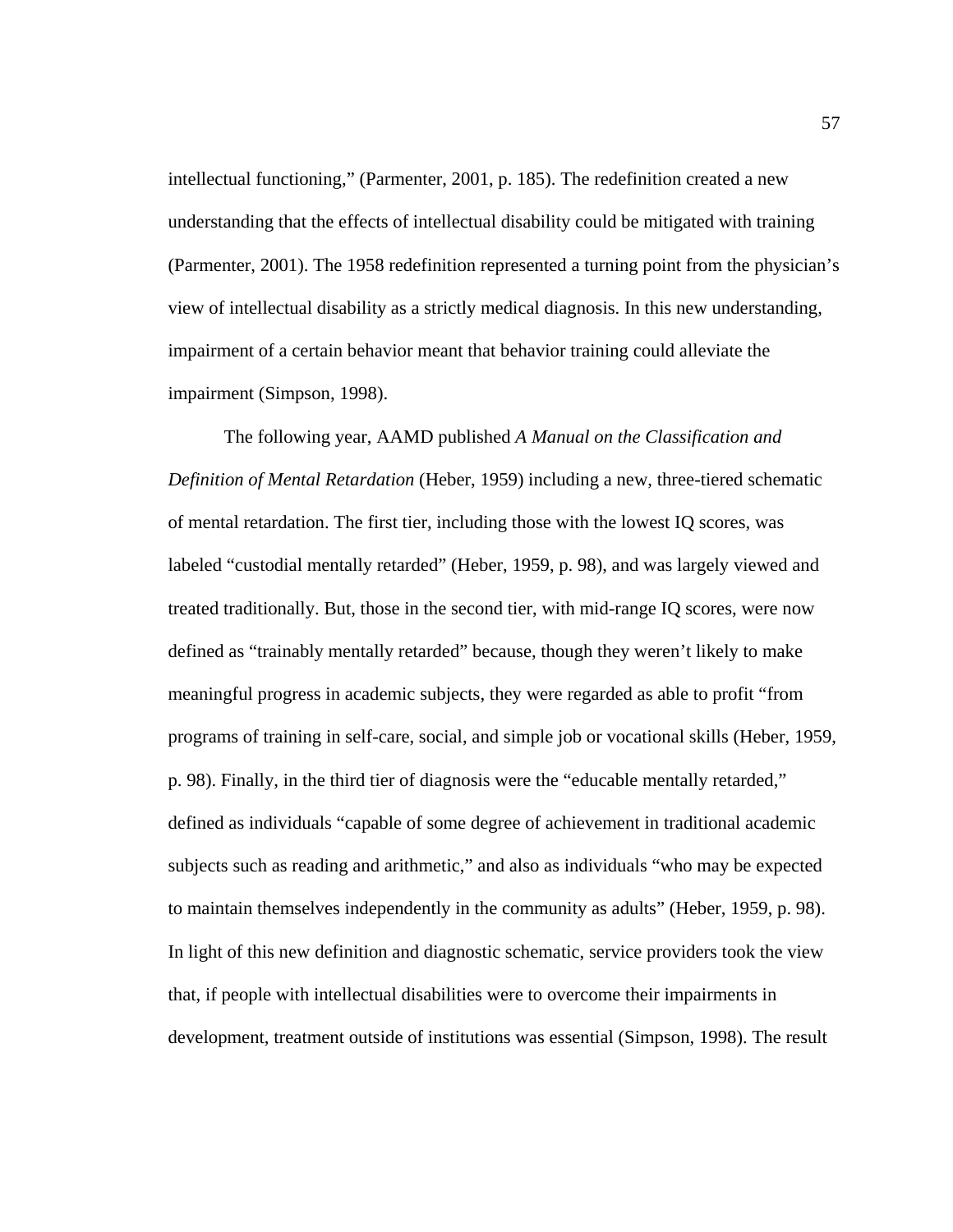would be a dramatic change in the delivery of treatment services for people with intellectual disabilities (Parmenter, 2001).

 To provide opportunities for training, Wolfensberger (1983) argued for smaller, community-based settings where people with disabilities would improve their adaptive behaviors and become socially integrated with society. Wolfensberger (1983) revolutionized the field of intellectual disabilities by ending the widespread acceptance of isolation and segregation of people with intellectual disabilities. Over the next decade, this shift would grow into deinstitutionalization, an entirely new movement in intellectual disability services. "The normalization principle was a major catalyst for the deinstitutionalization movement that saw thousands of people in a number of western countries move into community living and working programmes," writes Parmenter (2001, p. 191).

# *From inclusion to activism.*

 Despite the shift in location and design of treatment programs, deinstitutionalization would not bring about complete freedom or equality for people with intellectual disabilities. As Parmenter (2001) observed, "it is important to recognize the force of the word 'programme,' for in many cases professionals still exert control over the lives of these people" (p. 191). Although individuals with intellectual disabilities moved into group homes, supported-living apartments, sheltered workshops and other community-based program settings, they did not necessarily have the rights to exert any real degree of control over their own circumstances. Nor were they necessarily integrated into or accepted in their communities.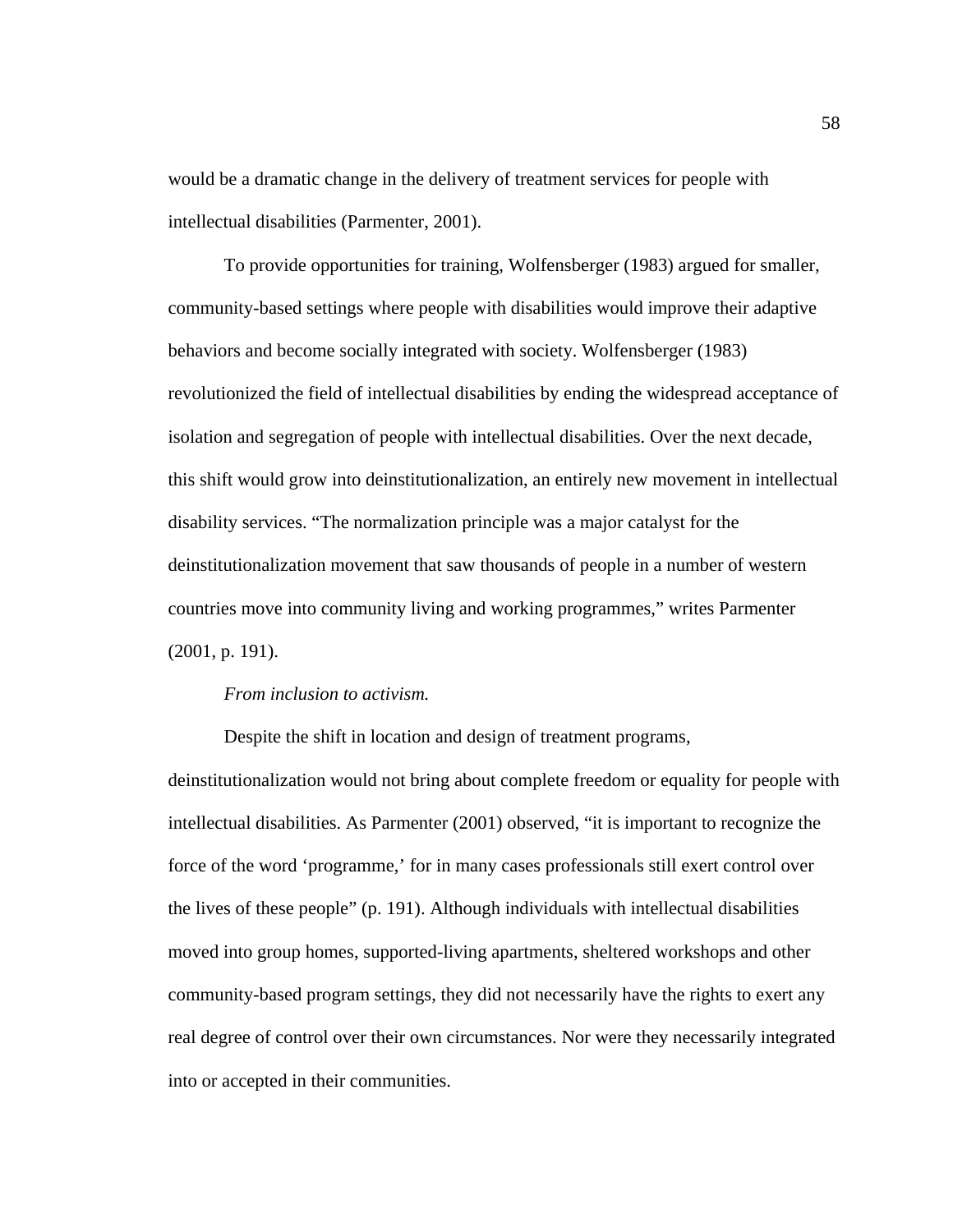It was the convergence of deinstitutionalization with the greater societal shifts of the Civil Rights movement that eventually provided momentum for the disability community to begin advocating for increased individual rights. The first civil rights law for people with disabilities came with the enactment of the 1973 Rehabilitation Act. Section 504 of this act made it illegal for federally funded programs to discriminate based on disability (Potok, 2002).

 As the overall disability rights movement grew, people with intellectual disabilities also began to organize. Founding the self-advocacy group "People First" in 1973, people with intellectual disabilities demanded the right for people to live in the community rather than in institutions (Driedger, 1989). Members also called for a redefinition of the term "handicap" as a barrier constructed by society rather than a shortcoming of the individual (Driedger, 1989).

 Growing advocacy by the stakeholder group of individuals with intellectual disabilities gained an even stronger foothold with the passing of additional legislation in 1975. The Developmentally Disabled Assistance and Bill of Rights Act established the basis for a "bill of rights" for people with intellectual disabilities, as well as mandatory deinstitutionalization (Driedger, 1989). Soon after came the disability advocacy movement's most significant legislative victory: passage of the Americans with Disabilities Act (ADA). The ADA, which made acts of discrimination based on disability illegal, represented the first comprehensive U.S. federal legislation to address discrimination against people with disabilities in the areas of employment, public services, public accommodations, and telecommunications.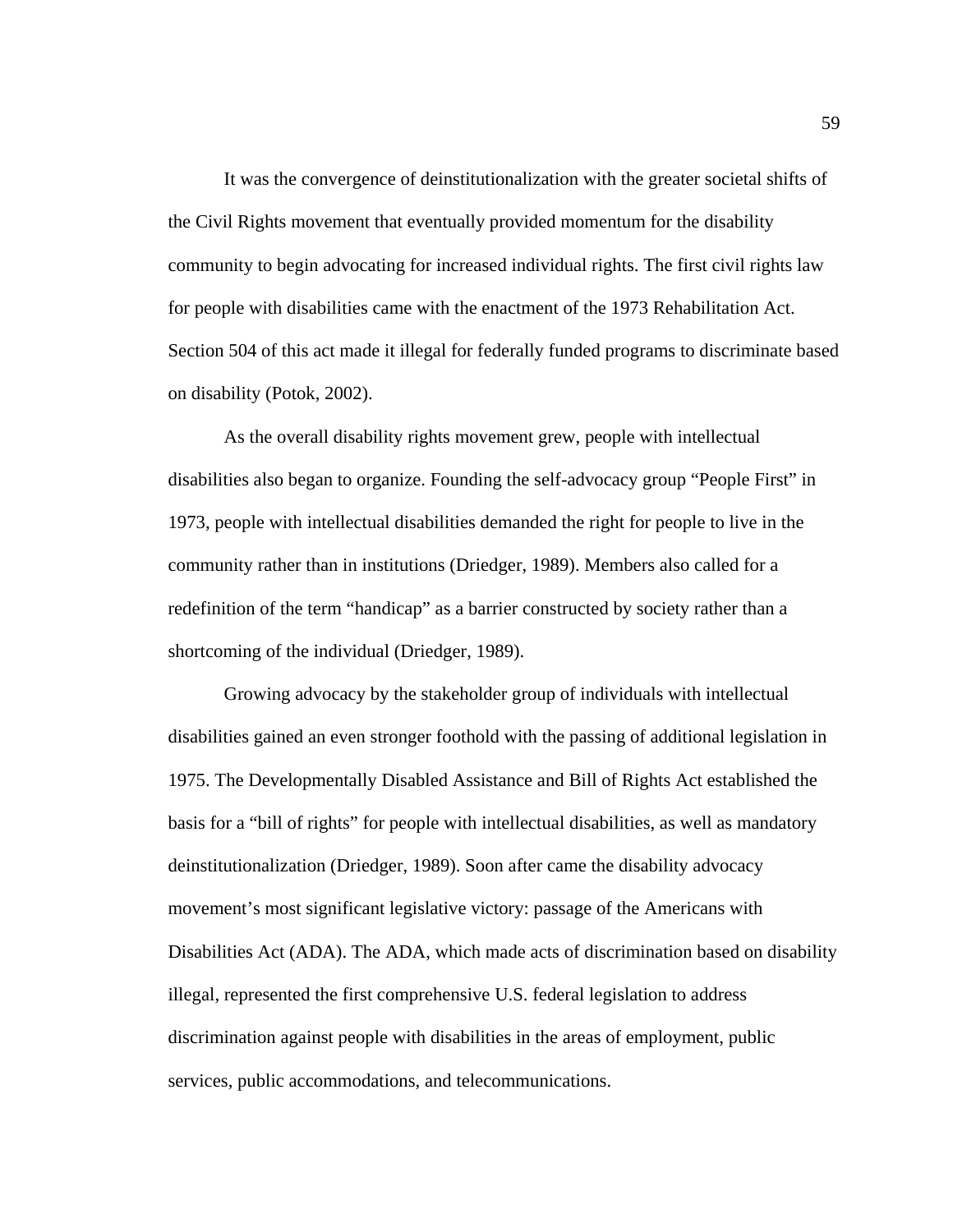The AAMR played an active role in this period of civil rights advocacy as the professionals and researchers who made up AAMR's membership continued to weigh in on public discourse about disability. Ongoing efforts by the AAMR, in 1973, 1992, and 2002 continued to broaden its definitions to include questions of individuals' adaptability to their environments and communities' roles in making those environments accessible (Trent, 1995). The 1992 definition presented intellectual disability not in terms of an individual's shortcomings but in terms of the interaction between the individual's intellectual and adaptive limitations and the barriers that existed for the individual in society (Smith, 2003). Most recently, the definition of intellectual disability has continued to change, with yet another version in 2002. Still in use today, the AAMR's (now known as AAIDD) current definition focuses even less on individual's limitations and instead presents the disability in terms of the intensity of supports that people need (Wehmeyer, 2003).

## *Self-advocates speak.*

 Along with the increased emphasis on supported community living came growth in the self-advocacy movement. One major issue for the movement has been that of language and terminology. According to self-advocates, although teachers, parents, social workers, and psychologists may mean well, they should not be allowed to define the lives and circumstances of people with intellectual disabilities.

 The right to define oneself has clearly been claimed by one group, Self Advocates Becoming Empowered (SABE). People involved in the self-advocacy movement "are very clear about not wanting to be called retarded, handicapped or disabled or to be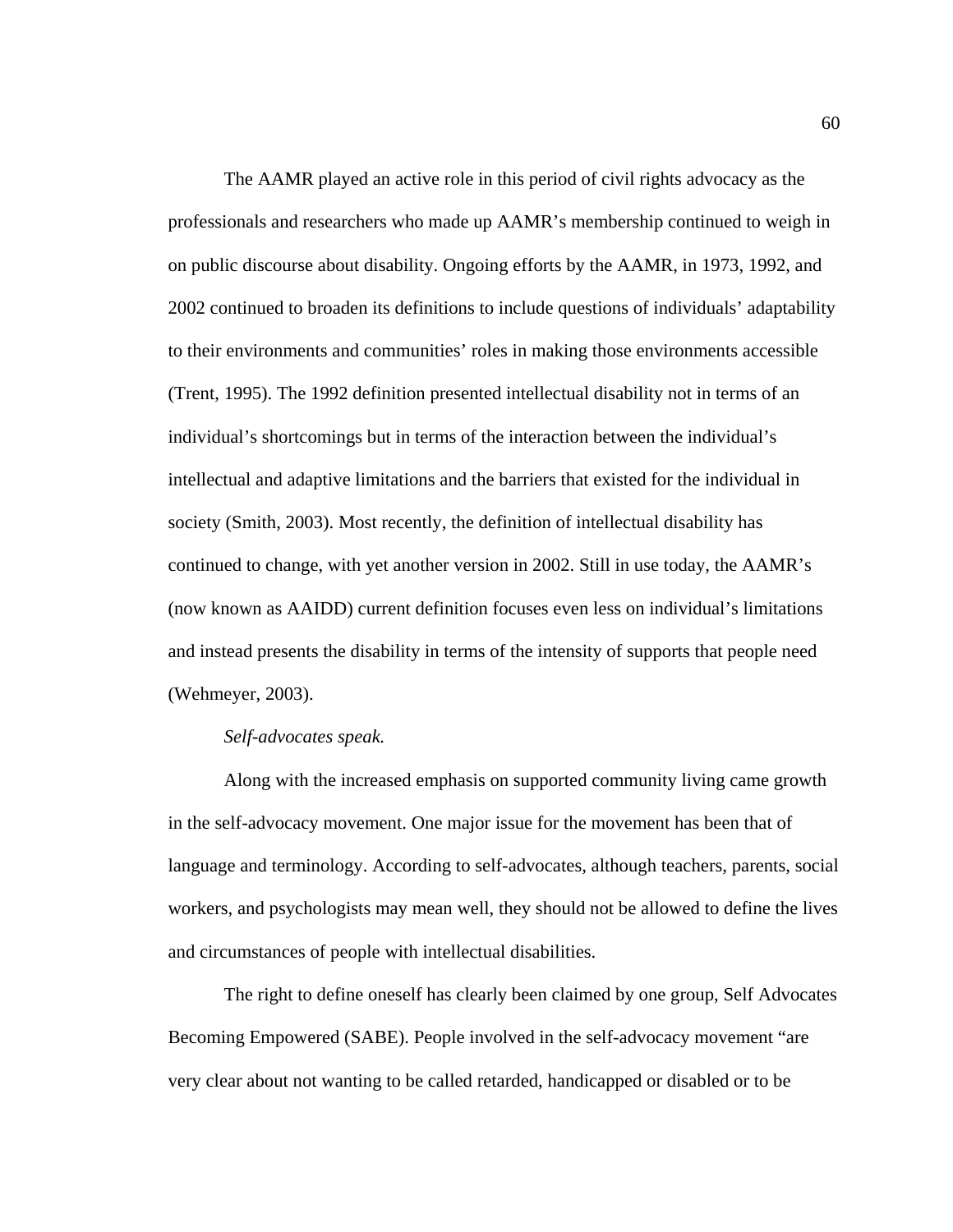treated like children. They are clear that self-advocacy represents 'rights,' not 'dependence'—the right to speak out, the right to be a person with dignity, the right to make decisions for themselves and others" (AAIDD, March 23, 2005). At a 2005 conference hosted by the organization known at the time as AAMR, members of SABE distributed flyers asserting their right to demand removal of the stigmatized term, *mental retardation,* from the terminology of the field:

Just do it!!!! Many have listened, some have taken action and we thank you. But we have talked enough and waited too long!!! We have told you what is important to us. Get rid of the infamous and hurtful "r" word[;] do not label us. We will not put up with the "r" word continuing as part of an organization's name, even as initials[.] If you are working with me and for me then do not disrespect me[.] We have been prepared enough, ASK the people who are living in institutions[.] Would you trade places? Close institutions. Get us real jobs. Close sheltered workshops. Give US the money to live OUR lives. Money follows the person means it is OURS not programs[']. We have the right to make our own decisions with or without the support from others. WE CAN RUN OUR LIVES[.] Support our movement, IT IS OURS. You receive millions of dollars in our name. We want to control this money. We are the EXPERTS. You must change, we have change[d,] we are taking the power. Walk the Walk[.] Respect US or We will go on without you!" (SABE, 2005, p.1; some punctuation added).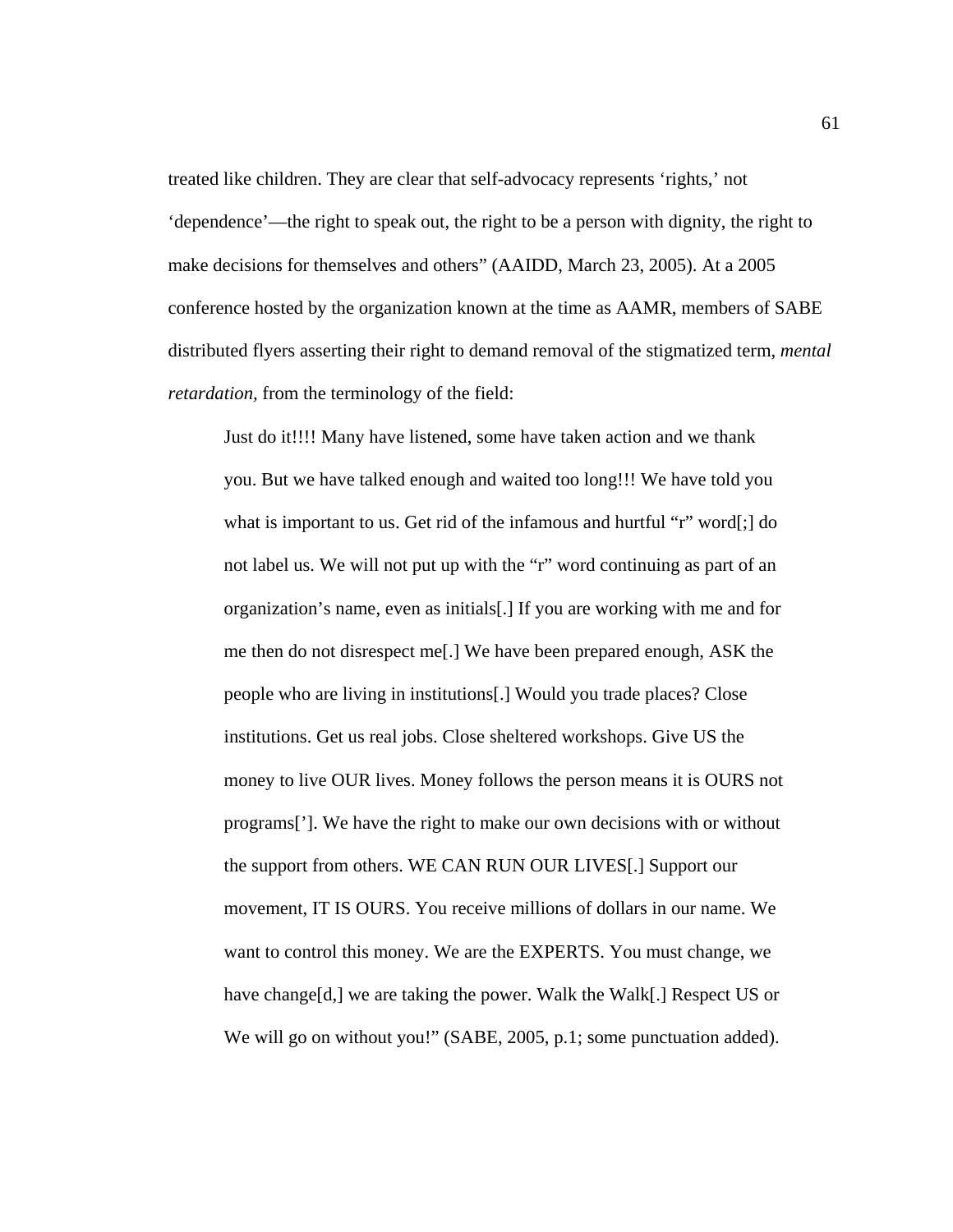The outcry by self-advocates for change has not gone unheard; in fact, intellectual disability scholars have proposed approaches for encouraging self-advocacy such as: encouraging first-person retelling of stories (MacDonald & MacIntyre, 1999); the use of facilitated communication to mediate rhetoricity for those who are nonverbal (Lewiecki-Wilson, 2003); and making the implicit assumption, "That every person with an intellectual disability has the capacity to speak for himself or herself. Only by nurturing this capacity, however limited in scope it may be, can the true potential of an individual human being be realized" (Braddock, 1996, p. ix).

 Self-advocates have also weighed in on how their movement should be supported, calling for professionals to use language and communication styles that will make discussions about intellectual disability more accessible (Schaaf, 1996), and suggesting that agencies help self-advocacy organizations with practical concerns such as transportation, money, and communication issues such as reading, writing, and access to telephones (Schaaf, 1996). Self-advocates have further asserted that advisors should help people with intellectual disabilities to tell their stories in ways that make sense without altering the self-advocates' intent (Goode, 1996), people-first language should be used to talk about people with intellectual disabilities (Guth & Murphy, 1998), and facilitated communication should be used to help people with intellectual disabilities to speak for themselves (Martin, 1996).

# *Interpretation*

 When evaluated against the PPR framework, AAIDD's communication surrounding its name change will help illuminate how PPR can be put into practical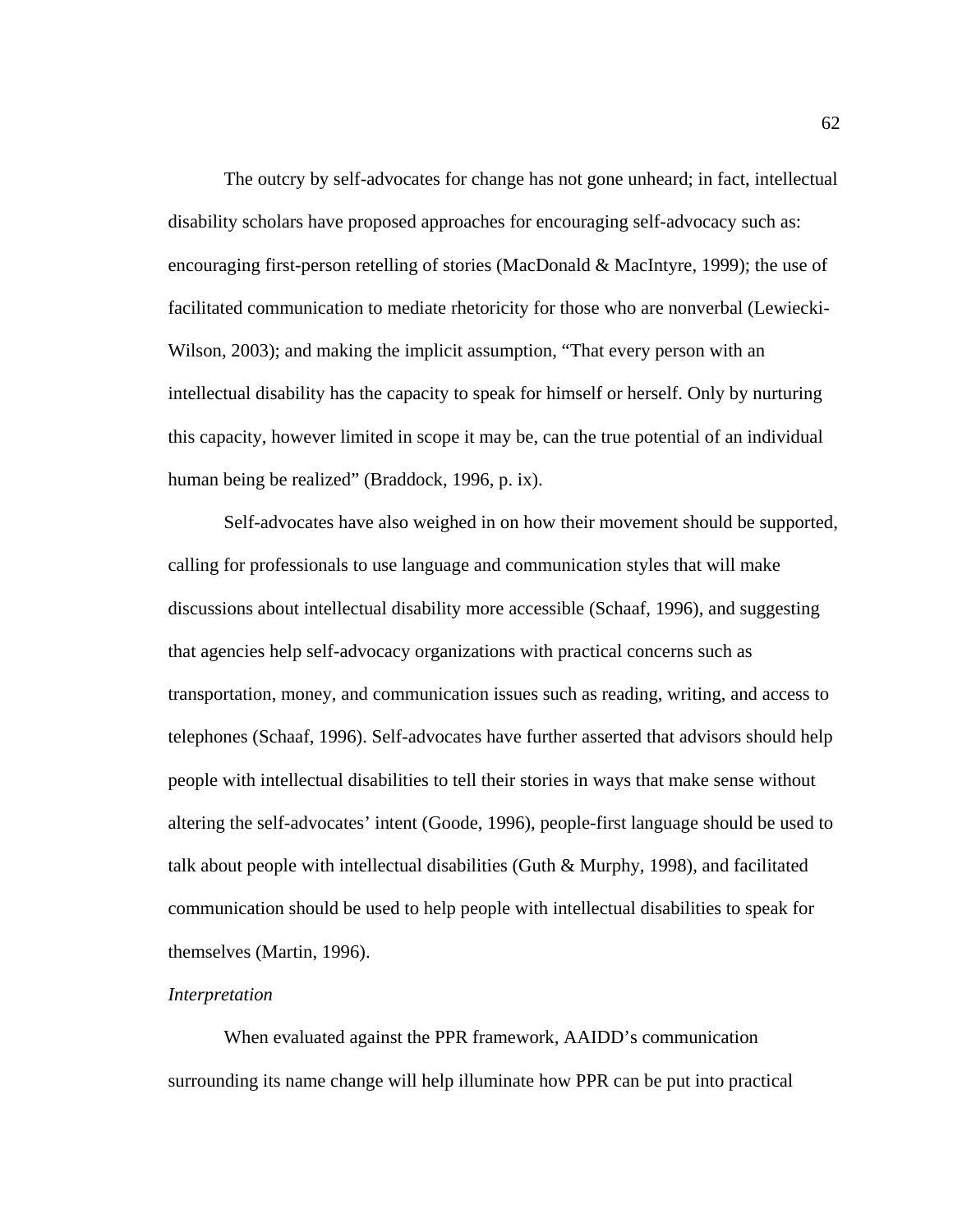application. The following analysis is focused on three text artifacts taken from the AAIDD case. First, the organization, the name change issue and the artifacts being analyzed are described in terms of their historical context. Next, the messages in the case artifacts are identified and interpreted. Later, in the "Evaluations and Conclusions" chapter of this report, AAIDD's discourse on the issue is evaluated using the PPR framework. This procedure will help provide a practical foundation for the theoretical idea of PPR by applying it to a specific organization's public relations need.

 Textual examples for analysis of AAIDD's handling of the language and terminology issue include two letters and one address to members from recent presidents of the organization. Table 3A describes each of these artifacts and provides them with an identifying label (i.e., A-1, A-2, etc.)

| <i><u><b>Identifier</b></u></i> | Artifact               | Content                                         |
|---------------------------------|------------------------|-------------------------------------------------|
| $A-1$                           | October 2005           | Recaps 2005 disability summit and annual        |
|                                 | Letter from            | meeting, proposes next steps for selection of a |
|                                 | <b>AAIDD</b> President | name                                            |
|                                 | Valerie Bradley        |                                                 |
|                                 | (Bradley, 2005)        |                                                 |
| $A-2$                           | August 2006 Letter     | Reports results of 2006 name change vote,       |
|                                 | from AAIDD             | reiterates member consensus, reconfirms that    |
|                                 | <b>President Hank</b>  | AAIDD's mission has not changed                 |
|                                 | Bersani (Bersani,      |                                                 |
|                                 | 2006)                  |                                                 |
| $A-3$                           | 2007 President's       | Advocates building upon recent name change      |
|                                 | Address (Bersani,      | to bring about real changes in the life         |
|                                 | 2007)                  | circumstances of people with intellectual       |
|                                 |                        | disabilities                                    |

Table 3A: Artifacts for AAIDD Case Analysis

 As described elsewhere in this report, for communication scholars, annual reports and their introductory letters from organizational presidents and CEOs are recognized as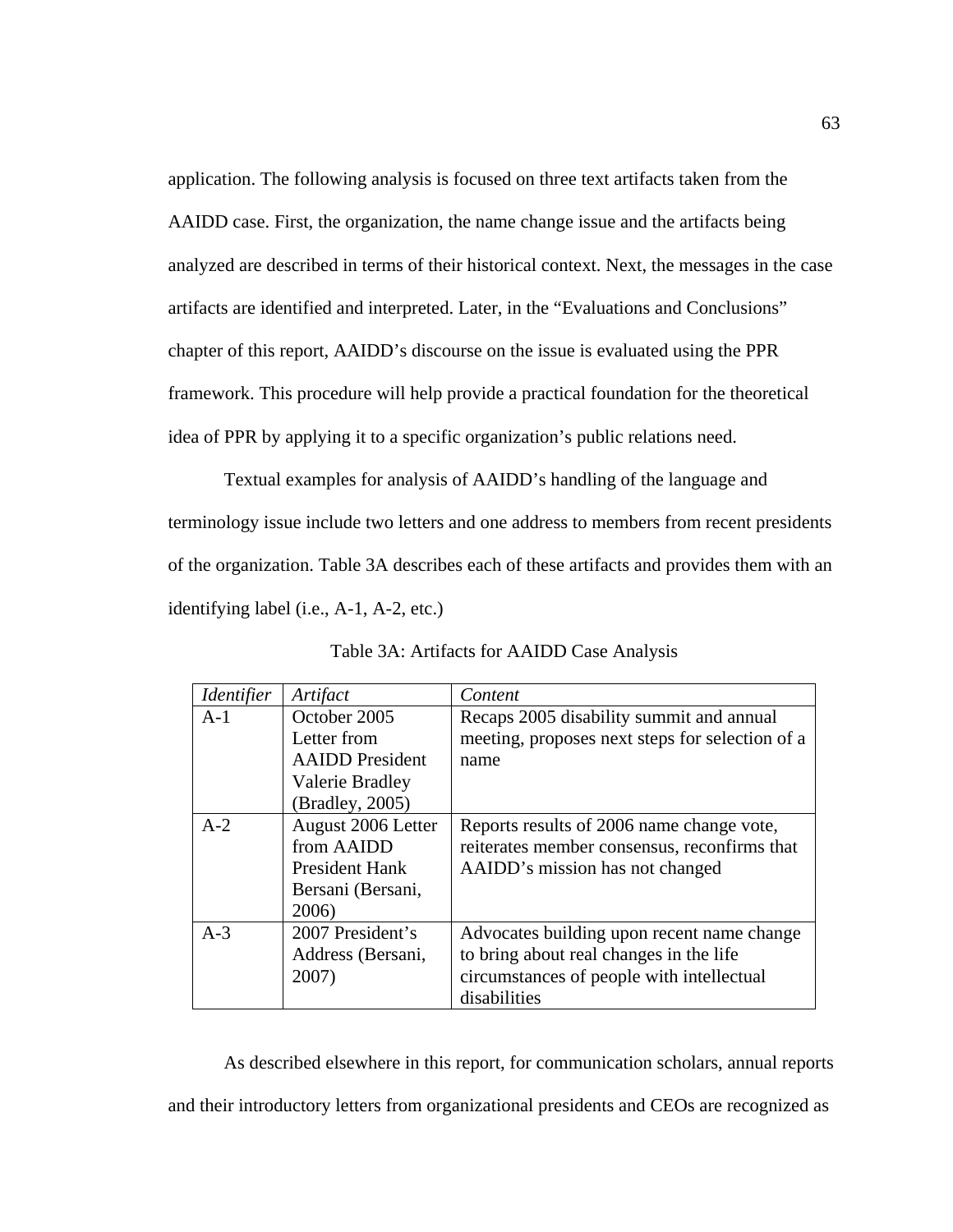valuable sources for insights into the organizations' rhetorical actions (Hyland, 1999; White & Hanson, 2000). While AAIDD does not, in fact, publish an annual report, the presidents' communications selected for this analysis can be seen as serving similar organizational functions.

 The AAIDD "President's Address" is published annually in the October issue of *Intellectual and Developmental Disabilities,* one of two journals published by the organization. Of these annual addresses, one is focused on issues of disability language and terminology. This address is one of the artifacts selected for analysis.

 In addition, AAIDD publishes and sends to members occasional "Letters from the President," two of which are also included in this analysis. AAIDD Letters from the President are created on an as-needed basis. They are published on the organization's Web site. They also may be mailed or emailed to members along with annual voting ballots or in order to make announcements or respond to current developments in the field. Only those Letters from the President addressing issues of disability language and terminology have been included in this analysis.

 The letters and addresses from AAIDD's presidents do not make up the full body of the organization's communications on this topic; indeed, one of the organization's niches is the publishing of various journals, professional manuals, and guidebooks on the field of intellectual disability. In addition, AAID provides a Web site replete with various fact sheets and other resources. The organization also publishes a weekly e-mail newsletter for communicating with members. Each of these vehicles has been used by the organization to address language and terminology issues. (A comprehensive listing of the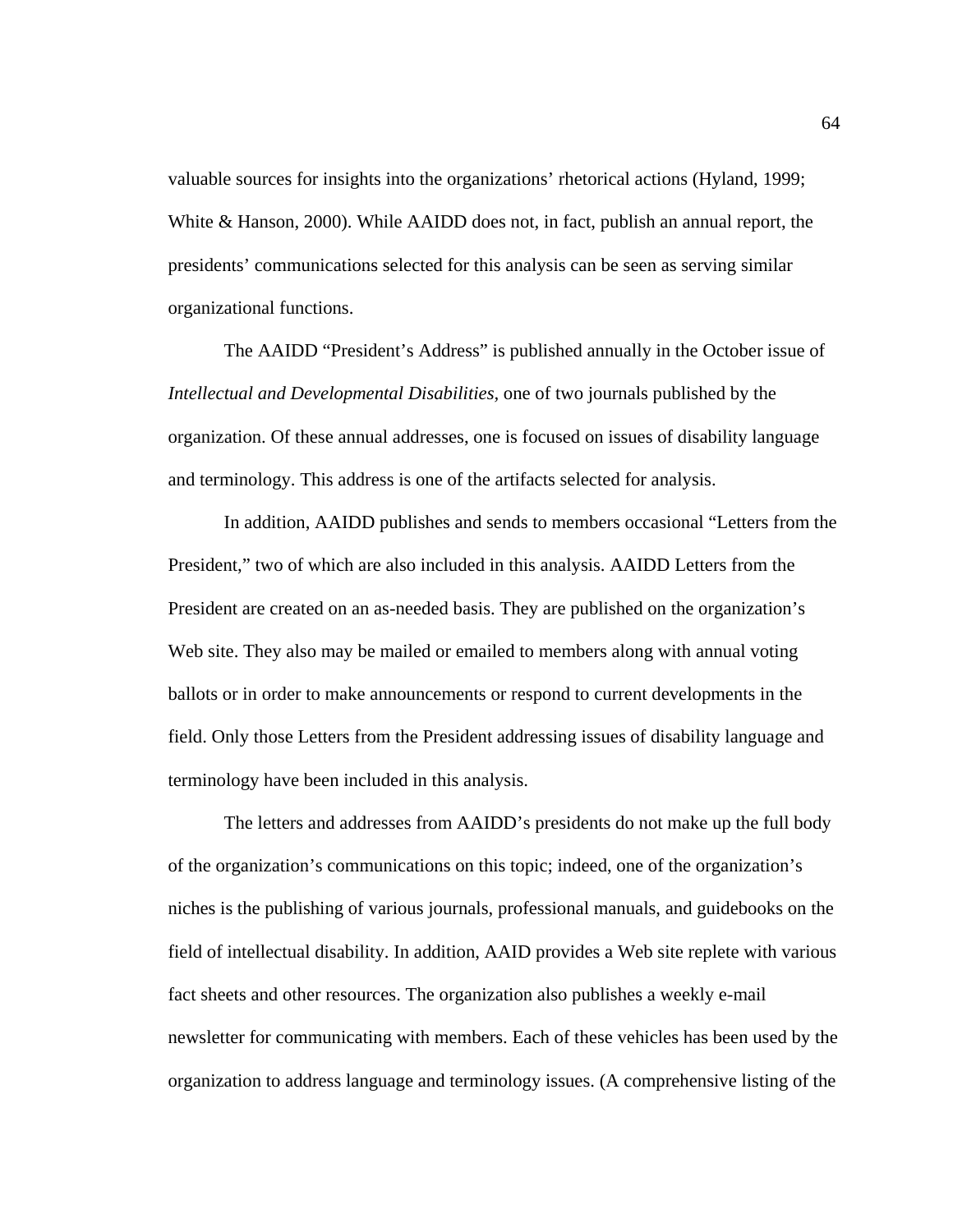AAIDD's discourse used in this project is given in Table 3B.) Although the three artifacts selected for analysis in this project represent only a small portion of AAIDD's discourse, these artifacts were selected because they appropriately represent rhetorical action on the part of AAIDD's leadership in response to both cultural changes and stakeholder dissensus about the language and terminology to be used by the organization.

 Bradley sets a strategy for the organization to move forward toward the goal of changing its name over the course of the year to come. She outlines a process by which member suggestions will be collected and reviewed by the organization's board and management staff: a list of names, with pros and cons for each, will be presented for a vote by the membership.

 In Letter A-1, Bradley makes a direct appeal to members' sense of what is just and right. In doing so, she invokes the organization's mission, which includes the promotion of basic human rights for individuals with disabilities. She also speaks of empowerment, writing of the recent summit attendees' affirmation of the commitment "to include people with disabilities wherever decisions are being made about their destinies" (A-1) and "to eliminate the term mental retardation in favor of a less hurtful term" (A-1). The purpose of Letter A-1 was successfully carried out at the October 2006 AAIDD Annual Meeting, when the organization's membership voted to change its name to the American Association on Intellectual and Developmental Disabilities (AAIDD, November 2, 2006).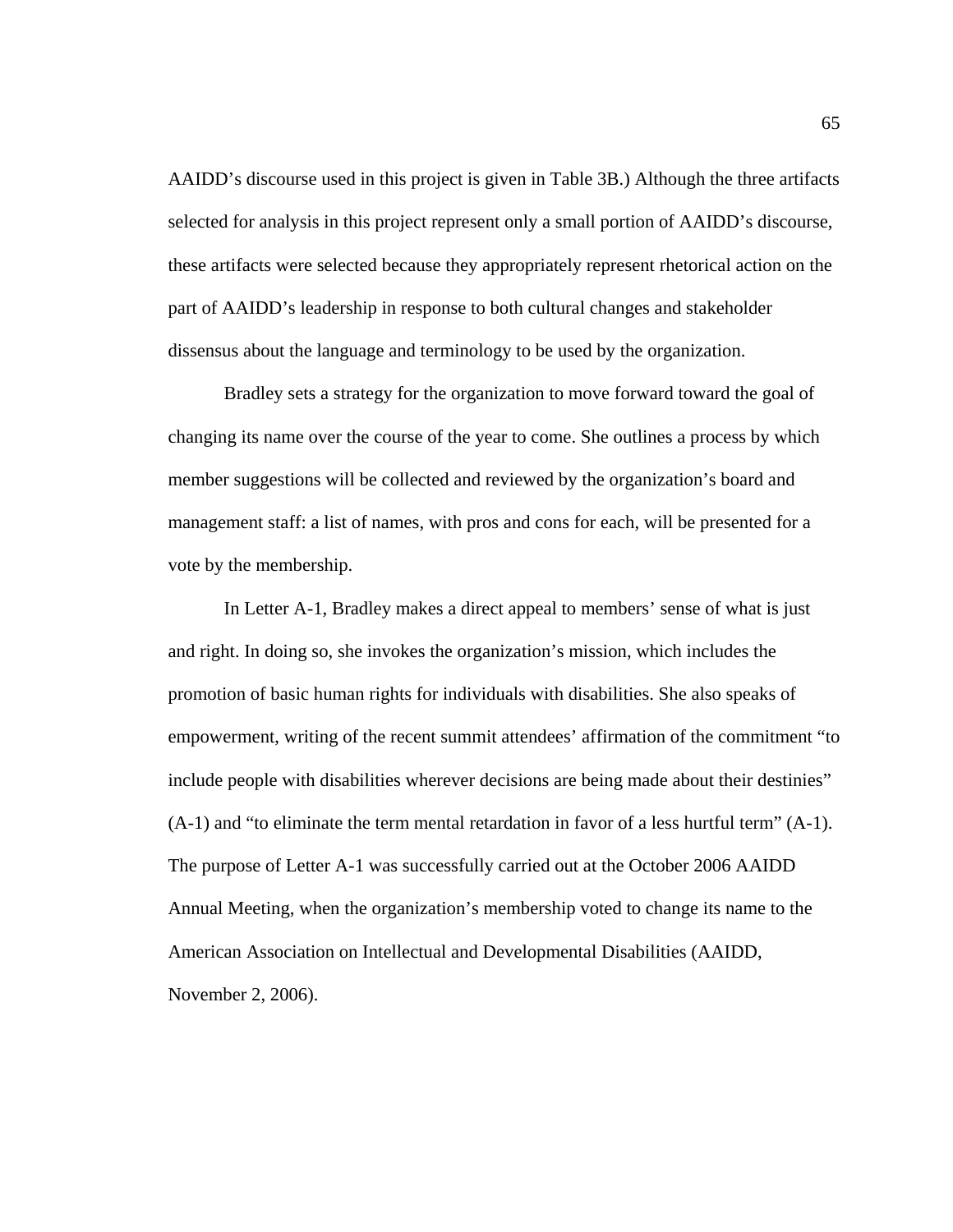| Table 3B: Examples of AAIDD's Discourse |
|-----------------------------------------|
|-----------------------------------------|

| Artifact                                          | Reference details                                                                                                                                                                                                                                                                                                                                                                                | Relevance                                                                                                     |
|---------------------------------------------------|--------------------------------------------------------------------------------------------------------------------------------------------------------------------------------------------------------------------------------------------------------------------------------------------------------------------------------------------------------------------------------------------------|---------------------------------------------------------------------------------------------------------------|
| 2003 name<br>change vote<br>results               | American Association on Mental Retardation (February,<br>2003). More on the AAMR election results—name change<br>and new leadership. In AAMR F.Y.I, 3(2). Retrieved<br>January 29, 2008 from the World Wide Web:<br>http://www.aaidd.org/FYI/fyi_vol_3_no_2.shtml                                                                                                                                | Summarizes results of<br>2003 vote not to change<br>name                                                      |
| 2005 letter<br>from the<br>President<br>2006 name | American Association on Intellectual and Developmental<br>Disabilities (January, 2005). Letter from the President.<br>Retrieved January 29, 2008 from the World Wide Web:<br>http://www.aamr.org/pdf/ltrodec05.pdf<br>American Association on Intellectual and Developmental                                                                                                                     | Urges members to take<br>steps toward adopting a<br>new name<br>Describes options                             |
| change vote<br>results                            | Disabilities (June 4, 2007). Results of the Vote on the<br>Name Change. Retrieved January 29, 2008 from the World<br>Wide Web:<br>http://www.aamr.org/About_AAMR/name.shtml                                                                                                                                                                                                                      | considered and 2006<br>vote to change name.                                                                   |
| 2007 letter<br>from the<br>President              | American Association on Intellectual and Developmental<br>Disabilities (January, 2007). Letter from the President.<br>Retrieved January 29, 2008 from the World Wide Web:<br>http://www.aamr.org/About_AAMR/letters/Bersaniltr2.pdf                                                                                                                                                              | Reiterates member<br>consensus on new name                                                                    |
| Code of<br>Conduct                                | American Association on Intellectual and Developmental<br>Disabilities (July 5, 2007). Guidelines to Professional<br>Conduct. Retrieved January 29, 2008 from the World Wide<br>Web: http://www.aaidd.org/Policies/guidelines.shtml                                                                                                                                                              | Calls on members to<br>support self-advocacy                                                                  |
| FAQ about MR                                      | American Association on Intellectual and Developmental<br>Disabilities (July 5, 2007). Frequently Asked Questions<br>about Mental Retardation. Retrieved January 29, 2008<br>from the World Wide Web:<br>http://www.aaidd.org/Policies/faq_mental_retardation.sht<br>ml                                                                                                                          | Defines criteria and<br>meaning for MR<br>diagnosis                                                           |
| History of<br><b>AAIDD</b>                        | American Association on Intellectual and Developmental<br>Disabilities (June 28, 2007). History of AAIDD. Retrieved<br>January 29, 2008 from the World Wide Web:<br>http://www.aamr.org/About_AAMR/history.shtml                                                                                                                                                                                 | <b>Establishes the</b><br>organization's power<br>and position                                                |
| Mission,<br>Principles and<br>Goals               | American Association on Intellectual and Developmental<br>Disabilities (September 4, 2007). Mission. Retrieved<br>January 29, 2008 from the World Wide Web:<br>http://www.aamr.org/About_AAIDD/mission_statement.sh<br>tml                                                                                                                                                                       | Describes mission and<br>approach to promoting<br>"universal human<br>rights" for people with<br>disabilities |
| News release                                      | American Association on Intellectual and Developmental<br>Disabilities (November 2, 2006). World's Oldest<br>Organization on Intellectual Disability Has a Progressive<br>New Name. American Association on Intellectual and<br>Developmental Disabilities Press Release. Retrieved<br>January 29, 2008 from the World Wide Web:<br>http://www.aaidd.org/About_AAIDD/name_change_PRdr<br>een.htm | Announces the<br>organization's name<br>change                                                                |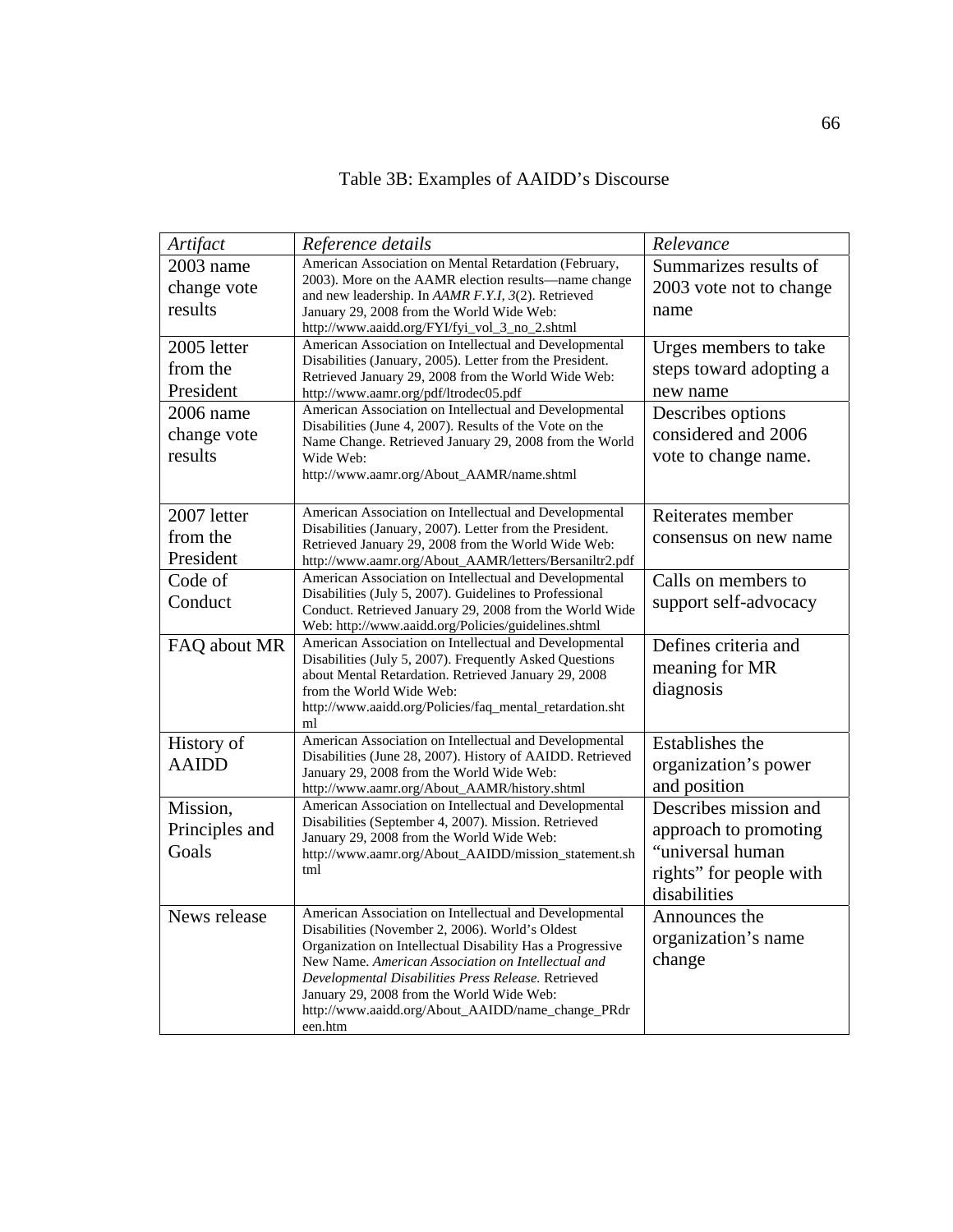| Artifact                                                | Reference details                                                                                                                                                                                                                                                                                                                                                                               | Relevance                                                                                                      |
|---------------------------------------------------------|-------------------------------------------------------------------------------------------------------------------------------------------------------------------------------------------------------------------------------------------------------------------------------------------------------------------------------------------------------------------------------------------------|----------------------------------------------------------------------------------------------------------------|
| News release                                            | American Association on Intellectual and Developmental<br>Disabilities (February 20, 2007). Mental Retardation Is No<br>More-New Name is Intellectual and Developmental<br>Disabilities. American Association on Intellectual and<br>Developmental Disabilities Press Release. Retrieved<br>January 29, 2008 from the World Wide Web:<br>http://www.aamr.org/About_AAIDD/MR_name_change.ht<br>m | Announces name change<br>for the organization's<br>scholarly journal                                           |
| President's<br>Address 2007                             | Bersani, H. (2007). President's address 2007: The past is<br>prologue: "MR," go gentle into that good night.<br>Intellectual and Developmental Disabilities, 45(6), 399-<br>404.                                                                                                                                                                                                                | Now that organizational<br>name change is settled,<br>Bersani advocates<br>change in diagnostic<br>terminology |
| Self-Advocacy<br><b>Definition Fact</b><br><b>Sheet</b> | American Association on Intellectual and Developmental<br>Disabilities (March 23, 2005). What is Self-Advocacy?<br>Retrieved January 27, 2008 from the World Wide Web:<br>http://www.aaidd.org/Policies/faq_advocacy.shtml                                                                                                                                                                      | Defines self-advocacy                                                                                          |
| Self-Advocacy<br>Movement<br><b>Fact Sheet</b>          | American Association on Intellectual and Developmental<br>Disabilities (July 5, 2007). The Self-Advocacy Movement.<br>Retrieved February 3, 2008 from the World Wide Web:<br>http://www.aaidd.org/Policies/faq_movement.shtml                                                                                                                                                                   | History and issues for<br>self-advocacy movement                                                               |
| September<br>2005 letter<br>from the<br>president       | American Association on Intellectual and Developmental<br>Disabilities (January, 2005). Letter from the President.<br>Retrieved January 29, 2008 from the World Wide Web:<br>http://www.aamr.org/pdf/ltrodec05.pdf                                                                                                                                                                              | Describes situation for<br>people with intellectual<br>disabilities in Hurricane<br>Katrina                    |
| Intro to 2003<br>symposium on<br>"What's in a<br>name?" | Taylor, S. J. (2002). Symposium on "what's in a name?":<br>Editor's introduction. Mental Retardation, 40(1), p. 51.                                                                                                                                                                                                                                                                             | Sets context for series of<br>articles debating merits<br>of name change                                       |
| The renaming<br>of Mental<br>Retardation                | Schalock, R. L., Luckasson, R. A., Shogren, K. A.,<br>Borthwick-Duffy, S., Bradley, V., Buntinx, W. H. E., et al.<br>(2007). The renaming of Mental Retardation:<br>Understanding the change to the term Intellectual<br>Disability. Intellectual and Developmental Disabilities,<br>45(2), 116-124.                                                                                            | Article by journal<br>editors clarifies shift in<br>field to the term<br>intellectual disability               |
| Editor's note                                           | Taylor, S. J. (2007). Editor's note. Intellectual and<br>Developmental Disabilities, 45(1), p. ii.                                                                                                                                                                                                                                                                                              | Announces publication<br>name change, provides<br>historical context                                           |
| 1959<br>diagnostic<br>manual                            | Heber, R. (1959). A manual on terminology and<br>classification of mental retardation [Monograph].<br>American Journal of Mental Deficiency, 64(2).                                                                                                                                                                                                                                             | Historic look at<br>terminology                                                                                |
| Definition of<br>MR                                     | Luckasson, R., Borthwick-Duffy, S., Butnix, W. H. E,<br>Coulter, D. L., Craig, E. M., et al. (2002). Mental<br>Retardation: Definition, classification and systems of<br>supports (9 <sup>th</sup> Edition). Washington, DC: American<br>Association on Mental Retardation.                                                                                                                     | Presents MR as a<br>diagnosis focusing on<br>supports needed for<br>people to participate in<br>community life |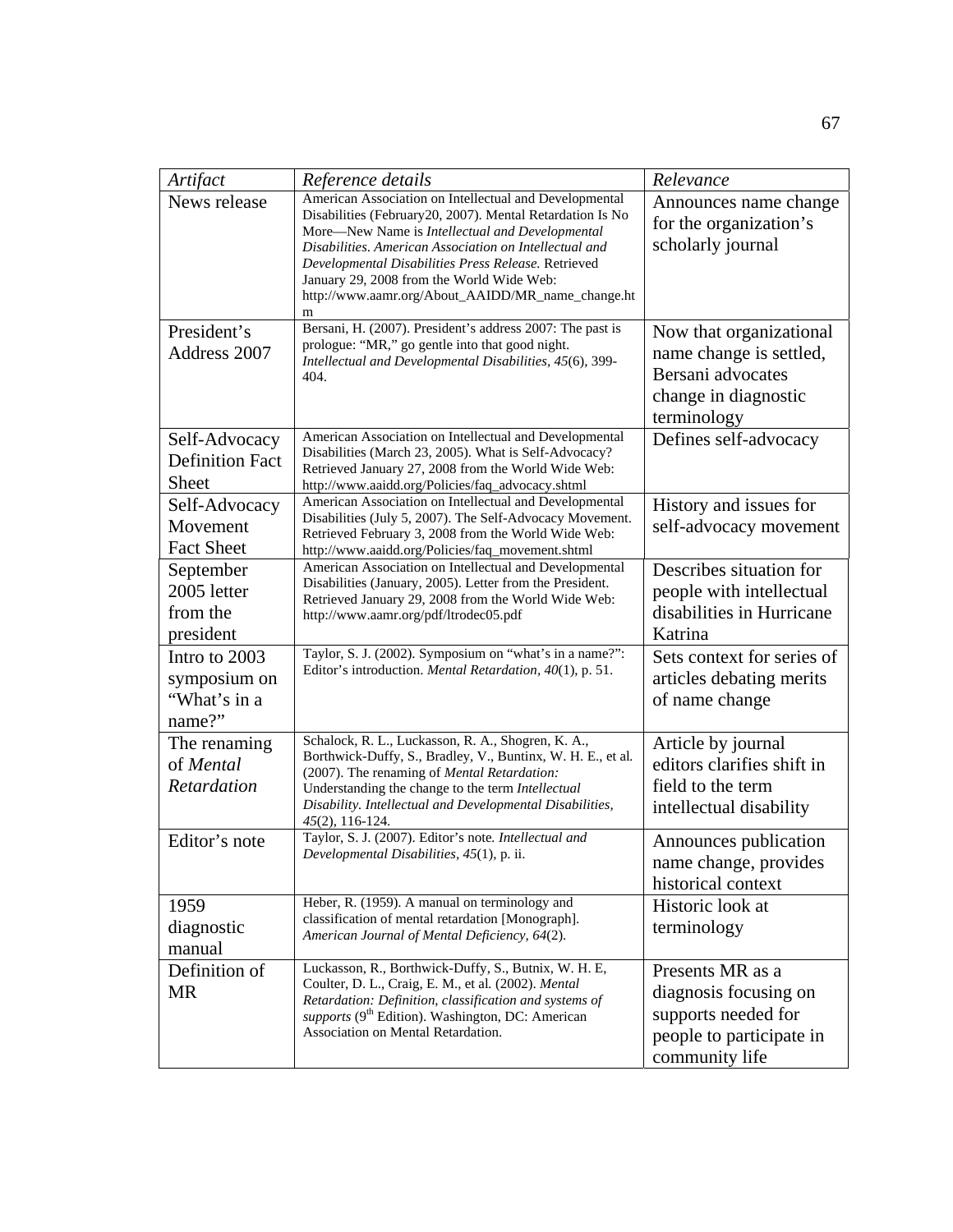### *Letter from the president, August 2006.*

 Artifact A-2 is an August 2006 letter to members from AAIDD President Hank Bersani (Bersani, 2006). Letter A-2 was written to report the results of the organization's recent name change vote, reiterate member consensus, and reconfirm AAIDD's ongoing commitment to its mission. Letter A-2 communicates two central messages: first, member consensus for the name change is overwhelming; secondly, the organization will move forward and continue fulfilling its mission.

 By claiming strong consensus, reporting details on the voting process and statistical procedure to determine the exact final votes, Letter A-2 empowers the organization's leadership by placing its handling of the vote beyond question. Although this communication does embody the PPR principle of transparency, it also does little to acknowledge disempowered minorities.

 In this situation, the minority voices include the approximately 17% of members who voted against the name change, and the approximately 1.5% whose votes on whether to change the name were not marked clearly enough to read (AAIDD, June 4, 2007). Furthermore, although the name AAIDD was chosen by a majority vote of 49%, 37% voted to name the organization American Association on Developmental Disabilities, and 14% voted for 'American Association on Intellectual Disability (AAIDD, June 4, 2007). Thus, just more than half of the organization's members voted for a name other than AAIDD. In addition, Letter A-2 mentions nothing of other stakeholders not represented by the vote, namely, the self-advocates who helped lead the charge for change but do not hold official member status. Although Bersani invites contact from those with questions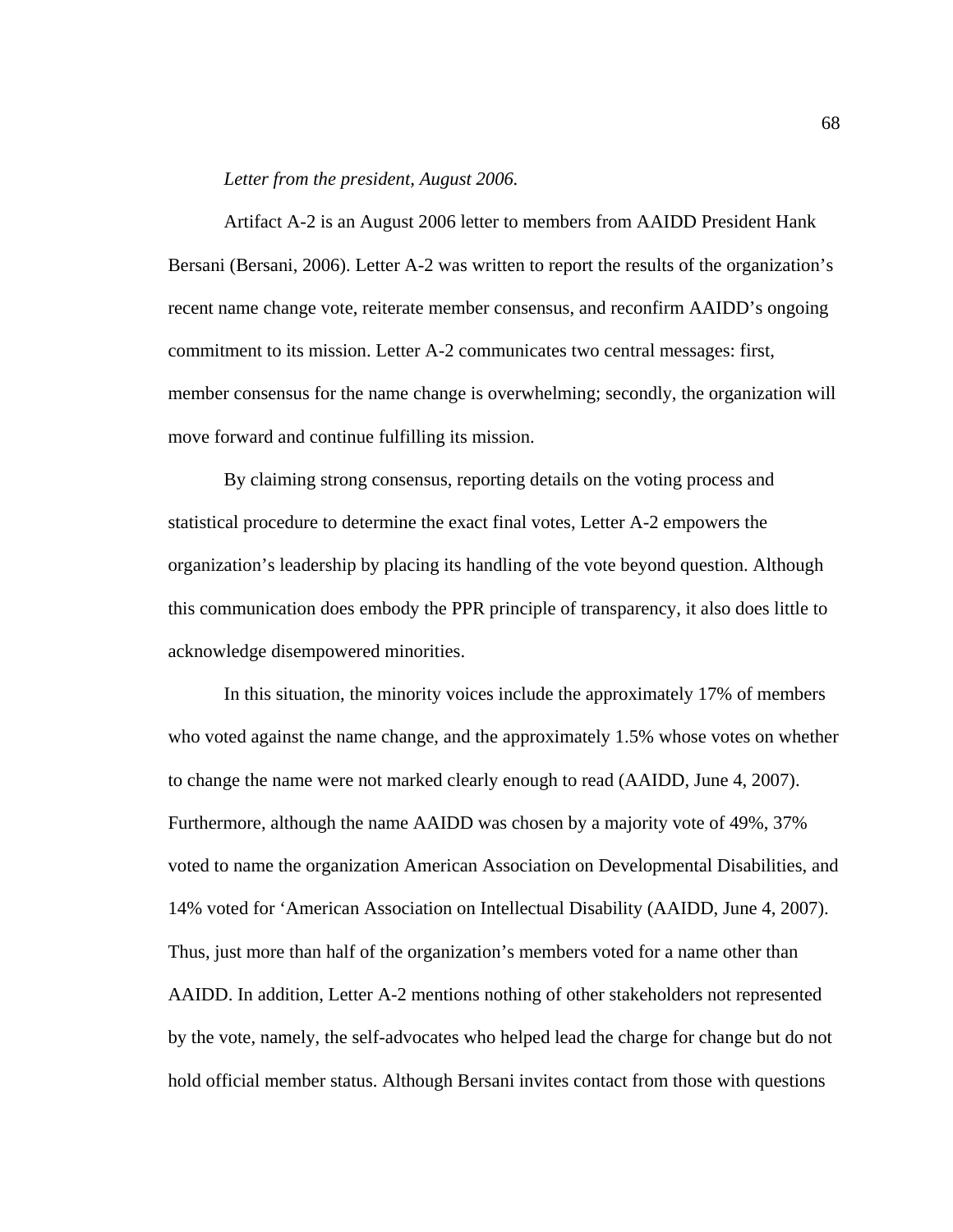or concerns, such a gesture does not appear to go quite far enough to meet the PPR principle of developing alliances with the disempowered in order that they might have a voice.

 Bersani's Letter A-2 does not directly acknowledge potential conflict and dissensus on the vote or any resulting ironies or contradictions. It seems possible that, as Bradley did in Letter A-1, Bersani could have at least acknowledged various stakeholder concerns and described the organization's efforts to continue to include those stakeholders. Instead, Bersani's repeated claim of consensus and his reference to members' common mission in Letter A-2 seem to suggest a strategy aimed at overcoming opposing arguments.

 Bersani's Letter A-2 appears to do little to embrace disempowered minorities, but like Bradley, the content of Bersani's messages in letter A-2 do suggest an awareness of power-knowledge relationships. For, without consensus and forward momentum to preserve the organization's powerful role as the leader in the field, its ability to carry out its mission would be endangered.

 Finally, although the messages in Bersani's Letter A-2 seem to suggest the presence of a strategy, the lack of acknowledgement of disempowered audiences in Letter A-2 suggests that the strategy was not well-planned in terms of attention to those disempowered audiences.

 Despite what may be its shortcomings, Bersani's Letter A-2 appears to have been successful in its aim to carry out the name change without dissent or conflict from within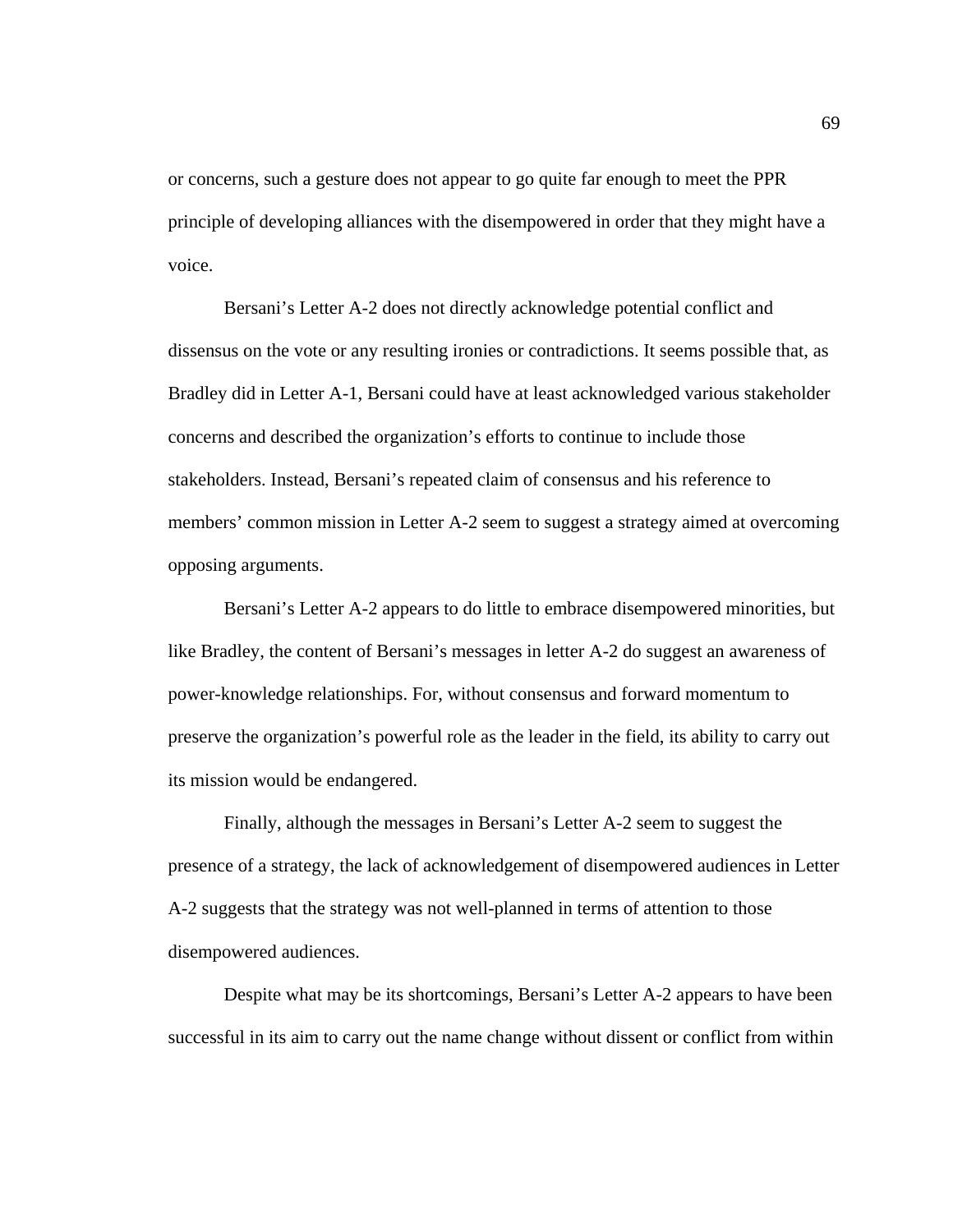the membership. The organization successfully implemented its name change, making it effective as of January 1, 2007 (AAIDD, November 2, 2006).

### *2007 president's address.*

 The last AAIDD artifact for this case analysis is the 2007 President's Address (Address A-3), written and delivered by Bersani (2007). Bersani's Address A-3 advocates building upon the recent name change to bring about real changes in the life circumstances of people with intellectual disabilities. Bersani's message in Address A-3 is that changing the name of the association was necessary but is not sufficient to bring about changes in the quality of life for people with intellectual disabilities.

 Bersani's Address A-3 uses a number of strategies to persuade readers to do all they can to provide opportunities for "the kind of high quality lives to which we all aspire" (p. 404). Bersani points to the organization's successes, especially for professionals who gained a field of study and the accompanying prestige from the existence of the disability formerly called mental retardation. But, he also points out the field's devastating shortcomings for the people the association professes to serve, writing, "At the same time, MR has drawn narrow lives for people defined by it—lives devoid of any of the facets that we find lend our lives dignity, afford us respect, and make our lives comfortable. People with MR continue to live well below the poverty line, receive second-rate medical services, live in inferior housing, have one of the highest unemployment rates in the country, and have far too little to say in the matters that affect the quality of their lives"  $(A-3, p. 400)$ .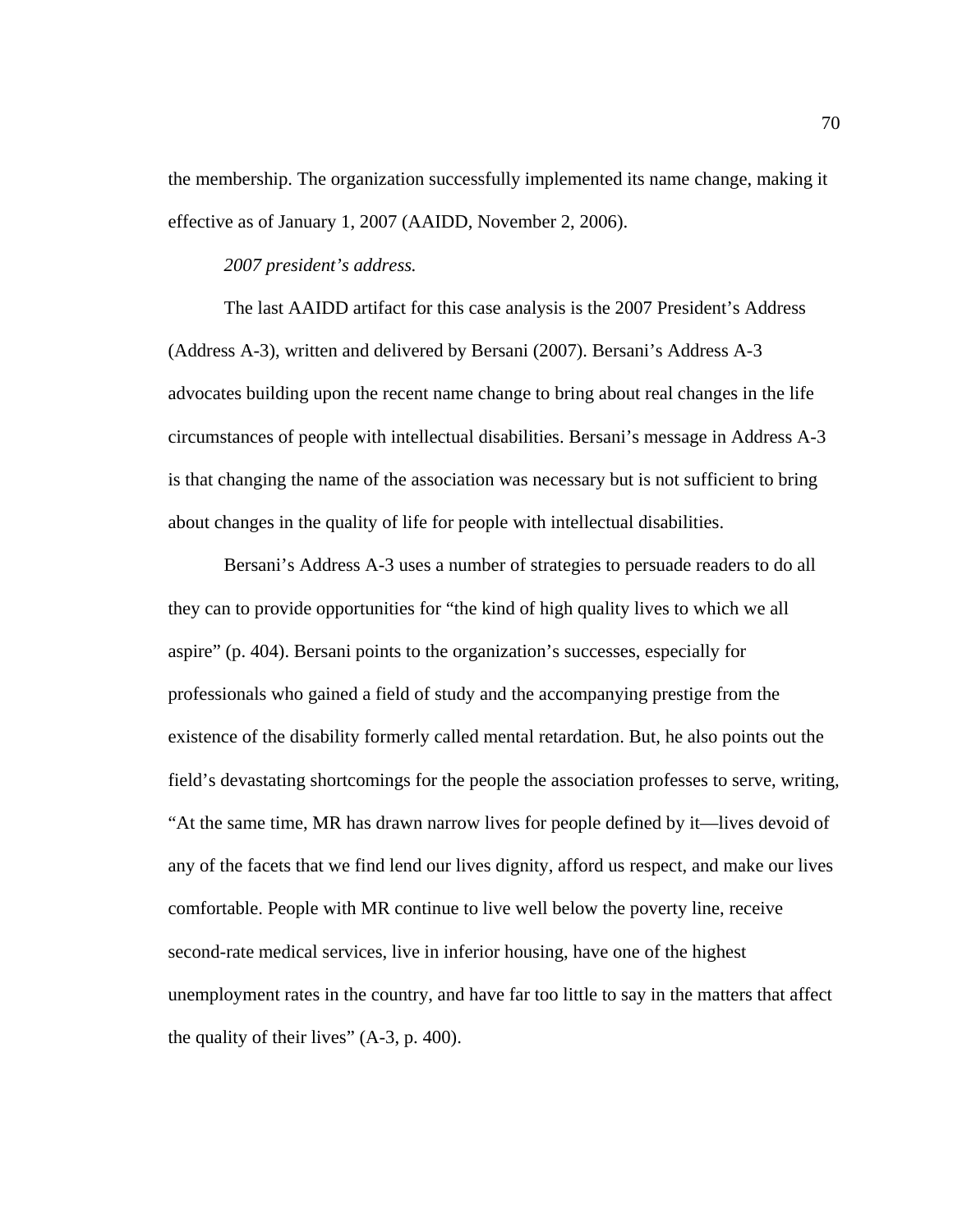The strategy of Bersani's Address A-3 appears to be not the acquisition or maintenance of power for the organization, but creating awareness about what is right and just in the current situation. In Address A-3, more so than in the previous artifacts, Bersani appears to take the role of activist in order to help people with intellectual disabilities to gain power and influence.

 By acknowledging the importance of the association's name change, Address A-3 does demonstrate awareness of power-knowledge relationships. Bersani describes the MR term as not just a label, but as "a social condition marked by substantially subaverage quality of life that is associated with high levels of marginalization from society" (A-3, p. 404). In proclaiming the "death" of MR, Bersani's A-3 Address effectively focuses the message to his audience, the practitioners with the position, power, and opportunity to help bring about significant improvements in quality of life for people with intellectual disabilities.

 The success of Bersani's A-3 Address remains to be seen. Success will come, asserts Bersani, when we no longer "medicate, punish, and mutilate individuals with ID 'for their own good'" (A-3, p. 404), and when we no longer "assume we can describe a person by knowing their IQ, adaptive behavior, and age of onset of their disability" (A-3, p. 404).

Thus far, the present chapter has presented a description of AAIDD in its historical context and used the theoretical framework for PPR to interpret the messages included in three examples of AAIDD's discourse. As was discussed elsewhere in this report, nonprofit public relations has several characteristics that makes it unique from that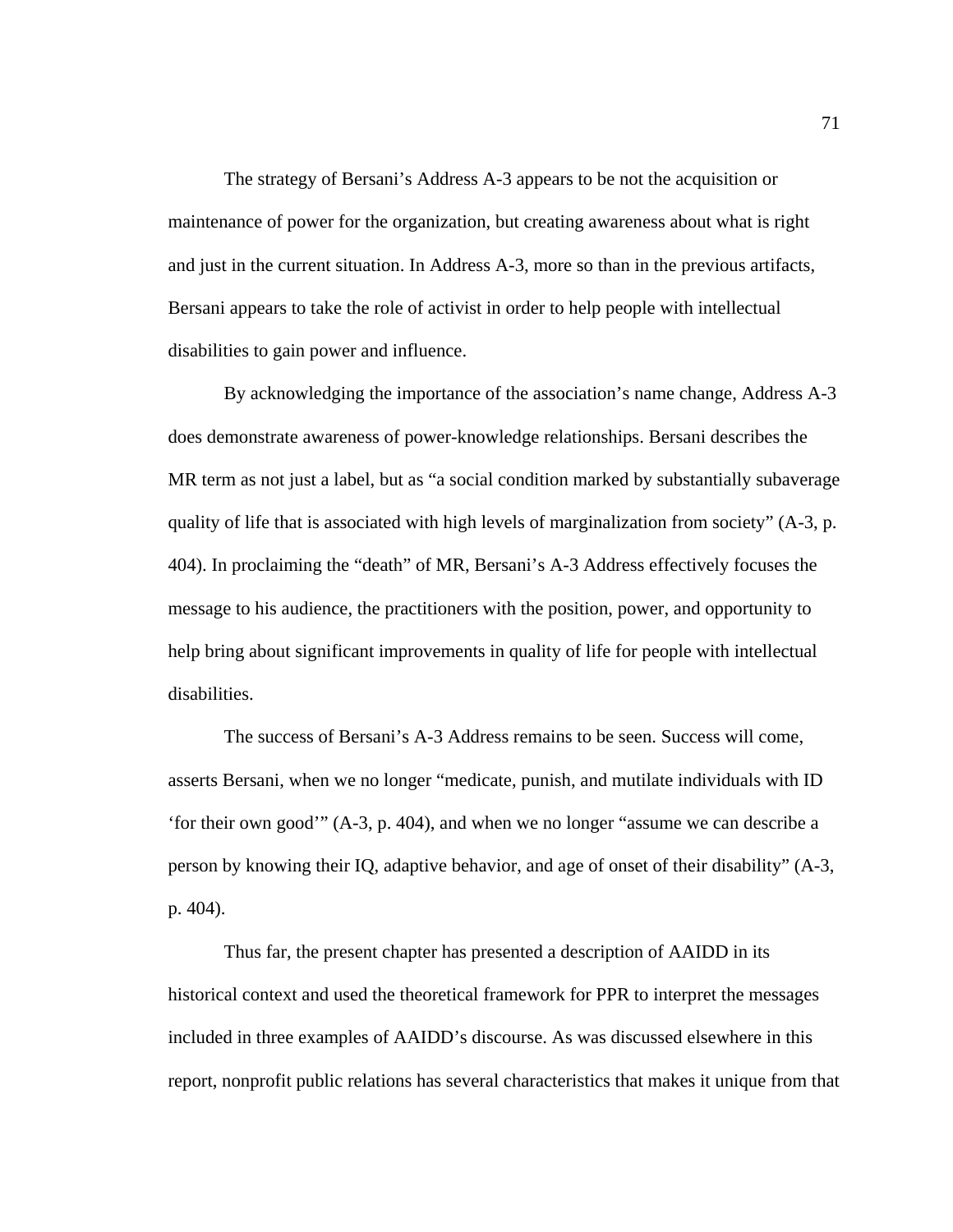of corporations, including the presence of donors, volunteers and members as key stakeholders, as well as the organization's abstract mission. The AAIDD artifacts have demonstrated these characteristic. First, in AAIDD's case, the key audiences for the presidents' communications were not the individuals with intellectual disabilities who are meant to be the ultimate beneficiaries of the organization's work, but instead, the duespaying members whose financial support enables the organization to carry out its mission. Secondly, the abstract nature of the organization's mission, to ensure the rights of people with intellectual disabilities, provided an opportunity for discourse that is perhaps more focused on what is just and right than the discourse of a typical for-profit corporation. Thus, the interpretation of the AAIDD case examples revealed some of these unique characteristics of nonprofit communication, helping to inform and expand communication theory in ways that an analysis of for-profit communication alone might not (Dabbs, 1991).

### *Case 2: British Petroleum (BP)*

 The second public relations case takes the focus of this research from the communication of nonprofits to that of corporate, for-profit organizations. The second case also shifts in focus from issues of disability to those of sustainability. Examining cases from the two contrasting sectors will provide insight on PPR's potential usefulness to satisfy a variety of practical public relations needs. While AAIDD attempts to advocate on behalf of one of the more powerless groups in society, the subject matter for the second case in this project consists of attempts by an organization to advocate for itself and its shareholders.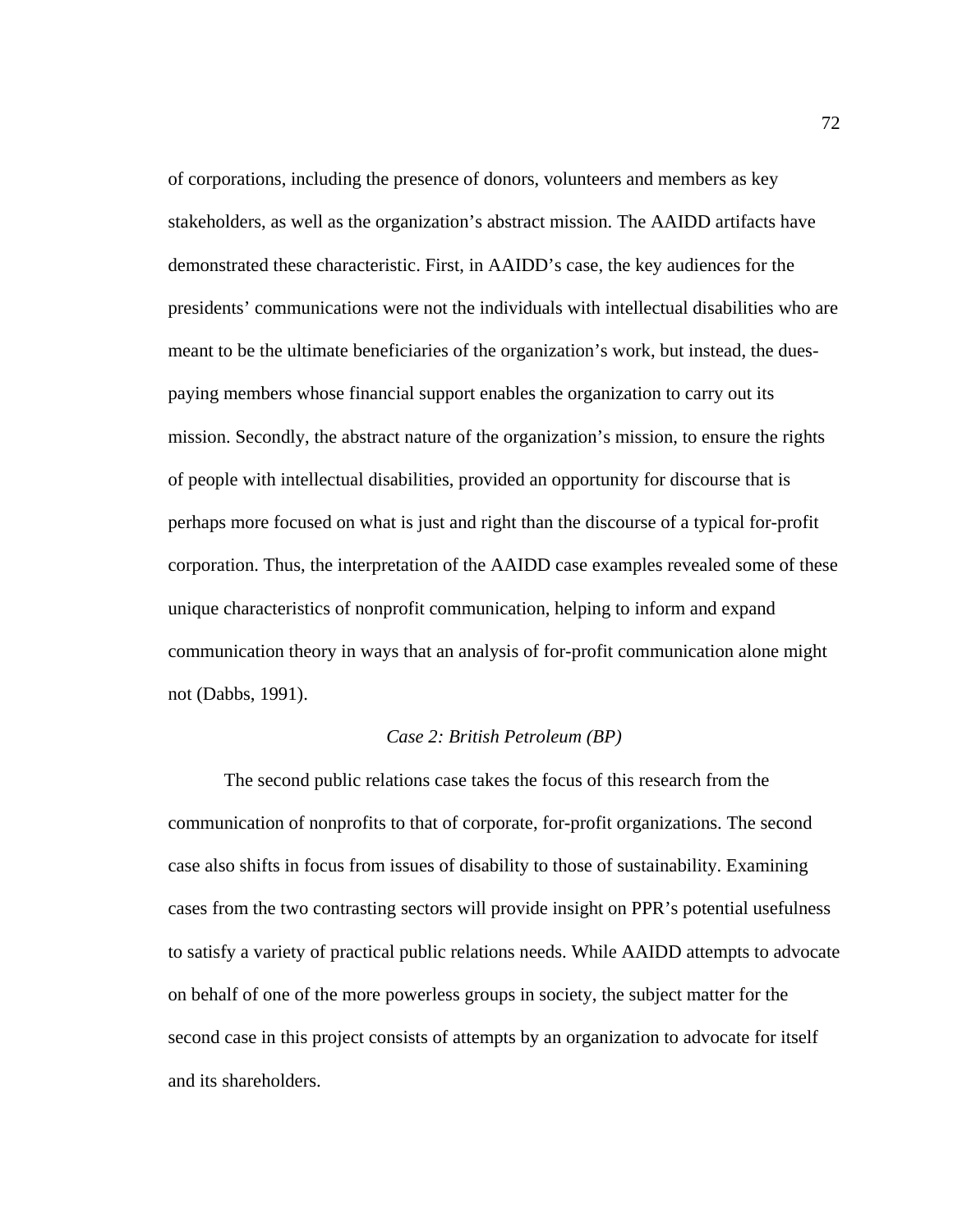With annual profits exceeding \$22 billion (BP, 2007a), petroleum giant British Petroleum (BP) is literally and figuratively one of the most powerful corporations in the world today. As environmental concerns have become increasingly important for consumers who use BP's products, it has become increasingly likely that regulatory changes will be enacted that will affect the company's bottom line. Thus, BP's environmental discourse represents an opportunity to explore how PPR can be applied to inform public relations practice that attends to a corporation's business objectives while also taking into consideration its power relations with less powerful stakeholders.

# *Historical Context*

As has been described in detail elsewhere in this report, description represents the first step for rhetorical criticism, providing a basis for understanding the organization's objectives, the issues it communicates about, and the context in which the case takes place. The historical context for BP's case provides insights into the powerful role the energy company plays in society and the ways in which those power relations are carried out through its public communications.

 From the prehistoric to the present, energy issues have always played a role in shaping human society. Simmons (2001) asserts that the past 10,000 years of history can be marked off in periods according to the energy sources, and hence, the economies of society. Simmons' (2001) energy-based understanding of history begins with the hunting, gathering, and fishing period before 3500 BCE, when solar energy in the form of plants and animals, as well as controlled fire, drove an economic system based largely on food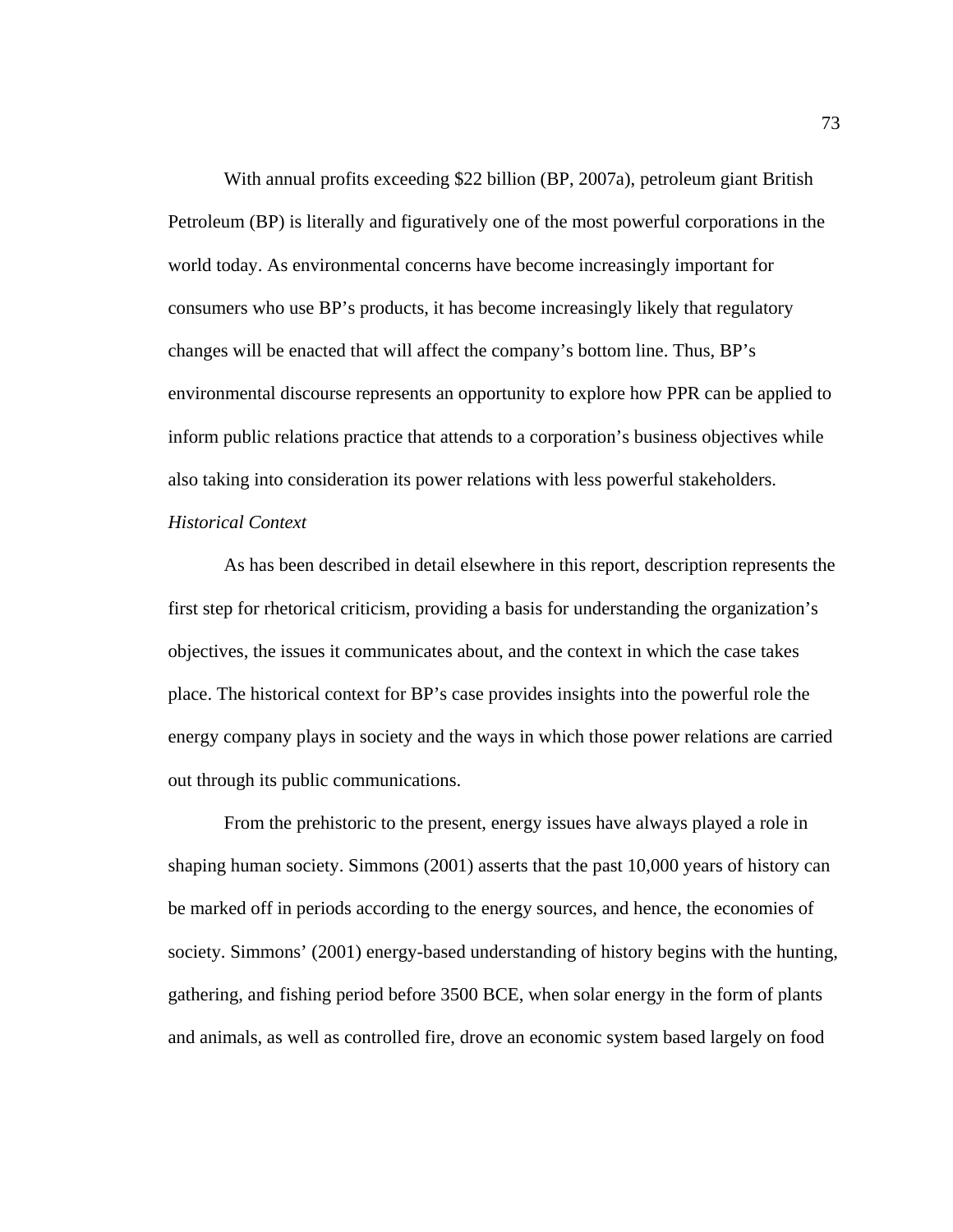collection. Between 3500 and 1800 BCE, the development of agriculture also depended on solar, but also included uses of wind, water, and tidal power (Simmons, 2001).

 During the age of industrialism, from 1800 to 1950, these energy sources were supplemented greatly by the use of coal, oil, and natural gas for the production of goods, food, and services in cities (Simmons, 2001). It is during this period that BP got its start. In 1909, BP was created as the Anglo-Persian Oil Company Limited, with the British government as majority owner (BP, 2007a). The company was focused on Masjid-i-Suleiman in Iran, the first commercial oil resource discovered in the Middle East (BP, 2007a).

# *Post-industrialism and environmentalism.*

 Humans' relationship with energy changed following the Industrial Age. Simmons (2001) describes the period of post-industrialism, from 1950 to present, as having depended mainly on oil and natural gas to power economic activities that still include the production of goods, but with services playing a more important role (Simmons , 2001). Additional economic activities in the post-industrialism period include consumerism and increased outdoor recreation (Simmons, 2001).

 It is in this context of an oil-dependent economy that BP emerged as an international oil company. By 1954, the organization had become The British Petroleum Company and was concerned with extracting oil in the Middle East and marketing it in Great Britain, New Zealand, parts of Africa, and parts of Europe (BP, 2007a).

 Although the post-industrialism period continues into the present, BP and the society in which it operates have continued to change. In the past 50 years, and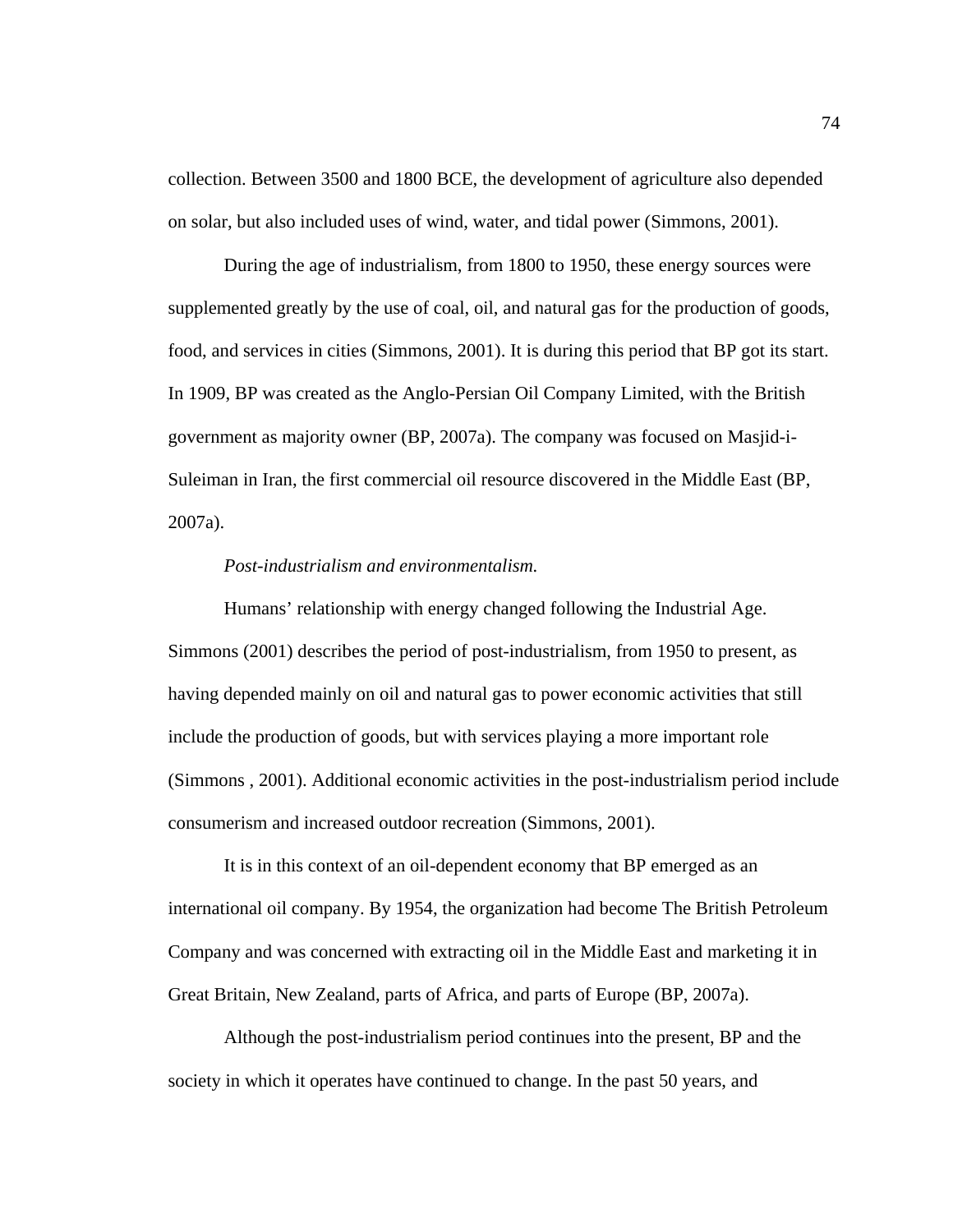increasingly so since 1970, global warming and sustainability issues have become more common topics of discussion and concern (Simmons, 2001). This concern coincides with a societal shift from coal to oil as the major energy source (Simmons, 2001). Along with the use of oil came private cars for travel and the associated environmental effects as people drove cars into the country for leisure and suburban living (Simmons, 2001).

 Beginning in the 1960s, environmental criticisms began to challenge the dominant discourse of science and technology (Livesey, 2001). As oil tanker spills and other economic disasters contributed to public mistrust of oil companies, environmental laws began to restrict corporation's efforts and hold them accountable for the social and economic results of their actions (Livesey, 2001). During this period, participation in environmental groups grew quickly; for example, membership in the National Trust rose from 278,000 members to more than two million between 1971 and 1990 (Simmons , 2001).

### *Global warming.*

 As the impacts of energy use became more apparent, society began to focus more on environmental issues. In 1979, on the heels of the Arab oil embargo earlier in the decade and amid growing concerns that human activity and the resulting carbon dioxide emissions could be dangerously and irreversibly altering the earth's climate, the United Nations (UN) World Climate Conference established the World Climate Change Program (Livesey, 2002). This UN program was eventually institutionalized through the establishment of the Intergovernmental Panel on Climate Change (IPCC) in 1988 (Livesey, 2002). The stated purpose of the IPCC is to provide guidance for the world's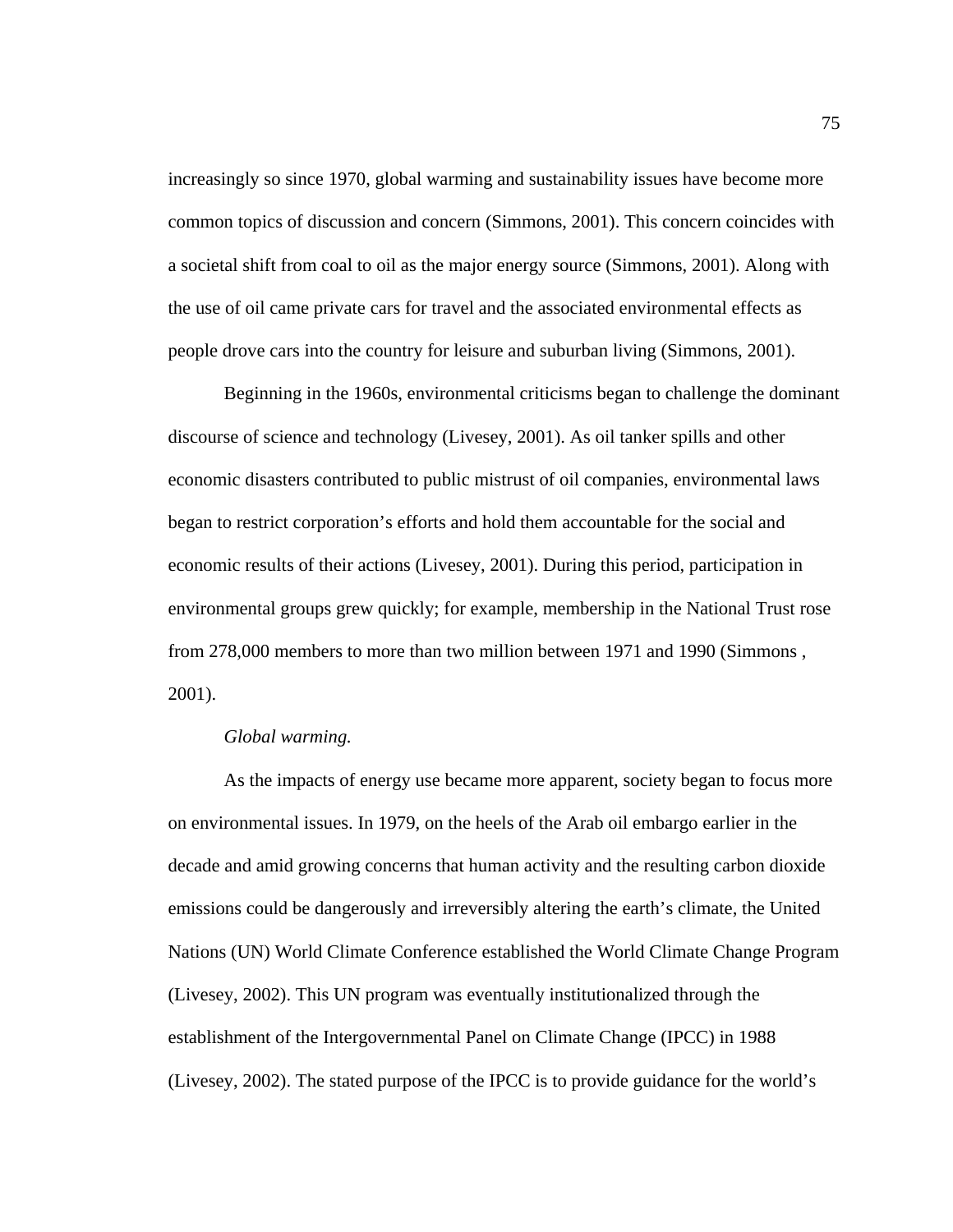governments by providing "a clear, balanced view of the present state of understanding of climate change" (IPCC, n.d.).

 By 1992, at the Earth Summit in Rio De Janeiro, consensus had been reached among most scientists and politicians on the existence of climate change and the human contribution to it (Livesey, 2002). At the Summit, governmental leaders from most nations around the world agreed upon the creation of the UN Framework Convention on Climate Change (FCCC), which provided a basis for continuing global efforts to address climate change (Livesey, 2002).

 The Kyoto Protocol was established at the third meeting of the FCCC Conference of Parties in Kyoto, Japan in 1997 (Livesey, 2002). The Kyoto Protocol called for emissions to be reduced in industrialized nations to 5% less than 1990 levels between 2008 and 2012 (Livesey, 2002). Although strong consensus on the Protocol existed among most nations, the U.S.—which is by far the biggest polluter—refused to ratify the agreement based on concerns about its economic impacts, effectively preventing the Protocol from being fully enacted (Livesey, 2002).

 Since 1990, the IPCC has provided regular Assessment Reports. The fourth report was published in 2007 (IPCC, n.d.). The IPCC's Fourth Assessment Report concludes that evidence of global warming is unequivocal and that human activities have resulted in warming (IPCC, November, 2007). The report also concludes that, while no single strategy will mitigate global warming on its own, global action can and should be taken in a number of sectors, including energy and transportation (IPCC, 2007). According to the report, regional impacts of global warming in North America will include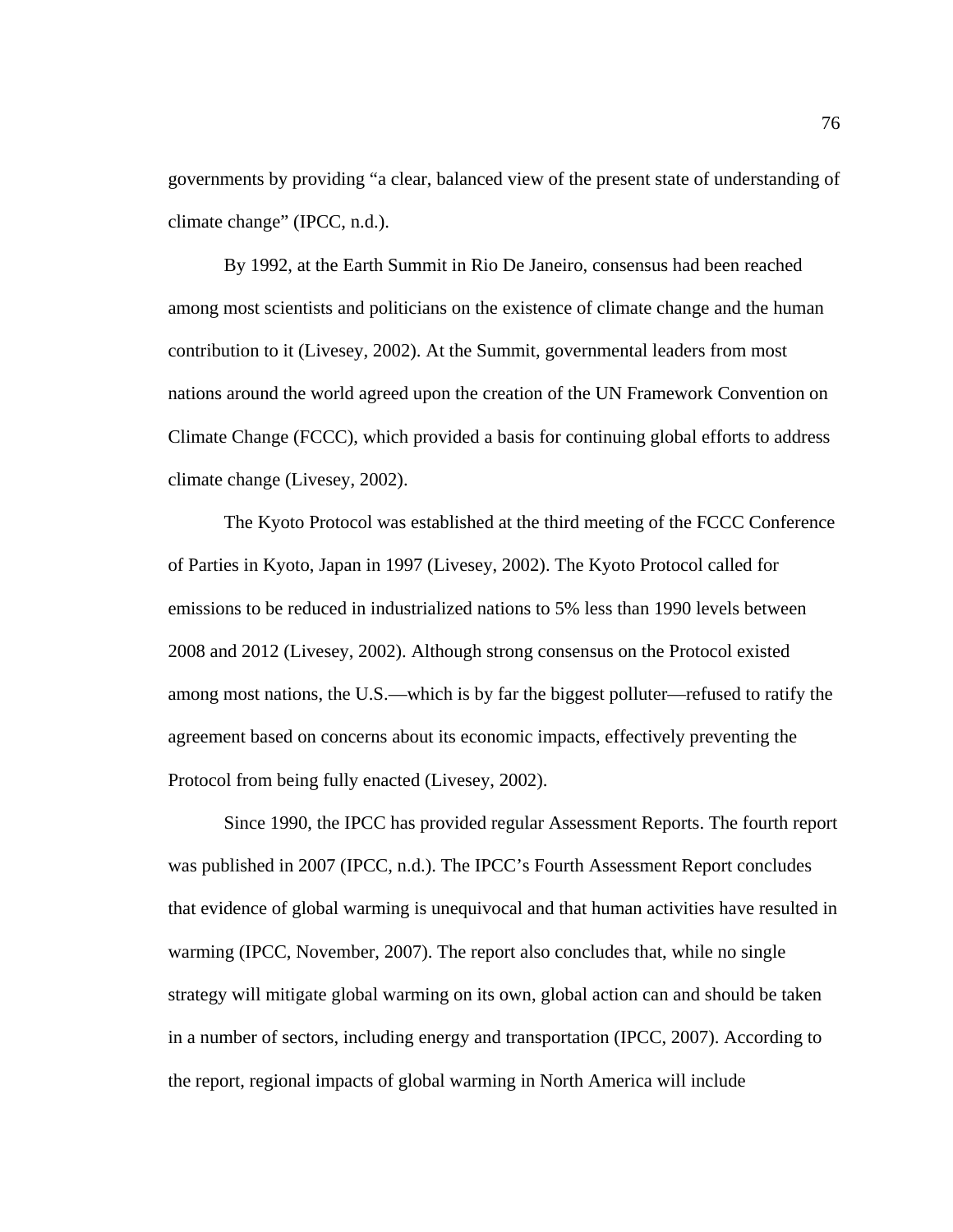exacerbation of current water shortages in the west, major challenges related to the variability of agricultural yields, increasingly frequent and intense heat waves in urban areas, and increasing stresses on coastal communities (IPCC, 2007). The IPCC recommendations are not presented without attention to business and economics; indeed, the report concludes, "Choices about the scale and timing of [greenhouse gas] mitigation involve balancing the economic costs of more rapid emission reductions now against corresponding medium-term and long-term climate risks of delay" (IPCC, 2007, p. 23).

### *Corporate environmentalism.*

 The growing urgency of climate change concerns and growing consensus for intergovernmental regulation have significant implications for companies such as BP. Climate change presents potentially critical challenges to the petroleum industry's core businesses as restrictions of carbon dioxide emissions become more likely (Livesey, 2002).

 While some environmental groups have emerged as a strong, anti-corporate voice, the concept of sustainable development resulted as a balance between the two opposing positions (Livesey, 2001). In fact, some corporations are moving more quickly than governments. For example, although any U.S. president's administration has yet to agree to the Kyoto Protocol for mitigating global warming, many multinational corporations operating in the U.S. have chosen to comply with the Kyoto Protocol (Eizenstat  $\&$ Kraiem, 2006).

 As public concern about the environment makes eventual regulation more and more likely, organizations may gain a strategic advantage from early action. Corporate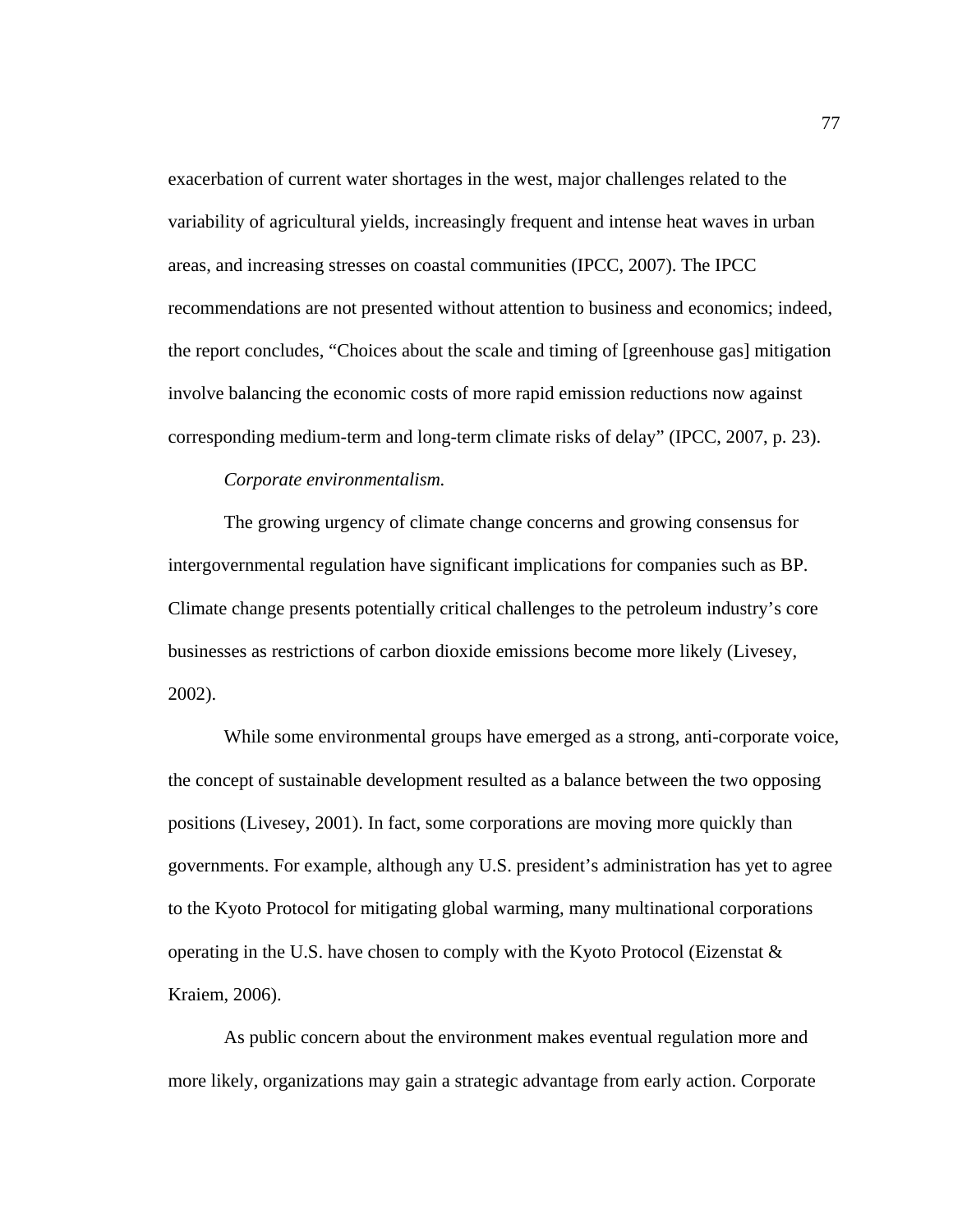efforts to protect the environment are driven by a number of motivations. Banerjee, Iyer, and Kashyap (2003) define corporate environmentalism as incorporating both awareness and a strategic element: "Thus, we define corporate environmentalism as the recognition of the importance of environmental issues facing the firm and the integration of those issues into the firm's strategic plan" (p. 106).

 Stakeholders in the corporate environmentalism model include customers, employees, shareholders, nongovernmental organizations, and others with an interest in the environment (Banerjee, Iyer, Kashyap, 2003). The antecedents to corporate environmentalism include public concern, regulatory forces, competitive advantage, and top management commitment (Banerjee, Iyer & Kashyap, 2003).

 Energy issues are more important to some industries than to others. Banerjee, Iyer, and Kashyap (2003) found that public concern for the environment influenced companies' marketing strategies and affected top management priorities, especially in industries with a high environmental impact (HEI). For companies with HEI, factors affecting corporate environmental orientation were, in order of importance: top management commitment, public concern, regulatory forces, and competitive advantage (Banerjee, Iyer & Kashyap, 2003).

 Furthermore, corporations of any sort will be more motivated to proactively address environmental issues when the success of their business is at stake. Banerjee, Iyer, and Kashyap (2003) note that more effective than emotional or moral appeals, top management will be moved toward corporate environmental orientation when they perceive the potential for economic and competitive advantages. Eizenstat and Kraiem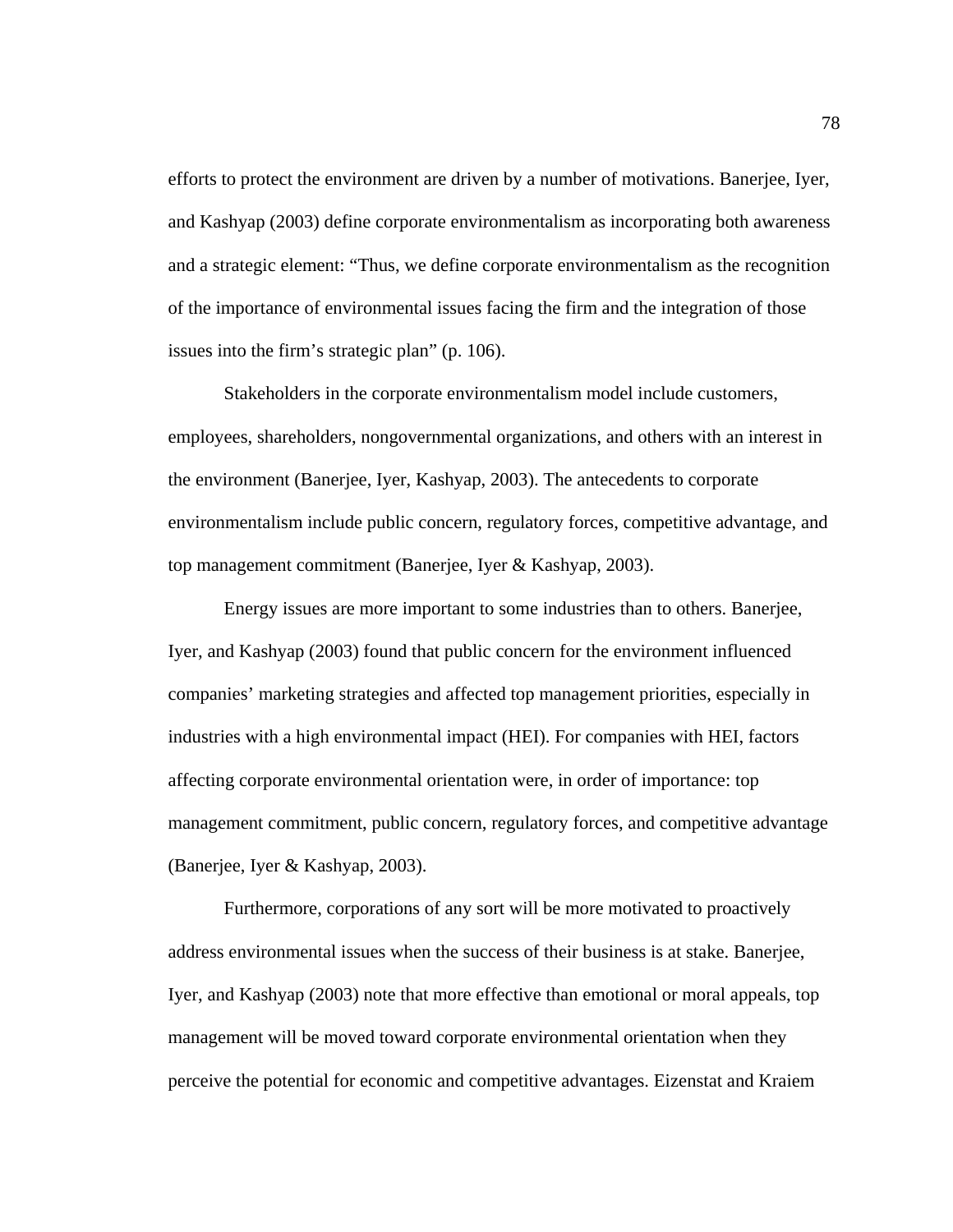(2006) assert that "Global business leaders are not waiting for environmental mandates to be handed down from Washington" (p. 93). Instead, they're enacting their own programs to reduce emissions—for example, BP initiated the idea of an internal cap-and-trade program for emissions among internal managers (Eizenstat & Kraiem, 2006).

 For businesses whose long-term viability is at stake, climate change is more than a problem of public perception. Climate change concerns can affect a corporation's access to capital, and therefore, its very ability to carry out its core business functions. Other industries taking note of climate change include financial services, institutional investors, and reinsurers (Eizenstat & Kraiem, 2006). Eizenstat and Kraiem (2006) assert, "Eventually, Wall Street will factor the costs of complying with emissions targets into the price of corporate debt and equities. American businesses that refuse to accept that we live in a carbon-constrained world are living on borrowed time. Soon it will no longer be economical for the holdouts to view the United States as a regulatory safe haven" (p. 93).

## *From "big polluter" to "beyond petroleum?"*

 Energy corporations have been slow but responsive in accommodating selected aspects of global warming and energy production. The growth of BP into a global company has coincided with the emergence of corporate environmentalism. By 1969, BP's reach had extended to North America when it discovered the Prudhoe Bay oil field in Alaska (BP, 2007a). Within less than a decade, it had gained a majority interest in Ohio-based Standard Oil (BP, 2007a). Standard Oil became BP's wholly owned subsidiary in 1987 (BP, 2007a). Shortly thereafter, BP shifted its focus to exploring new frontier oil sources as an important opportunity for future investment (BP, 2007a).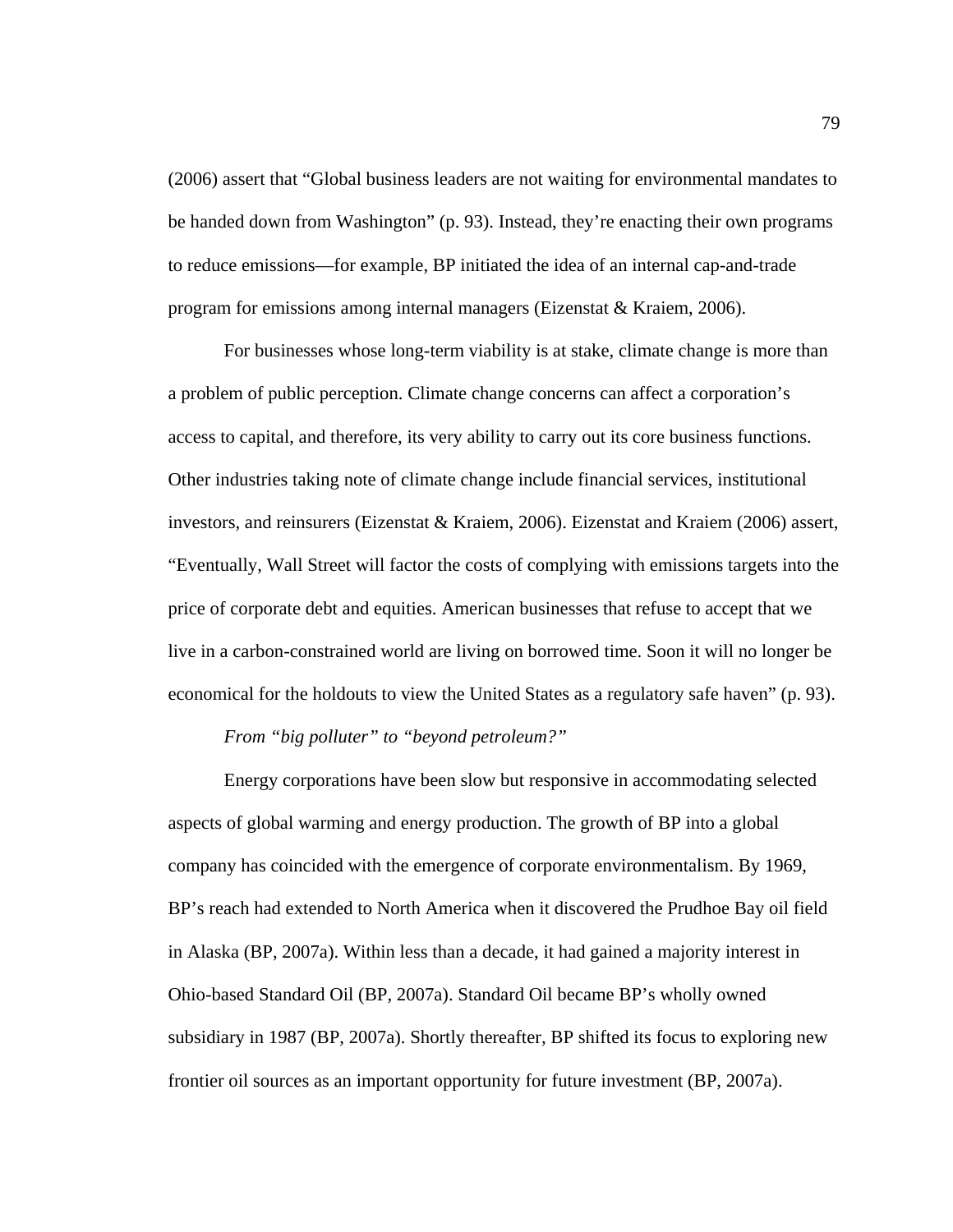In 1995, Lord John Browne became chief executive of BP, leading the company through a takeover of a number of oil firms (Healy & Griffin, 2004). In addition to acquiring Standard Oil, BP merged with US-based Amoco, making it one of the world's top three oil and gas companies (BP, 2007a). Over the next five years, additional acquisitions included US-based ARCO, Burmah Castrol, and Veba's retail and refinery facilities in Germany and Austria (BP, 2007a). In 2003, BP embarked on TNK-BP, a joint venture in Russia with the Alfa Group and Access-Renova (BP, 2007a).

 Interestingly, at the same time BP was emerging as a multinational petroleum giant, Browne was also speaking out on issues of corporate social responsibility including global climate change (Healy & Griffin, 2004). Prior to 1996, BP had participated in the Global Climate Change Coalition (GCCC), a joint publicity effort by the world's oil companies downplaying the seriousness of global warming (Livesey, 2002). The GCCC argued against emissions regulation based on the premise that petroleum represented the only economical means to meet society's energy demands and downplaying the global warming threat (Livesey, 2002).

 In 1997, however, BP broke ranks with the GCCC and became the first major oil company to acknowledge global warming concerns and the need for precautionary action (BP, 2005; Back to Petroleum, 2007). The company committed to investing in renewable energy and to voluntarily reducing its own carbon emissions (BP, 2005). BP invested significant funds and efforts in the development of renewable energy businesses and created public relations campaigns to promote the company's corporate social responsibility (Livesey, 2002). Shell (Livesey, 2002) and others would later follow suit.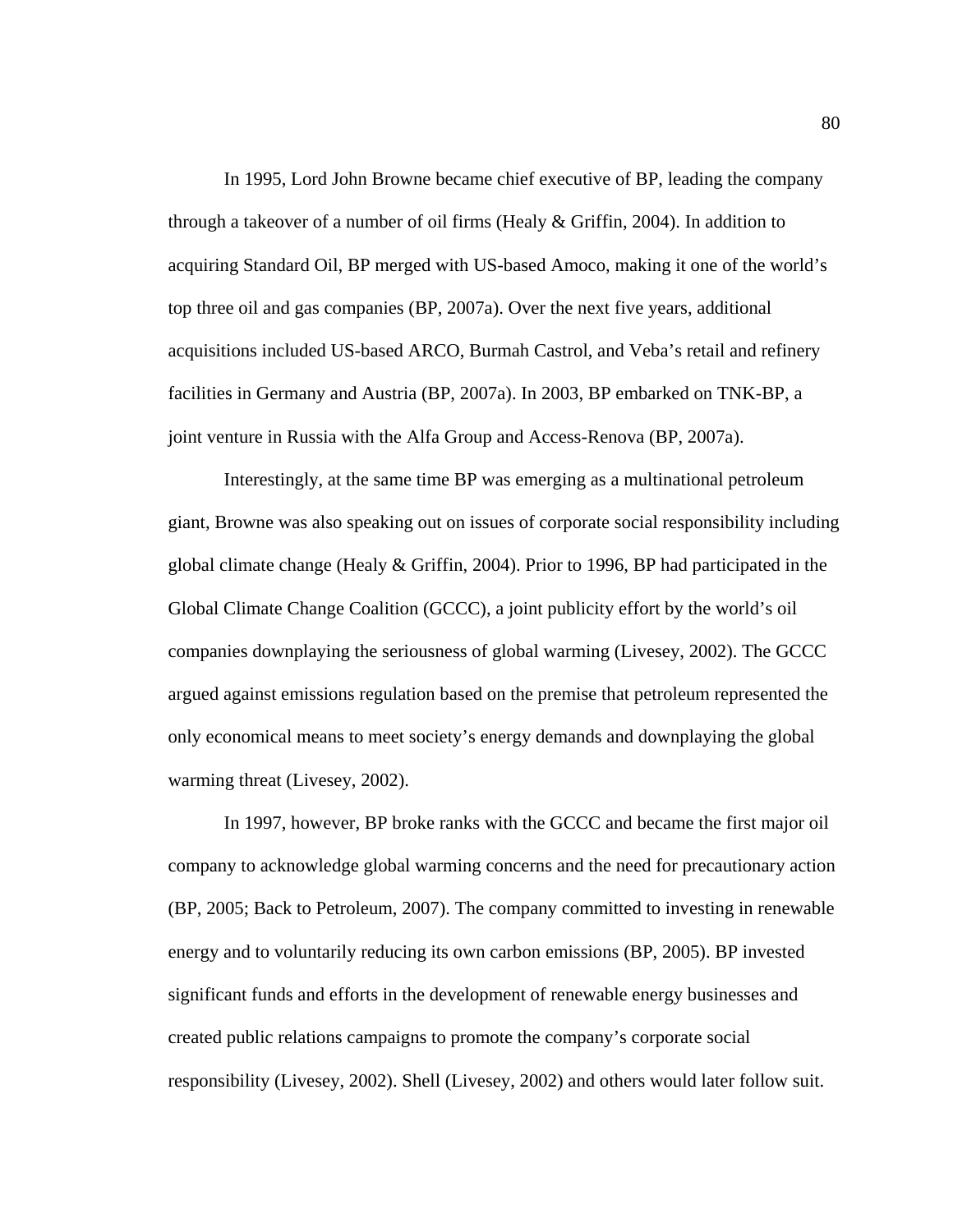### *The campaign.*

 BP's public communications had a number of obstacles to address during this period. At the time of the Amoco merger, according to BP's U.S. director of brand communications, Kathy Leach, the company believed that most Americans had little opinion about BP, good or bad (Solman, 2008). Thus, as BP sought to establish itself in the U.S. market, where it was relatively unknown before the BP Amoco brand was introduced, its goal was to retain the Amoco market share while also building customer recognition of BP (Healy & Griffin, 2004). Themed "Beyond Petroleum," the campaign also faced other challenges including a likelihood that the theme would resonate better with environmentalists than investors, and the need to evoke a more specific and defined public perception of what, exactly, was meant by "Beyond" (Healy & Griffin, 2004).

 As BP embarked on its reputation-building campaign, the company also had a number of strengths on which to call: its reputation as an innovator in the areas of technology, environment, and marketing; leadership commitment; recently having become BP, a new company with a new name, following the acquisitions of Amoco and others; and its size as a global corporation with significant resources and reach (Healy  $\&$ Griffin, 2004).

 As part of "Beyond Petroleum," BP ran television spots featuring everyday people making candid remarks about their energy and environmental concerns, followed by short, factual statements about BP's efforts in these areas. The campaign represented an intentional effort by BP to demonstrate that the company was committed to engaging with stakeholders and taking their concerns seriously.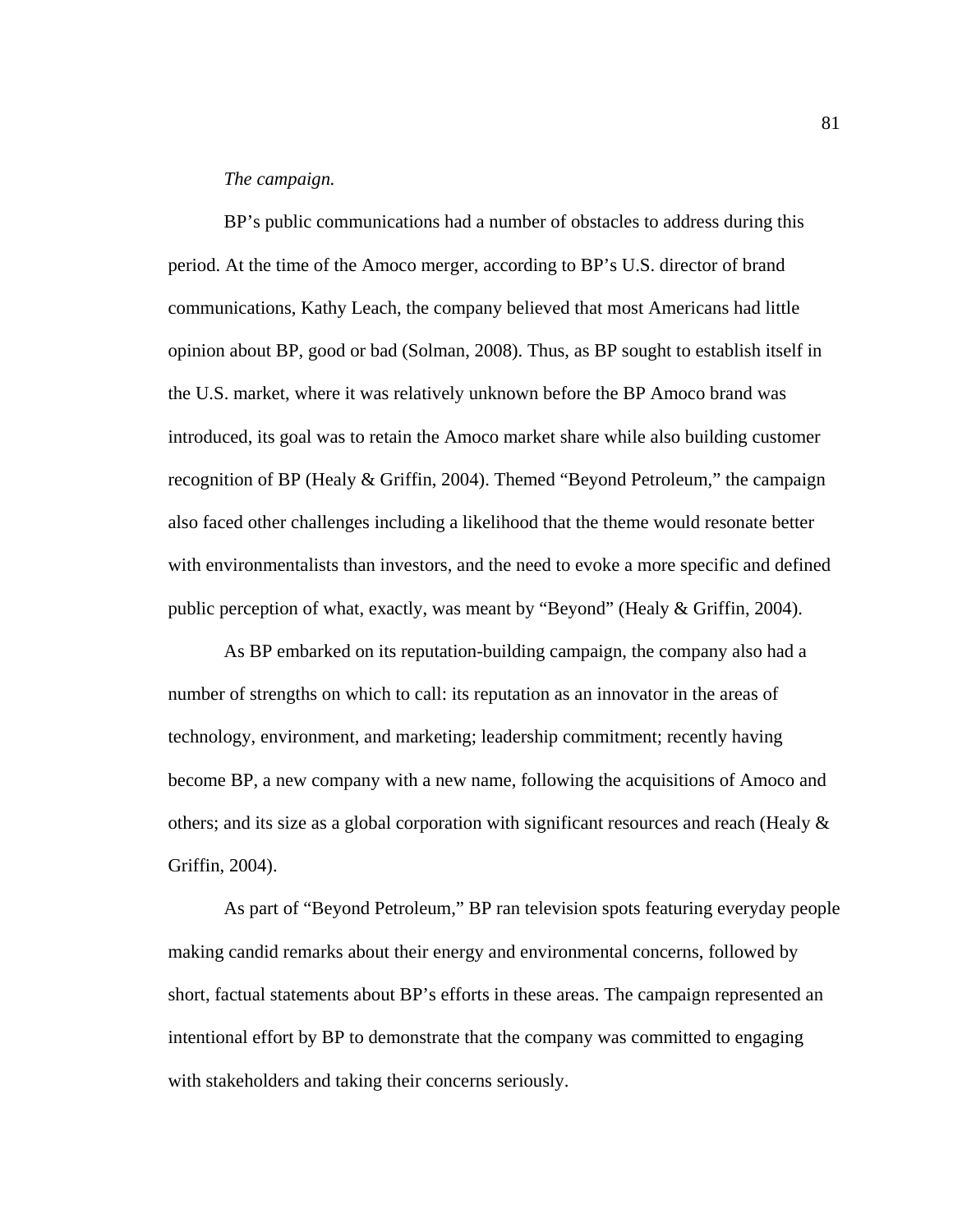According to John Siefert, chairman of the PR firm selected by BP, the intention was to create "a very transparent campaign where consumers said some very harsh things" and BP responded to those concerns (Solman, 2008, p. 2). Other "Beyond Petroleum" tactics included changing the corporation's name to BP; the introduction of the "helios," a new stylized logo meant to evoke a connection with sun and nature; rebranding all BP Amoco stations with the BP name, helios logo and colors, and print pieces promoting BP as a leader in alternative energy investments (Solman, 2008). Additional print pieces directed consumers to the company's online carbon calculator, inviting them to measure their own "carbon footprint" (Solman, 2008).

 Through the "Beyond Petroleum" campaign, BP positioned itself as more honest with customers and aware of the need to balance customer demand for energy with their fear of pollution (Solman, 2008). The Beyond Petroleum campaign achieved favorable measured results in terms of public perceptions during its first year, 2001 (Healy & Griffin, 2004). The following year, other factors including economic pressures and internal politics led to the scaling back of the campaign, but it was reemphasized in the following years (Healy & Griffin, 2004), and the "Beyond Petroleum" television spots continue to run in the U.S. to this day.

 BP invested significant funds in the campaign. The company also reaped significant profits during this period. BP spent \$145 million on the campaign in 2005, \$100 million in 2006, and more than \$125 million in 2007 (Solman, 2008). Sales during this period rose from \$192 billion in 2004 to \$266 billion in 2006 (Solman, 2008). After "Beyond Petroleum" was rolled out, the business and marketing sectors hailed the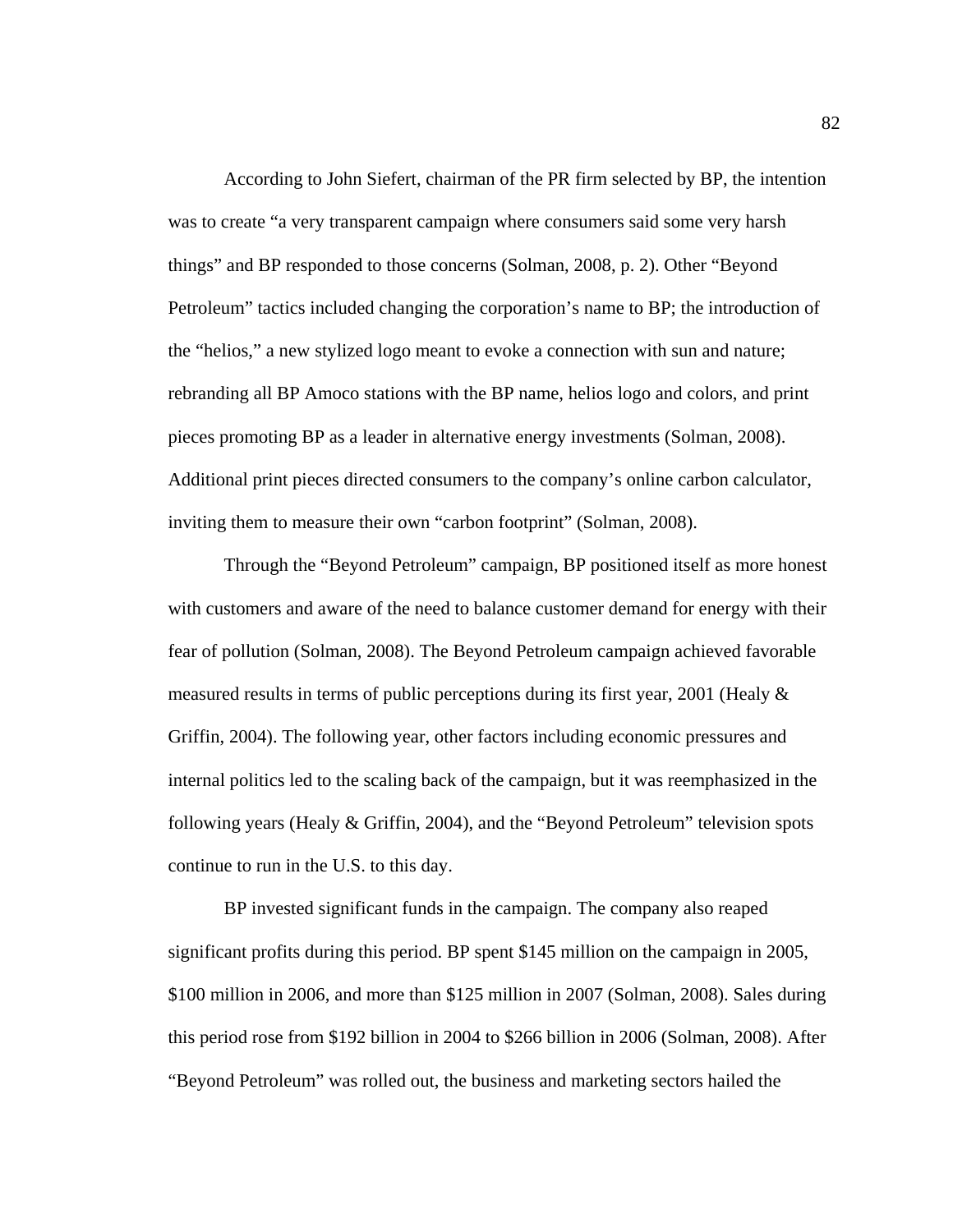campaign as an important innovation for achieving corporate business objectives (Solman, 2008). Overall, the campaign has been evaluated as a successful one. "Regardless of whether industry observers believe BP is truly 'green,' the company and its rebranding campaign have managed to convince the public that it is more eco-friendly than its competitors" (Solman, 2008, p. 2).

 Nevertheless, "Beyond Petroleum" was not beyond criticism from employees and environmental groups. For example while BP was lobbying to drill in the Arctic National Wildlife Refuge, a number of employees set up a website describing their perceived failings of BP in the areas of the environment and worker safety (Alaskan Oil Warnings, 2001). The workers suggested that BP's irresponsibility could cause a major oil spill, damaging the industry overall, and leaving employees out of work (Alaskan Oil Warnings, 2001). And, although business has praised BP's corporate social responsibility model, BP has also been criticized by others for "greenwashing" its image in attempt to make more palatable its core business of oil production and refining (Solman, 2008).

 Other important stakeholders including environmental and anti-business groups also recognized BP's success, but not without serious criticism: "Environmental and anticorporate groups such as CorpWatch, for example, grudgingly admitted that BP had indeed become the world leader in solar energy production, but complained that it had only achieved that feat through the acquisition of Solarex and had spent significantly more on stereotypically rapacious oil company ventures" (Solman, 2008, p. 1). The corporation was named by *Multinational Monitor* as one of the year's 10 worst corporations for its efforts to promote itself as an alternative energy leader despite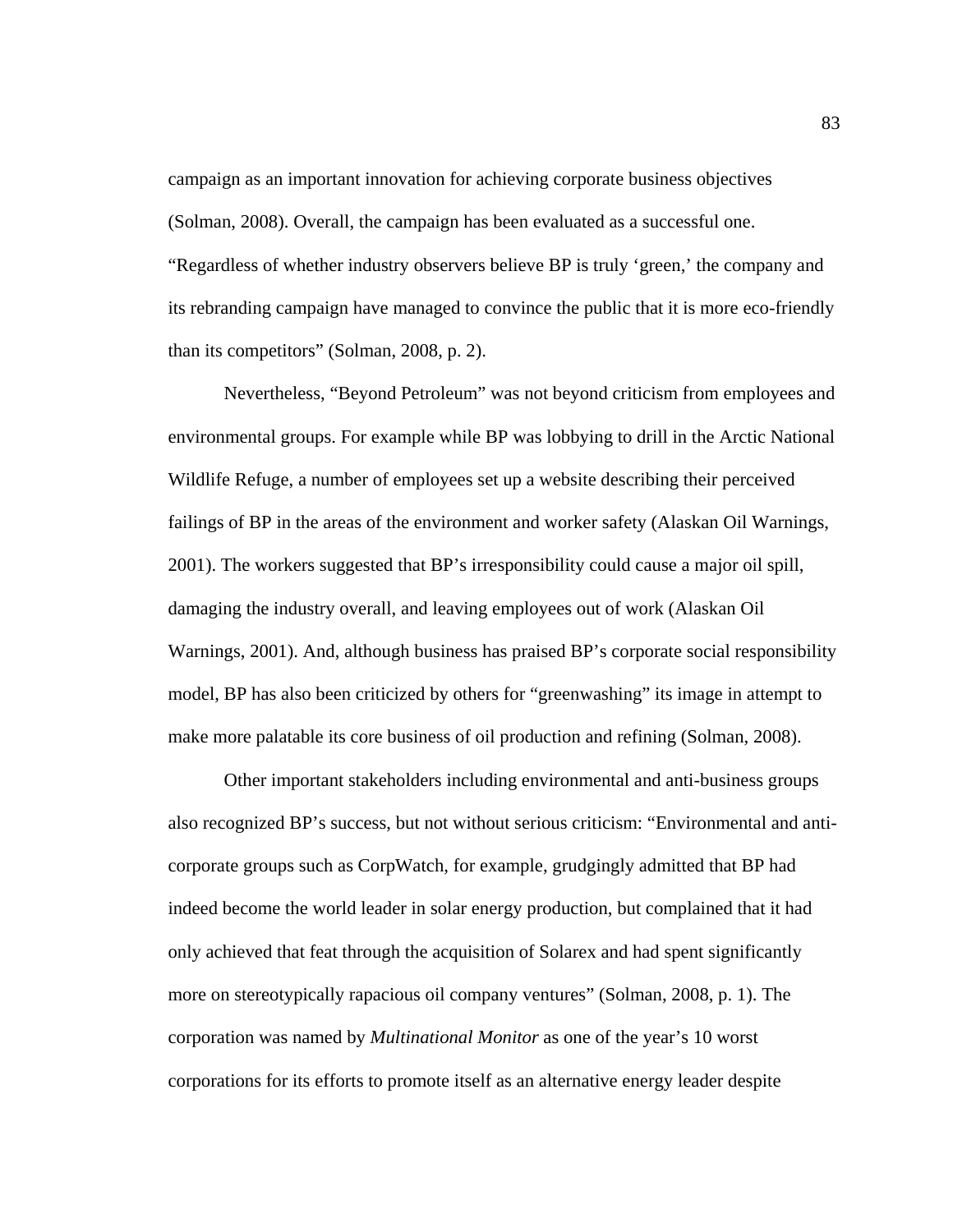concerns about many of its environmental actions and perceived other social responsibility shortcomings (Mokhiber & Weissman, 2005).

# *Beyond the campaign.*

 In addition to its efforts to promote itself as an environmental leader, BP has continued to make strides in its green business efforts. In 2005, BP pointed to growing energy demand and the risk that continued use of its fossil fuel products comes with the risk of environmental impacts caused by carbon emissions (BP, 2006a). Noting that power generation is the largest source of fossil fuel emissions, the company established BP Alternative Energy to develop renewable energy sources such as solar, wind, gas, and hydrogen (BP, 2006a). Thus, the company positioned itself to meet emerging demands in the new energy market while also touting its commitment to social responsibility: "We believe we can help meet the energy needs of a growing world while minimizing the impact on our common environment" (BP, 2006a, p. 5).

 In 2006, BP partnered with DuPont for the creation and marketing of new biofuel sources (BP, 2007a). BP's renewable power generation capacity grew from 80 megawatts (MW) of solar energy in 2002 to 201 MW in 2006 (BP, 2007a). BP's wind power portfolio started with 23 MW in 2003 and reached 43 MW in 2006.

 The company also flourished in terms of its profits. BP's profits grew from \$6.8 billion in 2002 to approximately \$22 billion in 2006 (BP, 2007a). BP has doubled or tripled in size since 1995 and now produces more than 100,000 barrels of oil equivalent each day (BP, 2007b).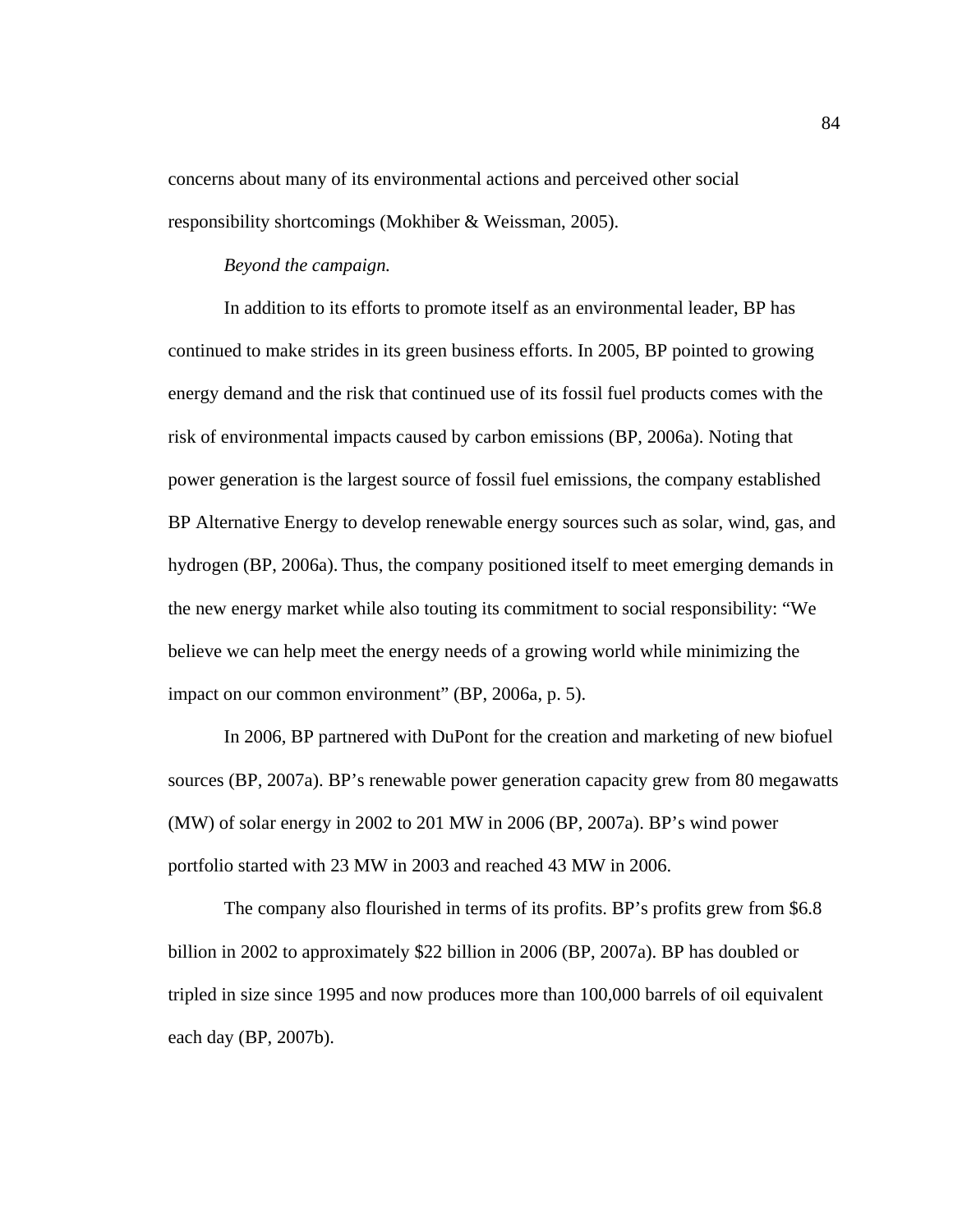Despite the relative success of its campaign and its very attractive balance sheets, BP has not been without significant challenges in recent years. An industrial accident at BP's Texas City refinery in March 2005 caused 15 deaths and many injuries (BP, 2006a). Although BP earned a record \$22.3 billion in profits during 2006 (BP, 2007b), 2006 also brought two oil spills in Alaska's Prudhoe Bay occurred as a result of pipeline corrosion (BP, 2007b). Events such as the oil spills and the 2005 Texas City refinery accident brought increased public scrutiny and negative impacts on BP's reputation as a socially responsible corporation (BP, 2007b).

 Amidst BP's operations problems in recent years, public concern about our world's energy future has not lessened. In fact, the climate change discussion intensified in 2006, with legislative activity in Europe and the U.S. to significantly reduce carbon dioxide emissions (BP, 2006b). Combined with unease about the geographic concentration of energy resources, concerns about how long the world's existing fossil fuel energy resources might last has helped to drive BP's efforts in the areas of exploration, production, and diversified energy sources (BP, 2006b).

 Vivienne Cox, head of BP Alternative Energy, describes the challenges driving the company, "The fundamental challenge for the future of our industry is that people are not only demanding more energy—because economies and populations are growing; they're also demanding energy that's reliable, affordable and clean: energy we can depend on and energy that is sustainable for future generations" (Cox, 2008). Cox (2008) asserts that BP has an important role to play in helping governments create such mechanisms. BP advocates for a system of carbon limits and trading as a means to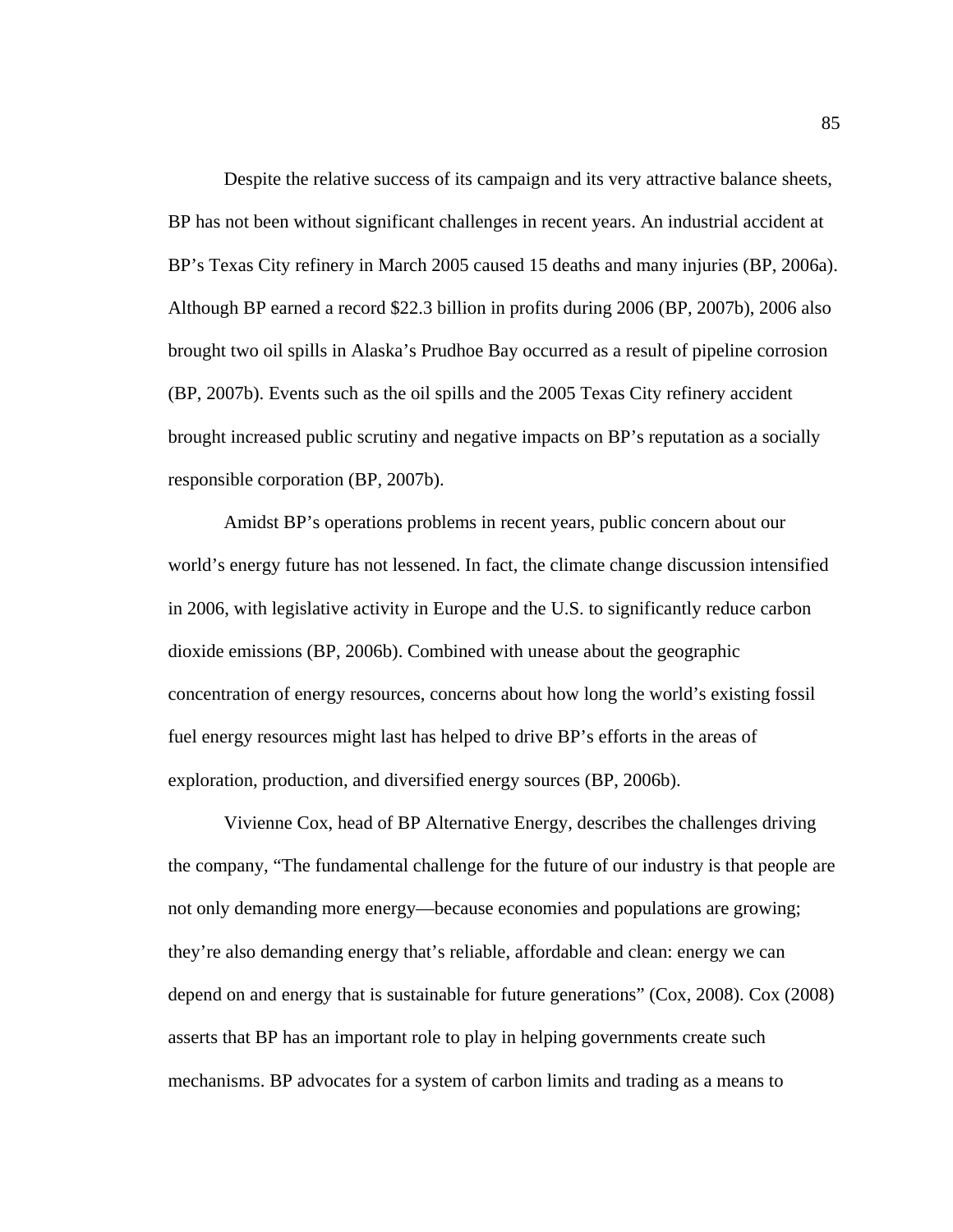address climate concerns (Cox, 2008). Under "cap and trade" schemes, carbon emitters would be allowed to emit a certain maximum of carbon dioxide. Surplus allowances could then be bought and sold on a market system. It is believed that putting a price on carbon emissions will drive the development of cleaner technology. In the U.S., a number of states and regional governor's alliances have initiated plans to enact such a market.

 BP has taken an active role in attempting to shape discourse regarding future energy policy. Cox (2008) describes BP's claim to this role: "Our job as a business is a practical one—to provide solutions that work. But we also have view on what will best incentivise us. And we strongly believe the market is the best means for driving and rewarding innovation. That is why we support establishing a price for carbon to drive innovation and emission reductions across the economy, and specifically market mechanisms such as emissions trading systems" asserted Cox (2008, p. 4). Cox (2008) also asserts that, initially, additional incentives will be needed in order to stimulate large scale deployment of clean energy technology.

### *Postmodern petroleum?*

 Interestingly, despite this increased attention to environmental matters, business is booming for companies like BP. Society's ecological impact and its demand for energy continue to grow (Simmons, 2001). Accompanying this demand is a modernist view of technology as ultimate solution coupled with a postmodern distrust of big oil. Simmons (2001) sums up the situation: "Some kind of collective schizophrenia is clearly at work, though its contradictions are probably not recongnised [sic] by most people. If they are, then they are shelved in the face of the efforts of everyday living. At the heart, perhaps, is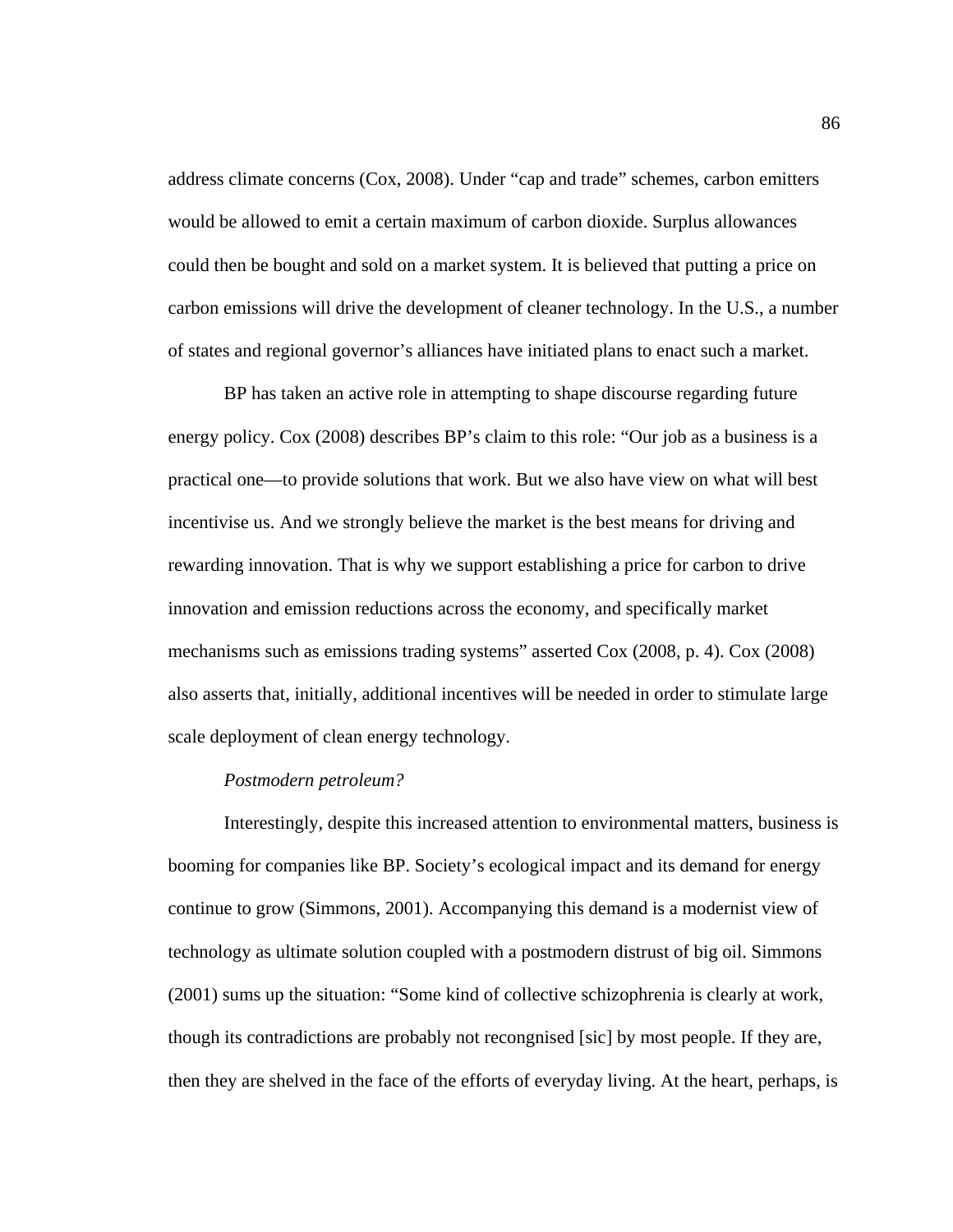the binary division between humanity and nature which seem to be deeply embedded in the western world view" (p. 324).

 Meanwhile, contrasted with this fragmented social nature is the coalescence of transnational companies such as BP (Simmons, 2001). While society as a whole seems mired in competing concerns of a growing demand for energy, concern for the environment, and distrust of corporations, companies like BP are pushing environmental change—giving greater voice to the voiceless environment. Simmons (2001) asserts that this contrast results from the coalescent nature of transnational companies, which are constructed to focus on creating profit and must therefore adopt new strategies to gain new advantages.

#### *Interpretation*

 From the initial UN negotiations that created the IPCC to BP's recent advocacy on carbon cap-and-trade mechanisms, discourse has always played a critical role in the global response to climate change. Long-known as a leader in corporate environmentalism, BP's discursive texts offer rich source material for a postmodern rhetorical analysis. An interpretation of BP's approach to climate change based on its discourse will reveal important implications for the practice of postmodern public relations.

 As discussed previously in this report, annual reports, other corporate reports, and their introductory letters from organizational presidents and CEOs are recognized as a valuable source for insights into the organizations' rhetorical actions (Hyland, 1999; White & Hanson, 2000). Furthermore, Banerjee, Iyer, and Kashyap (2003) have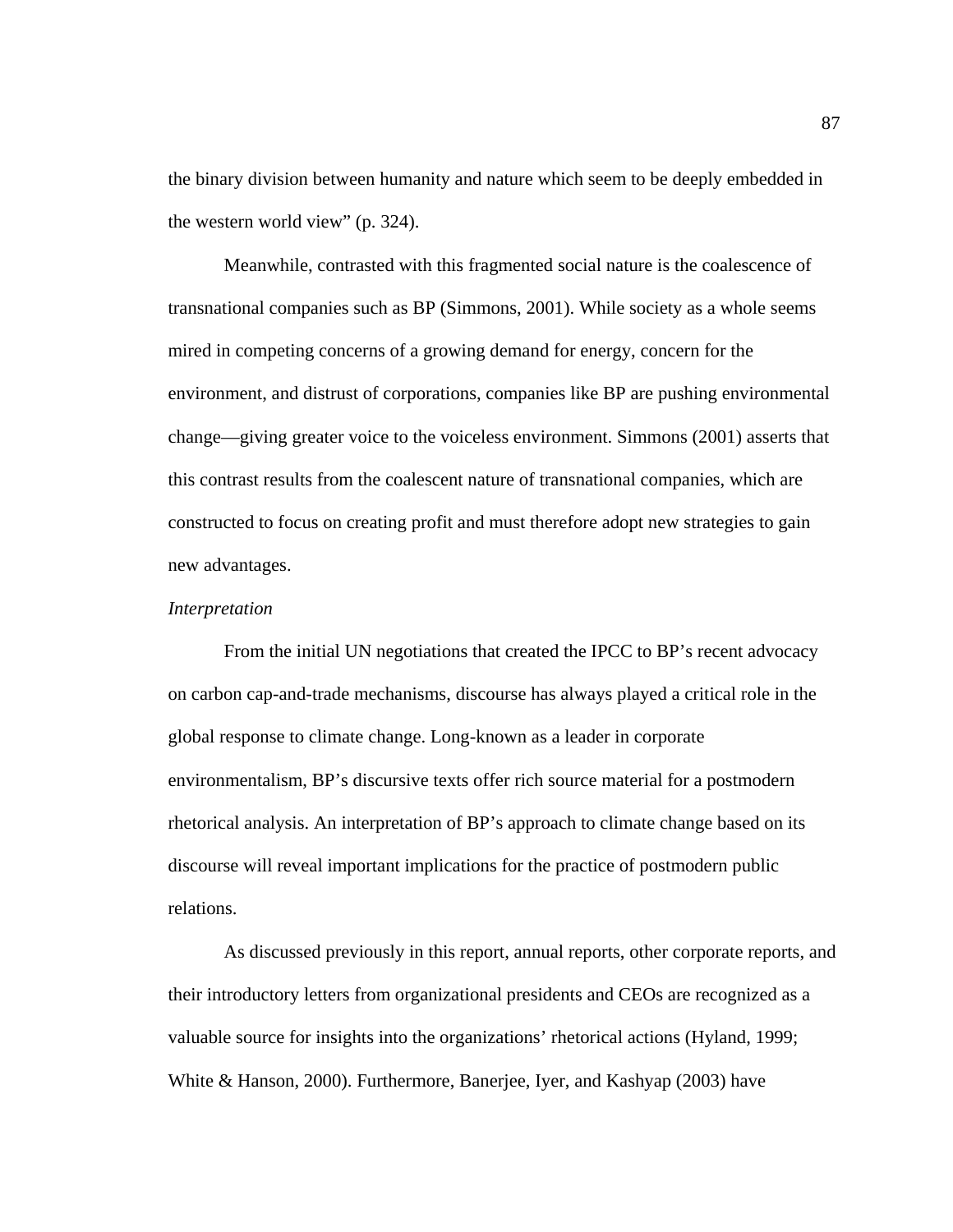demonstrated that top management commitment is the most important antecedent for corporate environmentalism in companies such as BP. Thus, three letters from the BP CEO will provide the text for this analysis. An examination of the messages in each letter, interpreted through the PPR framework, will reveal practical implications for PPR.

 Textual examples for analysis of BP's climate change discourse include CEO letters of introduction to three reports: BP's 2006 sustainability report (cataloged and described in Appendix C as artifact C-1), BP's Annual Review 2006 (C-2), and the BP Statistical Review of World Energy June 2007 (C-3). A detailed list of the communication artifacts used for this case analysis is given in Table 3C.

| <i>Identifier</i> | Artifact                  | Content                                     |
|-------------------|---------------------------|---------------------------------------------|
| $C-1$             | Introduction to           | Communicates about BP's long-term success   |
|                   | 2006 Sustainability       | and broadly defined commitments             |
|                   | Report (BP, 2006b)        | sustainability                              |
| $C-2$             | Introduction to           | Communicates about BP's long-term success   |
|                   | <b>Annual Review</b>      | and broadly defined commitments             |
|                   | 2006 (BP, 2007c)          | sustainability                              |
| $C-3$             | Introduction to BP        | Calls for a carbon cap-and-trade program to |
|                   | <b>Statistical Review</b> | reduce greenhouse gas emissions             |
|                   | of World Energy           |                                             |
|                   | June 2007 (BP,            |                                             |
|                   | 2007, June)               |                                             |

Table 3C: Artifacts for BP Case Analysis

 While these artifacts are just a few of perhaps hundreds of possible examples, they were selected because they appropriately represent BP's rhetorical action in response to environmental issues faced by the company and society. A comprehensive list of all BP artifacts reviewed for this project is provided in Table 3D.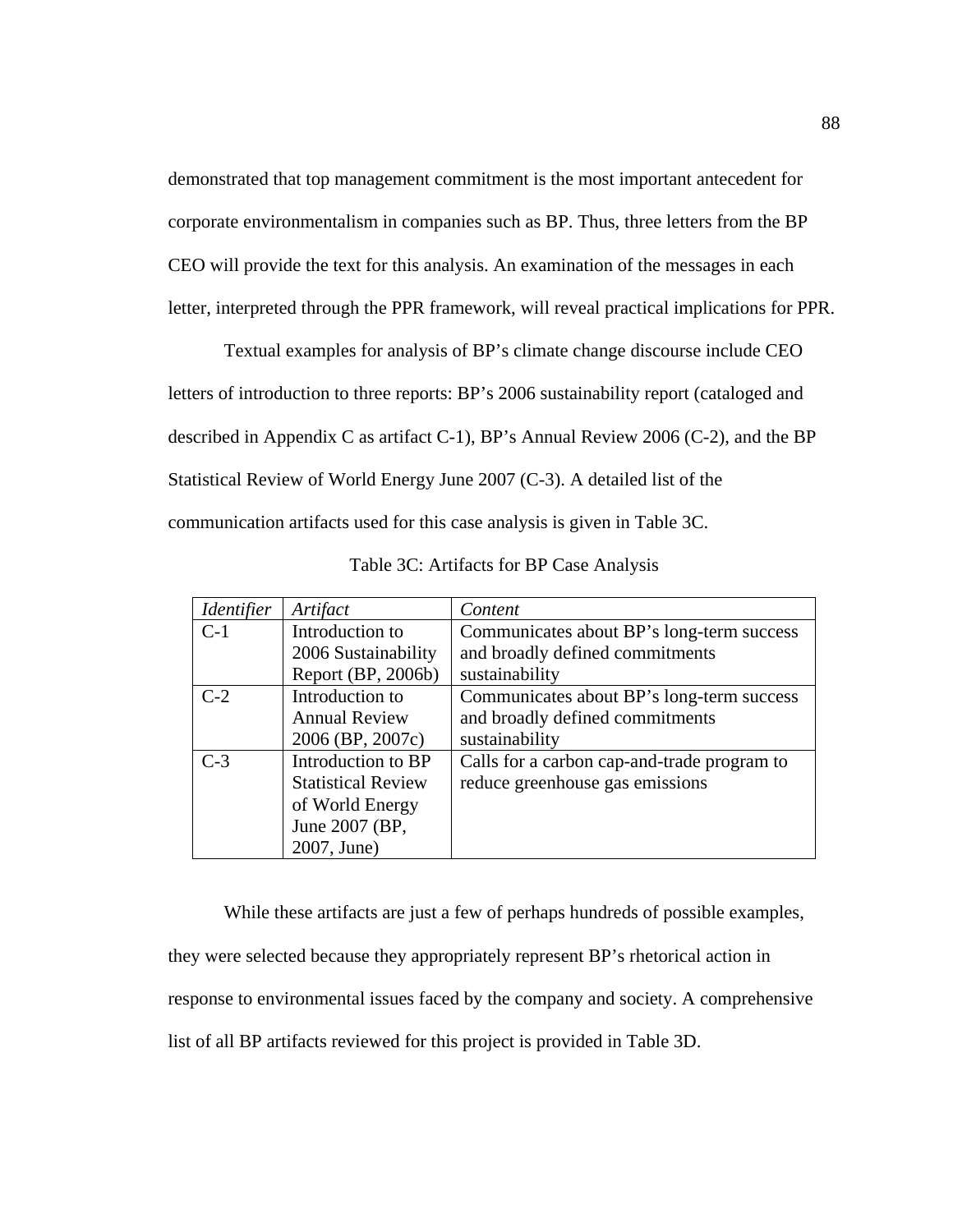| Artifact                                                           | Reference details                                                                                                                                                                                                                                                                          | Relevance                                                                                                       |
|--------------------------------------------------------------------|--------------------------------------------------------------------------------------------------------------------------------------------------------------------------------------------------------------------------------------------------------------------------------------------|-----------------------------------------------------------------------------------------------------------------|
| <b>BP</b><br>Sustainability<br>Report 2006                         | BP. (2006). BP Sustainability Report 2006. Retrieved<br>February 10, 2008 from the World Wide Web:<br>http://www.bp.com/sectiongenericarticle.do?categoryId<br>=9015498&contentId=7028087                                                                                                  | Reporting on BP's non-<br>financial performance in<br>2006                                                      |
| <b>BP</b> Annual<br>Report &<br><b>Accounts</b><br>2006            | BP. (2006). BP Annual Report & Accounts 2006.<br>Retrieved February 10, 2008 from the World Wide<br>Web:<br>http://www.bp.com/sectiongenericarticle.do?categoryId<br>=9015498&contentId=7028087                                                                                            | A performance review<br>of each BP business<br>segment with detailed<br>disclosure of financial<br>performance  |
| <b>BP</b> Annual<br>Review 2006                                    | BP. (2006). BP Annual Review 2006. Retrieved<br>February 10, 2008 from the World Wide Web:<br>http://www.bp.com/sectiongenericarticle.do?categoryId<br>=9015498&contentId=7028087                                                                                                          | Annual summary of the<br>BP group's strategy and<br>performance                                                 |
| 2007<br>Statistical<br>Review<br>Presentation                      | Rühl, C. (2007, June 12). [address] BP Statistical<br>Review of World Energy 2007. Press conference,<br>London, UK. [Transcript and slides]. Retrieved<br>February 10, 2008 from the World Wide Web:<br>http://www.bp.com/subsection.do?categoryId=9017893<br>&contentId=7033412           | Slides and speech from<br>2007 sustainability<br>presentation by Christof<br>Rühl, BP Deputy Chief<br>Economist |
| 2007<br>Statistical<br>Review of<br>World<br>Energy                | BP. (2007, June). BP Statistical Review of World<br>Energy 2007. Retrieved February 10, 2008 from the<br>World Wide Web:<br>http://www.bp.com/sectiongenericarticle.do?categoryId<br>=9015498&contentId=7028087                                                                            | BP presents a statistical<br>review of the current<br>and historical world<br>energy trends                     |
| World Future<br>Energy<br>Summit, Abu<br>Dhab, 2008                | Cox, V. (21 January 2008). [address] New<br>Partnerships, New Possibilities. Presented at the World<br>Future Energy Summit, Abu Dhab. [Transcript].<br>Retrieved February 10, 2008 from the World Wide<br>Web:<br>http://www.bp.com/genericarticle.do?categoryId=98&c<br>ontentId=7040762 | Speech by Vivienne<br>Cox, Chief Executive of<br><b>BP</b> Alternative Energy                                   |
| <b>BP</b><br>Governance<br>and Board<br>Performance<br>report 2006 | BP. (2006). BP Governance and Board Performance<br>report. Retrieved February 10, 2008 from the World<br>Wide Web:<br>http://www.bp.com/subsection.do?categoryId=9017893<br>&contentId=7033412                                                                                             | Explains BP's system of<br>governance and<br>representation of<br>shareholders' interest                        |

| Table 3D: Examples of BP's Discourse |  |  |  |
|--------------------------------------|--|--|--|
|--------------------------------------|--|--|--|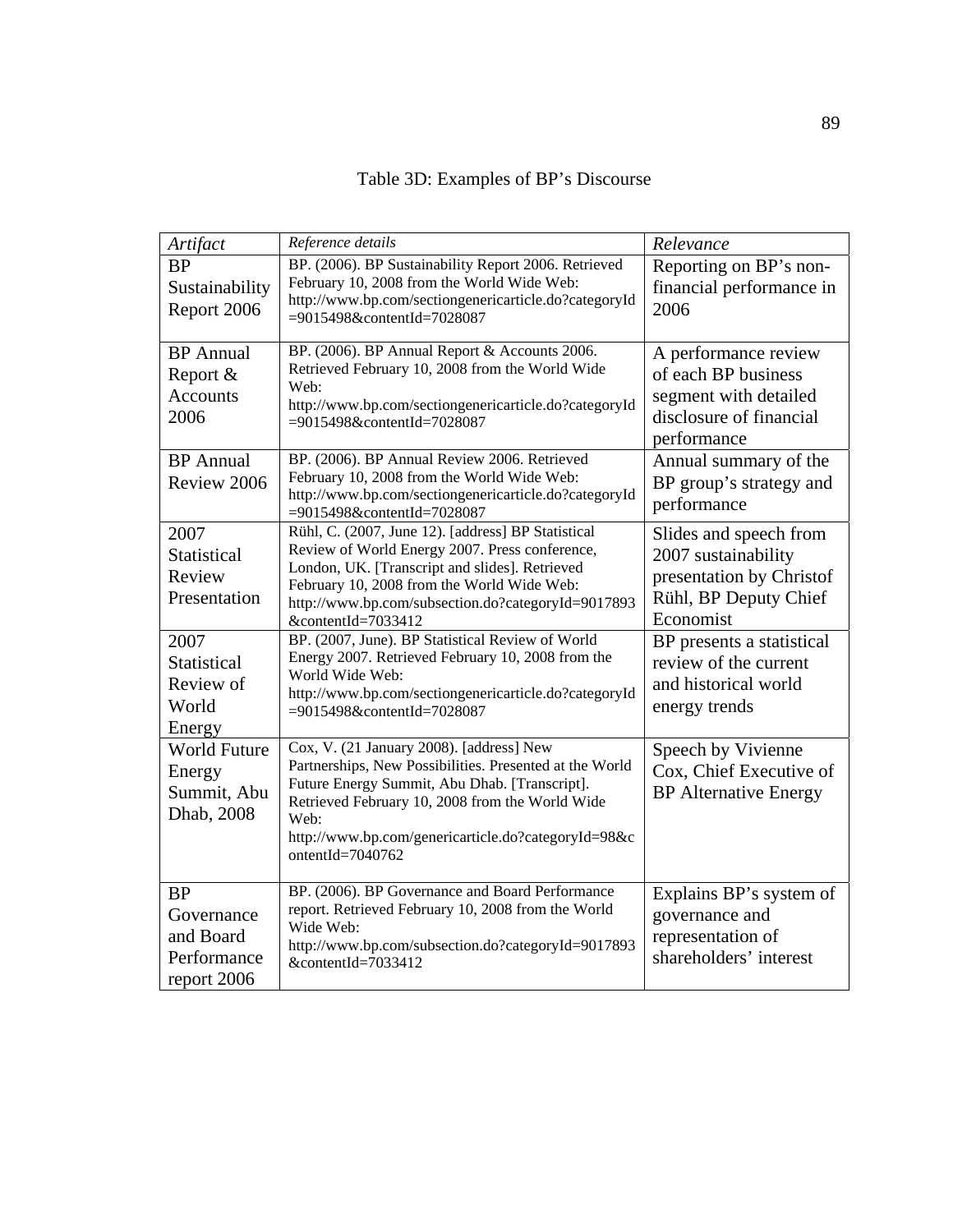### *2006 sustainability report.*

 In Letter C-1, BP CEO Browne writes to introduce the most recent edition of BP's annual sustainability report, which covers the issues BP has identified as most important to its audiences. The intended audiences appear quite diverse. A reader survey tucked into the back of the envelope provides some insight into the intended audiences for the report, asking readers to identify themselves from a list of categories including BP employee/contractor, institutional/private investor, socially responsible investor, government member, NGO representative, CSR professional, media, academia (student/educator) or other. The report includes chapters on BP's safety, environment and ethics efforts; BP's commitments to help address climate change; and BP's role in economic development.

 While Browne's climate-change related messages in Letter C-1 acknowledged the company's recent failings, the key message was one of long-term commitment and continued success. Browne refers to BP as a company that has "sustained itself for almost 100 years," describing the company as having worked to transition the world to a "lowercarbon" economy" for "more than 10 years," and speaking of relationships that are "built to last."

 Secondly, Browne's Letter C-1 seeks to present the corporation's plans for success in a number of different and sometimes conflicting areas of interest, all under the general heading of sustainability. These areas included profitability, economic development, new technology, employee safety, corporate environmentalism, energy security, and business ethics. BP's success in these areas benefit everyone, the argument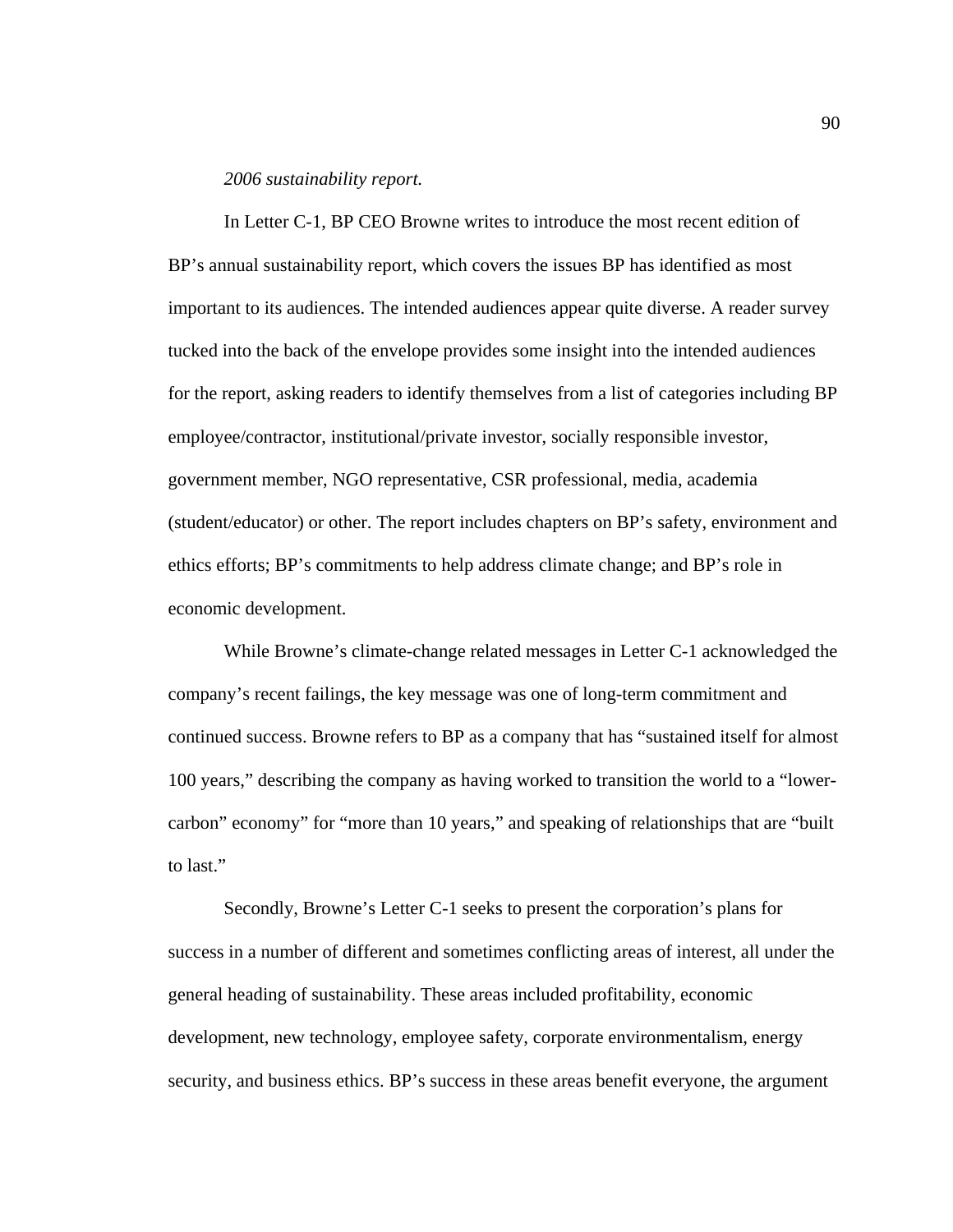goes, not just the company and its shareholders. Brown writes, "In all these ways, we aim to achieve the sustainability of the group, and even more important, the sustainability of the societies in which we operate." Thus, climate change is presented as only one of many important factors in the company's ongoing commitment to sustainability.

## *2006 annual review.*

 The second artifact for review in this case is CEO Browne's letter of introduction to BP's annual "Corporate Review" report (C-2). The corporate review is made up of summaries of the directors' reports and financial summaries for 2006. Based upon Browne's greeting, "Dear Shareholder," it can be assumed that shareholders are the primary intended audience for Letter C-2.

 The environmental messages communicated in Letter C-2 are slightly different from those in Letter C-1, but still focus on the company's long-term successes. While C-1 sought to inform a wide variety of stakeholders on how nearly all of BP's activities contribute to its long-term sustainability, the message of C-2 is much more tightly focused. In short, Letter C-2's message is that BP is on the right track and should not be derailed by temporary setbacks. To prove this point, C-2 cites BP's record 15% increase in replacement cost profits for the year, and its 22% increase in earnings per share. The strategy behind this message appears to be reassuring shareholders in order to protect the company's stock price.

### *2007 statistical review of world energy.*

New CEO Tony Hayward provided the introductory letter  $(C-3)$  to the 56<sup>th</sup> edition of BP's annual Statistical Review of World Energy. Among transnational oil companies,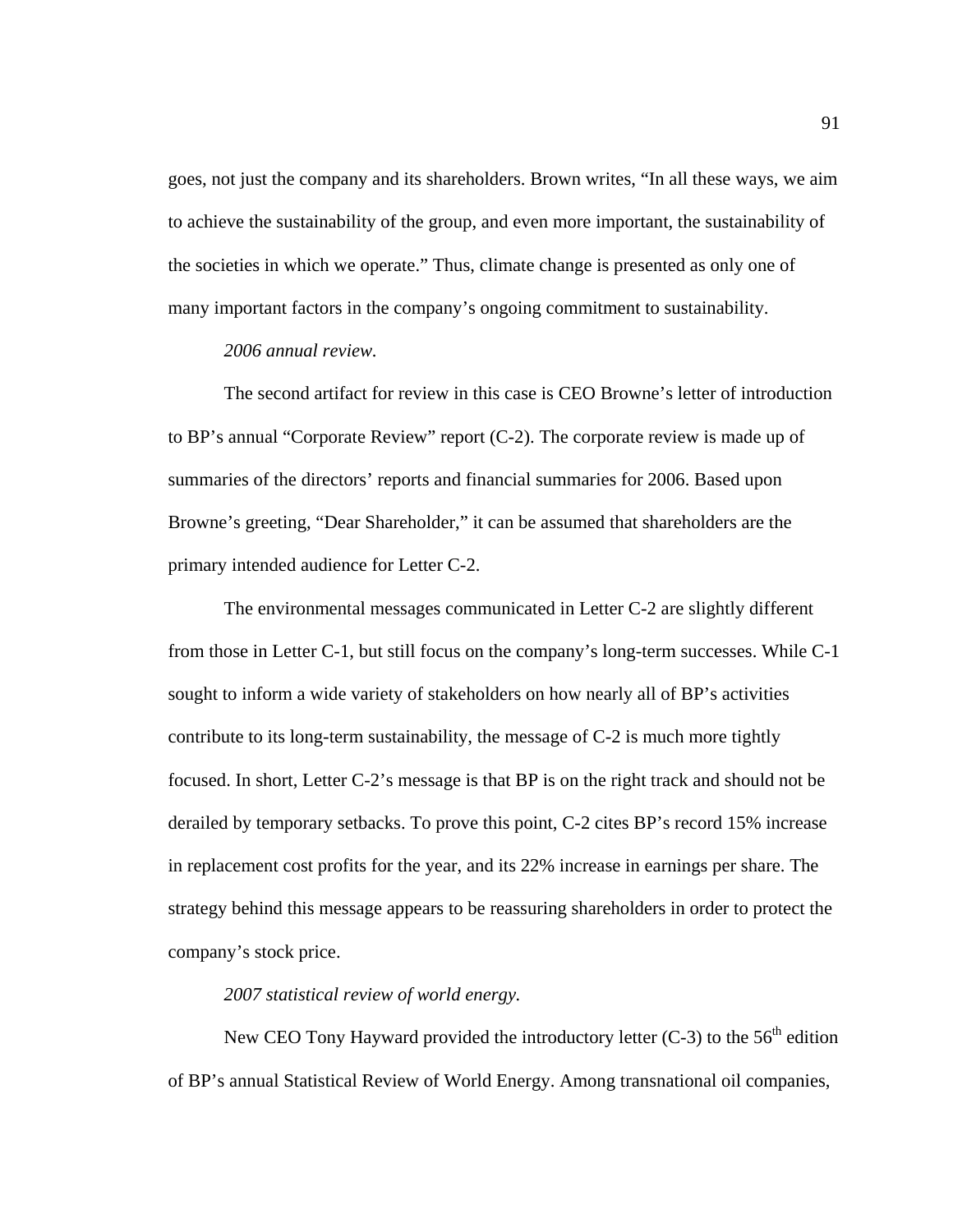this report and its history are unique to BP. Claiming to provide "high-quality, objective, and globally consistent data on world energy markets," BP calls the report, "One of the most widely respected and authoritative publications in the field of energy economics." According to BP, the audience for the report includes the media, academia, world governments, and energy companies. Perhaps in keeping with the "objective" nature of the report, Letter C-3 is much shorter and less rhetorical than the other artifacts used for this analysis. That is not to say the letter lacks clear messages, however.

 The key message in Letter C-3 is that a carbon cap-and-trade program is needed in order to reduce greenhouse gas emissions. The strategy used by the organization is to present clear, objective evidence that, despite strong societal concerns about climate change and high energy prices, demand for energy is continuing to grow. And, compared to more expensive "green" technologies, fossil fuels still represent the most economic means for meeting that growing demand. Thus, BP's argument goes, a market mechanism is needed to incentivise companies such as BP to continue their renewable energy efforts.

 In 2007, BP's streak of financial success seemed to have finally come to an end. The resulting management response suggests a possible shift in corporate strategy away from a focus on renewable energy and other climate change solutions. In comments at an employee gathering where dismal third quarter results were reported for 2007, new BP chief executive Tony Hayward said the company would weather recent operational and economic failures resulting from the refinery fire and oil spills by refocusing on its core business of petroleum (Back to Petroleum, 2007). Hayward has outlined an approach that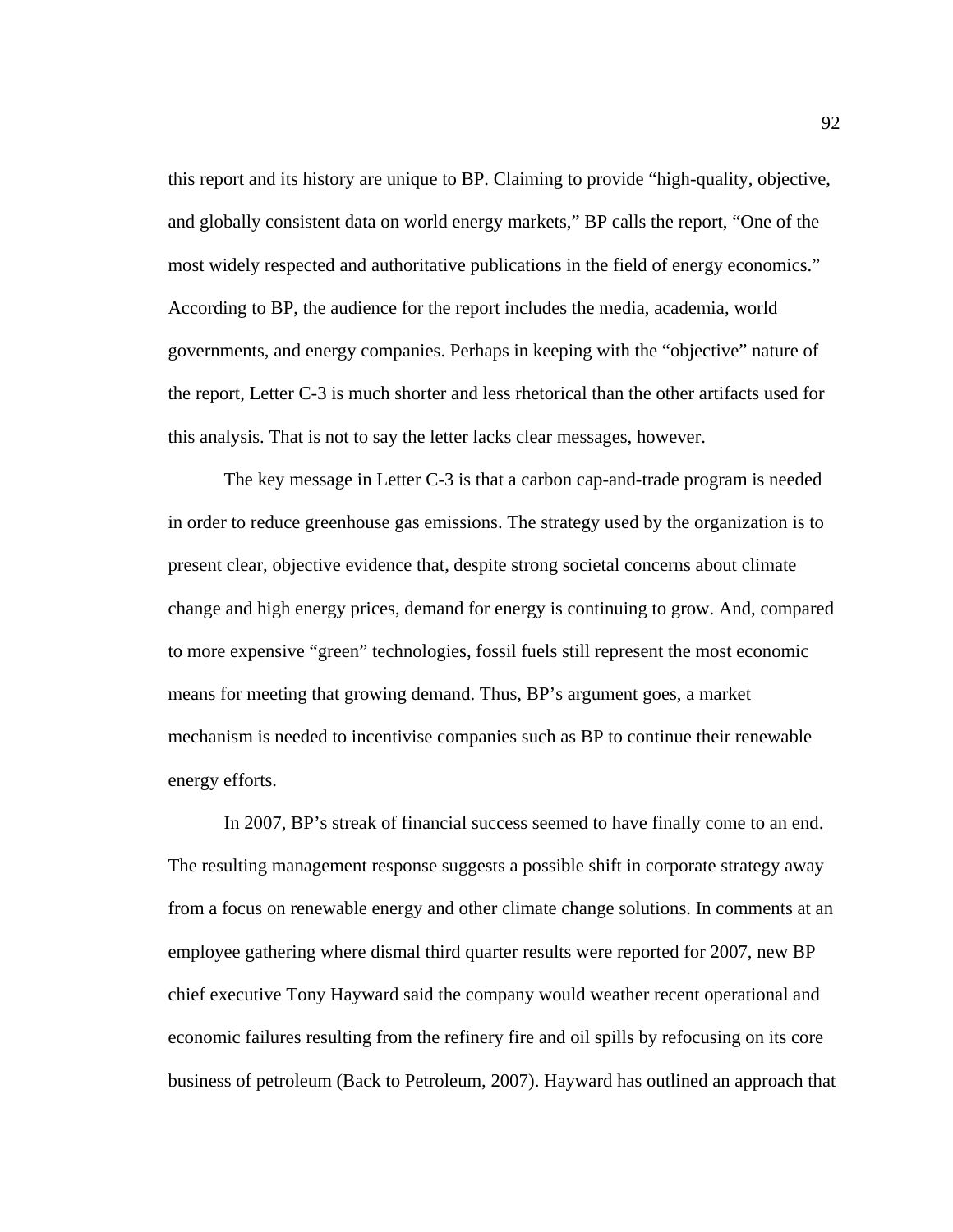will shift BP's attention to the safe, efficient production of oil and gas (Back to Petroleum, 2007). BP will focus less on gas, power, and renewables (Back to Petroleum, 2007). Its alternative-energy division will not be altogether abandoned but will be incorporated into the two traditional, core segments of the company: exploration and production, and refining and marketing (Back to Petroleum, 2007). And, although BP continues to invest in alternative energy—it has set aside \$8 billion for this purpose over the next decade—"It remains to be seen whether chief executive Tony Hayward's backto-petroleum focus will result in those plans being scaled back" (Back to Petroleum, 2007, p. 7). At the time of this analysis, BP's 2007 Annual Review and accompanying letter of introduction from Hayward has not yet been published. When published, this text is likely to provide useful material for extension of the present analysis.

 The cases presented in this chapter illustrate how the theoretical framework for PPR as presented in the literature review can be used to analyze current examples of public relations practice. The method for case analysis outlined in Chapter 3 of this report calls for an application of the PPR framework using rhetorical analysis. The present chapter carried out the first two general steps for rhetorical analysis: to describe and interpret. The next and final chapter of this report carries out the third step, which is evaluation. Following the case evaluation, holistic conclusions about PPR are offered, and a new, practical model for PPR is set forth.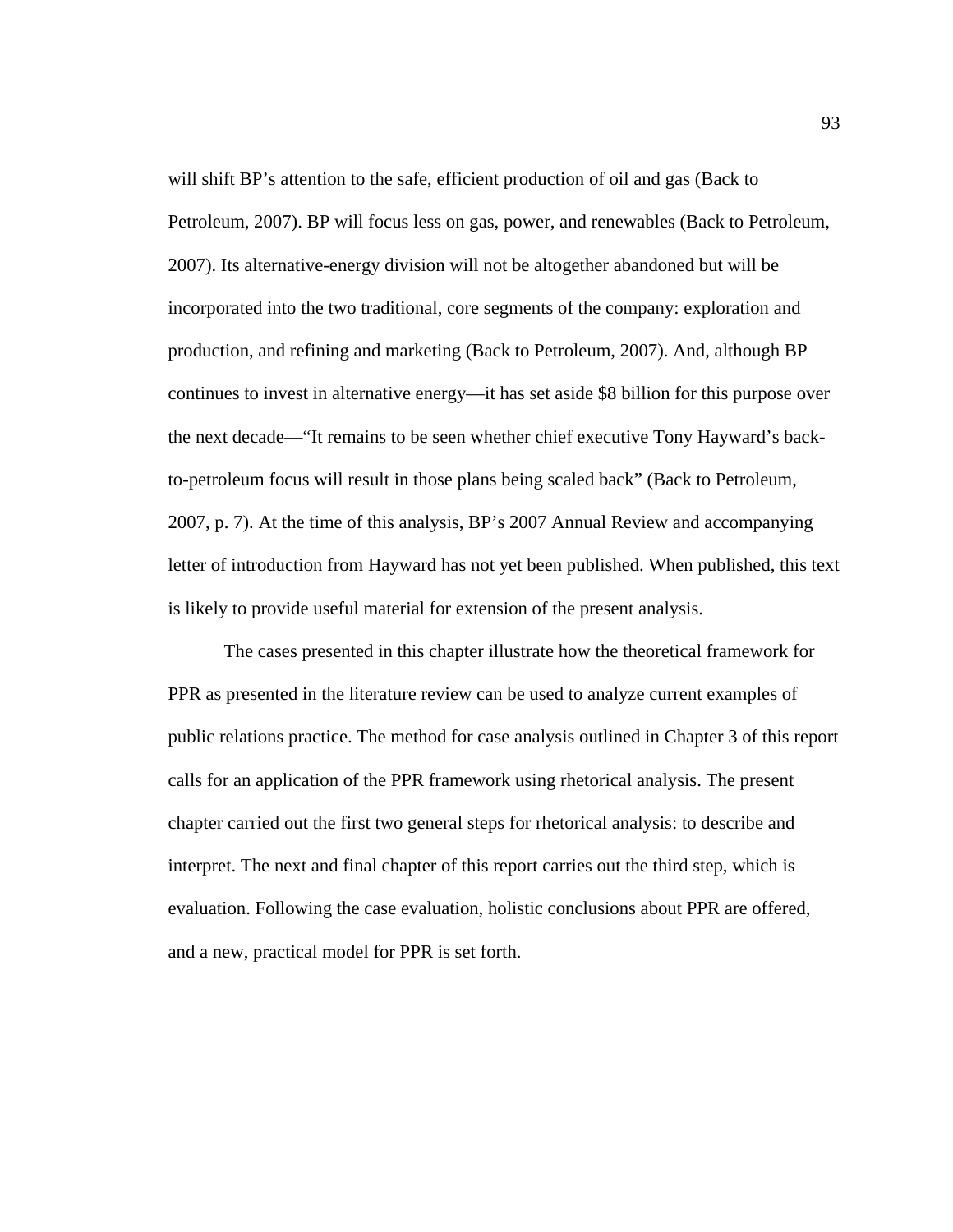#### Chapter 4: Discussion

 This thesis research project seeks to move the field of public relations toward a practical model of PPR. In the literature review, current prevailing theories and perspectives were examined, postmodernism was presented as an alternative, and a framework was set forth summarizing current theory on PPR. Next, research questions were posed about the framework's practical usefulness for practitioners, and rhetorical criticism was presented as an appropriate analytical approach to answering those questions. In Chapter 3, rhetorical criticism was employed to describe and interpret two real-world public relations cases using the theoretical PPR framework set forth in the literature review.

# *Evaluation*

 The final step in rhetorical criticism is to evaluate, or pass judgment upon, the case against the previously established theoretical framework. In doing so, the rhetorical critic arrives at holistic conclusions about the project, providing answers about the research questions asked and recommendations for future action. Toward that end, this chapter applies the theoretical PPR framework in order to evaluate the AAIDD and BP cases, answering questions about the practical application of PPR, and presenting recommendations toward a practical model for PPR.

 The literature review for this research presented eight components of a theoretical framework as they appear in the current literature on PPR. In this section, PPR theory is applied to the cases described in Chapter 3, revealing that PPR can indeed find practical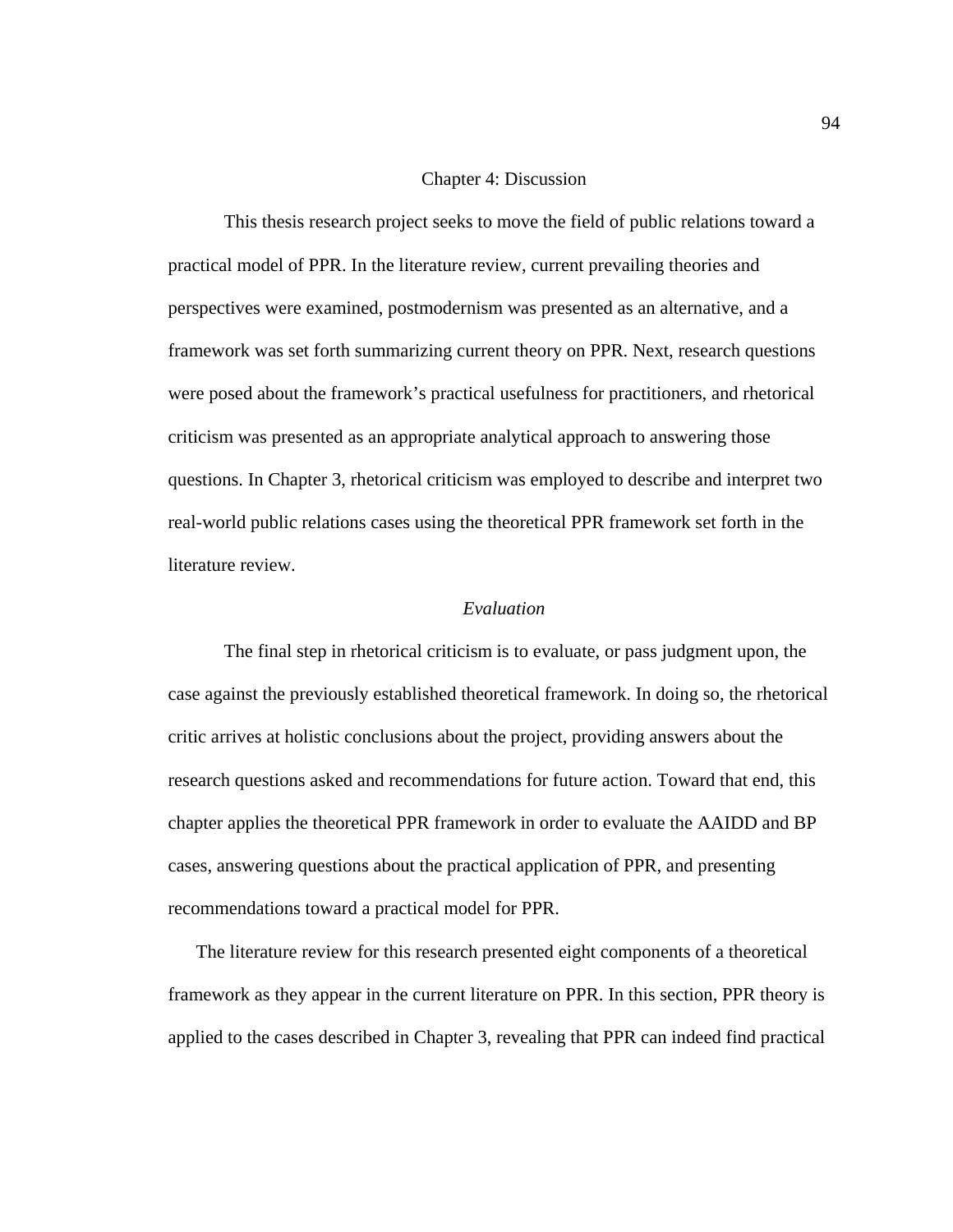application in the field. In addition, the evaluation will show that much remains yet to be learned about PPR and these cases.

 Both the AAIDD and BP cases provide examples of how organizations can, and in some cases, already do carry out most of the principles set forth in the theoretical framework for PPR presented in the literature review of this report. Furthermore, the evaluation reveals how most components of the theoretical framework can be distilled into four general categories of practical guidelines: practical relativism, power relations, the dual role of practitioners, and strategy. The following section provides an explanation of how those four categories emerged, followed by a set of steps for the practical application of PPR.

# *Practical Relativism*

The cases of both AAIDD and BP provide insight into the practicality of PPR's relativist approach to ethics. In the AAIDD case, the rhetorical issue of intellectual disabilities is one of human rights, rooted in the U.S. American value of fairness, justice, and individual rights. This value clearly pertains to the issues at hand for AAIDD, which include the rights of people to determine the circumstances of their own lives. Adherence to this value requires that people have a role in the decisions that affect them and the language that describes them.

 The artifacts examined in the AAIDD case demonstrate a practical application of PPR's relativistic approach while also avoiding the "circular" issue of creating a new grand narrative. This is accomplished through attention to guiding principles set by the organization's business objectives. Bradley's appeal in Letter A-1 to members' sense of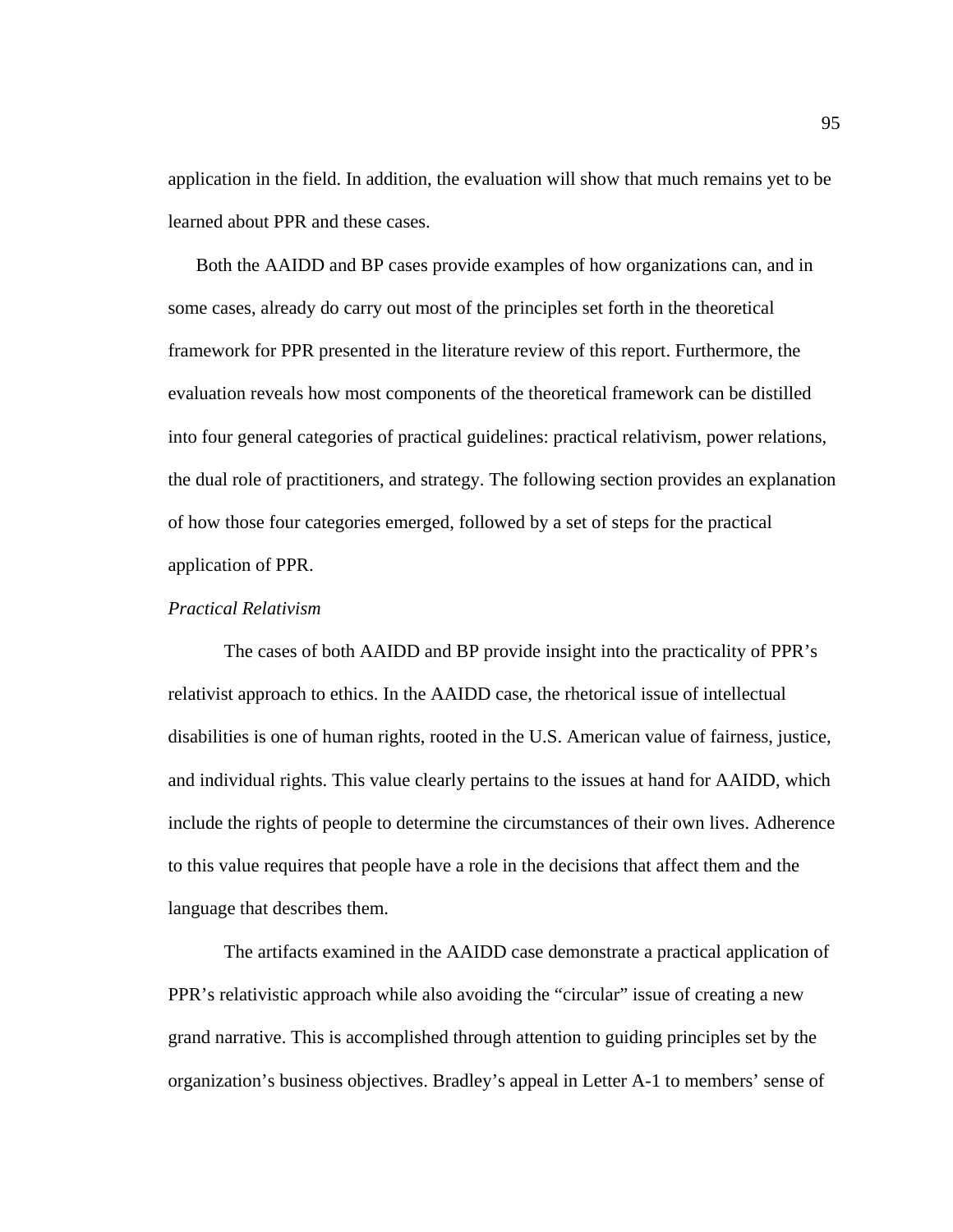what is just and right is also grounded in the organization's mission: the promotion of basic human rights for individuals with disabilities. This balancing act between what is "right" for the disempowered and what is "right" for the health of the organization demonstrates how PPR can indeed be put into practice. In fact, the practical requirement of carrying out a business goal or mission provides grounding for what might otherwise devolve into the circular issue of creating a new grand narrative.

 The BP case also provides insight into how corporate organizations can carry out the PPR ideal of context-based ethical decisions while avoiding the circular problem of relativism. As an investor-owned organization, BP's decisions must be grounded in its ethical obligation to provide the best possible financial results for its shareholders and to engage in discourse that will allow the company to continue to perform well. At the same time, like all public relations professionals working in the United States and Europe, BP's communication professionals are held to codes of ethics calling for transparency and fairness, such as the PRSA (2000) and IABC (n.d.) codes of ethics. BP's discursive actions are further guided by its own code of conduct, which requires integrity of all its employees in areas including health, safety, security and the environment (BP, 2006b). Thus, BP's discourse does not attempt to dishonestly cover up or deny the organization's recent operational difficulties and shortcomings, but it does appear to downplay them in an effort to limit their consequences for shareholders. In this way, the need to do what is right and just in a situation is respected, but the organization's overall objectives inform the ways in which this message is delivered.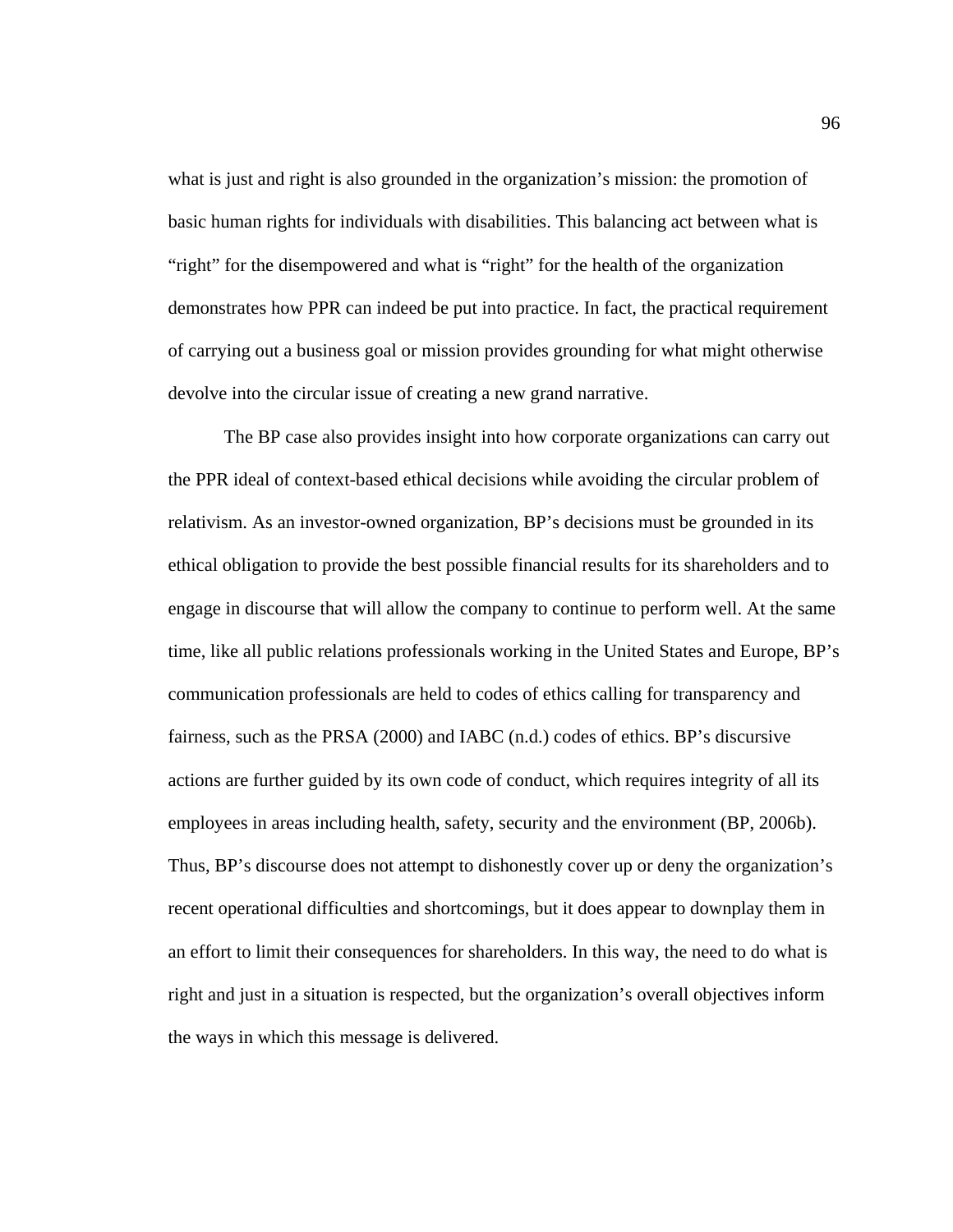Another practical benefit of carrying out PPR's context-based ethical principle can be seen in the AAIDD case. While Bradley's Letter A-1 implores AAIDD members to resolve the organization's naming issue because it is the right thing to do for the people the organization intends to serve, its success also benefits the organization itself by resolving an ongoing conflict. Indeed, without this sense of needing to do the right thing in a particular situation, the polarized audiences might never have been able to make progress, jeopardizing the very existing of the organization. Thus, doing what is "right" also provides means to move the organization forward through what may be a difficult or contentious period.

 The real-world cases presented in this report provide strong support for the feasibility of a practical model of PPR. They provide a more nuanced understanding of how, for public relations, doing what is right in a particular situation necessarily requires attention to the ethical codes and organizational goals present in the context of any particular case. In this way, the practitioner honors postmodernism's rejection of metanarratives while also meeting real-world expectations for ethical practice.

 Thus, "practical relativism" is the first category of practical guidelines for the application of PPR. As revealed in the cases studied for this report, the PPR practitioner must choose discursive action that is as transparent as possible, based on what is in keeping with organizational objectives and what is right and just in the context of a particular event or situation.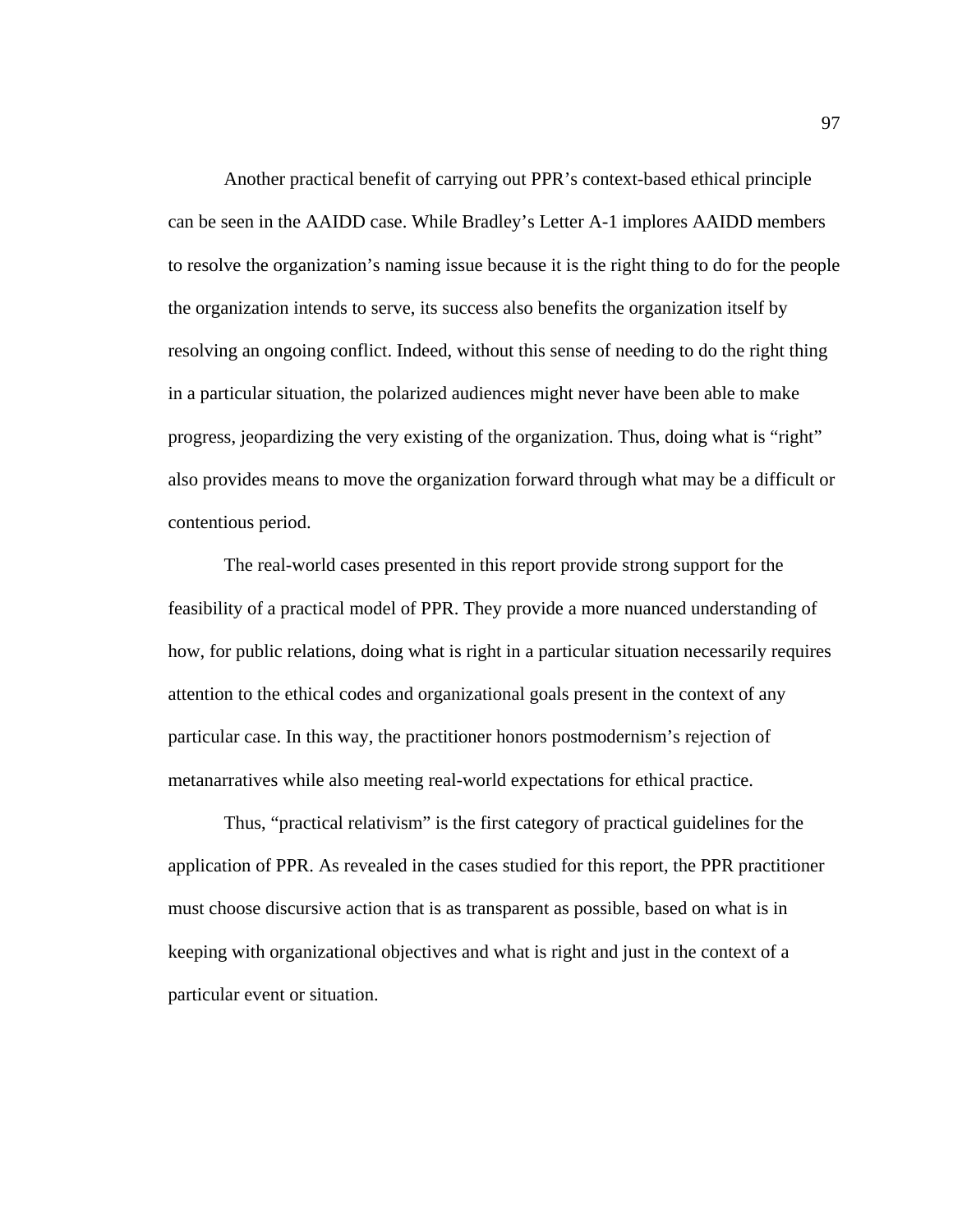# *Power Relations*

 The evaluation of the BP cases revealed how the first two components of the PPR framework could be grouped together under the category of practical relativism. The third and fourth components deal with acknowledgement of contradiction, irony, conflict and dissensus, as well as organizational claims of objectivity. These components fit together under the general category of power relations.

 The AAIDD case provides practical insights into the issues of conflict and power that are inherent in communication. Historically, the circumstances of people with intellectual disabilities were shaped by dominant scientific and medical discourses. When, during the period leading up to and including the modern era, the social construction of intellectual disabilities took a turn from "teachable" to vulnerable, the circumstances of people carrying these labels followed suit. Rather than being included as a normal part of the community, people with disabilities were "protected" through imprisonment in institutions.

Another shift in the meaning of intellectual disability came with the advent of the scientific revolution and the concept of eugenics. Based on this new, scientific understanding, institutionalization and segregation became a means not just to protect a vulnerable population from the ills of society, but to protect the rest of society from "contamination" by the "feebleminded." Thus, for people with intellectual disabilities, "*they* had become the menace to society" (emphasis added) (Trent, 1995, p. 20).

The rise of the social sciences and psychology in the  $20<sup>th</sup>$  Century also shaped the meanings, and consequently, the circumstances of intellectual disability. Along with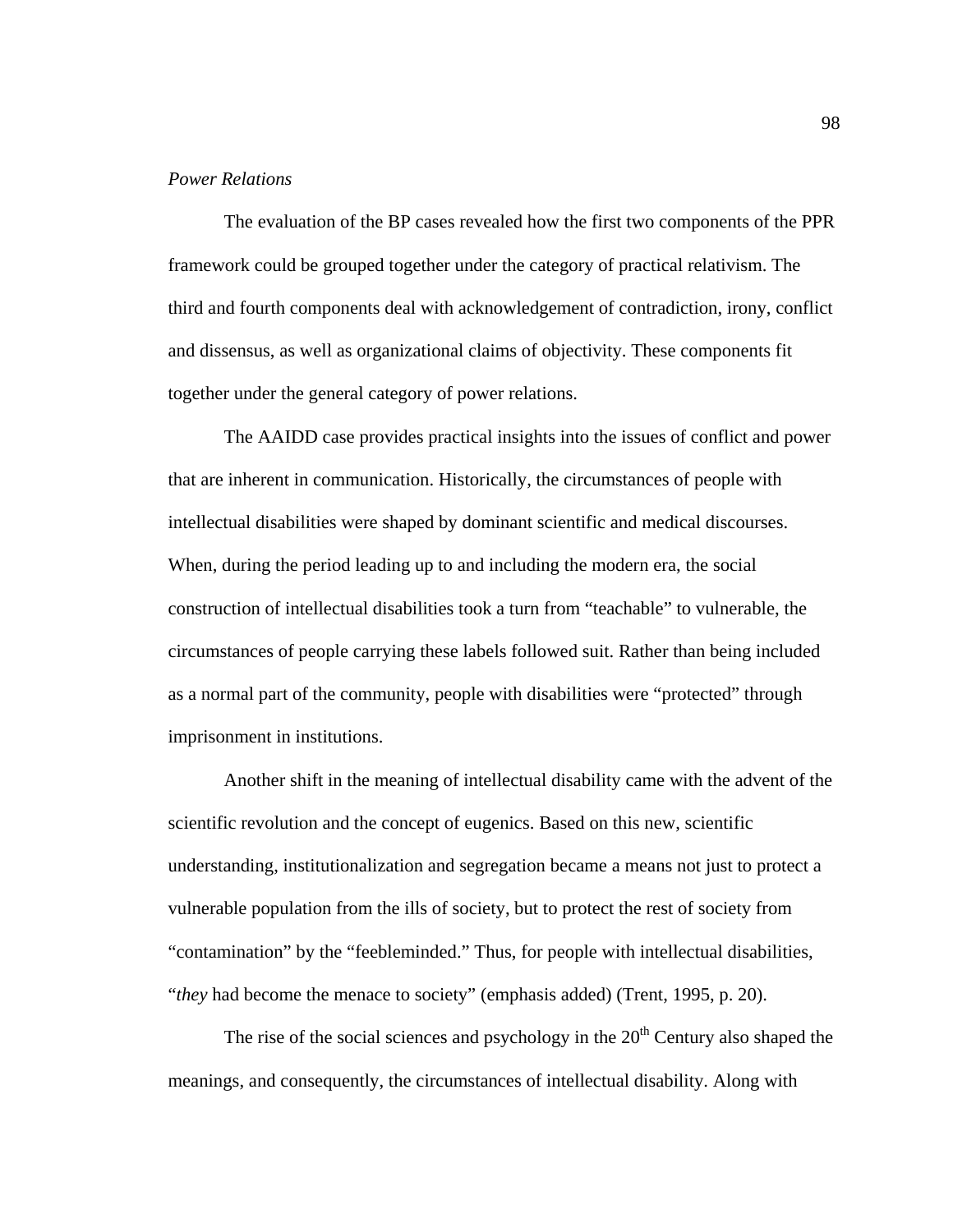psychology's development of intelligence testing came scientific, quantifiable means for labeling people as "defective"—a label that, once firmly affixed, remained with an individual for life (Trent, 1995). This contributed to the meaning of intellectual disability as "disease....[because] [m]edical language, as medical practice, is not exempt from expressing social beliefs" (Potok, 2002).

Despite the long and bleak history of disempowerment of people with intellectual disabilities, AAIDD's role in shaping discourse also illustrates the potential for communication to help improve the circumstances of the disempowered. When AAIDD's definition of the disability changed in the late 1950s, the dominant understanding of intellectual disability shifted from one based on chronic or terminal medical impairment, to one that was simply an impairment in adaptive behavior (Simpson, 1998). As a result, the field shifted its focus toward training and brought about the deinstitutionalization of people defined by the term. As Bruininks and Lakin (1985) assert, "What is most important about deinstitutionalization is that it is a descriptive label that has changed society's perception and led society to act in response to the needs of its citizens with disabilities" (p. 231). In short, what may have, in 1959, seemed a subtle change in the definition of a term has today resulted in dynamic changes to the lives of people with intellectual disabilities. Since the era of deinstitutionalization, surveys of various agencies and institutions serving people with intellectual disabilities indicate that decreases in state institution populations have been slow but continual (Prouty, Coucouvanis & Lakin, 2005).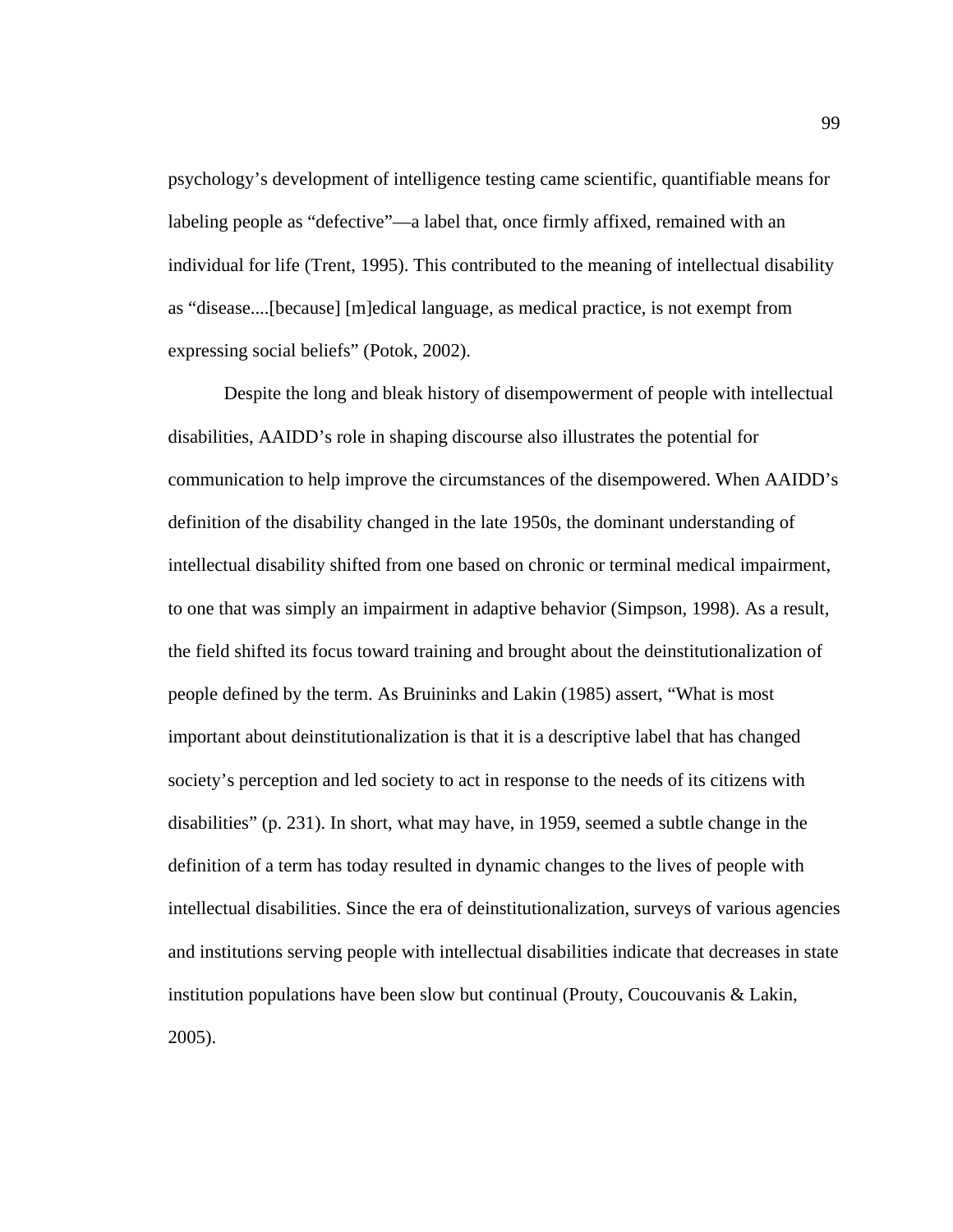The shift in services has not been without its own social dilemmas. As Bruininks and Lakin (1985) describe, "Semantic confusion has become a hallmark of deinstitutionalization, as new concepts have been sought to explain and deal with arising problems…even the term deinstitutionalization is rarely defined with precision but this does not stop it from being used either as a planning concept or a rallying cry" (p. 28). Nor has the shift in terminology led to a general empowerment of people with intellectual disabilities. Simpson asserts that, although more people with intellectual disabilities have gained a physical place in the community in the 30 years since normalization took hold, it seems that this shift has not discouraged society's tendency to label, classify, and set apart those who are different (Simpson, 1998).

As the question of labels evolved, so did AAIDD's attempts to provide answers. And, each step illustrated the power of discourse to shape the lives of people. The 1992 definition suggested that the socially constructed nature of disability could indeed liberate and empower people. Trent (1995) explains, "Communities, by structuring themselves to meet those functional needs, can 'cure' mental retardation. A person ceases to be mentally retarded, in other words, the moment people quit defining him [sic] as such" (p. 18). The understanding of disability as a construct of the environment took away the emphasis on deficits as identified by IQ tests (Wehmeyer, 2003).

Despite progress in empowerment of people with intellectual disabilities through discourse, dominant, "rational" discourses continue to stigmatize. Wilson (2003) points to the Human Genome project as one current example. The Human Genome Project has emerged to inform our scientific and metaphorical understanding of the genetics of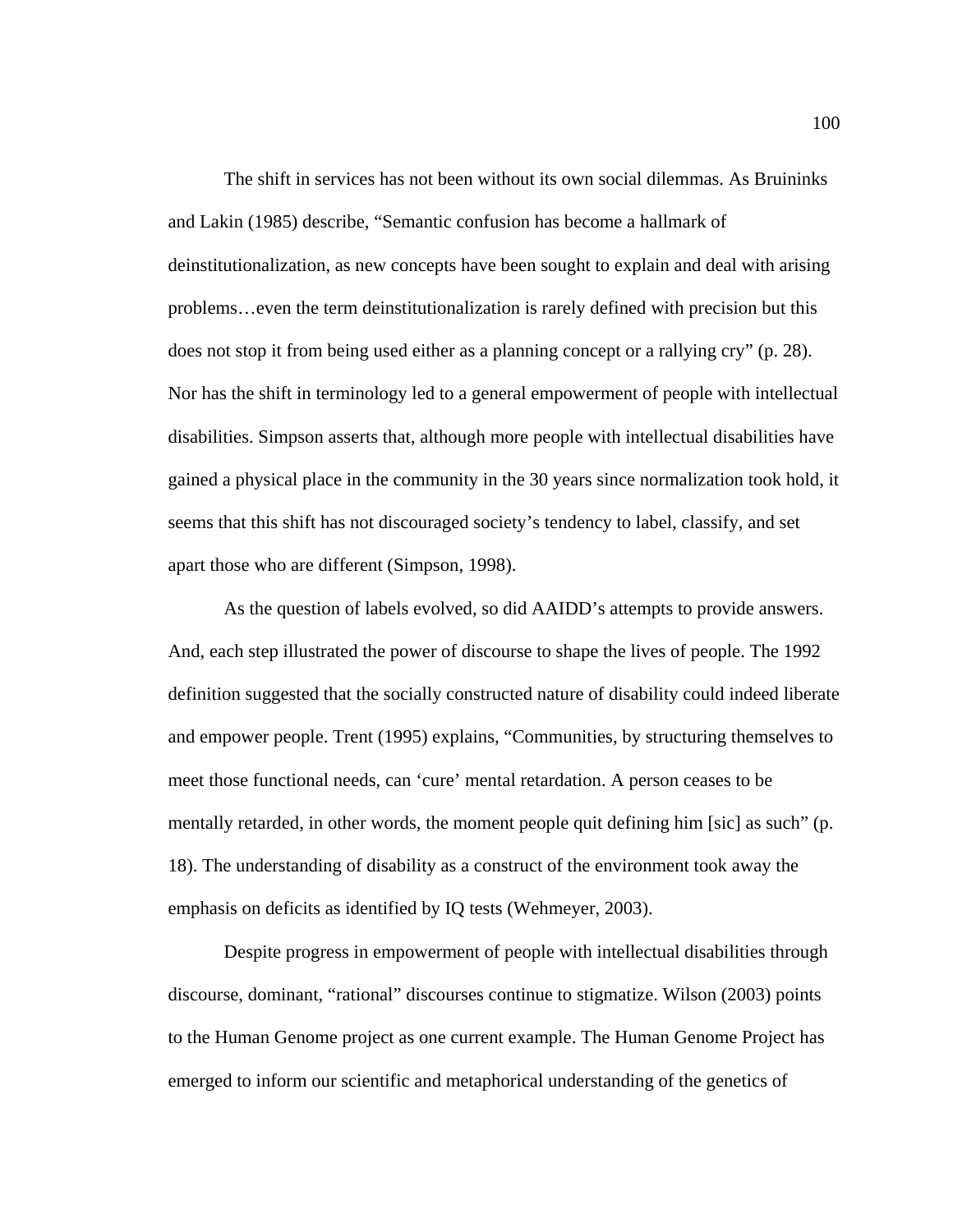disability as "mutants, lesions, errant, disease loci, and susceptibility genes" (Wilson, 2003, p. 198). These metaphors of "bad citizens" in a "social collective" (Wilson, 2003, p. 198) evoke the disturbing history of eugenics, where those with undesirable genetic traits were to be systematically controlled and eliminated. As it was with eugenics, the language of postgenomic science has one again stigmatized the person with a disability as a social deviant.

From the period when people with intellectual disabilities were regarded as inmates to be locked away, to the post-genomic present understanding of disability as an errant gene warranting isolation and containment, the history of disability communication illustrates the critical role that discourse plays in power relations. The third component of the theoretical model for PPR proposes that practitioners can wield this power more justly if they acknowledge the contradictions and ironies inherent in their communication.

#### *Contradiction, irony, conflict, and dissensus.*

 AAIDD's long history of discourse about intellectual disability offers a practical example of how an organization can demonstrate awareness of power relations and acknowledge conflict, dissensus, contradictions and irony in its own communications. AAIDD's case demonstrates that it is possible to make such acknowledgements while still pursuing and achieving organizational objectives. In fact, AAIDD's case illustrates how acknowledging such conditions can, in fact, help the organization to achieve its objectives.

 Bradley's letter A-1 clearly demonstrates how an organization can acknowledge conflict and dissensus while pressing on toward resolution of a problem. Bradley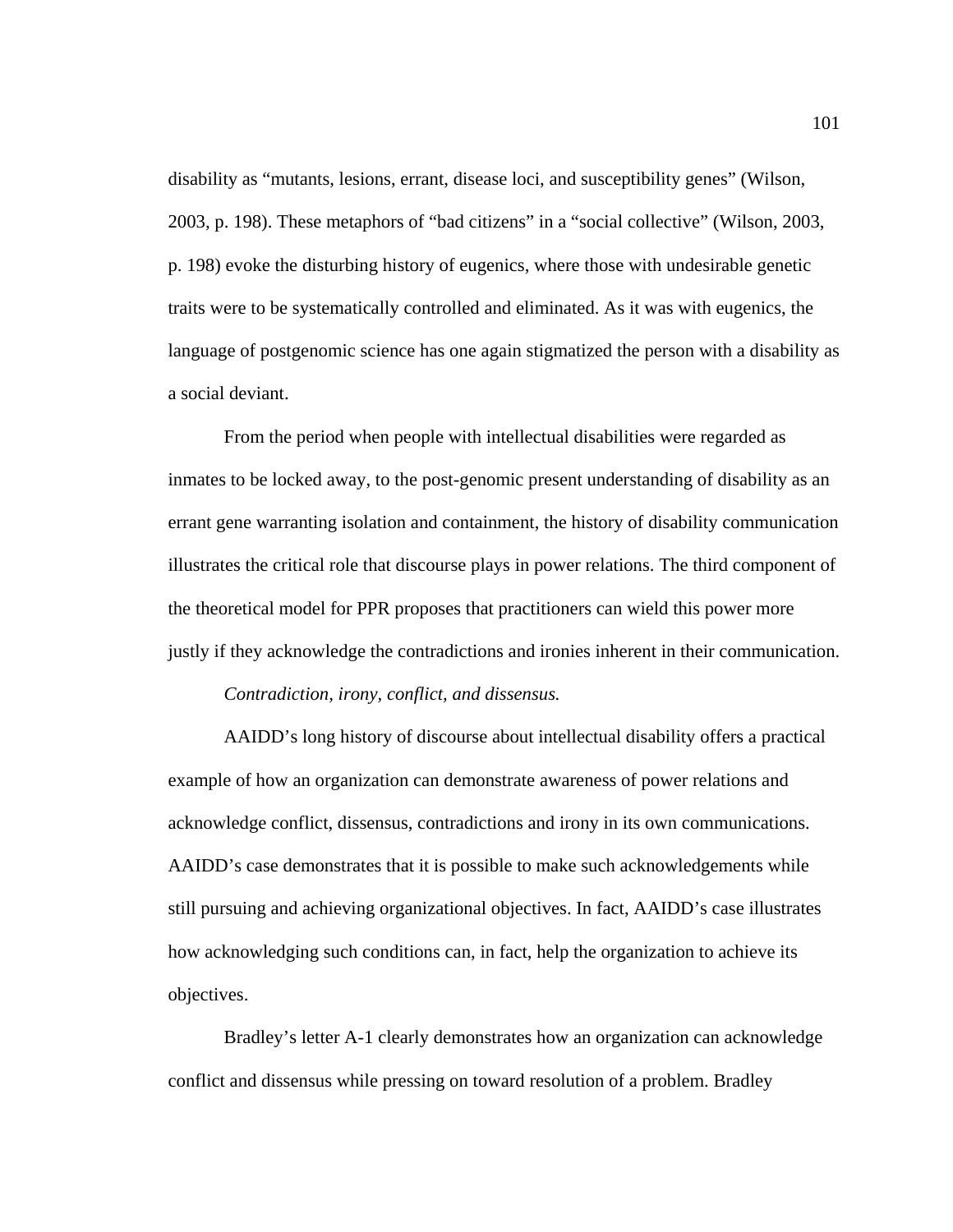acknowledges directly that the organizational strategy she maps out will inevitably meet with conflict and dissensus. For, while self-advocates and others demand that the MR term must go, other stakeholders will have concerns. For academics and researchers, the altering of a well-known name for their field of study represents a potential loss of recognition and prestige. In addition, there is concern that any new term will also become stigmatized with time. Also of concern is the potential for losing ground already won through difficult battles, as policymakers have worked hard to develop statutes that now depend on the MR term. Finally, changing the organization's name before such time as the disability itself receives a new, official diagnostic term presents a risk that organization's decades of work on terminology and classification may be jeopardized.

 While acknowledging these contradictions and conflicts, Bradley urges the group toward action by pointing to what is just and right in the situation. Interestingly, however, her plan for resolution by a member vote also perpetuates the disempowerment of people with intellectual disabilities by excluding them from the process of selecting a new name. By and large, AAIDD's members are not people who have intellectual disabilities.

 That is not to say that Bradley appears unaware of the power-knowledge relationship between AAIDD and its stakeholders. Indeed, while the organization's name change would empower self-advocates to a certain extent by assenting to their demands, the power of AAIDD itself is also at stake. Bradley's letter is effectively directed and focused by those relationships. For, in addition to doing what is right by self-advocates, the organization also has a powerful role to maintain. "In the end, if we want to continue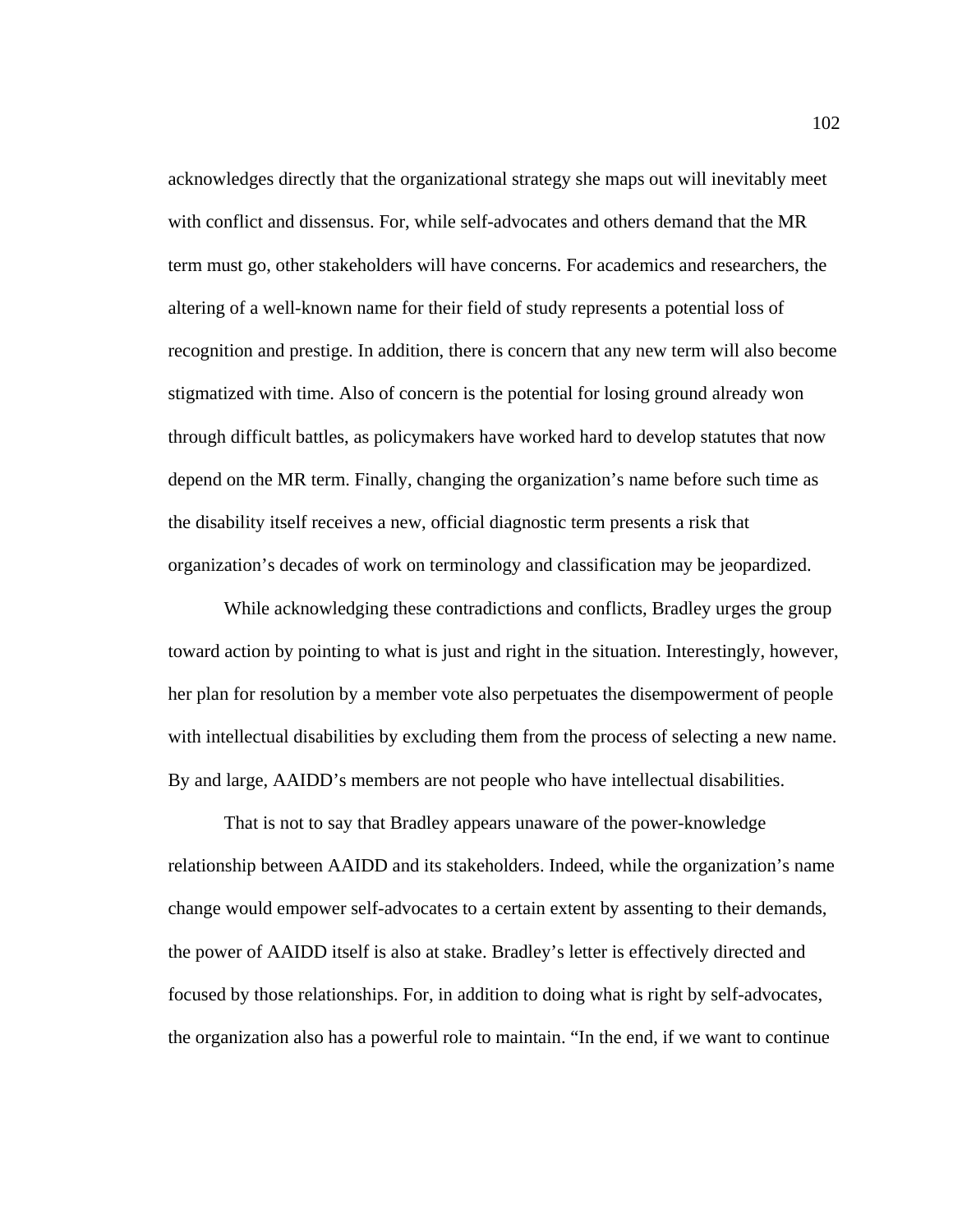to be among the leaders in our field, then we must show self advocates and families that they have been heard," Letter A-1 asserts, in bolded typeface.

 In another approach to acknowledging conflict, Bersani's Address A-3 seeks to empower people with intellectual disabilities by shedding light on the injustices they have suffered. Indeed, Bersani's Address A-3 points out more than mere ironies; it describes outright abuses and human rights violations, such as forced institutionalization and sterilization, and demands that the association acknowledge its role in perpetuating them. In doing so, Bersani cedes some of AAIDD's power as an authority on intellectual disability.

 The strategy of Bersani's Address A-3 appears to be not the acquisition or maintenance of power for the organization, but awareness by members of what is right and just in the current situation. In Address A-3, more so than in the previous artifacts, Bersani appears to take the role of activist in order to help people with intellectual disabilities to gain power and influence. By acknowledging the importance of the association's name change, Address A-3 does demonstrate awareness of powerknowledge relationships.

 BP's case also highlights the importance of acknowledging irony and contradiction in its own discourse. BP chose not to attempt to fight the growing calls for emissions regulations and accountability for companies such as itself. In doing so, BP would have run the risk of having some of its political power taken away. Instead, BP enacted its own programs to reduce emissions and speed the development of renewable energy technologies. In doing so, BP demonstrated awareness of the continually shifting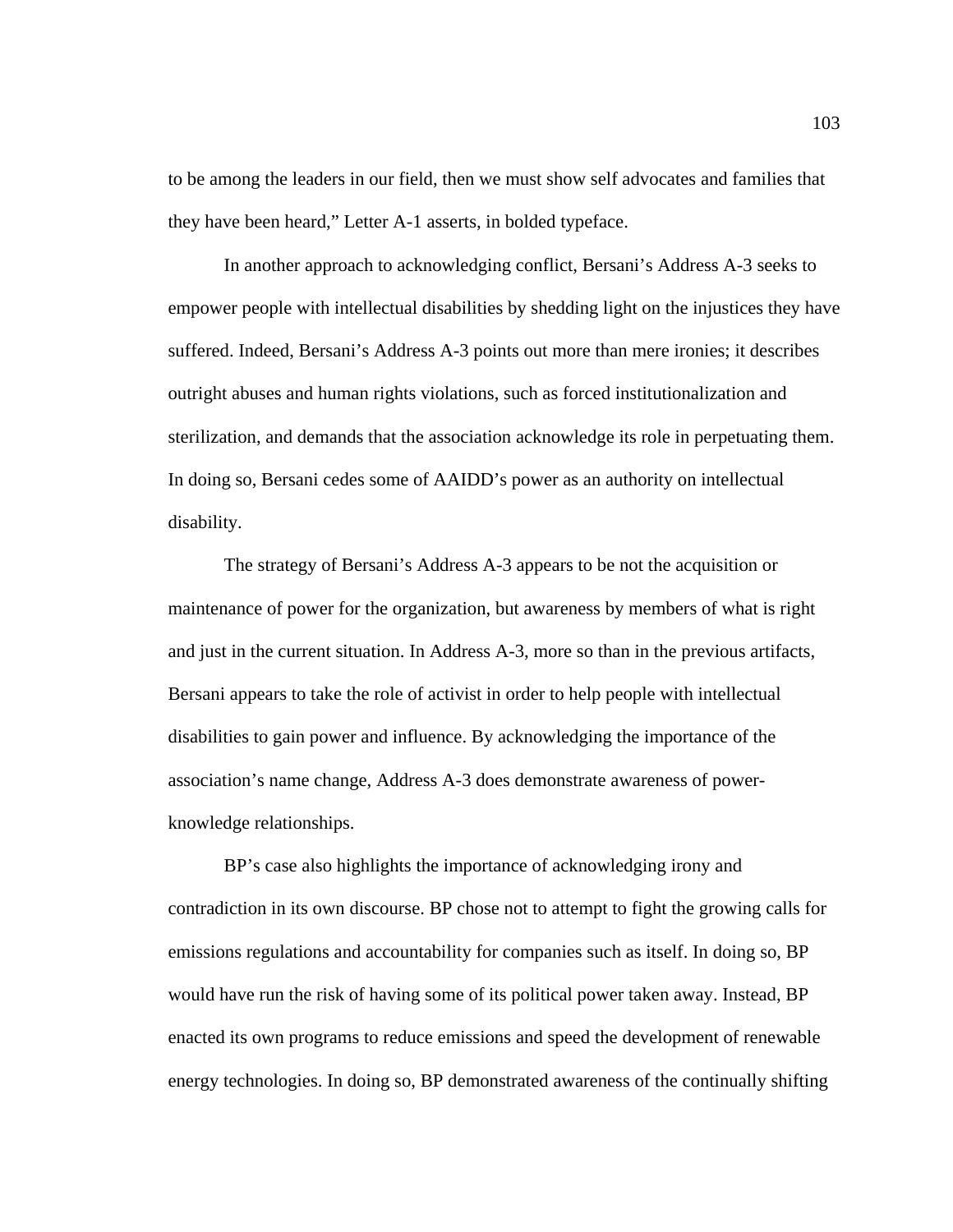nature of political power and acted in ways to maintain its powerful position. By acting on these issues first, BP both gained power for itself and took away some of the power of the environmentalists who would criticize the company. In doing so, BP was able to maintain its power and continue to control discourse about itself.

 Based on Letter B-1's attempt to present BP in human terms, as a group of people with individual stories, the letter appears to have been written with an understanding of power-knowledge relationships. By rejecting the typical "factual" approach for corporate reporting and instead legitimizing itself with the stories of "individuals and teams" behind those facts, Browne seeks to redefine the company in more human terms. Letter B-1 speaks of customers having a "personalized" relationship with BP, and invites readers to consider the company through its "individual stories" and the people behind them. In doing so, he takes away some of the "big oil" ammunition available to anticorporate critics.

 One aspect of awareness of power relations in which BP does seem to fall short is the acknowledgement of ironies and contradictions inherent in its communications. Despite the many ironies and contradictions to be unearthed when one of the world's largest fossil fuel producers speaks in all seriousness about concern for the environment, Letter B-1 does not acknowledge or expose these contradictions.

 That is not to say that BP could not have practically carried out this aspect of PPR. BP could have done so by describing its failures in more detail and by exposing some of the factors that caused them rather than attempting to neatly wrap up every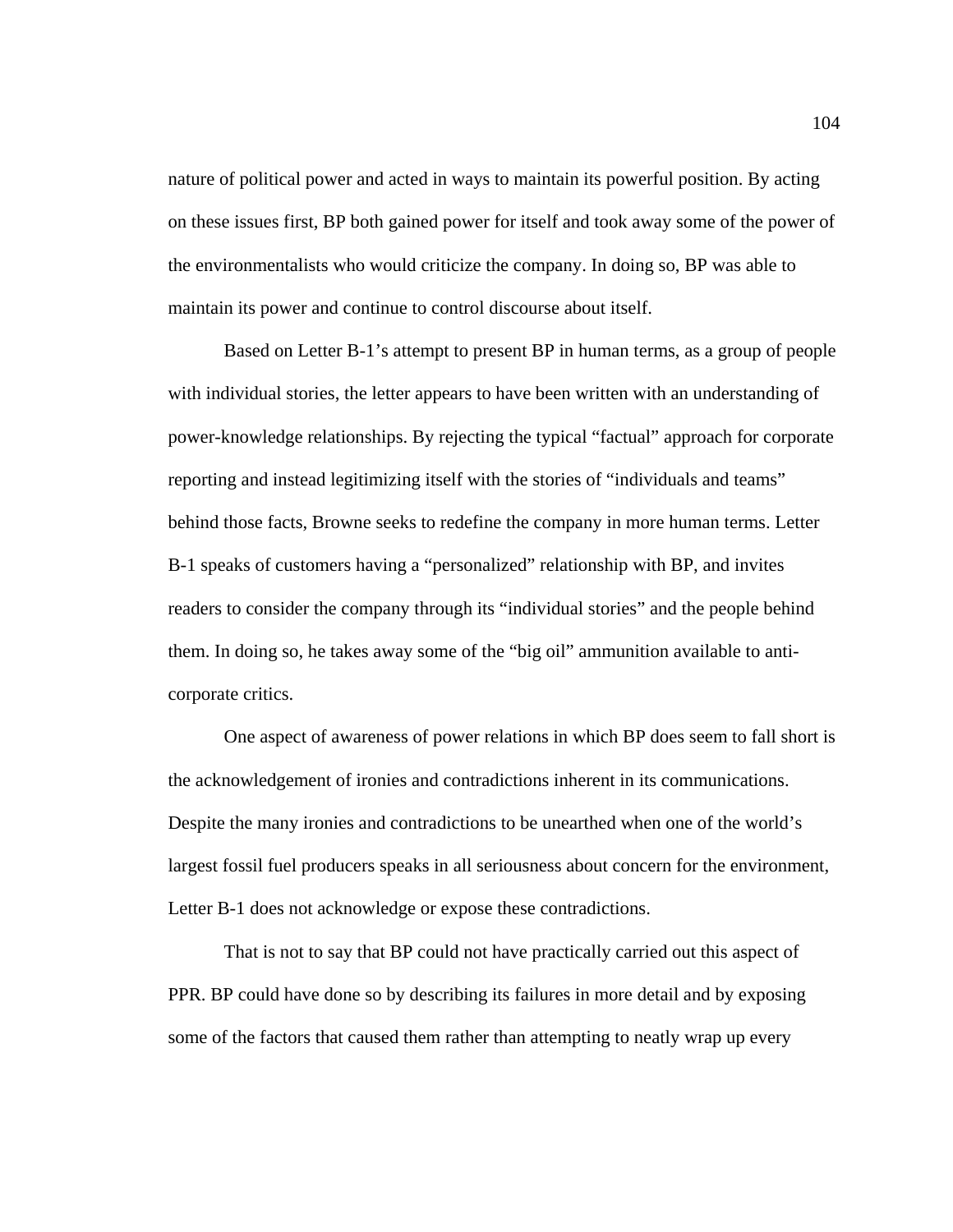aspect and activity of the organization within the "sustainability" message. Surely, some of the things that BP does simply do not fit within the mantra of sustainability.

 In Letter B-2, BP seeks to reassure shareholders in order to protect the company's stock price. Obviously, such a strategy would empower the company by ensuring its continued access to capital. This strategy would disempower environmentalists who would characterize BP's 2006 oil spills as miserable failures, as well as the employee safety advocates who would likely argue that the loss of 15 lives in Texas City represent more than a mere "recent setback."

 Letter B-2 also seems to do little or nothing to acknowledge this potential source of conflict or dissensus, or the ironies and contradictions that result. Again, this is not to say that BP could not have practically carried out the PPR principle of acknowledging irony and contradictions in this case. This could have been accomplished in letter B-2 with simple statements about the invaluable lives that were lost being more important than the company's \$22.3 billion in profits for 2006, or on the incalculable environmental toll of the Alaskan oil spills.

 Interestingly, BP's letter B-3 points to coal as the world's fastest-growing hydrocarbon, which it says will lead to continued increases in carbon emissions. In light of BP's significant investments in alternative energy technology, the strategy behind this message appears to be aimed at disempowering the energy sector that competes most directly with BP<sup>2</sup>. But, again, BP's failure to acknowledge irony in its own

 $2$ <sup>2</sup> This researcher is employed by an electric utility in a region of the United States that depends on coal-fired generation to meet a significant portion of its energy demand.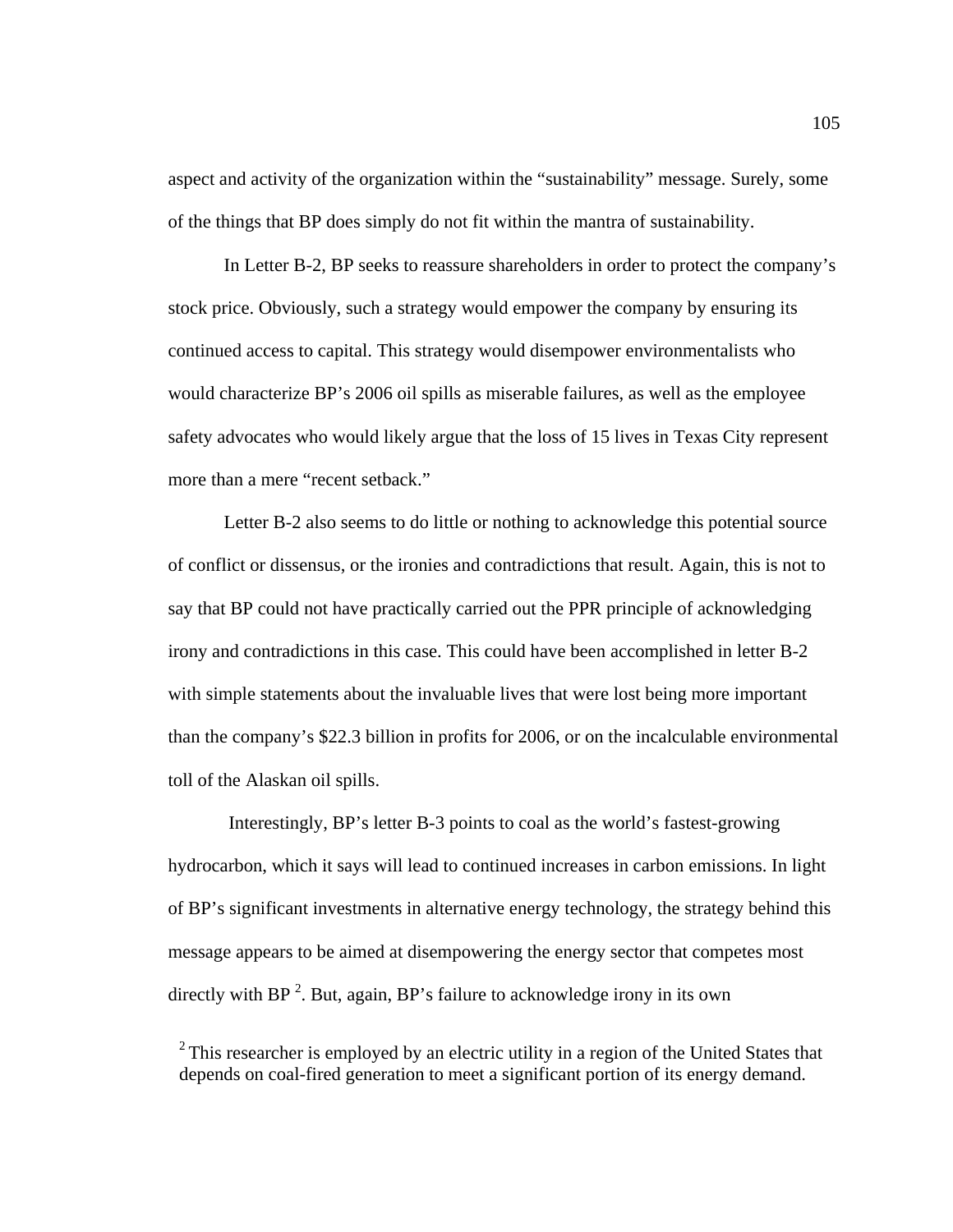communication in this instance does not mean that the company could not have done so. Indeed, if BP had presented its assertions about the superiority of its own technology while also acknowledging its bottom line-driven motivations for doing so, it is likely that those messages would have been perceived as no less effective for their honesty. After all, the idea that an investor-owned organization should seek a competitive advantage comes as no surprise to society. A frank acknowledgement of that motivation and its effect on the organization's discourse, however, might be received by audiences as both surprising and refreshing.

As evidenced by the cases of AAIDD and BP, public relations can indeed make practical use of several PPR guidelines that can all be grouped together under the general heading of "power relations." Public relations practitioners can uphold PPR principles by engaging in discursive action without privileging their own discourse over that of others, and by acknowledging the contradiction and irony inherent in their discursive actions.

#### *Objectivity*.

Closely related to the idea of acknowledging conflict and dissensus, the fourth component of the theoretical framework for PPR also requires practitioners to avoid making claims of objectivity which privilege the organization's knowledge and can serve to disempower dissenters and activists. The BP case sheds light on how this component could fit into a practical model for PPR.

In artifact B-3, as it introduces its annual report on energy statistics, BP does not address conflict or dissensus related to its own activities at all. Instead, it simply privileges its scientific data as correct and right. While BP's supporting data is almost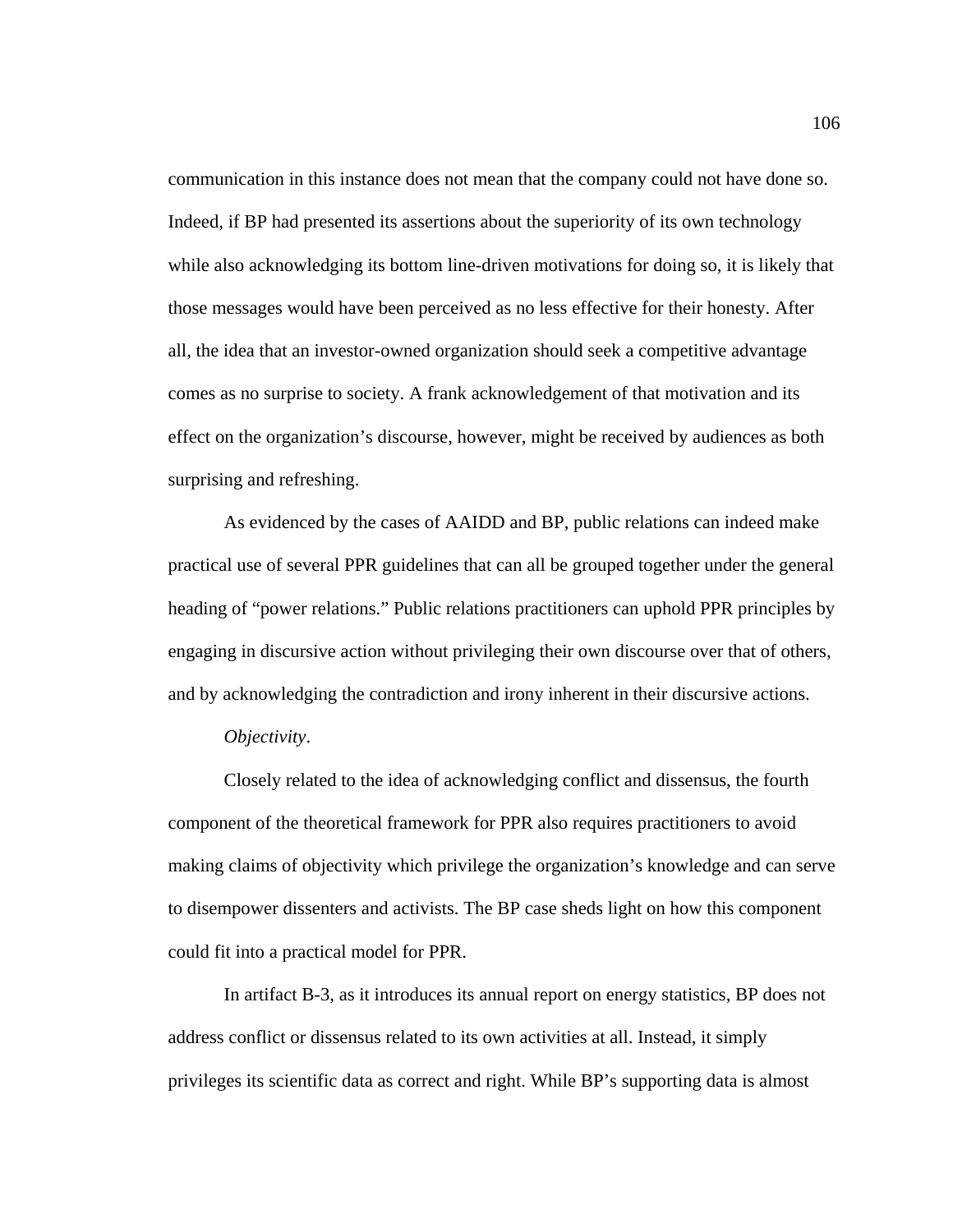certainly accurate and informative, it also neglects to acknowledge some of the coal industry's positions on the economic and energy security benefits of coal, as well as the also-promising new advances in "clean coal" technology. Neglecting to acknowledge these positions reflects the company's profit-driven, competitive nature and highlights the literal and figurative role of power in shaping current understandings of how climate change should be addressed. Thus, the seemingly objective and factual Letter B-3 does indeed demonstrate awareness of relationships between power and knowledge.

 On one hand, the fact that BP provides these comprehensive energy statistics free of charge to anyone who wishes to see them suggests a commitment to transparency and what is "right." As a multinational corporation, BP has the resources and expertise to collect and provide such data to stakeholders who could not likely come across such exhaustive data on their own. But on the other hand, the subtle characterization of the data in BP's favor also suggests a slightly less altruistic motivation. Clearly, BP has a planned motivation for offering this report with Letter B-3 to introduce it. And, while doing so in and of itself may not be disingenuous, presenting Letter B-3 and the accompanying report under the guise of objectivity may not be entirely forthright.

 That is not to say that, from a PPR perspective, BP could not or should not continue its long tradition of sharing the results of its energy statistics research with the world. Undoubtedly, these statistics provide valuable information that might not otherwise be available to help inform world discourse about our energy future. However, from a PPR perspective, BP could have presented the supposedly "unbiased" study without editorializing in its introduction. Although BP could appropriately make its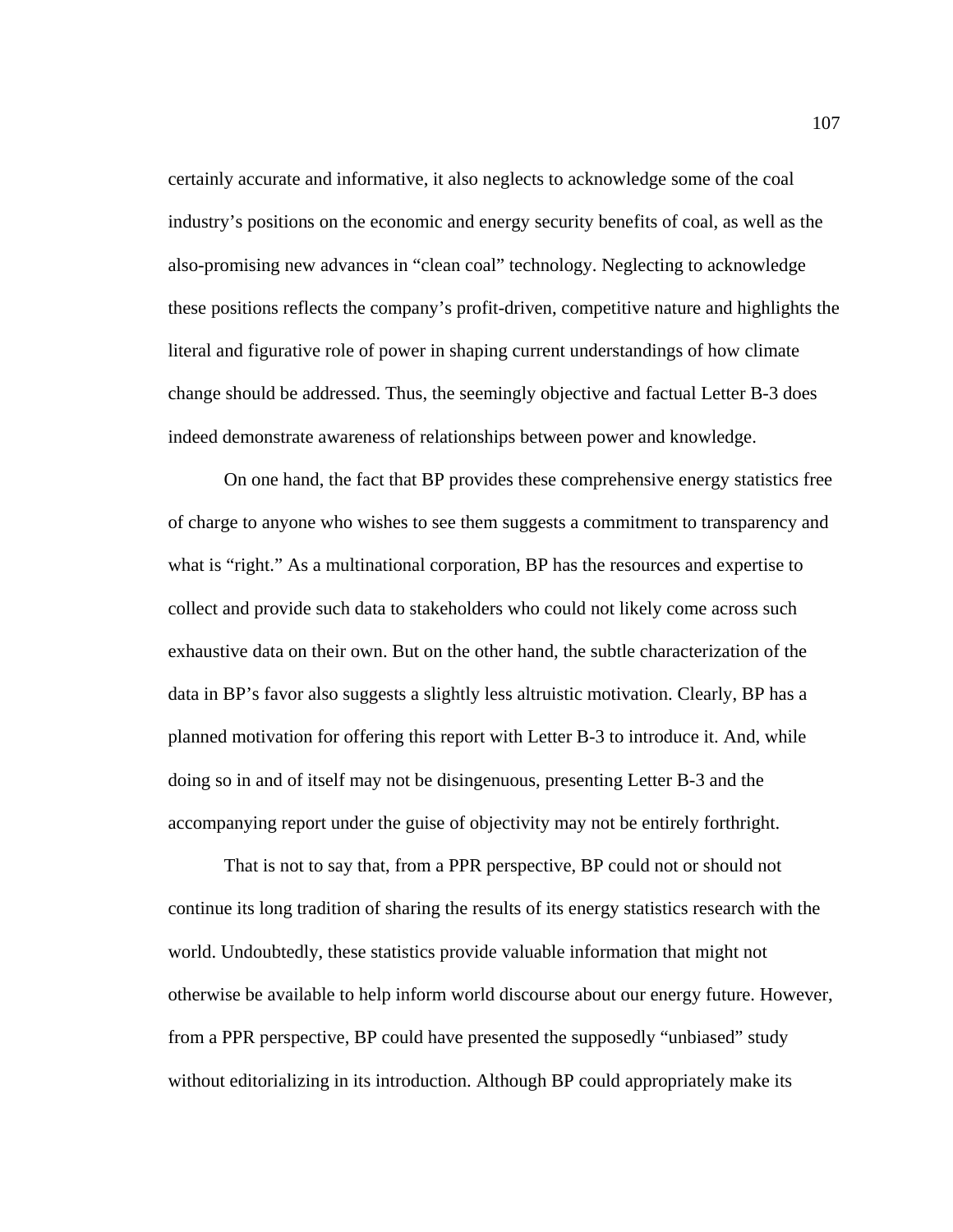arguments about the coal industry elsewhere, a practical model for PPR would call for refraining from such commentary in Letter B-3.

## *The Dual Role of Practitioners*

The fifth component of the theoretical framework for PPR addresses matter of public relations practitioners' relationship to activists. Proponents of PPR Holtzhausen and Voto (2002) call for practitioners to themselves become activists, forming alliances with marginalized people or functions. The AAIDD artifacts demonstrate that this component of the theoretical framework should indeed be retained as part of the new, practical model for PPR.

AAIDD demonstrates the practical feasibility of this activist approach in its support for the self-advocacy movement. The long history of intellectual disability discourse illustrates a painfully slow process of empowerment for individuals. Gradual shifts in what constitutes knowledge about intellectual disability have lead to deinstitutionalization and the guarantee of certain civil rights for people. Now, as more and more individuals participate in communities and seek to exercise their human rights, people with intellectual disabilities are becoming more visible and more vocal.

SABE's outcry at the 2005 AAIDD annual conference illustrates the current struggle of power and voice for people with intellectual disabilities. Self-advocates claim a moral right to define themselves and determine their own circumstances. In doing so, they reject the continued use of stigmatized terminology and patronizing language. As impassioned and direct as the entreaties of self-advocates may be, however, theirs is still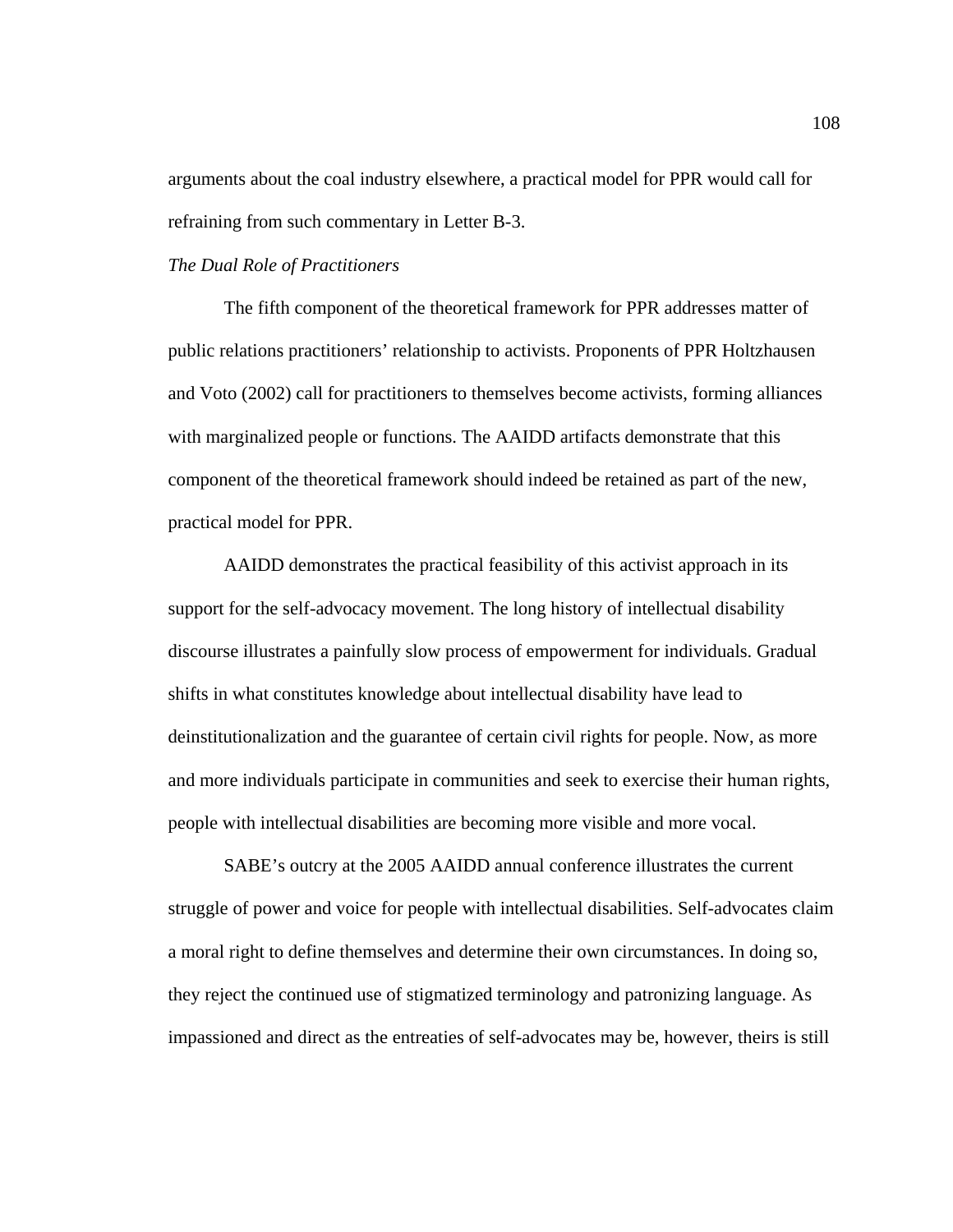not the only voice in disability discourse. This historically disempowered group continues in its struggle to be heard.

In AAIDD's case, the rhetorical effectiveness of embracing activists is highlighted by artifacts A-1 and A-3, in particular. Both directly acknowledge selfadvocates and their rights. On the other hand, Bersani's Letter A-2 does not directly acknowledge self-advocates and their lack of participation in the AAIDD name change vote. It seems possible that, as Bradley did in Letter A-1, Bersani could have at least acknowledged various stakeholder concerns and described the organization's efforts to continue to include those stakeholders. Instead, Bersani's repeated claim of consensus and his reference to members' common mission in Letter A-2 seem to suggest a strategy aimed at overcoming opposing arguments. That is not to say the overall act of changing the organization's name was carried out with no regard for the self-advocate activists in this case, however. The texts do appear to at least acknowledge the grievances of those disempowered groups, describing AAIDD's efforts to redress the wrongs it committed.

 In the case of BP, little can be guessed about the public relations practitioners' orientation toward activists from the artifacts examined. In cases where the company does seem to acknowledge activist concerns, those acknowledgements seem directed more at maintaining organizational power than at ceding it to the disenfranchised.

 That is not to say that PPR practitioners cannot or should not engage in such power-focused discourse. The fifth component of the theoretical framework for PPR also calls on practitioners to form alliances with those who can help them gain power and influence in the organization (Holtzhausen  $& \text{Voto}, 2002$ ). Indeed, such power is likely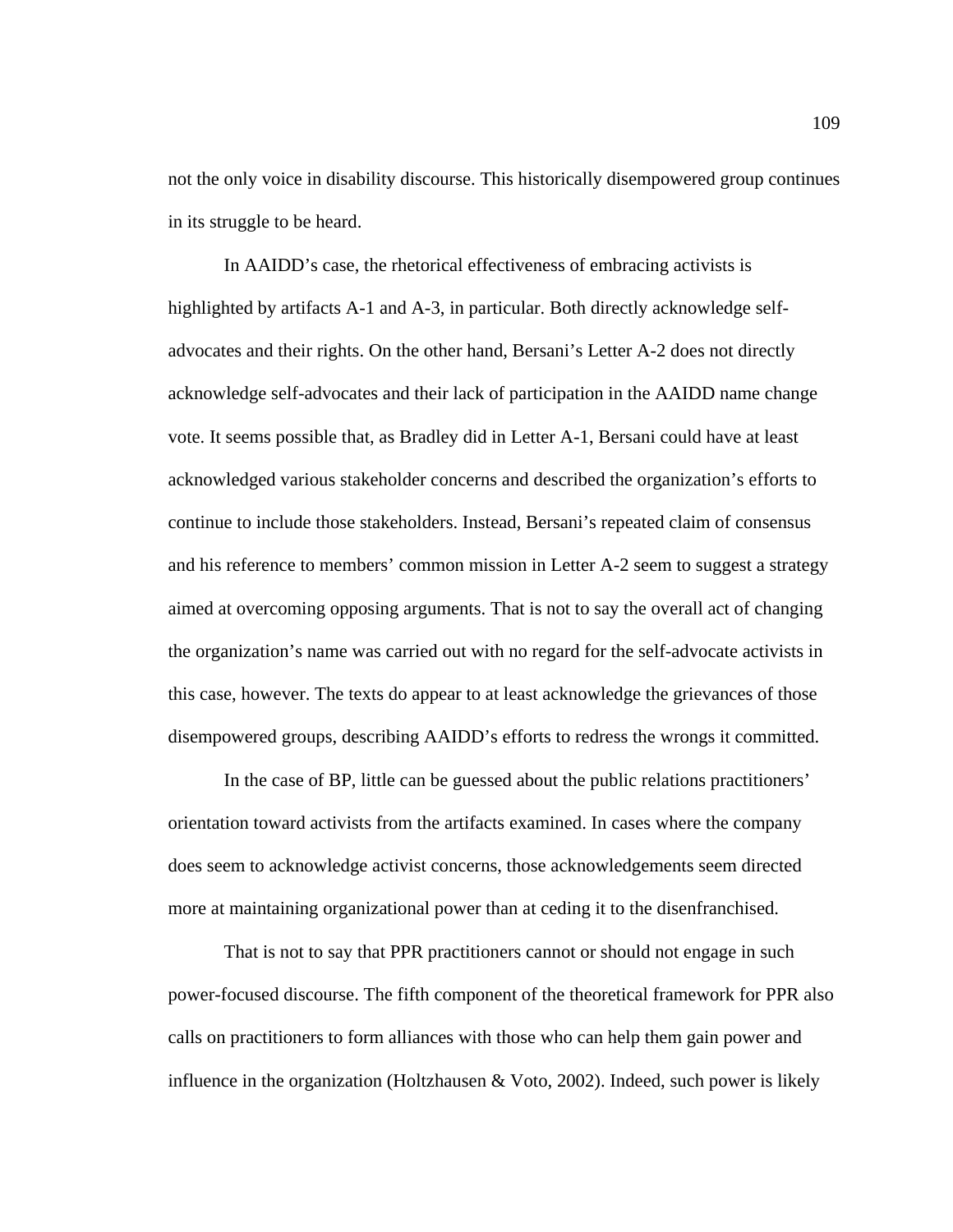required for the organization to continue to do its job well. Without power, the organization cannot help itself or those marginalized people or functions it should seek to embrace.

The cases of AAIDD and BP help illuminate aspects of the PPR framework that can be represented under the heading, "the dual role of practitioners." In this dual role, the PPR practitioner should form alliances, both with those who may be marginalized by the organization and with those who can help empower it. In so doing, practitioners will form alliances with disempowered people, helping the organization act more ethically and communicate more effectively while also lending voice to those who have traditionally been shut out. The AAIDD artifacts demonstrate that this component of the theoretical framework should indeed be retained as part of the new, practical model for PPR.

#### *Strategy*

The issue of decisions about whether and how to seek power leads us to our next category for practical PPR, that of strategy. The last three components of the theoretical framework for PPR can be evaluated under this general heading.

 In the sixth component of the theoretical framework for PPR, practitioners are called upon to privilege transparency, not the gaining of power, in their public dialogue. At the same time, in the seventh component of the framework, Smudde (2007) acknowledges both the need for strategy and the role of power-knowledge relationships for successful strategic planning. In direct contrast, in the eighth and final component of the theoretical framework for PPR, Ströh (2007) asserts that PPR practitioners should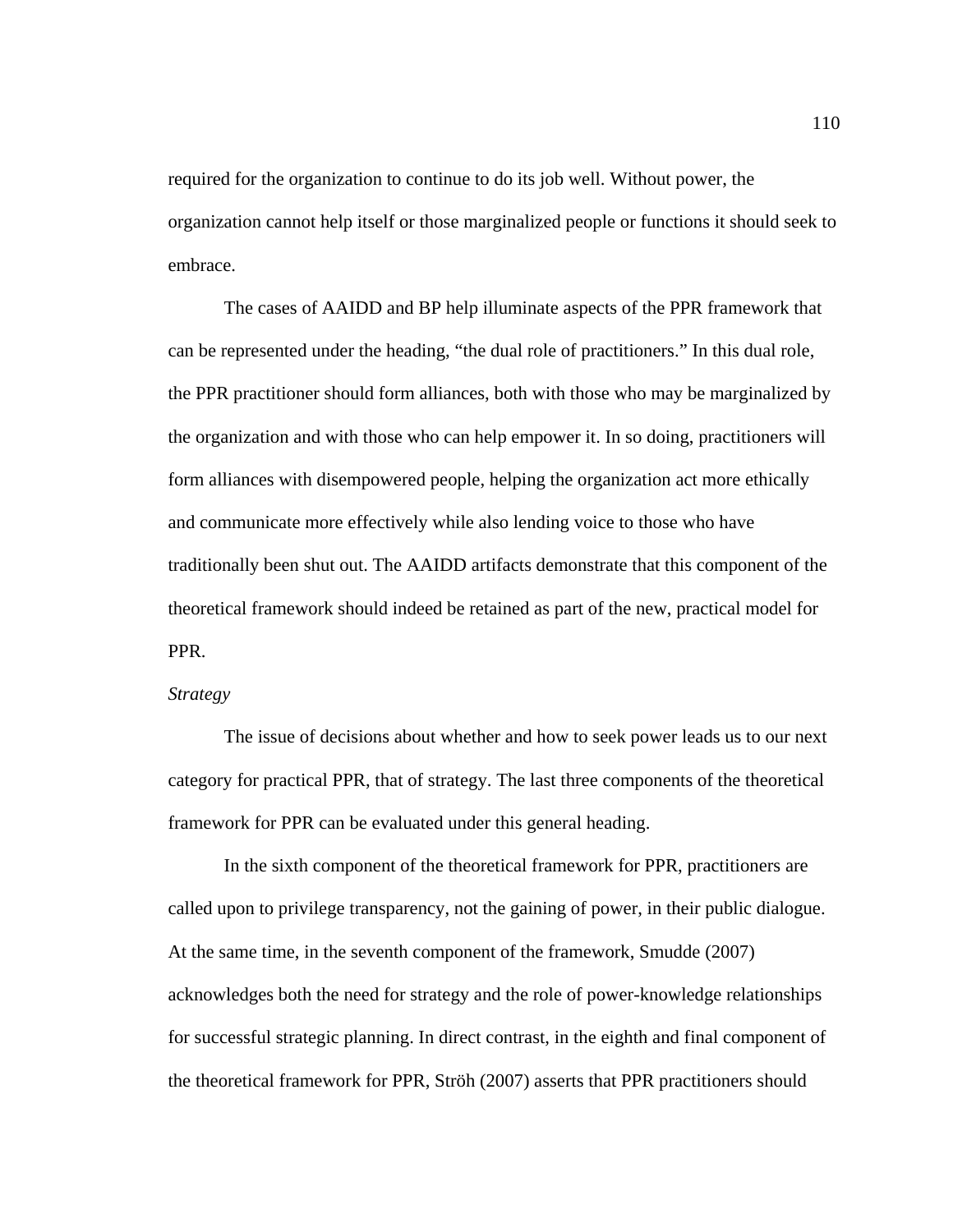enter into relationships *without* planned strategies of how they are going to achieve success in those relationships.

 These three related, but somewhat contradictory assertions get at what is perhaps the very heart of questions about PPR's practicality. They also bring about the need for a practical resolution to this conflict in theory. As a result, it is in this category where one component of the theoretical framework for PPR is demonstrated to not hold up to the real-world rigors of practical application.

 Organizations inevitably are formed with a purpose, be it a nonprofit mission to serve a certain altruistic goal, or a corporation's objective at securing a profit for its investors. Thus, the likelihood that any public relations discourse could be embarked upon without motives for directing the outcome seems quite small. Indeed, if practitioners are to contribute to improving the reputation of the public relations field, aren't they obligated to undertake the planning and strategizing required in order to do their jobs well and advance the goals of the organization?

A look at the case study artifacts provides practical answers to these questions. The issue of AAIDD's name change highlights how even the most altruistic of organizations must inevitably have *raisons d'être—*goals and objectives the organization exists to fulfill (e.g., the AAIDD mission). This fact demonstrates that the idea of engaging in discourse without planned strategies for success is not a realistic component for a practical model of PPR.

A look at the artifacts in the AAIDD case demonstrates that PPR can and does accommodate strategic public relations planning. For example, the messages of Address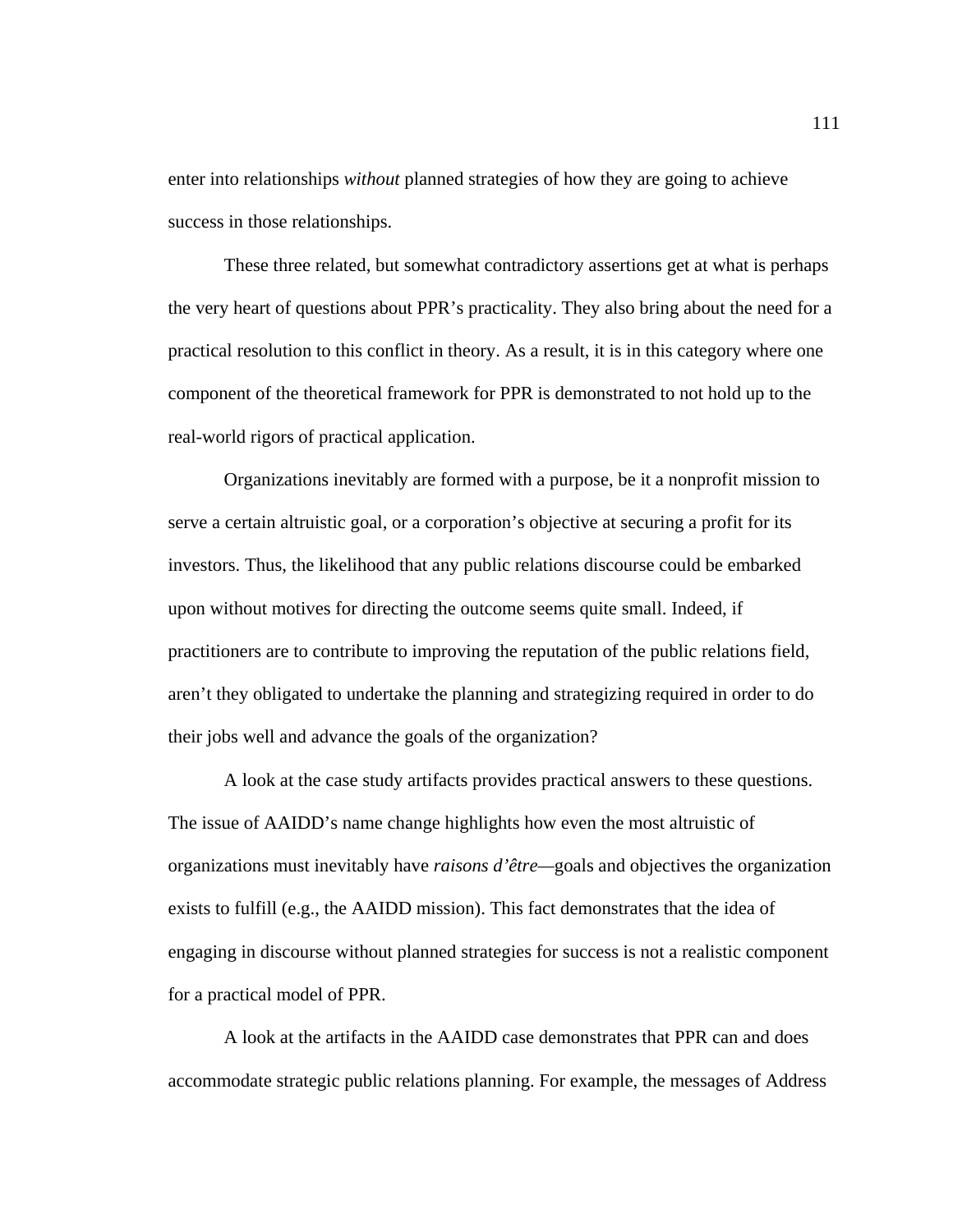A-3 are constructed to relate to the intended audience and gain their participation in a course of action that Bersani feels to be right and just. Such attention to audiences suggests that a strategy does, indeed exist. In fact, from a PPR perspective, the absence of such a strategy in Address A-3 would be even more problematic because it would minimize the effectiveness of the communication and therefore the organization's ability to reach its objective. Again, that objective being equal human rights for people with intellectual disabilities, it appears that PPR in practice likely requires strategy and does not reject it.

 Letter A-1 also illustrates the need for planned strategies. Because they are not included in the process that Letter A-1 identifies for achieving consensus on the organization's name, self-advocates, although invited to attend events and given more opportunities to speak out, will continue in their disempowered role. In this regard, and in terms of the overall purpose of engaging members in the name change process, Letter A-1 does not meet the PPR theoretical standard for entering into relationships without planned strategies for success. Indeed, the immediate goal of the letter is to garner support for the name change strategy Bradley sets forth. This goal is in keeping with the organization's long-term need to maintain its role as a leader in the field, which it must do in order to effectively carry out its mission.

 In further evidence for the need for strategy, although Bersani's Letter A-2 seems to do a better job than Bradley's Letter A-1 at meeting the PPR principle of engaging in relationships without pre-determined strategies for success, it seems likely that Letter A-2 is less likely to help the organization meet its objectives than Letter A-1. Despite its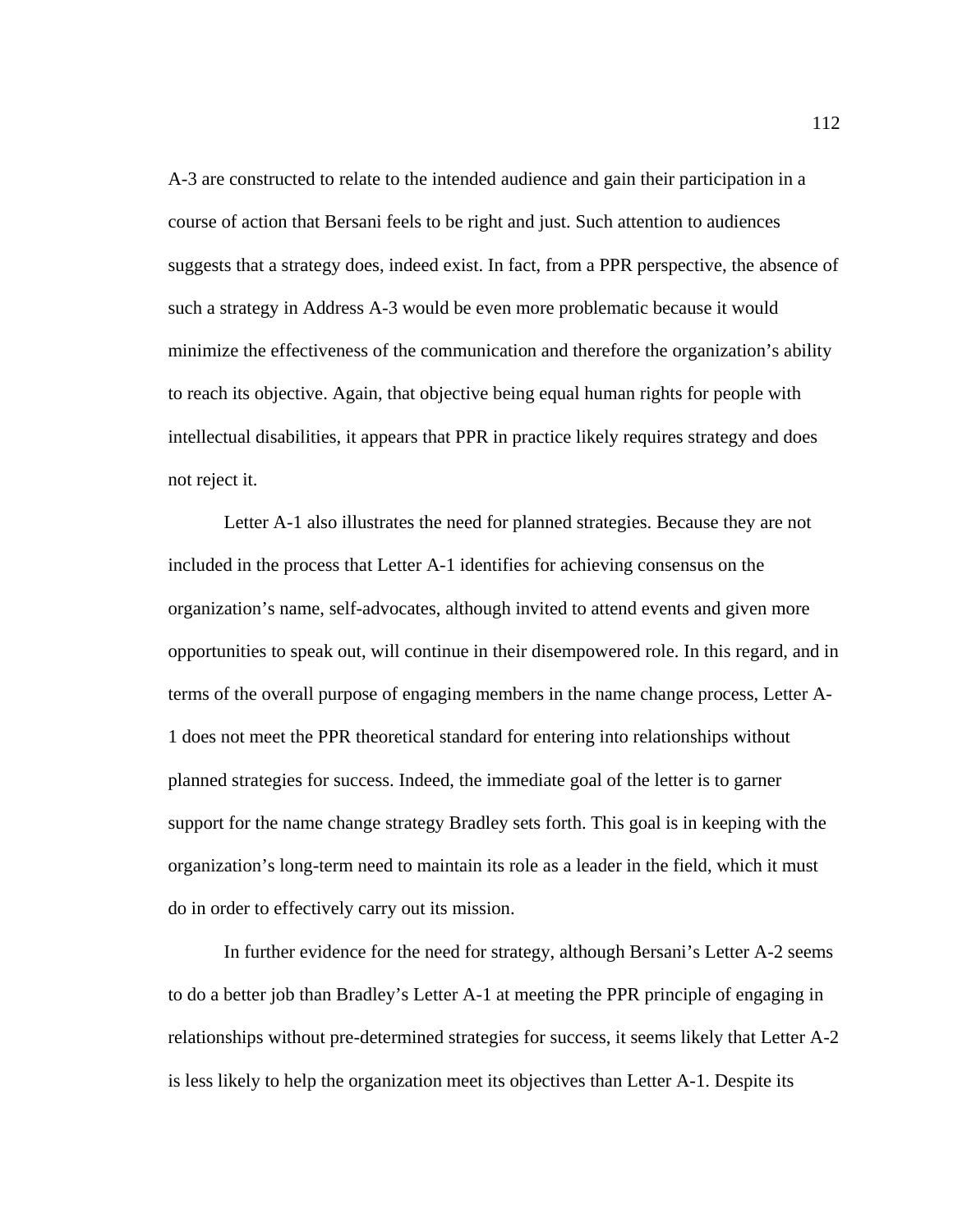impassioned plea for what is just and right, Letter A-2 does nothing to build consensus for change among those who may hold differing views from self-advocates. By neglecting to acknowledge those powerful audiences, Bersani may in fact be sowing the seeds for potential dissensus, endangering the organization's success at carrying out its mission. And, since that mission is dedicated in part to securing the human rights of people with intellectual disabilities, it appears that a lack of stakeholder-focused strategy may in fact run counter to the overall goals of PPR.

 BP's case also helps inform the question of the role of strategy in a practical PPR practice. As public concern about the environment makes eventual regulation more and more likely, organizations like BP may gain a strategic advantage from early action and a corporate environmentalist approach. By taking action before it is required, BP both makes progress on environmental issues and also maintains its own power so that it can continue to protect its bottom line. And, while BP's profitability benefits it shareholders most directly and significantly, it also seems likely that a successful BP is also more likely to have the resources available to continue in its corporate environmental efforts. For, what company is less likely to invest in environmental efforts than a bankrupt company?

 The same argument can be made regarding BP's discourse about its recent accidents and other operational shortcomings. Certainly, BP's *mea culpa* serves a certain strategic purpose, namely, to put these difficulties in the past and continue on in its otherwise successful and responsible efforts. On the other hand, BP's efforts to address those wrongs do appear substantial and sincere, such as its comprehensive new program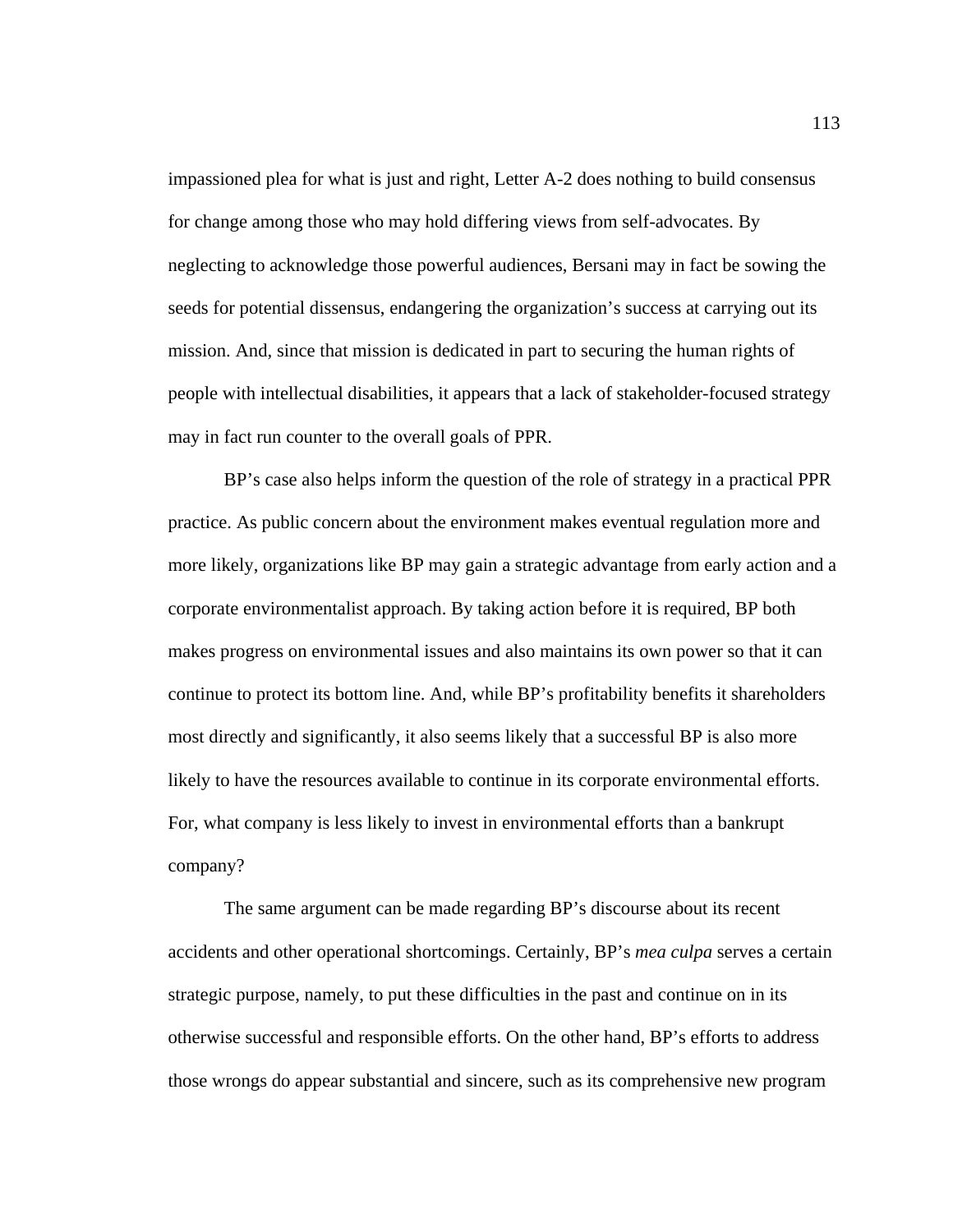for employee safety training, support for surviving families in Texas City, and voluntarily committing to more stringent facility safety standards.

 Such a pragmatic understanding of corporate social responsibility may not lead to change as sweeping or satisfying as that advocated by activist groups; nevertheless, BP's corporate environmentalism illustrates how practical PPR would indeed require strategies for corporate success. Thus, the final category for practical PPR, "strategy," retains two principles set forth in the theoretical framework, but rejects the last. On the subject of strategy, then: PPR practitioners will strategically plan discursive actions to support organizational goals based on an informed knowledge of stakeholders.

### *Theoretical Framework for Practical PPR*

To sum up the findings of this evaluation, based upon analysis of the AAIDD and BP cases, a theoretical framework for practical PPR would meet the following guidelines:

- 1. *Practical relativism:* The PPR practitioner will choose discursive action based on what is in keeping with organizational objectives and what is right and just in the context of a particular event or situation.
- 2. *Power relations:* The PPR practitioner will be aware of power relations, acknowledging irony and contradiction, and avoiding claims of objectivity.
- 3. *The dual role of practitioners:* The PPR practitioner will form alliances with those who may be marginalized by the organization and also with those who can help empower it.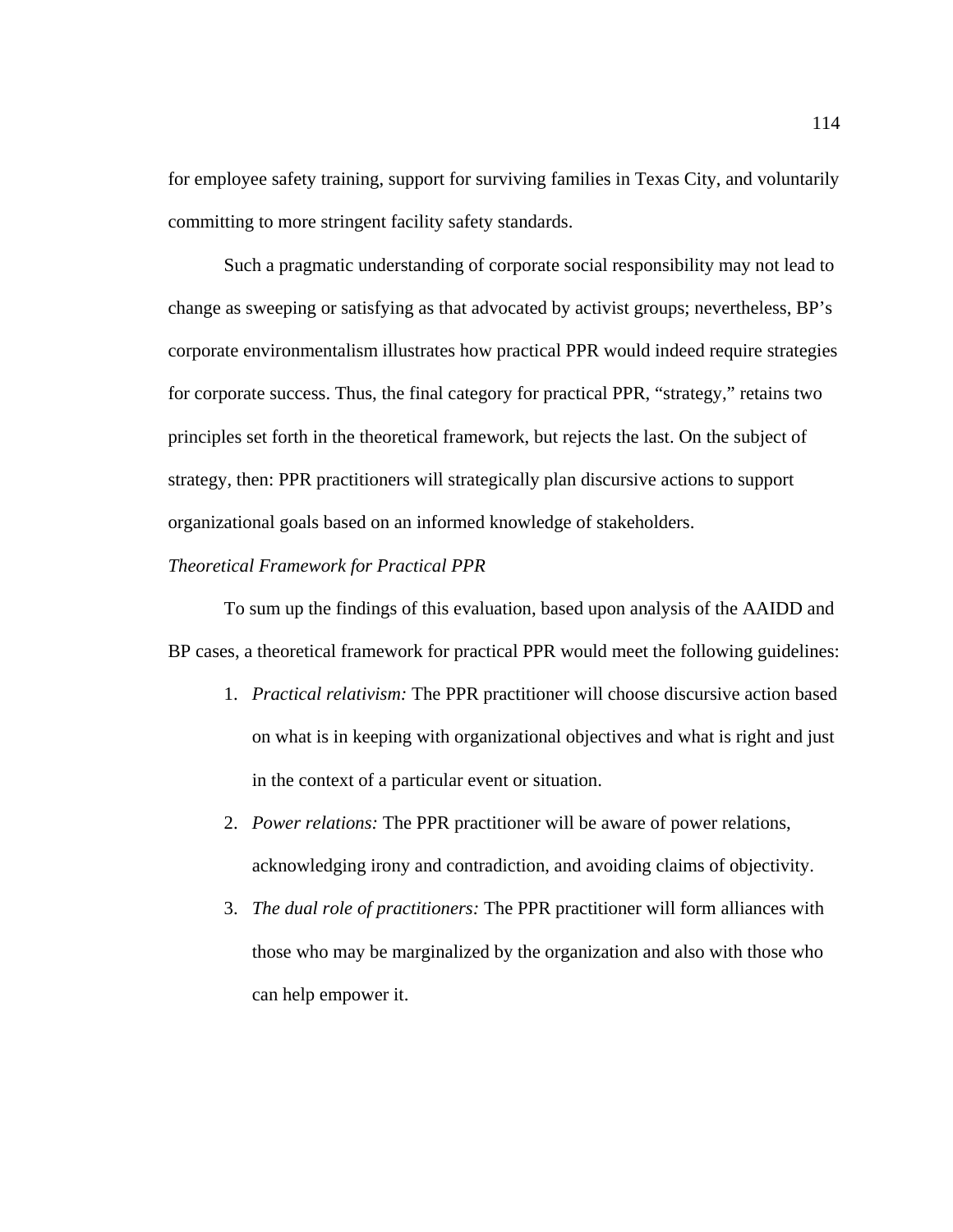4. *Strategy:* PPR practitioners will strategically plan discursive actions that are as transparent as possible, supporting organizational goals based on an informed knowledge of stakeholders.

### *Conclusions*

The present study fills an important need for the advancement of PPR. Up until now, many have theorized about PPR, but very little has been offered in the way of a roadmap for the real-world application of PPR. It is essential that the field move forward, so that the significant amount of theoretical work that has taken place does not languish in library stacks and electronic journal archives, but is instead tested and shown to be relevant in the living, breathing world of public relations practice. Bridging public relations theory with practice will ensure that the significant amount of scholarly effort that has been invested in PPR will bear real, tangible results for the improvement of public relations practice and all those who are affected by it. Toward that end, this thesis research project sought to offer a practical model for the application of postmodern ideas to the practice of public relations. Application of the theoretical framework to real-world public relations practice has yielded answers to the questions about the practical usefulness of what has, until now, been only a theoretical model of PPR.

#### *Research Questions*

RQ1 asked, "Can professionals effectively practice PPR while also serving as an activist for disempowered stakeholders?" Analysis of the AAIDD and BP cases demonstrates that public relations practitioners can indeed act as activists for disempowered stakeholders. It is important to note, however, that practitioners have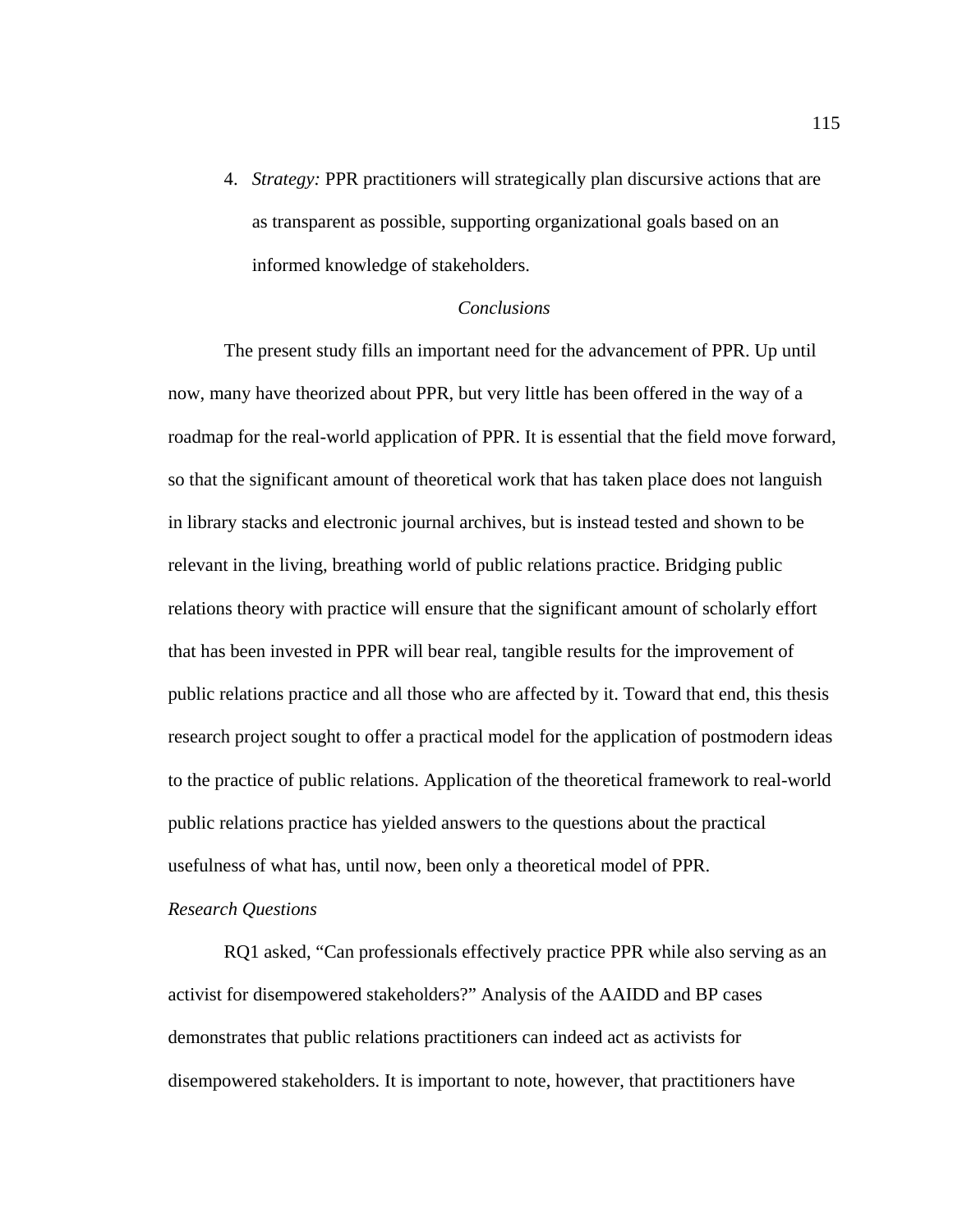competing ethical obligations in this sense. While PPR requires that practitioners do what is just and right based on the context of a given situation, the nature of the public relations field also requires practitioners to meet obligations to the organizations they serve.

RQ2 asked, "Can PPR be practiced ethically without imposing new metanarratives?" The impetus for this research question can be found in the circularity of the PPR ideal of avoiding privileging one particular viewpoint over others. As the AAIDD and BP cases demonstrate, this theoretical dilemma is answered by the requirements of real-world practice. For, while PPR must recognize the socially constructed nature of truth and acknowledge that conflict and dissensus will inevitably result from those diverse understandings, the practice of PR on an organization's behalf would not be possible without a goal, purpose or mission for that organization. And, by agreeing to practice public relations on the organization's behalf, the practitioner implicitly agrees to uphold that organizational mission. Thus, the practical PPR practitioner will make ethical decisions about how to engage in discourse that meets two criteria: 1) just and right discursive actions based on the context of the situation; and 2) discursive action that contributes to the overall business objectives of the organization. It seems likely that, in the event that both criteria cannot be met, the organization's objectives are not compatible with PPR. However, examination of the BP case yields insights into how even the most profitable of corporations could engage in PPR by making subtle changes. And, rather than detracting from the organization's bottom line,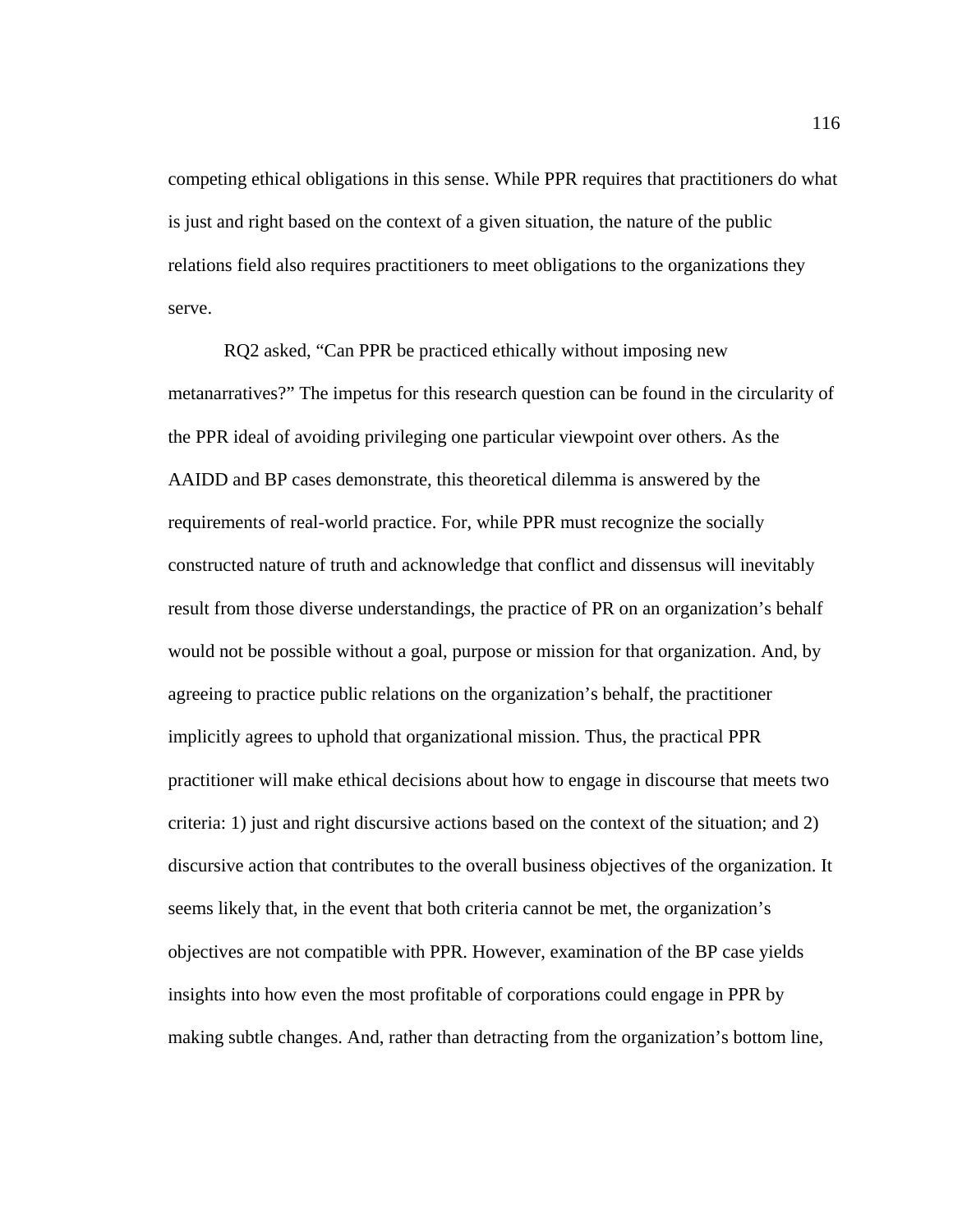those subtle changes are instead likely to contribute to greater success for the organization as a whole.

RQ3 asked, "Can PPR theory be bridged with public relations practice to reveal the pragmatic side of postmodernism?" Based on the case analyses in this project, a practical model of PPR requires only one significant change from the theoretical, and that is deletion of the assertion that relationships should be initiated without strategies for how the organization will achieve its goals. Instead, the practical model of PPR requires strategy, which is developed based on knowledge of stakeholders.

## *A Practical Model*

The cases of AAIDD and BP demonstrated that organizations can, indeed, engage with stakeholders in ways that coincide with the PPR framework. With the exception of the theoretical PPR principle of engaging in relationships without planned strategies for success, these cases suggest that potential does exist for practical application of PPR. Based upon evaluation of the cases in this project, the practical application of PPR theory could be enacted through the following steps. (A summary of this practical model for PPR is given in Appendix A.)

### *1) Plan strategically.*

For any public relations opportunity, discursive action should be strategically planned to support organizational goals based on an informed knowledge of stakeholders and power relations.

Strategic communication planning is a well-developed area of public relations theory and research. There exist many guides and templates for helping public relations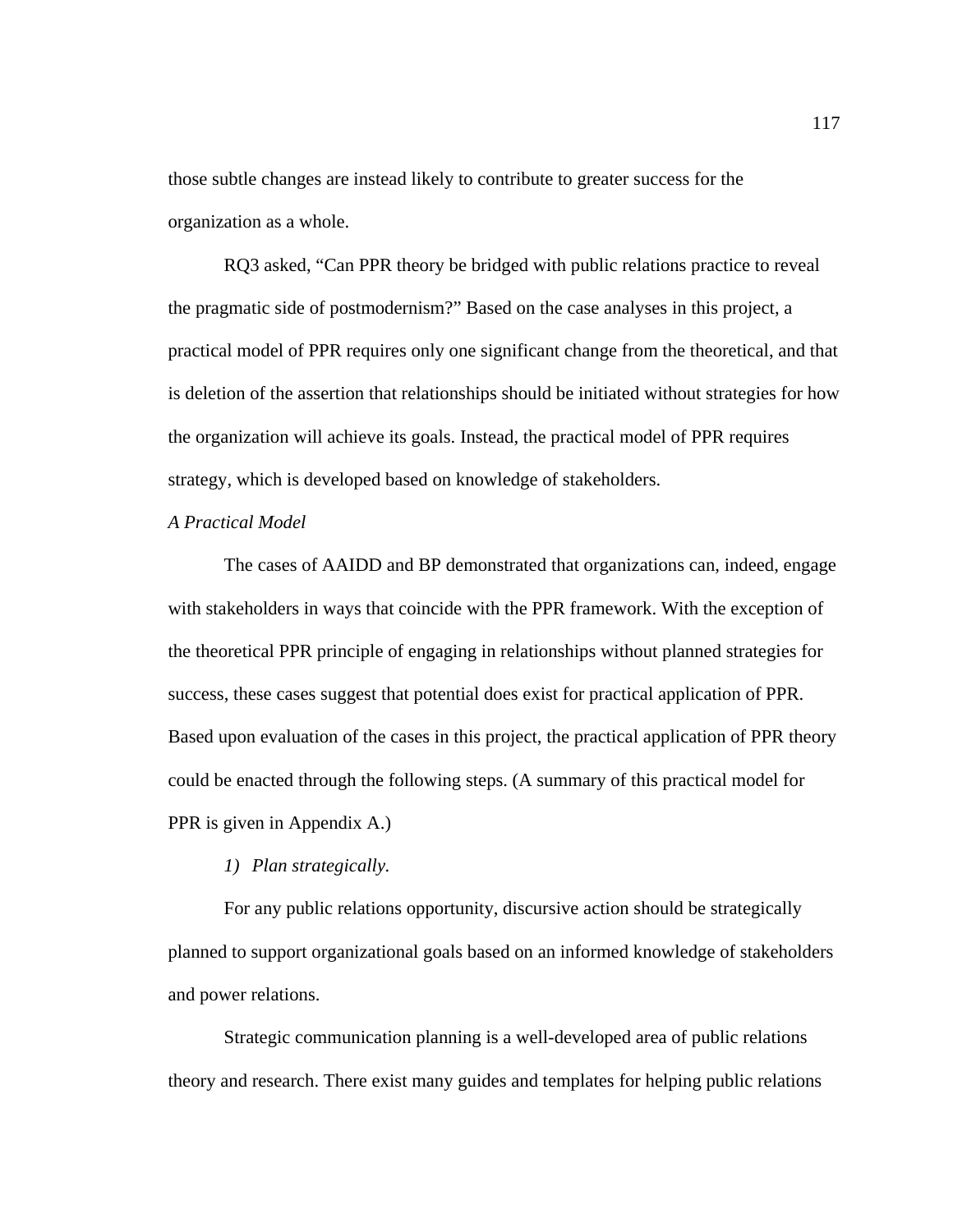practitioners to carry out this important function (i.e., Bayerlein, 2005; Fergusen, 1999; Smith, 2004; Smudde, 2000). While the literature on strategic communication planning offers a variety of methods and guidelines, any effective model will include attending to organizational objectives (Shaffer, 1997; Gronstedt, 1997) and stakeholders (Grondstedt, 1997; Likely 2002). Because strategic communication planning practices require attention to stakeholders and the environment, they enable practitioners to carry out the four PPR tenets presented in this research: attending to power relations, developing strategies to support organizational goals based on informed knowledge of stakeholders, enacting ethical relativism, and performing a dual role with regard to activists and the organization.

One model for strategic communication planning is presented in Smudde's (2000) use of rhetorical theory combined with organizational theory to examine General Motors' successful communication response to issues surrounding alleged fuel-system defects of its 1973-1987 C/K pickup trucks. Smudde's (2000) Communication Plan Template guides communication practitioners through strategically planning for a public relations opportunity by defining key messages; key audiences; objectives; goals; strategy; tools, tactics, and methods; critical success factors; leading indicators; a calendar; needed budget and resources; and, finally, evaluation of the plan's effectiveness. Smudde's (2000) Communication Plan Template contains several steps that would be particularly helpful for the PPR practitioner. On the subject of key audiences for the organization's public relations discourse, Smudde (2000) directs the practitioner to identify key groups of people both inside and outside the organization, their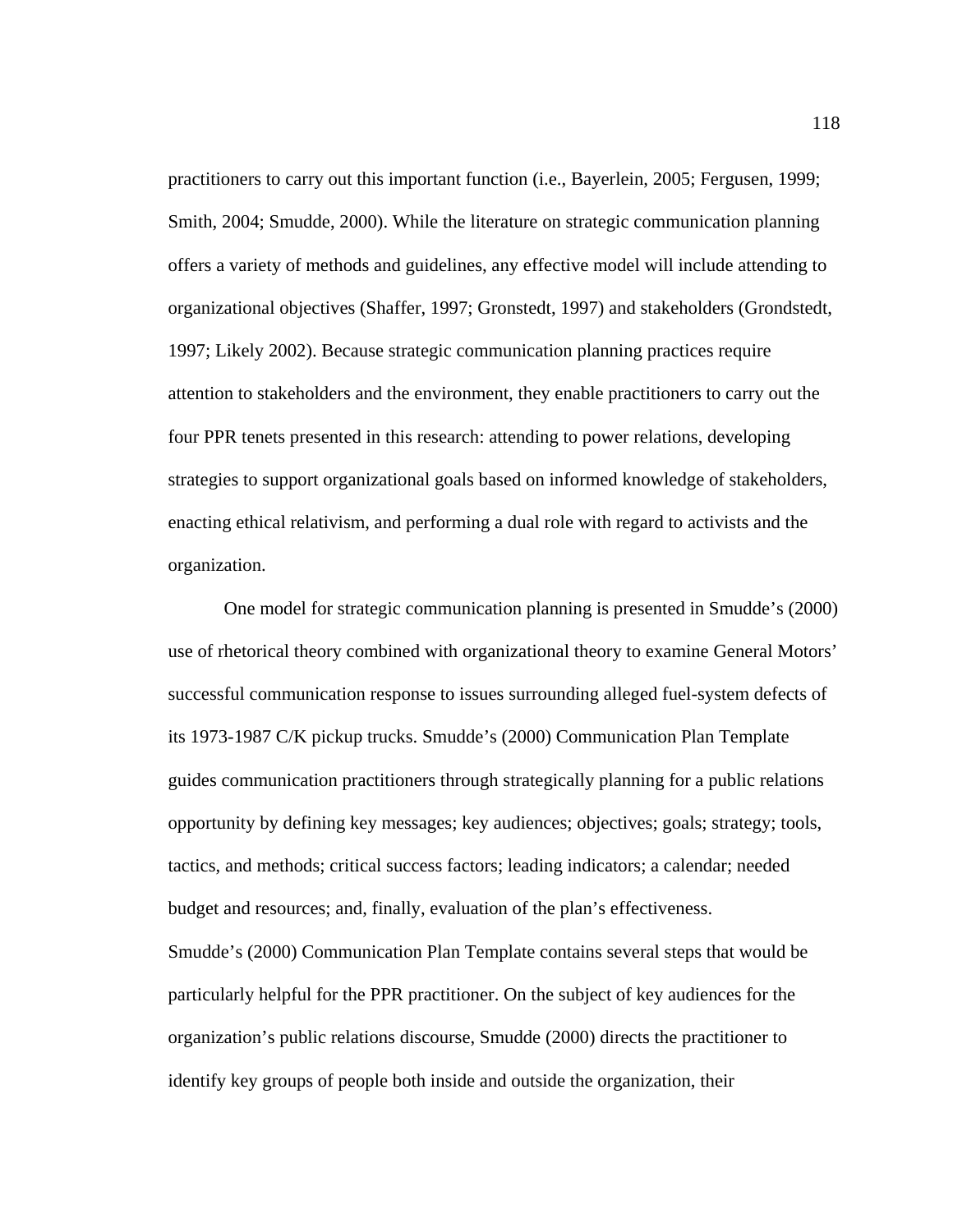characteristics, the kinds of things they want to know about the organization, and the ways in which they may be able to help the organization to achieve its objectives. Such attention to stakeholders affected by the organization's discourse will be essential to the practice of PPR, which requires practitioners to develop an informed understanding of stakeholders.

Strategic communication planning can also help practitioners attend to power relations. The previously cited example of Smudde's (2000) Communication Plan template also demonstrates how strategic communication planning requires PPR practitioners to pay attention to conflict and dissensus. Under the heading of "critical success factors," Smudde's (2000, p. 215) Strategic Communication Plan template calls for practitioners to identify opportunities, "occasions where an organization can capitalize on the situation to garner support and build its image" (Smudde, 2000, p. 215); barriers, "opposition to or… restrictions on an organization doing what it believes it should to solve the problem in the way it wants" (Smudde, 2000, p. 215). In doing so, the PPR practitioner will further identify and draw out details about the organization's power relations with the stakeholders identified by noting areas where conflict and dissensus may exist.

Practical relativism is another tenet of PPR set forth in this thesis research report. Strategic communication planning can also help practitioners enact practical relativism. Because strategic communication planning requires close attention to the organization's environment in which the organization carries out its public relations discourse, it can help practitioners to answer PPR's questions about what is right and just in a particular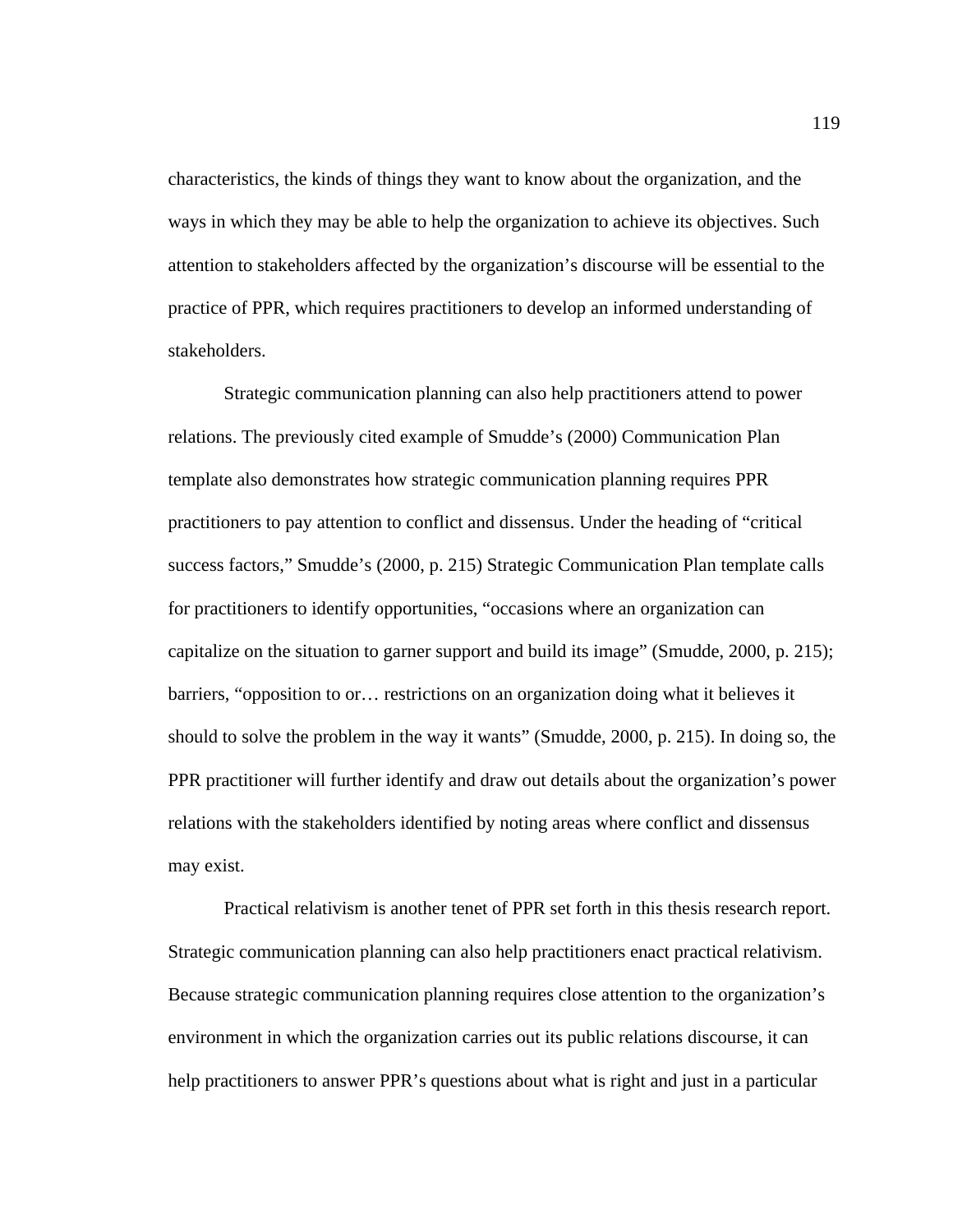case. Smudde's (2000) Communication Plan Template again serves as an example in this area. Another of Smudde's (2000) "critical success factors" (p. 215) is that of the environment, or the "business issues that fuel communications" (p. 215). Such attention to the context in which communications are to be carried out will help practitioners identify ethical behaviors based on the particulars of the communications environment.

On the subject of attention to the environment, an additional strength of strategic communication planning and its ability to help enact practical relativism lies in strategic communication planning's recursive nature. Perhaps the most important part of strategic communication planning is evaluating the plan's success and making new plans based on that evaluation. Thus, strategic communication planning is "recursive, because from the time an issue commands an organization's attention and action, public relations practitioners cycle within and throughout the phase any number of times" (Smudde, 2000, p. 168). Thus, strategic communication planning assists PPR practitioners to enact ethical relativism because it accounts for how the communication process stops and starts in sync with the environment.

Finally, PPR also calls for practitioners to take on a dual role, forming alliances with those who may be marginalized by the organization and also with those who can help empower it. This researcher asserts that strategic communication planning also serves to help practitioners to carry out this dual role. First, because it requires attention to key audiences and power relations, strategic communication planning helps the PPR practitioner identify stakeholders who could be marginalized by the organization's discourse as well as those who can help the organization achieve its objectives. Indeed,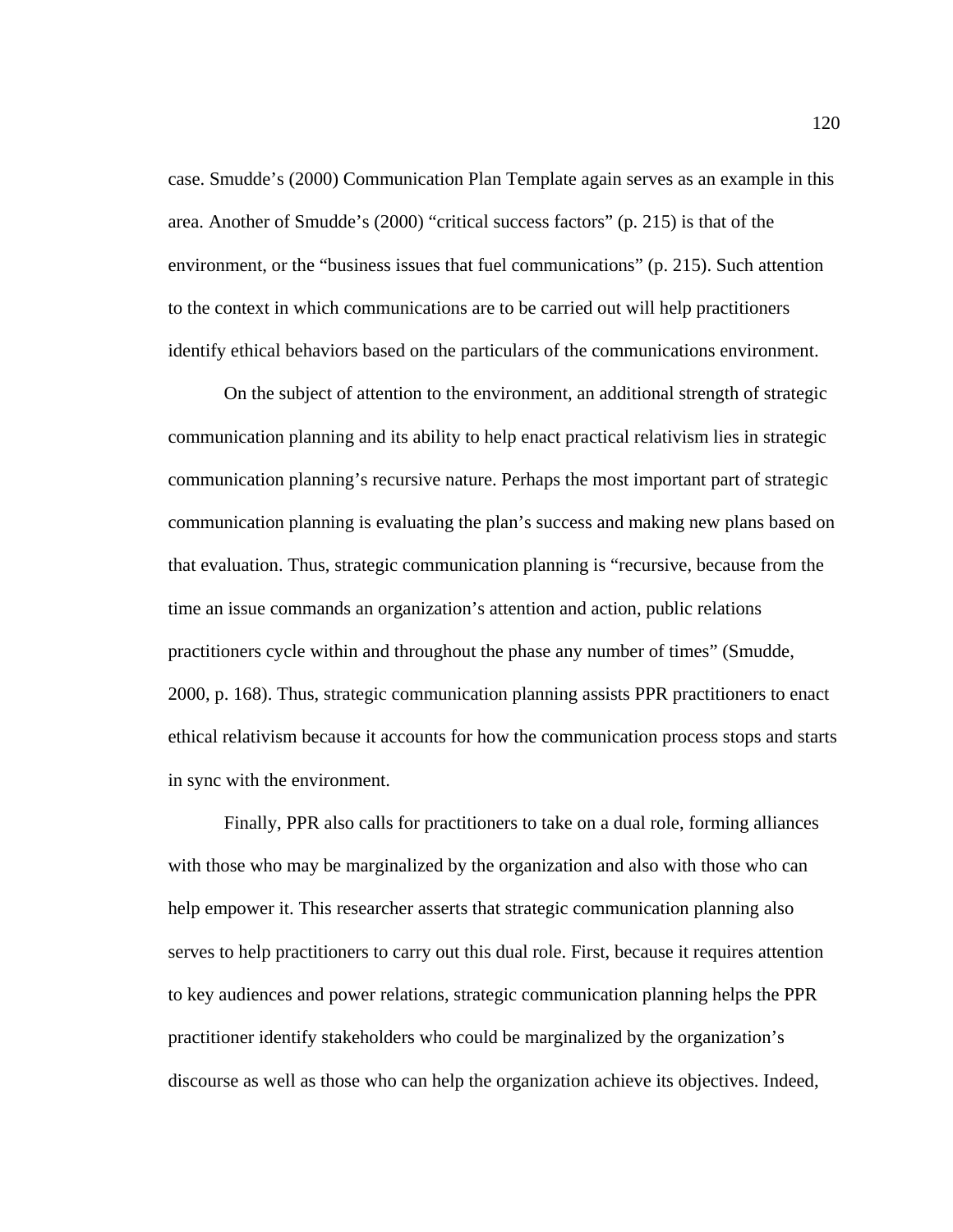the overall process of carrying out a strategic communication plan represents the very essence of the PPR practitioner's dual role.

Despite the many advantages of strategic planning noted above, it is important to note that this step is one that is necessary, but not sufficient on its own, for the practice of PPR. For, while strategic planning requires attention to power relations, it does not necessarily require practitioners to acknowledge irony and contradictions, nor does it require them to avoid claiming objectivity, in their communications. And, while strategic planning helps practitioners gain an understanding of the environment and context for their discourse, it does nothing to help the practitioner settle the question of what might be just or right in any particular context. Thus, two additional steps are needed for the practice of PPR beyond strategic planning.

### *2) Use awareness of power relations to direct construction of messages.*

The PPR practitioner will evaluate messages produced by the organization in order to avoid the creation of new metanarratives, avoiding claims of objectivity, and acknowledging the ironies and contradictions inherent in the organization's discourse.

Part of the strategic communication process is the development of messages that will help public relations to carry out the organization's objectives. The discursive nature of these messages is intended to gain cooperation or support for the organization. Models for strategic communication have clearly detailed how such messages should be constructed. But, PPR adds a new requirement for the practitioner in the construction of those messages: they must avoid making claims of objectivity, and instead acknowledge the contradictions and ironies in their own discourse. Thus, a new element of message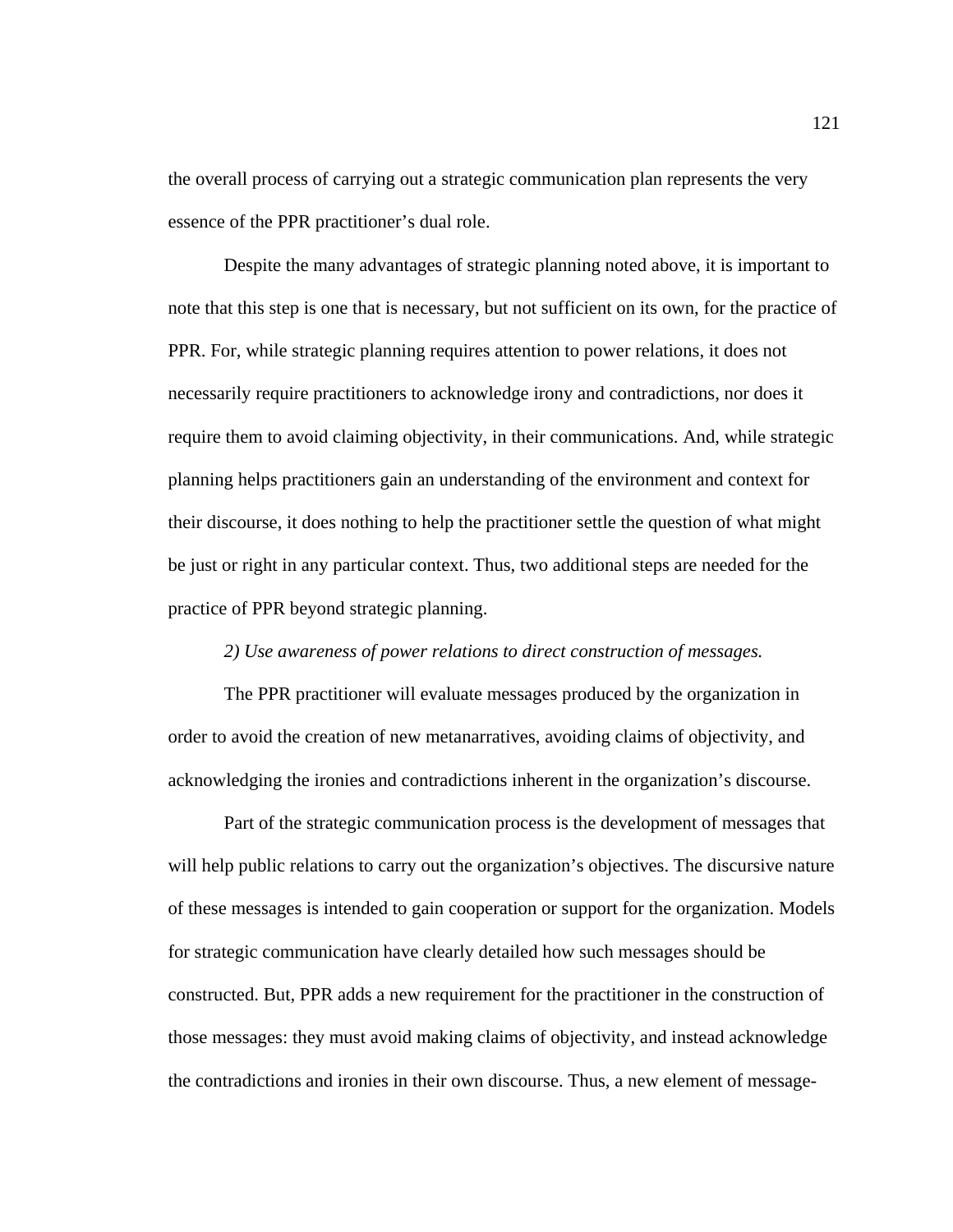checking must be added to the strategic communication process. For each message the practitioner develops, the following questions must be asked: "Does this message make claims of objectivity to disempower other stakeholders? Does this message acknowledge the ironies and contradictions inherent in the organization's discourse?" In so doing, the practitioner will avoid the creation of new metanarratives.

For many practitioners, avoiding the creation of new metanarratives will go a long way toward upholding the postmodern value of ensuring a voice for those who have traditionally been disempowered. But, as is the case with strategic communication planning, this step is necessary but not sufficient for the practice of PPR. Therefore, an additional step is required for the practice of PPR.

## *3) Use understanding of context to engage in discourse that is right and just.*

The PPR practitioner will evaluate messages produced by the organization to ensure that they are fitting with particular ethical circumstances of each situation, and also to ensure they are as transparent as possible. Strategic communication planning helps practitioners assess and meet their ethical obligation to effectively support the objectives of the organizations they serve. But PPR—with its focus on power relations and other stakeholders—offers a more nuanced understanding of that obligation. Thus, the PPR practitioner must add another element to the evaluation of message construction: that of adherence to particular ethical standards based upon the context of the situation. Doing so effectively requires that the messages developed during the strategic planning process be checked for two additional standards: first, they must fit with the particular ethical circumstances of the situation; secondly, they must be as transparent as possible.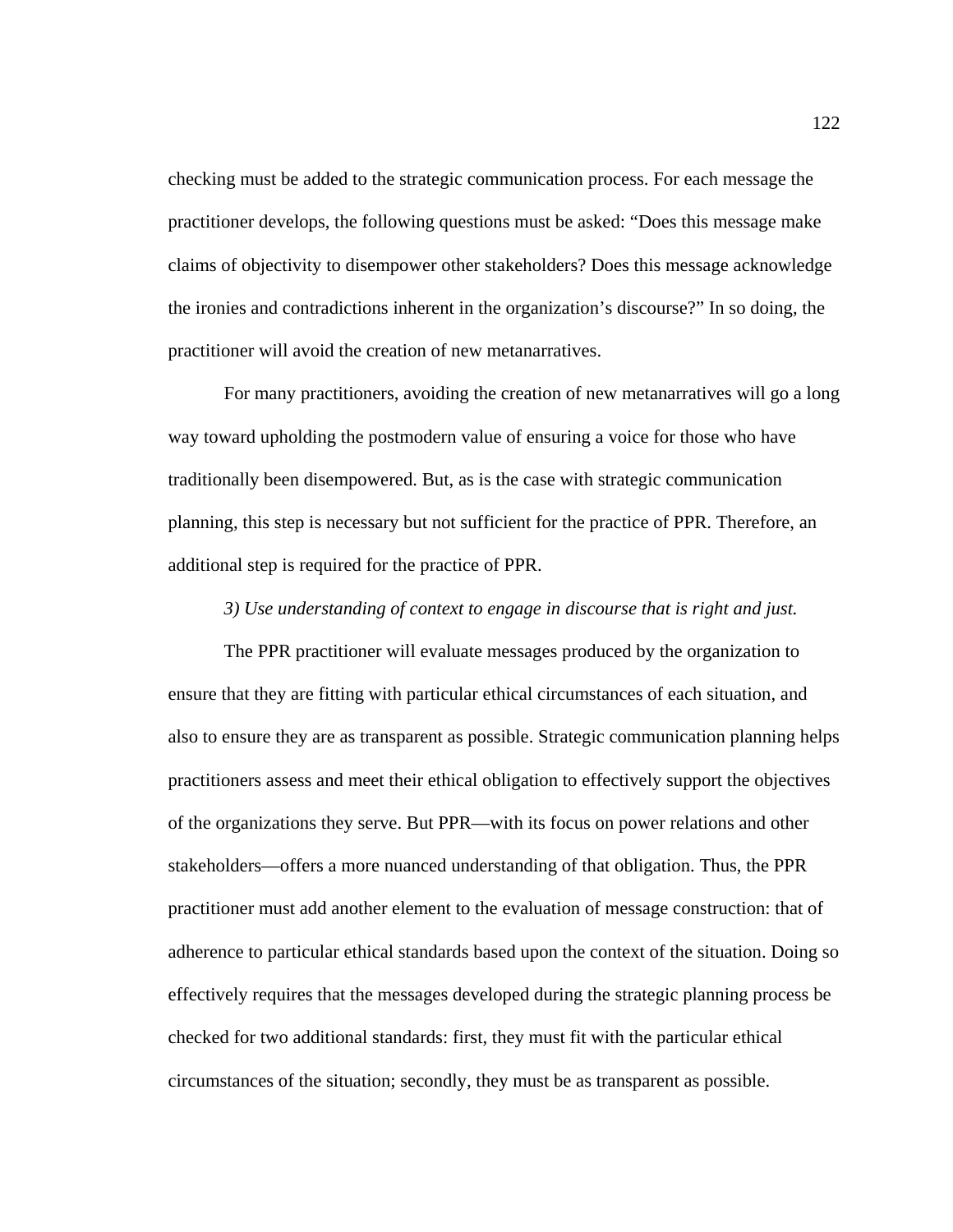The steps provided above offer a practical model to enact what has, up until now, been only a theoretical model for PPR. Theoretical scholars of postmodernism have offered an important basis for the practice of PPR. Indeed, practice is as much a way of thinking as a way of doing. Therefore, practitioners' understanding of PPR should not be limited to going through the motions of the three practical steps listed above. In keeping with the spirit of bridging theory with practice that provided the impetus for this thesis research project, the theoretical framework for PPR presented elsewhere in this report should be used as a way of thinking that guides the practical steps for "doing" outlined in this section.

## *Practical PPR Applied*

Given this project's focus on bridging theory with practice, it is not enough simply to provide the model for PPR above without also addressing how the model could be carried out. The two cases examined in this thesis research report offer appropriate subjects for such an application. Indeed, this project's evaluation of the AAIDD and BP cases revealed exactly how the organizations could effectively implement PPR in their real-world public relations practice.

### *PPR for AAIDD.*

 The case of AAIDD revealed that, even for a nonprofit organization dedicated to advocating for the rights of a disempowered minority, issues of power and discourse must be attended to with great care. In several instances, even while communicating about how to make its own discourse as just as possible, individuals with intellectual disabilities seemed to have been left out of the conversation. For example, in Letter A-1, Bradley's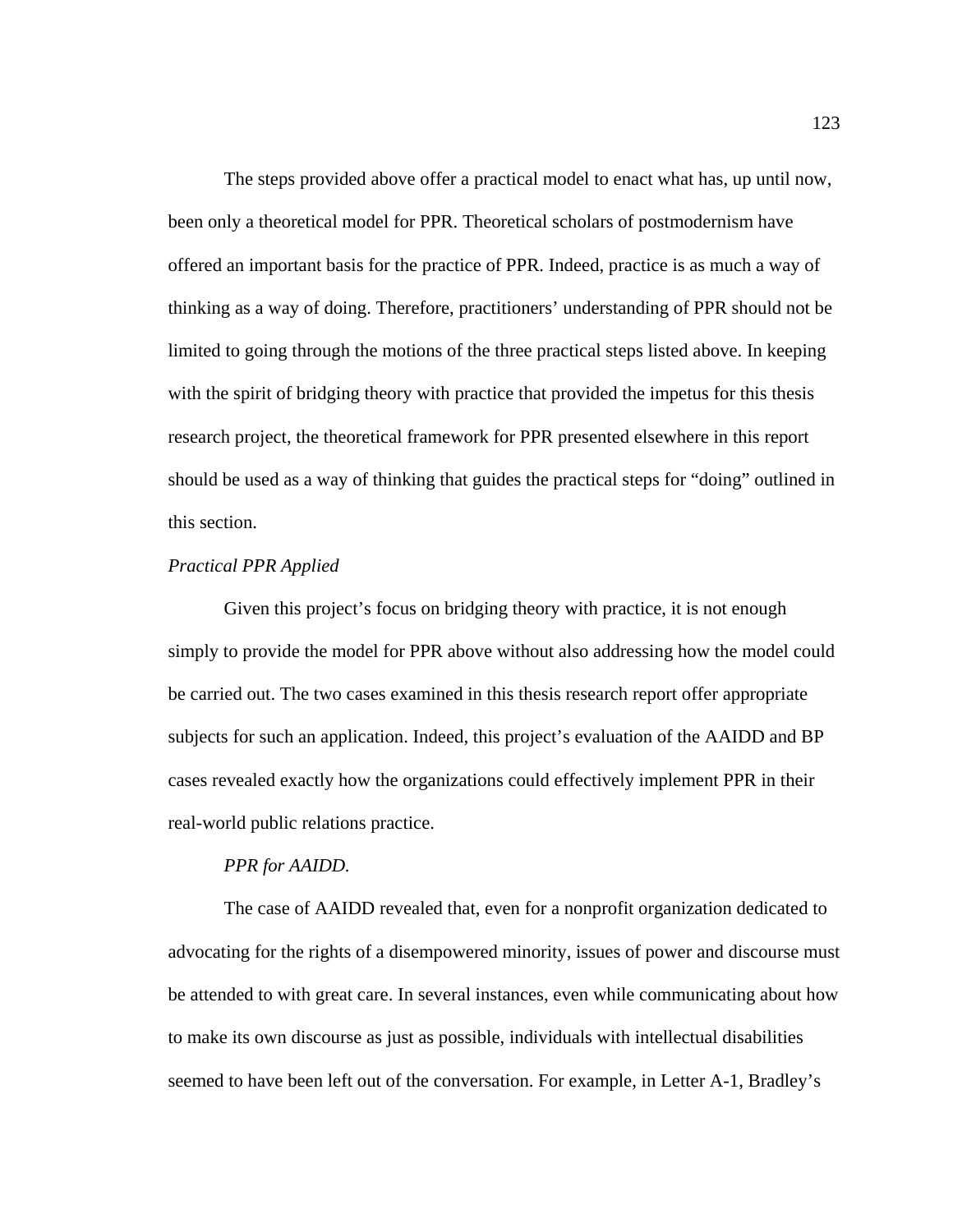plan for a resolution to the organization's name change vote excluded mention of any involvement in the decision by people with intellectual disabilities. And, while Bersani's Letter A-2 sought to empower the organization's leadership by placing its handling of AAIDD's first name change vote beyond question, it still did not address the irony and contradiction inherent in the fact that people with intellectual disabilities were not invited to vote about the language being chosen to describe them. Both of these omissions were avoidable. The authors of these presidential addresses could have attended to this issue of power by acknowledging dissenting stakeholders and describing the organization's efforts to continue to include those stakeholders in other ways.

 The lack of attention to the disempowered stakeholder group of people with intellectual disabilities in the AAIDD presidential letters suggests lack of strategic planning in the creation of these texts. Because this disempowered but important audience was not included in the process that Letter A-1 identified for achieving consensus on the organization's name, people with intellectual disabilities continued in their disempowered role. Letter A-2 also illustrated the need for planned strategies. Although the messages in Bersani's Letter A-2 seemed to suggest the presence of a strategy for the organization's overall handling of the name change process, the lack of acknowledgement of self-advocates in Letter A-2 suggests that AAIDD's discourse on this issue was not well-planned in terms of attention to those disempowered audiences. By neglecting to acknowledge important stakeholder groups, Bersani's Letter A-2 runs the risk of creating dissensus that would endanger the organization's ability to carry out its mission. And, since that mission is dedicated in part to securing the human rights of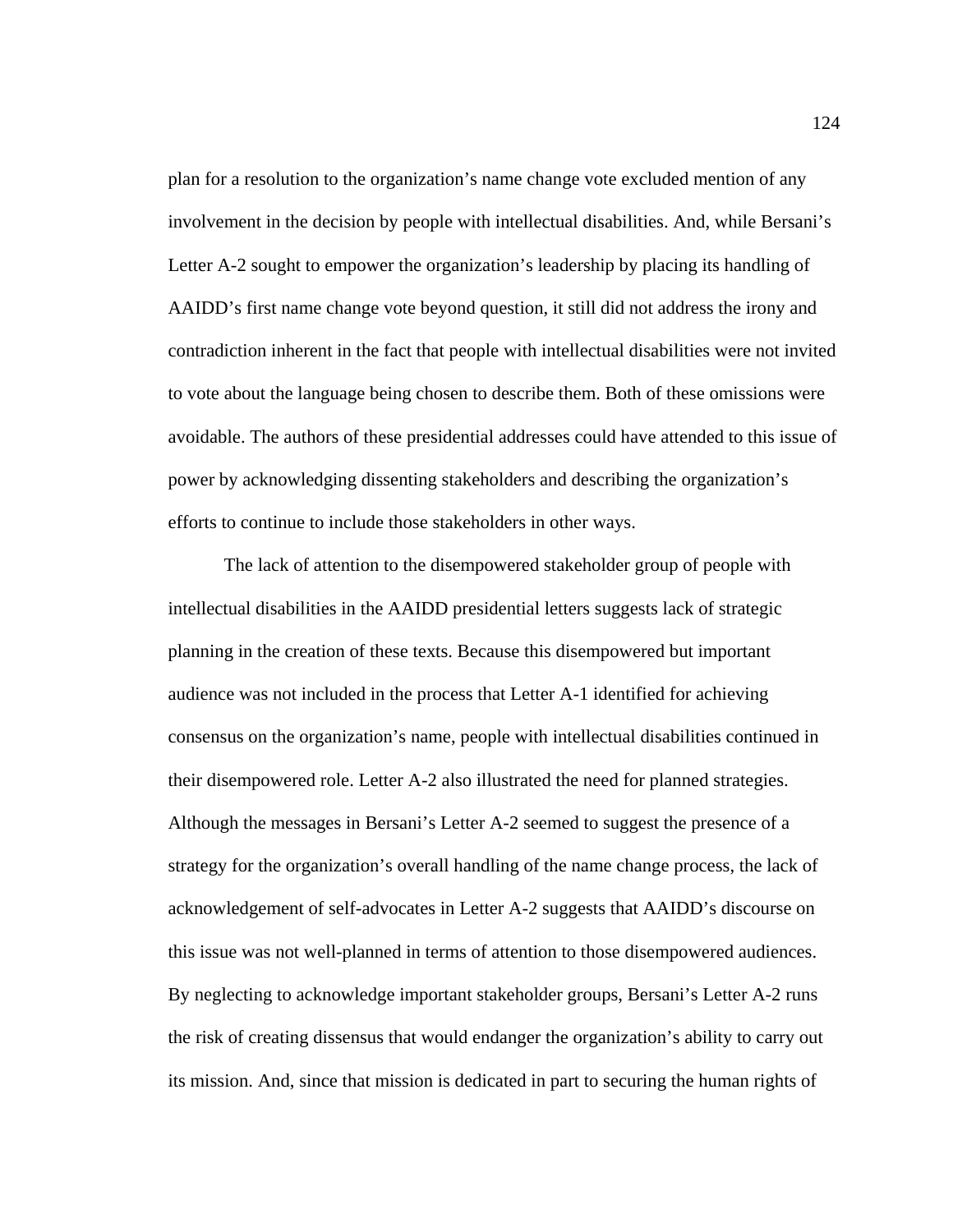people with intellectual disabilities, it appears that a lack of stakeholder-focused strategy may in fact run counter to the overall goals of both PPR and AAIDD.

 How would a PPR approach to these communications have differed from what was observed in the AAIDD artifacts? First, a postmodern public relations practice would call for AAIDD to begin with strategic planning for its presidential communications. In doing so, the organization would be forced to consider all audiences, including selfadvocates. As a result, the discursive action of the AAIDD presidential letters would be planned to support the organization's goals based on an informed knowledge of stakeholders and power relations. Despite its impassioned plea for what is just and right, Letter A-2 does nothing to build consensus for change among those who may hold differing views from self-advocates.

 Secondly, the practical model for PPR would call for AAIDD to evaluate the messages in its communications. In practicing PPR to its practice, AAIDD would examine its presidential communications with attention to avoiding the creation of new metanarratives and claims of objectivity while also acknowledging the ironies and contradictions inherent in the organization's discourse. This would involve acknowledging the power its discourse holds to determine the circumstances of people with intellectual disabilities, pointing out the ironies of AAIDD's ongoing dialogue about, but not always with, those it intends to serve. In so doing, AAIDD could more carefully attend to the power relations inherent in its discourse.

 Finally, a PPR practice would call for AAIDD to evaluate the messages in its presidents' letters and addresses to ensure they are fitting with the particular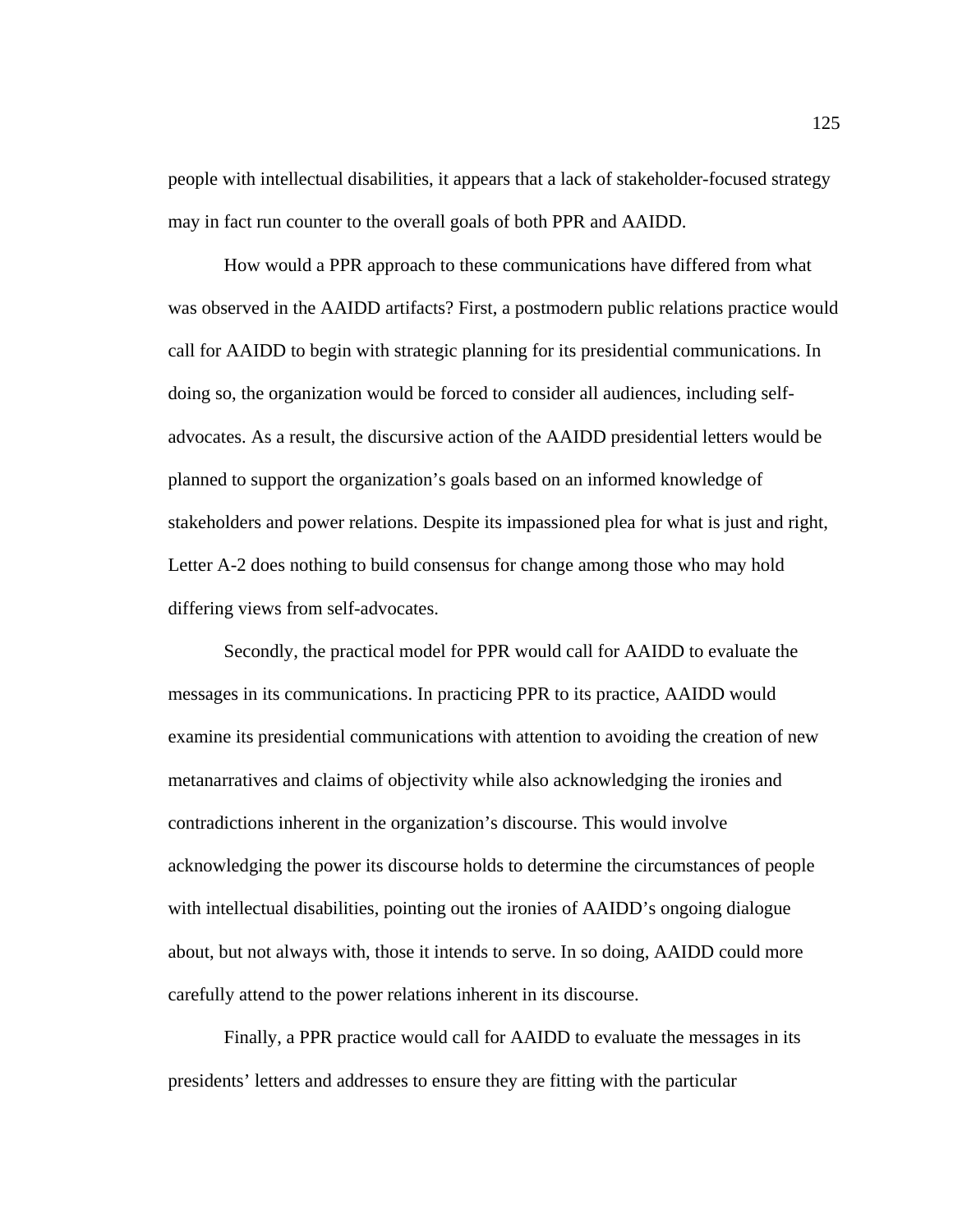circumstances of each situation while also ensuring transparency. The artifacts in this case suggested that, perhaps as a function of its altruistic mission, AAIDD probably requires little guidance to make ethical, context-based decisions about its discourse. Indeed, the very purpose of AAIDD's presidential communications was to engage in discourse about what constitutes the most right or just way for the organization to serve people with intellectual disabilities. The organization's mission will continue to provide grounding for its ethical decisions. That being said, performing this third step in the PPR model would help ensure that the organization pays proper attention to the overall communication context while deciding what is, in fact, just and right in keeping with its mission.

#### *PPR for BP.*

While AAIDD's case illustrates how context-based, ethical decision-making may be easier for a nonprofit organization, BP's case illustrates the corporate sector's existing strengths in terms of strategic planning. The artifacts examined in this study revealed that, as public concern about the environment have made eventual regulation more and more likely, BP used strategic communication planning to protect its bottom line and thus serve its key stakeholders' interests. Fortunately for other stakeholders, BP's effective communications also serve to benefit others, although to a lesser degree. Clearly, BP's profitability benefits it shareholders most directly and significantly, but BP's financial success also makes it more likely to have the resources available to continue in its corporate environmental efforts. Therefore, the first PPR step would be easy for BP to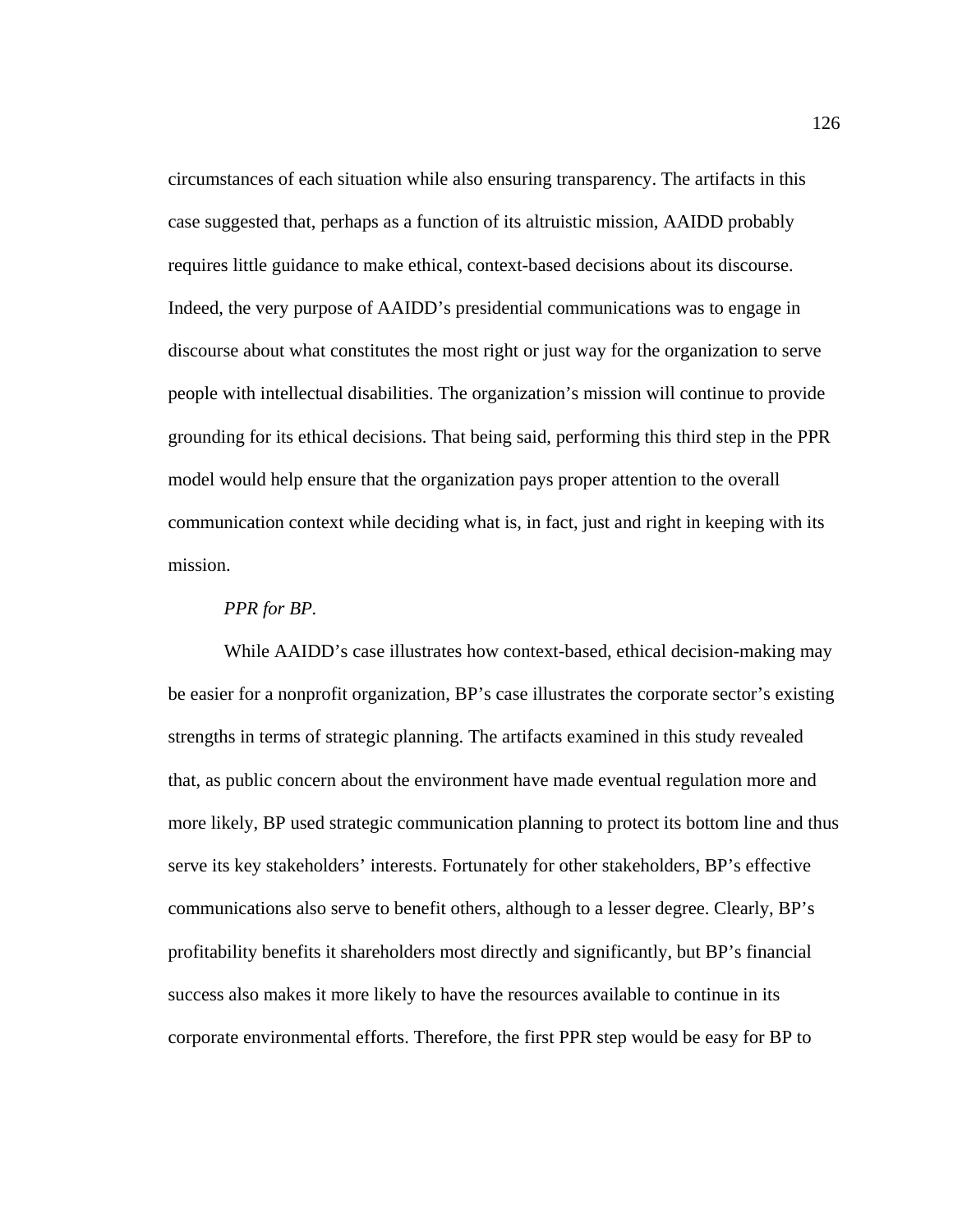implement; the organization would have to continue in its current strategic approach to communication planning.

 That is not to say that BP is already meeting all the requirements for the practice of PPR. For a profit-driven organization as BP, implementing the second and third steps of the PPR model would require an intentional effort. Specifically, with regard to BP's CEO letters, the second step of the PPR model would call for the company to evaluate the messages in its CEO letters to avoid claims of objectivity and the establishment of new metanarratives. This is an area in which BP's communications currently do not meet the standards for PPR. The clearest example of this shortcoming can be seen in Hayward's Letter C-3, introducing BP's annual Statistical Review of World Energy. Hayward's Letter C-3 claims BP's authority to present this report, presents the data as objective, and then proceeds to use the data to support BP's own bottom-line driven objective of continuing to focus its business primarily on securing and marketing its highly profitable but carbon-emitting fossil fuels. Furthermore, while all of the BP artifacts examined in this analysis addressed climate change to some degree, none acknowledged the many ironies and contradictions inherent in a petroleum company's discourse about the environment.

 If BP enacted PPR, the company would have to evaluate the messages in its CEO communications to ensure that irony and contradiction are acknowledged, and that objectivity and truth claims are avoided. That is not to say BP should not continue to produce is statistical reports on energy, or claim authority to speak on climate change issues. But, from the PPR perspective, BP should avoid editorializing about the statistics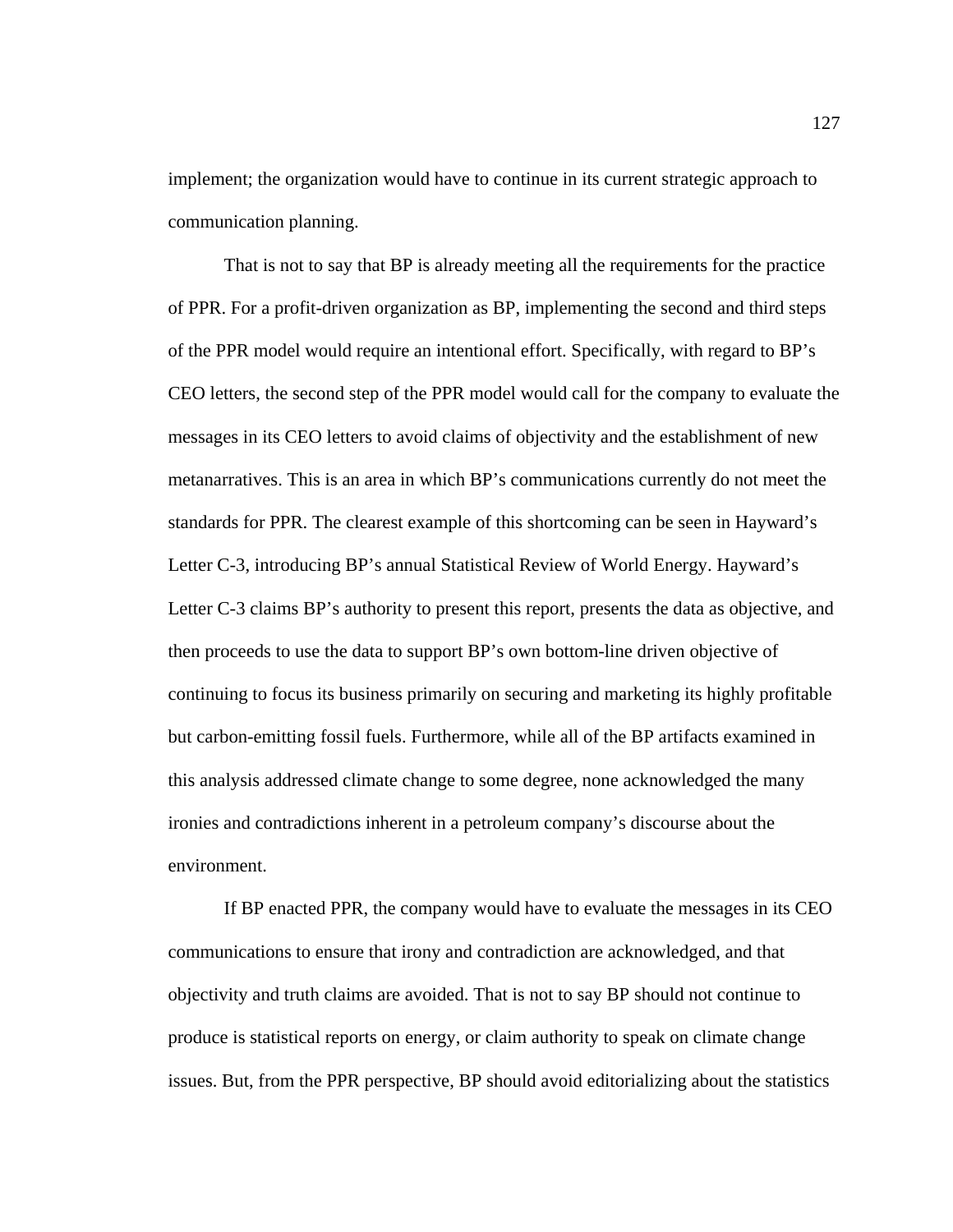in the same publication that presents them as "objective. Neither would PPR call for BP to stop engaging in discourse on climate change. Instead, PPR would simply require that BP's CEO communications engage in such discourse while also acknowledging its bottom line-driven motivations for doing so. Such a frank acknowledgement of that motivation and its effect on the organization's discourse is likely to strike audiences as both surprising and refreshing.

 Finally, the third step for enacting PPR would require BP to evaluate the messages in these CEO communications to ensure that they are fitting with particular ethical circumstances of each situation, and also to ensure they are as transparent as possible. Because BP already has in place a corporate value regarding integrity, the company has the tools in place to help determine what is right and just in particular situations. But, PPR would require BP to pay closer attention to each particular situation where that corporate standard is applied. In doing so, BP likely would need to become even more transparent in its communications. It could do so by describing its failures, such as the Prudhoe Bay oil spill, in more detail, and by exposing some of the factors that caused the failures. Rather than attempting to neatly wrap up every aspect and activity of the organization within the "sustainability" message, then, BP would focus on transparency and integrity in each unique situation.

Clearly, as demonstrated in the discussion of the AAIDD and BP cases above, public relations can indeed make practical use of PPR. Following the three steps of the model for PPR would result in communication that is both more ethical and more effective. As a result, organizations enacting PPR stand to become more successful in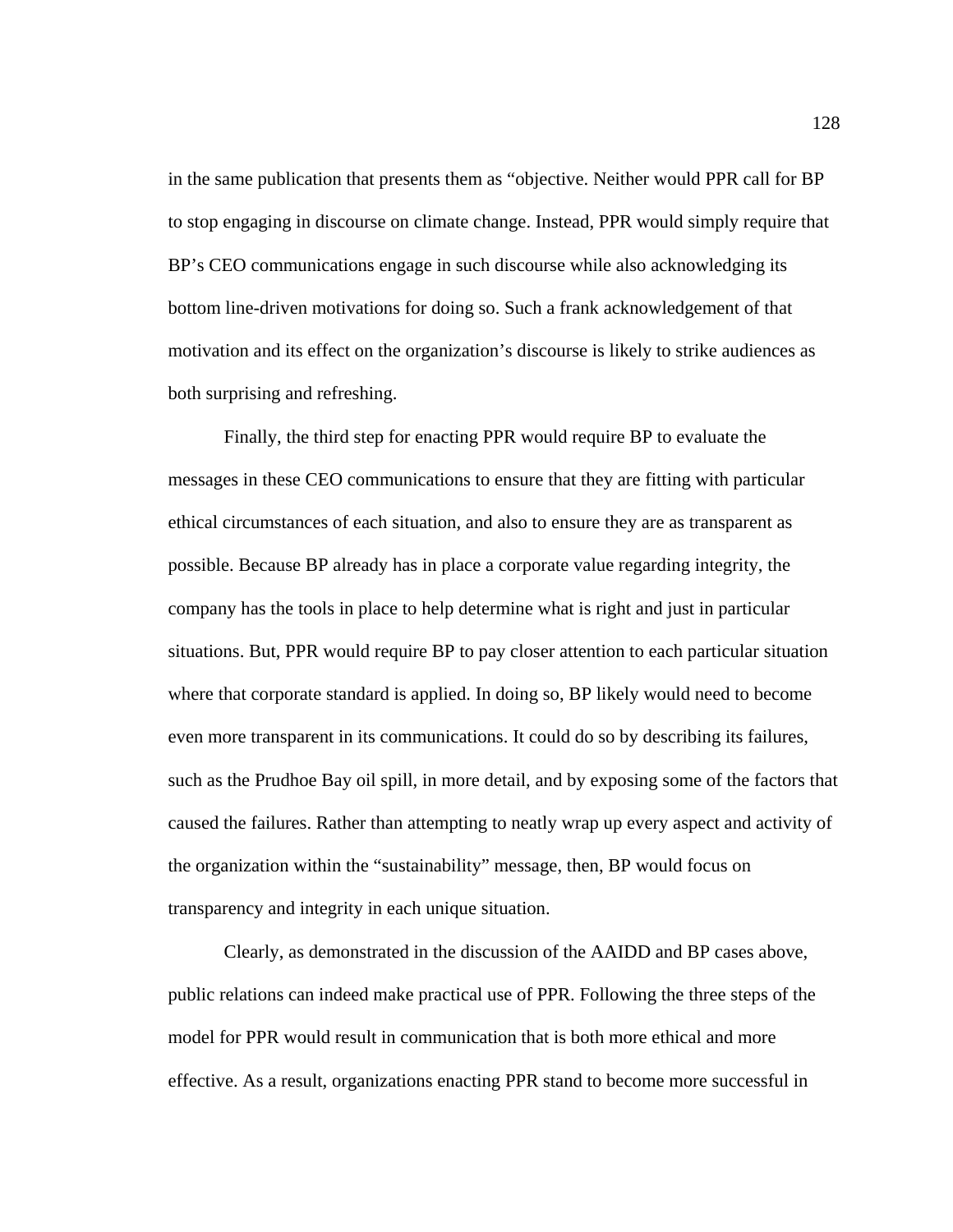reaching their organizational goals while also treating other, less powerful stakeholders in ways that are just and right.

## *One Practitioner's Perspective*

 In addition to academic study of public relations and postmodernism, this researcher brings her own, practical experiences to the study of postmodern public relations. This researcher's experiences, both as a scholar and as a practitioner having served organizations similar in nature to both AAIDD and BP, provided the impetus for this project. Based on her own experiences as a scholar, this researcher became interested in the idea of PPR as a theory with great promise that had yet to be realized for the practice of the field. And, based on her more than eight years' experience as a practitioner working for both a developmental disability service organization and an energy company, this researcher believes that a theory-based approach such as that of PPR can indeed make public relations practice more effective and more ethical. *Counter Arguments* 

One possible argument to the use of practical PPR may come from the relatively recent movement toward "post-postmodernism." Some theorists have put forth the idea of post-postmodernism in an attempt to address the more challenging features of postmodernism, such as its focus on cultural differences and its (in some ways circular) rejection of meta-narratives.

A common criticism of postmodernism is related to its attention to differences. When we embrace the postmodern idea that reality is based in cultural contexts, we are then expected to embrace and value diversity. But, according to Braidotti (2005), a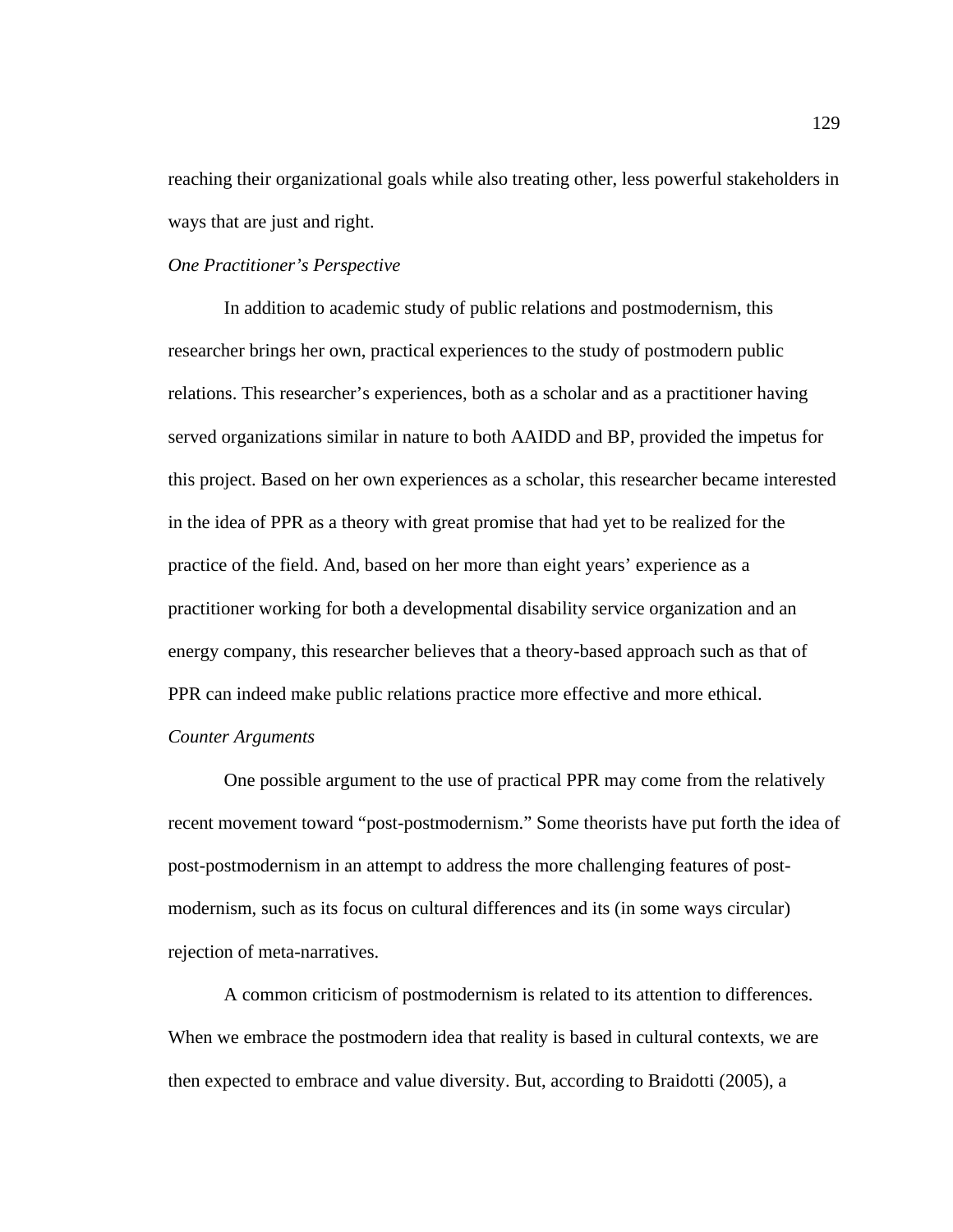negative result of this shift can be the co-opting of diversity, resulting in a new path for the powerful to maintain their position, as well as "a vampiric consumption of 'others'" (Braidotti, 2005, p. 170).

Another post-postmodern criticism, this one from the field of human development, focuses on postmodernism's apositivistic approach to knowledge and truth. "Once truth is relative to a system then there is no way of judging the truth of the system itself, and no ground for making one commitment rather than another," asserts Leicester (2000, p. 77). In essence, Leicester's (2000) problem with postmodernism is its circular nature: "The postmodernist implicitly seeks to state a 'grand truth' which, on her own terms, cannot be done" (p. 78). Furthermore, post-postmodernists argue, postmodernism's relativism can open the door not just to differing perspectives of morality, but to outright immoral practices and "totalitarian political systems where might defines right, at least as well as anything defines it" (Kahn & Lourençais, 1999, p.103).

A remedy to this dilemma, assert Leicester (2000) and others (c.f. Kahn & Lourençais, 1999), is a return to the more certain epistemologies of modernity. Kahn and Lourençais (1999) write, "It is our hope that postmodernity—for those who believe that that is where we are—will give way to the post-postmodern era: modernity itself, reinvigorated" (Kahn & Lourençais, 1999, p.92). Leicester (2000) suggests we can avoid postmodernism's "incoherence" by adopting a form of "limited relativism" that avoids both the transcendental truth claims of modernism and the self-contradiction of postmodernism (p. 78).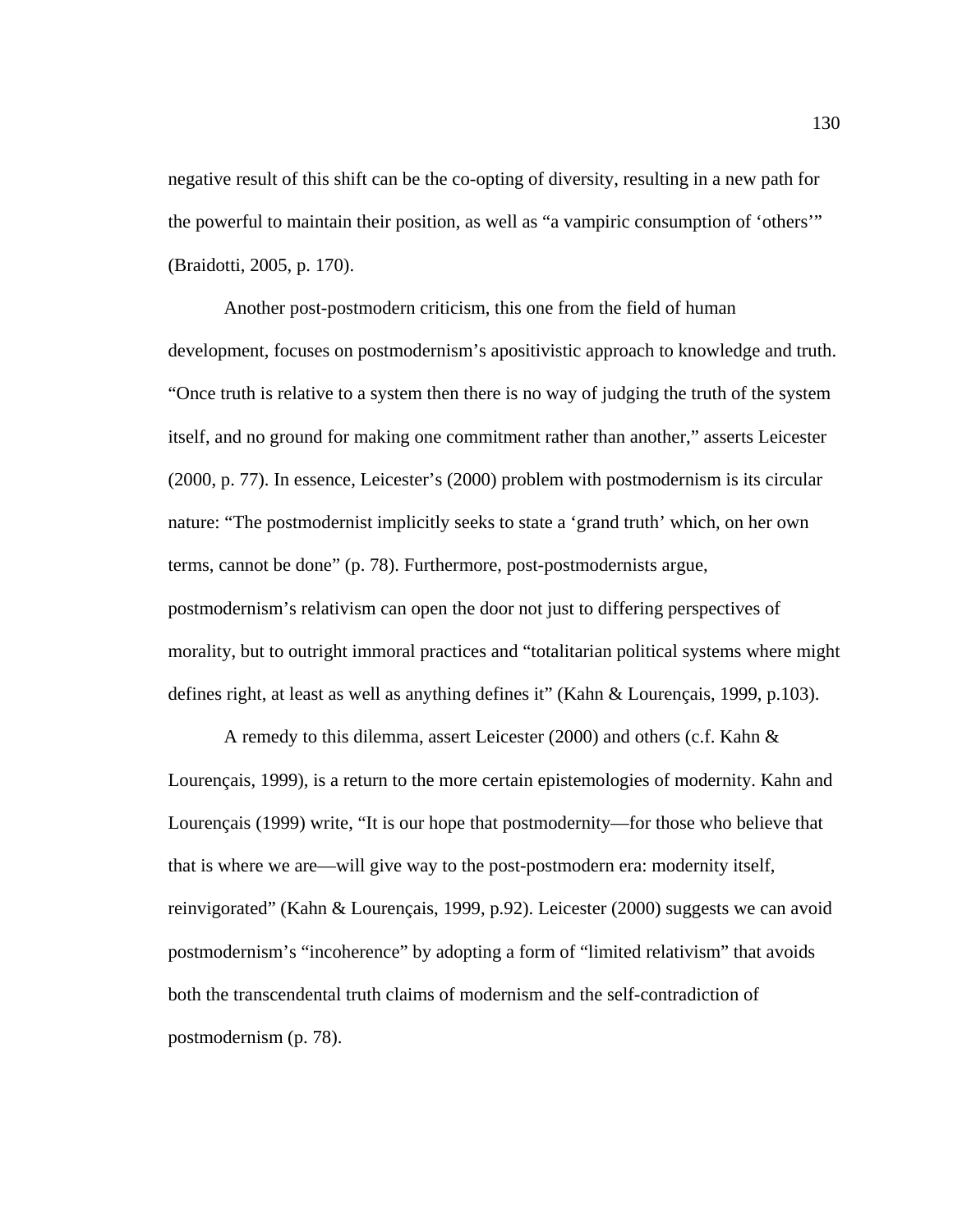It seems doubtful, however, that this proposed "post-postmodern" solution truly constitutes a truly "post"-worthy paradigm shift. In fact, such a simplistic, dualistic approach to the relationship between the modern and postmodern instead seems to be based on a somewhat confused or incomplete understanding of postmodernism. Postmodern writers recognize postmodernism as being rooted in modernism, rather than the next "great idea" in some continual march toward intellectual advancement. Thus, the supposedly new ideas espoused by "post-postmodernists" really only represent what postmodernists have long considered to be the inseparable nature of the modern and the postmodern.

Perhaps a more accurate prefix for an approach to addressing concerns about postmodernism is not yet another "post" at all, but the "practical." It is important to note, however, the emphasis that the present research places on the practical for in its examination of PPR. In fact, it seems the aforementioned concerns about relativism and the potential co-opting of differences point to exactly why a practical model is needed for PPR. The practical model for PPR effectively addresses these so-called "postpostmodern" concerns because it requires ethical grounding and guidelines such as those offered by professional codes of ethics, as well as attention to power relations in one's own use of discourse.

Another possible counter argument to PPR lies in the model's use of practical relativism. To be sure, the word "relativism" will raise red flags for some readers of this report. One of the biggest issues surrounding the idea of relativism is the concern that, lacking predetermined guidelines and standards, even the most aberrant behaviors could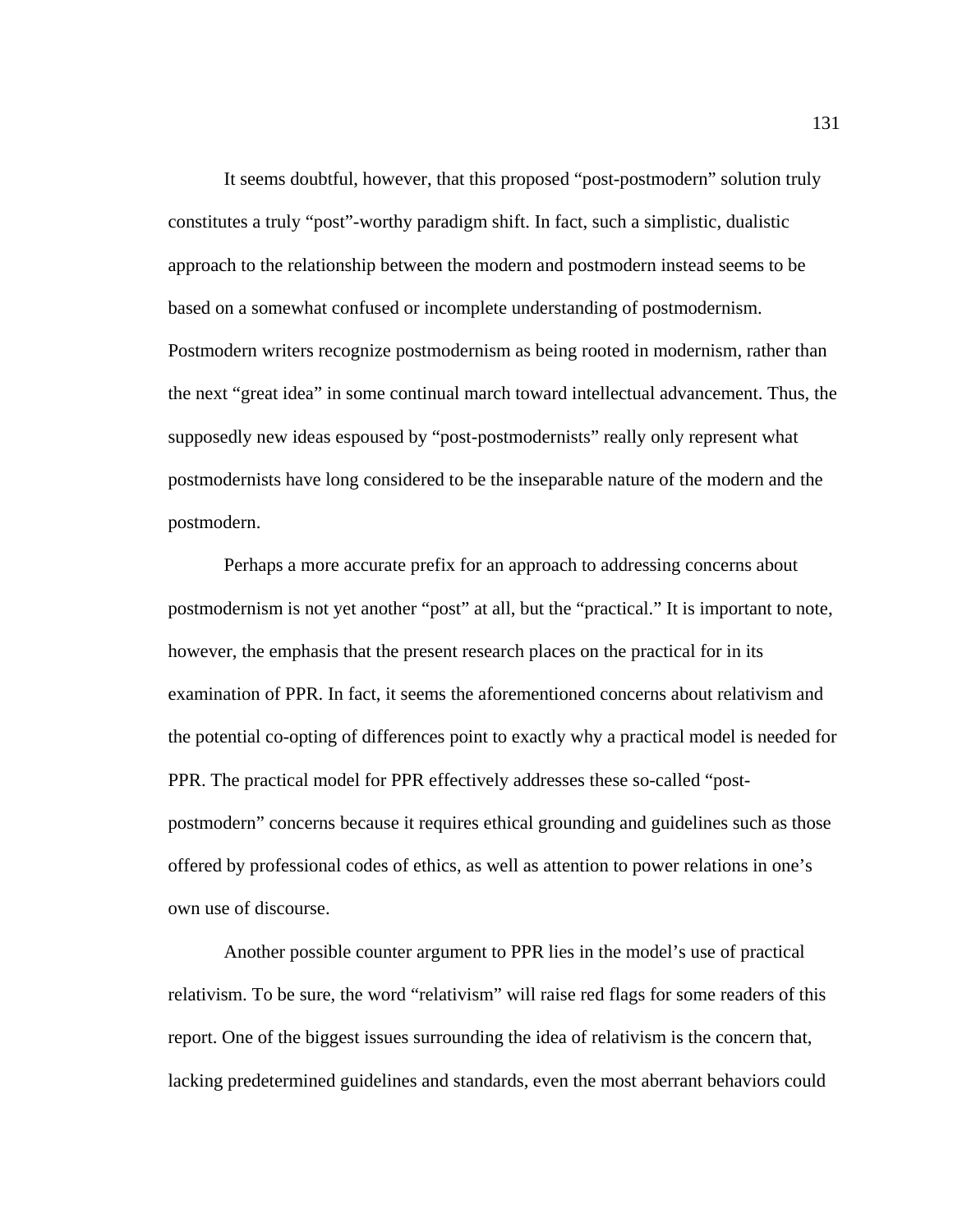be justified in certain particular circumstances. Frankena (1973) provides the label "actdeontologism" for this approach. In act deontology, both acts and their consequences are weighted "to determine ethical action, relying on rigorous application of concepts of duty, justice, and rights" (Curtin & Boynton, 2001, p. 412). Frankena (1973) points to the danger in taking such an approach: "It offers us no standard whatsoever for determining what is right or wrong in particular cases" (Frankena, 1973, p. 23). Frankena (1973) continues on to say that, in effect, act-deontologism "gives no guidance whatsoever, for merely looking at the facts does not tell one what to do if one does not also have some aim, ideal, or norm to go by" (p. 23). Curtin and Boynton (2001) add, "This approach is inherently difficult to apply" (p. 412). In light of concerns that such an act-deontological approach is both lacking in the provision of guidance and difficult to enact, it is important to note that the model for PPR given in this report differs from act-deontologism. The key difference lies in the fact that PPR is predicated on the practical and informed by theory.

In real-world practice, rhetors cannot retain their discursive power if they continuously violate the ethical standards imposed upon them. These standards include laws, professional codes of ethics, corporate values and ethical guidelines as given in personnel handbooks. These code-based systems, which Frankena (1973) would label as "rule-deontology," rely on standards consisting "of a number of rather specific rules like those of telling the truth, or keeping agreements, each one saying that we always ought to act in a certain way in a certain kind of situation" (p. 23). Curtin and Boynton (2001) offer examples of rule deontology including "the Golden Rule, the Ten Commandments,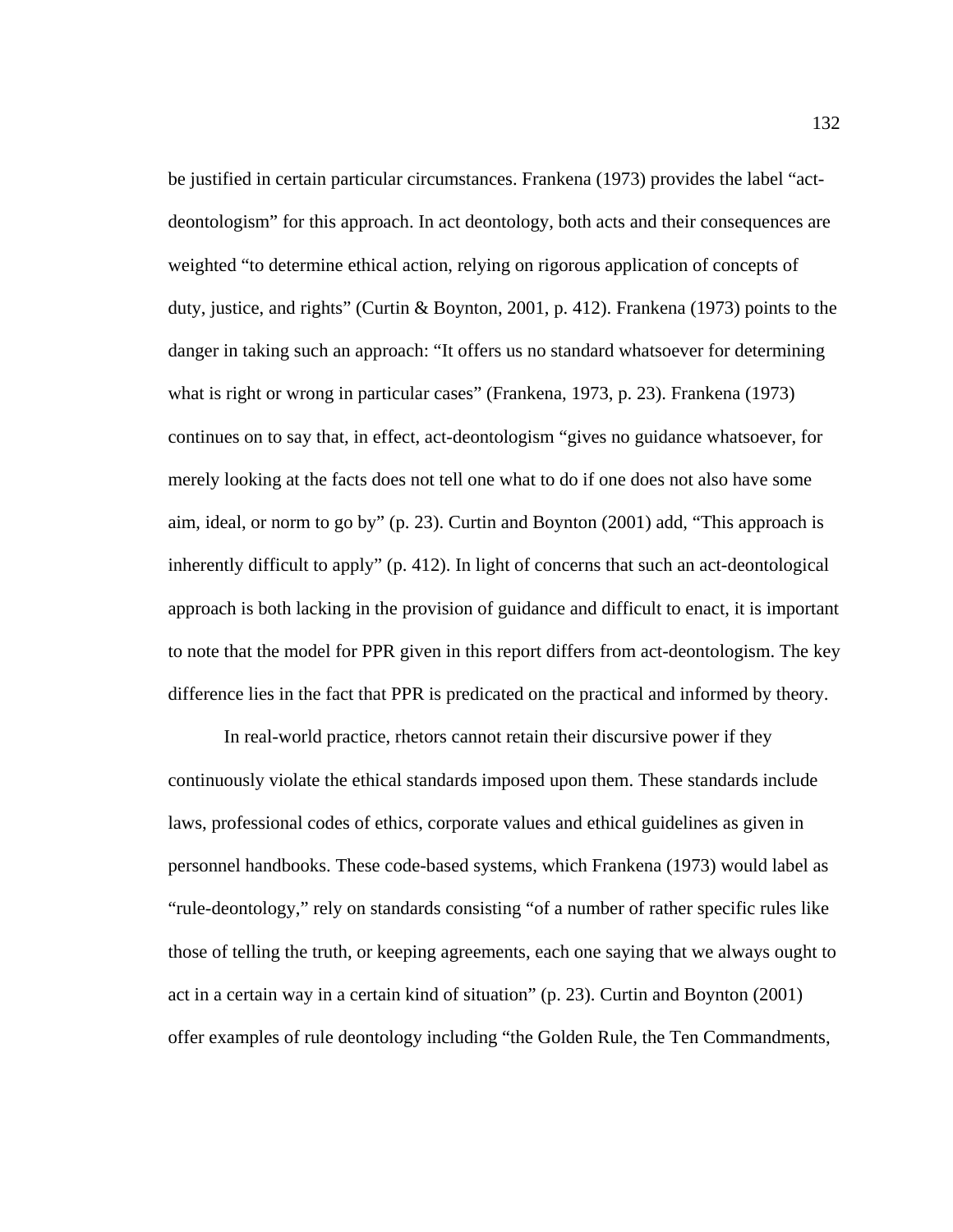or a professional code of ethics" (p. 412). The existence of these codes provides practical grounding for PPR's context-focused theoretical orientation.

 The cases of AAIDD and BP provide evidence for the feasibility of PPR's practical relativism. In the AAIDD artifacts, the organizations make frequent reference to the organization's mission and values, which direct its members to protect the rights of people with intellectual disabilities. Thus, while the implications of the organization's name change may be different in various contexts, the moral code necessitated by the organization's very existence provides direction for what the organization should do. Similarly, BP's discourse is also guided by organizational values. The company expects all of its employees to comply with its code of conduct, which requires integrity of all its employees in areas including health, safety, security and the environment (BP, 2006b). Furthermore, public relations practitioners in both organizations are expected to comply with professional standards, including the PRSA (2000) and IABC (n.d.) codes of ethics, which call for transparency and fairness in public relations practice.

PPR is both practical and informed by theory, allowing for context-based decision making that also complies with standards for what is right and just. The real-world cases presented in this report provide strong support for the feasibility of a practical model of PPR. They provide a more nuanced understanding of how, for public relations, doing what is right in a particular situation necessarily requires attention to the ethical codes and organizational goals present in the context of any particular case. In this way, the PPR practitioner honors postmodernism's rejection of metanarratives while also meeting real-world expectations for ethical practice.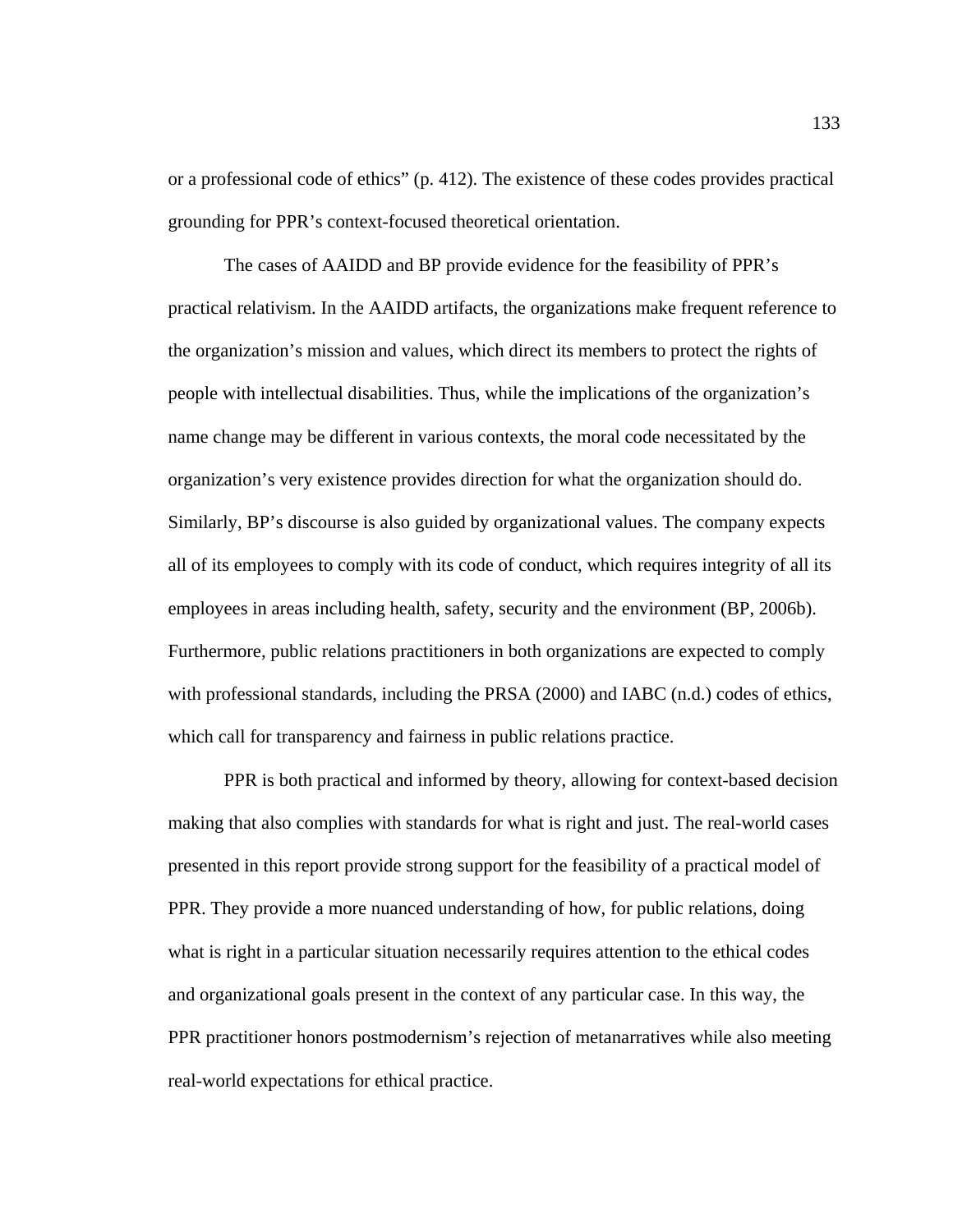# *Limitations*

Clearly, the model for practical PPR set forth in this report is limited in that it is, as of yet, untested in industry settings. However, this project has shown that the PPR framework can be bridged with practice to provide useful case analyses. There is every reason that it should be used in the planning of future public relations actions (cf. Smudde, 2004, 2007a). Further research should be conducted to test the Practical PPR model's usefulness in situations where public relations practitioners overtly employ it. Such testing through real-world application would reveal the model's true usefulness and usability.

Another limitation of this study may be found in the difficulty of attributing particular discursive acts to organizational motives. A tenet of PPR is that practitioners must pay attention to what is right and just in each particular situation. Unfortunately, without interviewing the rhetors in any given situation, it is not always possible to say with certainty whether the communication strategies employed were developed with concern for what was right and just in the situation. That being said, this researcher would assert that it is likely much more clear when an organization decides to act *without*  regard for justice and fairness. And, while any isolated discursive act may well appear motivated by fairness and justice by mere accident even if the organization acts on other motivations, it is not likely that such accidents will continue to occur regularly. Thus, it seems likely that thorough, careful analysis of an organization's actions across multiple situations can reasonably be expected to make accurate assumptions about the organization's motivations.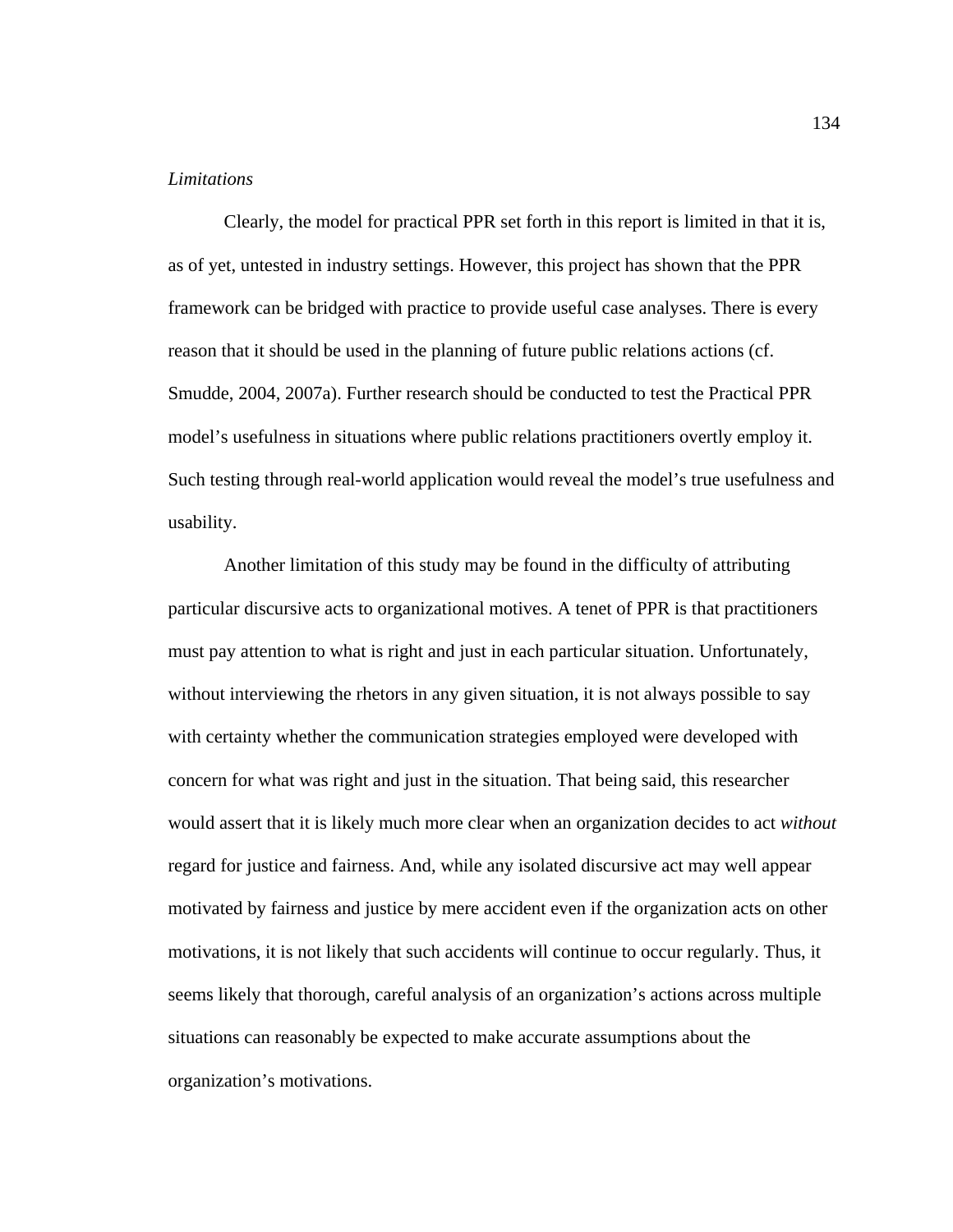### *Contribution to Theory and Practice*

PPR requires practitioners to take a new look at previously accepted universal, prescriptive approaches to public relations such as that set forth in Excellence Theory. As we reconsider these concepts with a postmodern focus on communication context, we begin to see how the universal approach to PR prescribed by Excellence Theory in fact results not in symmetry, but an engineered form of consent for the benefit of the organization. The alternative proposed in this thesis project, a practical approach to PPR, offers practitioners a means to continue working for the benefit of the organization, but in a way that is more just, effective and fair.

The practical model for PPR set forth in this thesis research project contributes to both theory and practice of PPR. By answering questions about the circular nature of PPR's relativism and addressing the real-world requirements associated with organizational objectives, the practical model for PPR resolves questions about the theoretical framework for PPR and bridges theory with practice, providing a roadmap for the real-world application of PPR. The model also advances the field of public relations by helping it keep up with current ideas in other fields.

The work undertaken in this research project appropriately examines and evaluates the practicality of PPR. The comprehensive literature provided a solid foundation for the theoretical framework for PPR. This framework provided a system of thought to serve as a framework for a rhetorical criticism of two current cases of public relations practice. Applying this theoretical framework to real-world public relations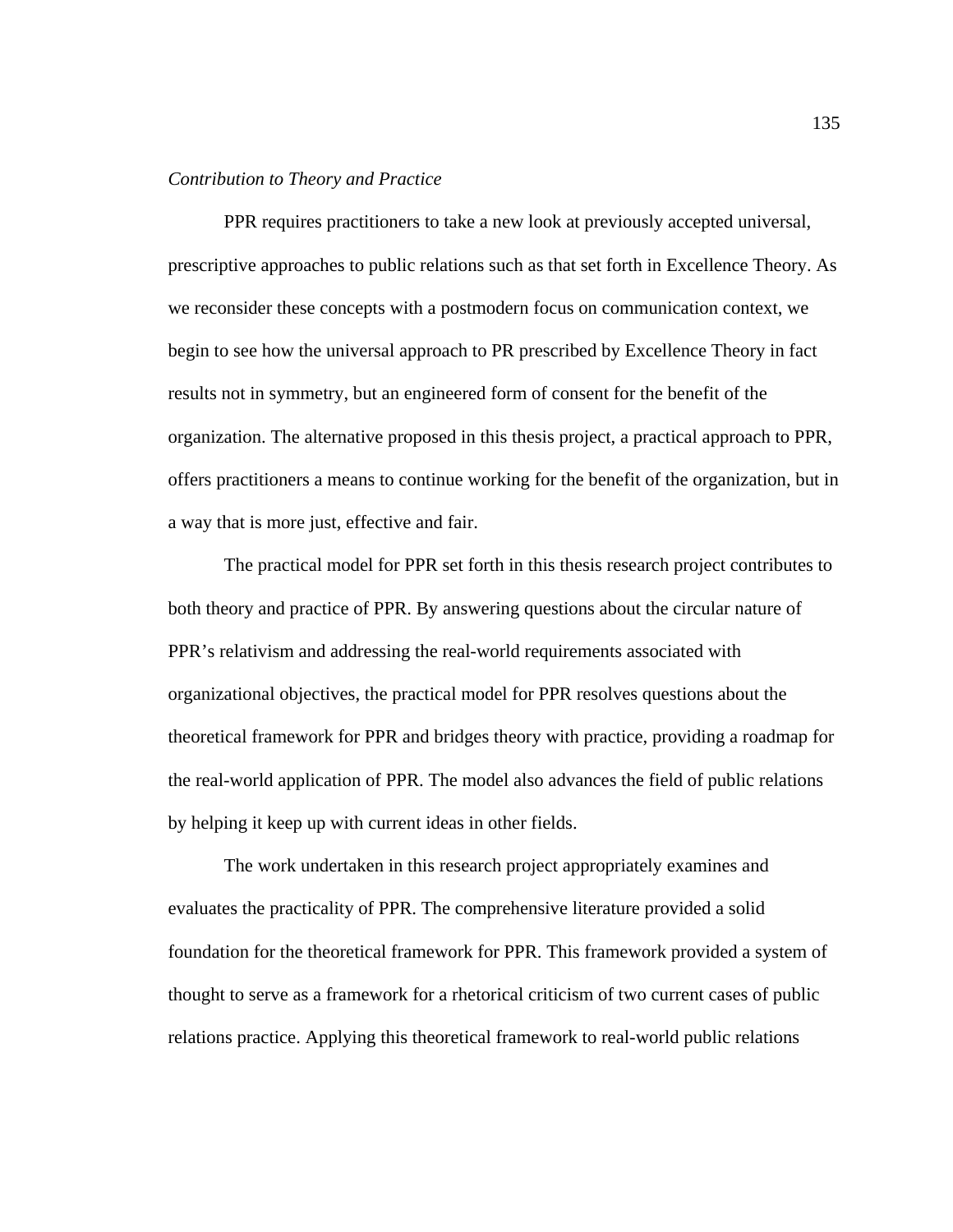practice has yielded answers to the identified research questions about the practical usefulness of what has, until now, been only a theoretical model of PPR.

Perhaps most importantly for practitioners, practical postmodern public relations offers guidance for how practitioners can ethically and effectively engage in discursive actions while also acknowledging the importance of activists for the success of the organization. In this dual role, practitioners will help organizations to both maintain discursive power and wield it in ways that meet society's ethical expectations.

In conclusion, while the proposed model for practical PPR requires further research and refinement, the findings of the present report represent significant process toward a practical model of PPR that derives directly from theory and is directly applicable to industry. As such, the present research contributes to the continued relevance of the academy and improved public relations outcomes for organizations, enabling both to better prepare for challenges and changes yet to come.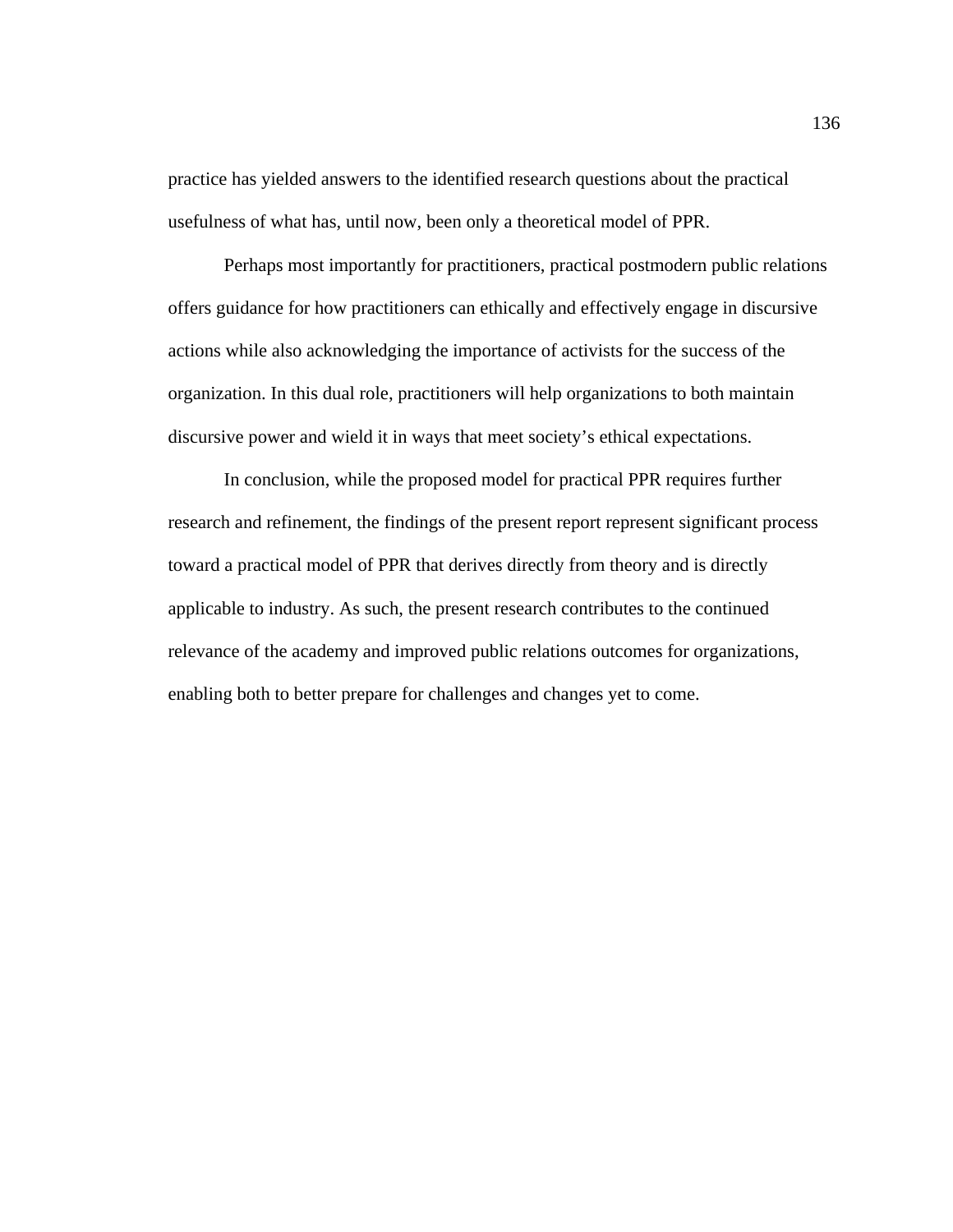## References

Alaskan Oil Warnings (2001). *Multinational Monitor* (May), p. 4.

- American Association on Intellectual and Developmental Disabilities (March 23, 2005). What is Self-Advocacy? Retrieved January 27, 2008 from the World Wide Web: http://www.aaidd.org/Policies/faq\_advocacy.shtml
- American Association on Intellectual and Developmental Disabilities (November 2, 2006). World's Oldest Organization on Intellectual Disability Has a Progressive New Name. American Association on Intellectual and Developmental Disabilities Press Release. Retrieved January 29, 2008 from the World Wide Web: http://www.aaidd.org/About\_AAIDD/name\_change\_PRdreen.htm
- American Association on Intellectual and Developmental Disabilities (June 4, 2007). Results of the Vote on the Name Change. Retrieved January 29, 2008 from the World Wide Web: http://www.aamr.org/About\_AAMR/name.shtml
- American Association on Intellectual and Developmental Disabilities (September 4, 2007). Mission. Retrieved January 29, 2008 from the World Wide Web: http://www.aamr.org/About\_AAIDD/mission\_statement.shtml

Back to Petroleum (2007). *Petroleum Economist, 74*(11), 6-7.

- Banerjee, S. B., Iyer, E. S., & Kashyap, R. K. (2003). Corporate environmentalism: Antecedents and influence of industry type. *Journal of Marketing, 67*(April), 106- 122.
- Bayerlein, P. (2005). Five steps to strategy planning. *Strategic Communication Management, 9*(5), 6-7).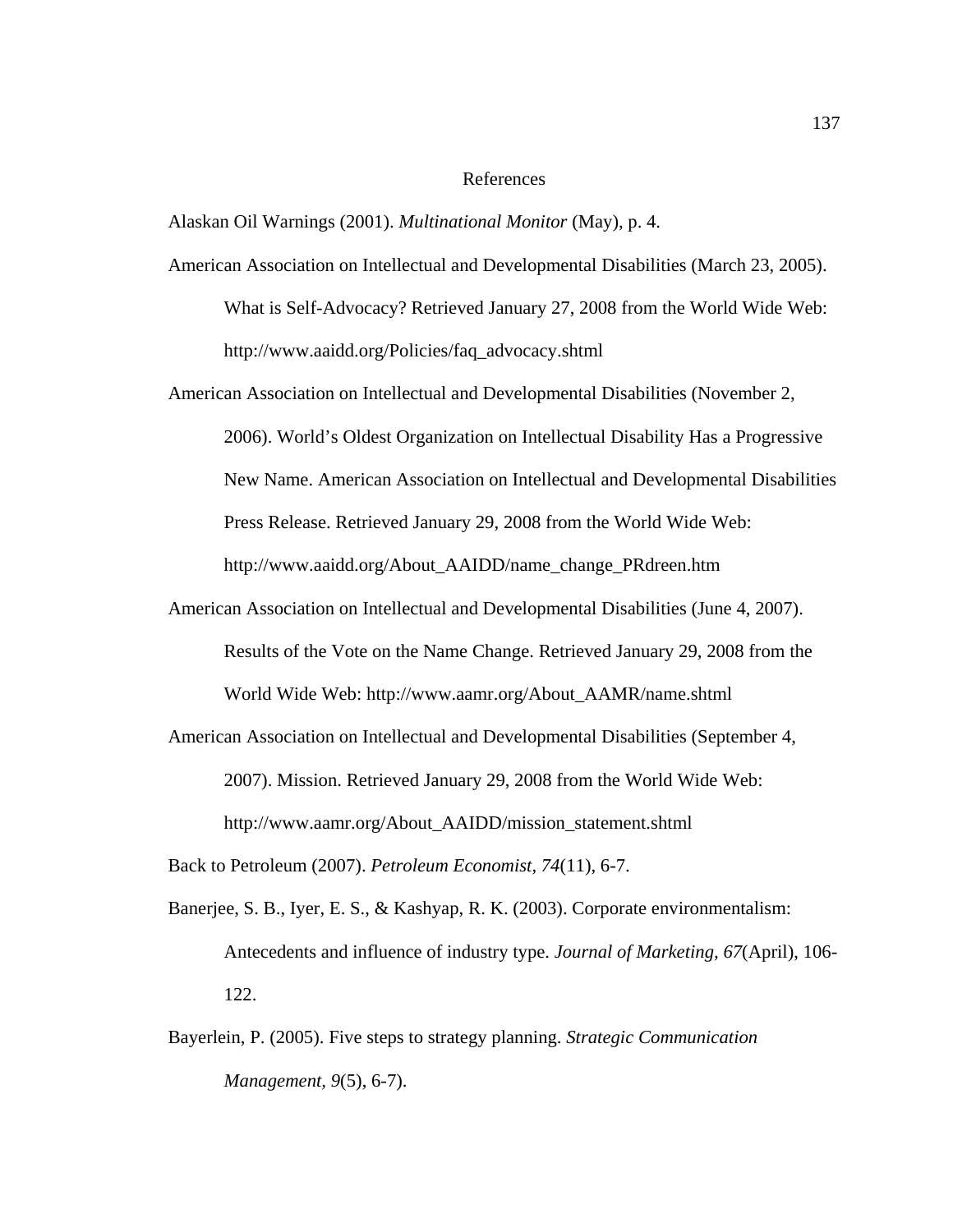- Bersani, H. (2007). President's address 2007: The past is prologue: "MR," go gentle into that good night. *Intellectual and Developmental Disabilities, 45*(6), 399-404.
- Berger, B. (2007). Public relations and organizational power. In Toth, E. L. (Ed.) *Future of Excellence in Public Relations and Communication Management: Challenges for the Next Generation* (pp.221.234). Mawah, NJ: Lawrence Erlbaum Associates.
- Bersani, H. (2006). Letter from the President. Retrieved January 29, 2008 from the World Wide Web: http://www.aamr.org/About\_AAMR/letters/Bersaniltr2.pdf
- Boyer, R. (1997). Public relations and communications for nonprofit organizations. In C. L. Caywood (Ed.), *The handbook of strategic public relations and integrated communications* (pp. 481-498). New York, NY: McGraw-Hill.
- BP, LLC (n.d.) *Key facts and figures*. Retrieved January 29, 2008, from http://www.bp.com/extendedsectiongenericarticle.do?categoryId=9021229&conte ntId=7039276
- BP. (2004). BP Annual Review 2003. Retrieved February 10, 2008 from the World Wide Web:

http://www.bp.com/sectiongenericarticle.do?categoryId=9015498&contentId=702 8087

BP. (2005). BP Annual Review 2004. Retrieved February 10, 2008 from the World Wide Web: http://www.bp.com/sectiongenericarticle.do?categoryId=9015498&contentId=702 8087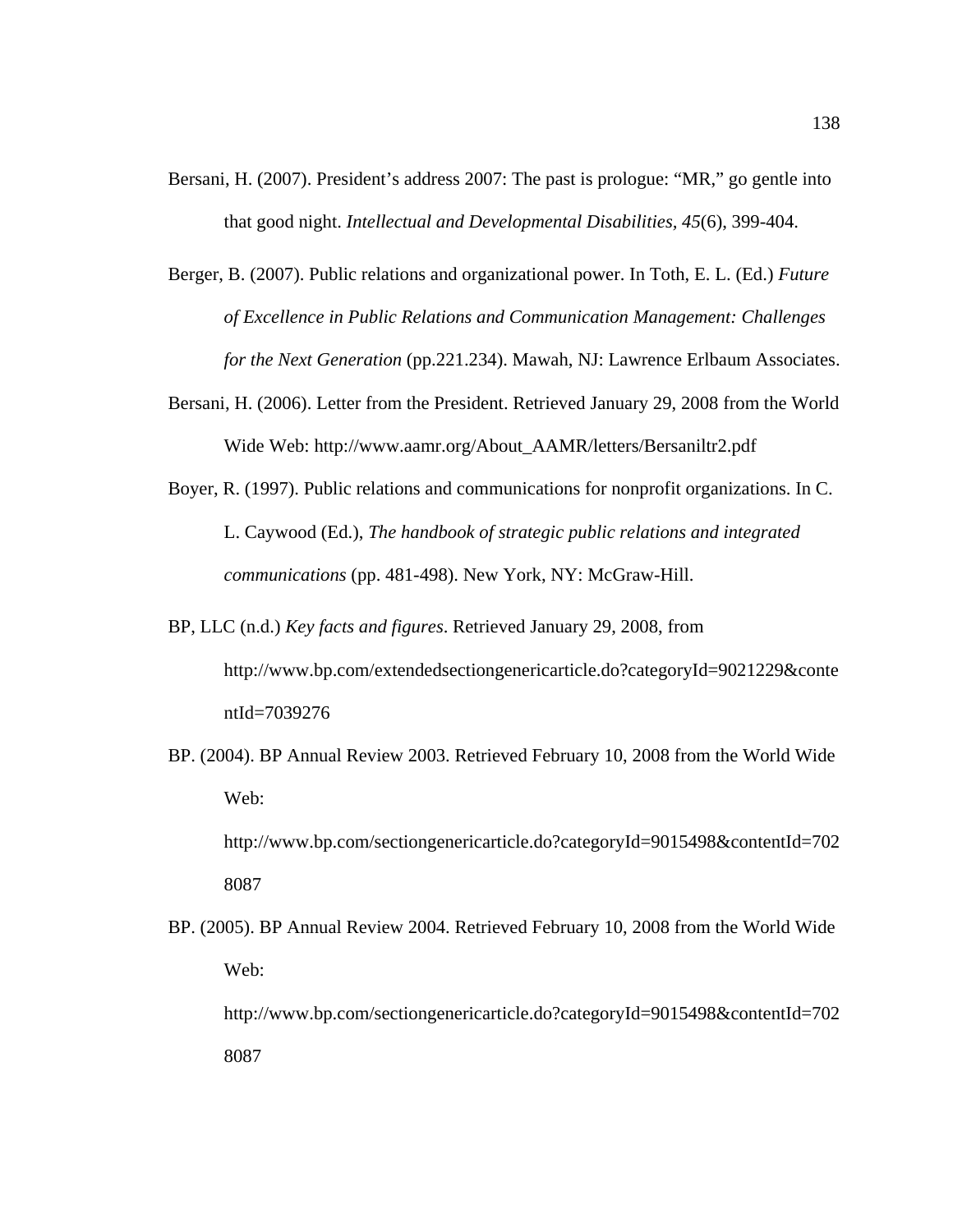- BP. (2006a). BP Annual Review 2005. Retrieved February 10, 2008 from the World Wide Web: http://www.bp.com/sectiongenericarticle.do?categoryId=9015498&contentId=702 8087
- BP. (2006b). BP Sustainability Report 2006. BP. Retrieved February 10, 2008 from the World Wide Web:

http://www.bp.com/sectiongenericarticle.do?categoryId=9015498&contentId=702 8087

BP. (2007, June). BP Statistical Review of World Energy 2007. Retrieved February 10, 2008 from the World Wide Web:

http://www.bp.com/sectiongenericarticle.do?categoryId=9015498&contentId=702 8087

BP. (2007a). BP Financial and Operating Information 2002-2006. BP. Retrieved February 10, 2008 from the World Wide Web:

http://www.bp.com/sectiongenericarticle.do?categoryId=9015498&contentId=702 8087

BP. (2007b). BP Annual Report and Accounts 2006. BP. Retrieved February 10, 2008 from the World Wide Web:

http://www.bp.com/sectiongenericarticle.do?categoryId=9015498&contentId=702 8087

BP. (2007c). BP Annual Review 2006. BP. Retrieved February 10, 2008 from the World Wide Web: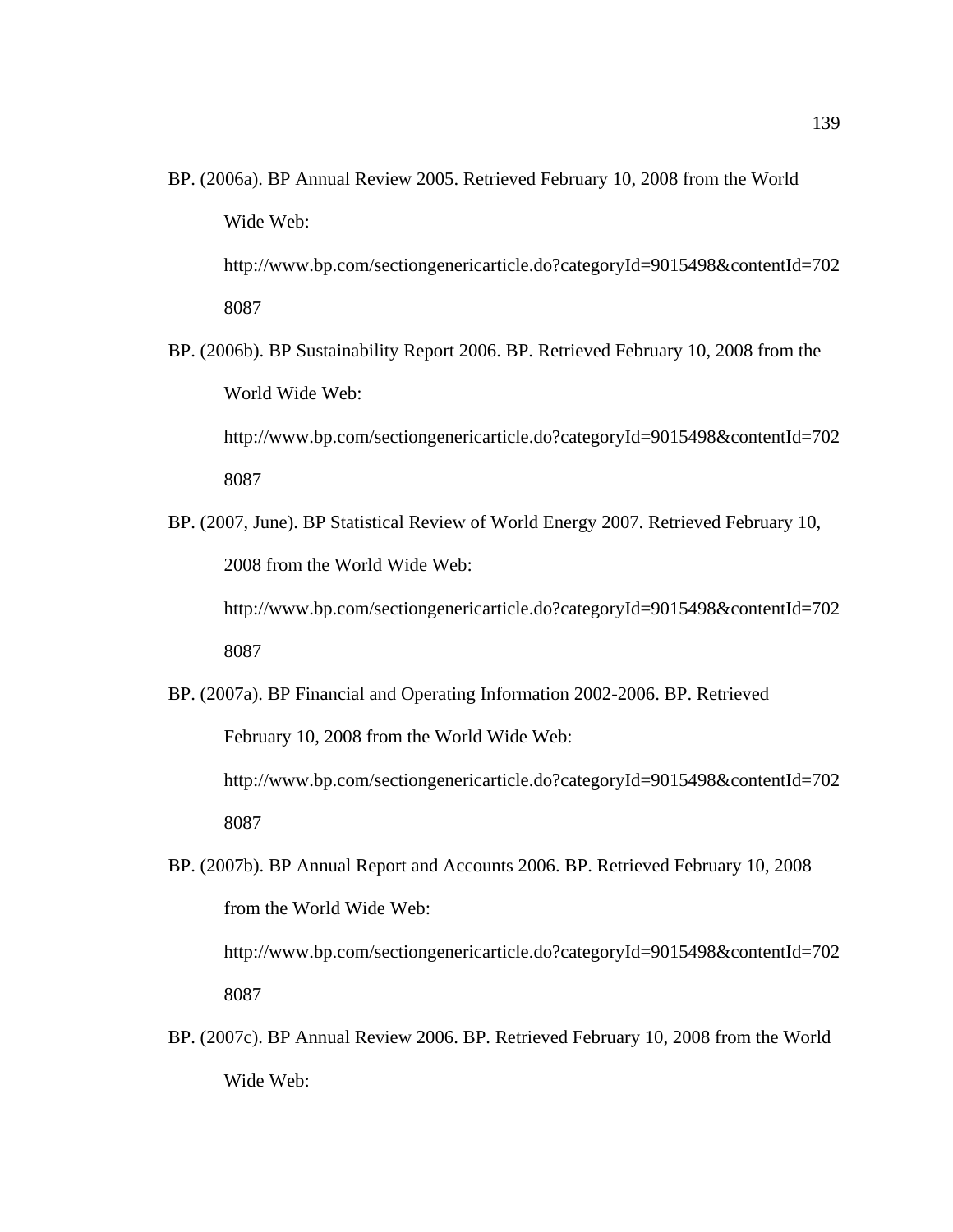http://www.bp.com/sectiongenericarticle.do?categoryId=9015498&contentId=702 8087

- Braddock, D. (1996). Foreword. In G. Dybwad & H. Bersani (Eds.), *New voices: Selfadvocacy by people with disabilities.* Cambridge, Mass.: Brookline Books, pp viii-x.
- Braddock, D., Hemp, R., Rizzolo, M., Parish, S., & Pomeranz, A. (2002). The state of the states in developmental disabilities: Study summary. In D. Braddock (Ed.), *Disability at the dawn of the 21<sup>st</sup> century and the state of the states.* Washington, DC: American Association on Mental Retardation.
- Bradley, V. (2005). Letter from the President. Retrieved January 29, 2008 from the World Wide Web: http://www.aaidd.org/pdf/ltroct05.pdf
- Braidotti, R. (2005). A critical cartography of feminist post-postmodernism. *Australian Feminist Studies, 20*(47), 169-180.
- Brock, B. L., Scott, R. L., & Chesebro, J. W. (Eds.) (1990). *Methods of rhetorical criticism.* Detroit: Wayne State University Press.
- Bruininks, R., & Lakin, K. (Eds.) (1985). *Living and learning in the least restrictive environment.* Baltimore: Brookes Publishing.
- Cheney, G., & Christensen, L. T. (2001). Public relations as contested terrain. In R. L. Heath (Ed.), *Handbook of public relations* (pp. 167-182). Thousand Oaks, CA: Sage.
- Choi, H.-L. (2005). *An alternative view of public relations ethics: Taking a critical perspective.* Paper presented at the annual meeting of the International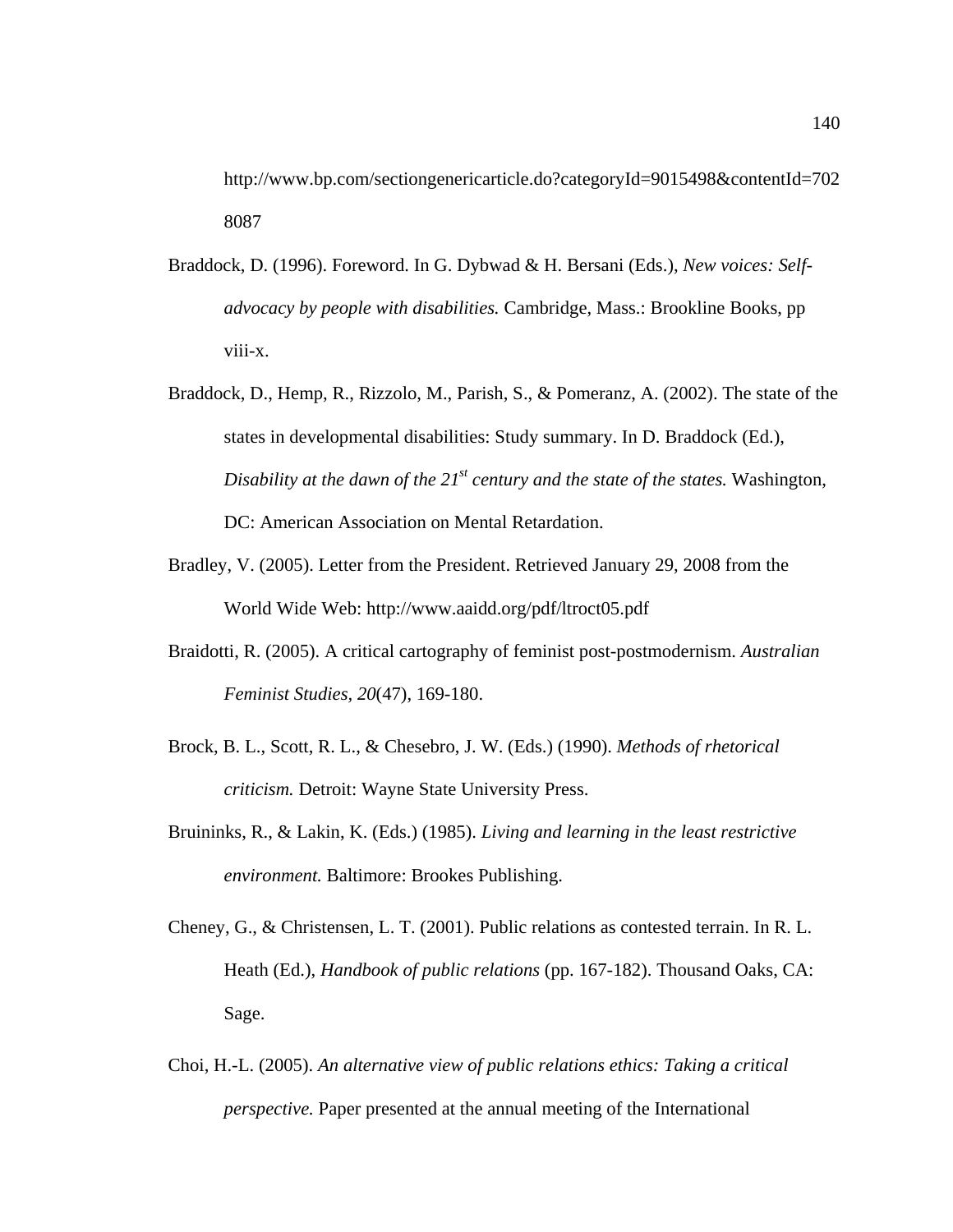Communication Association, New York, NY, The University of Iowa Accession Number: 18654951.

- Consumerist's Ten Biggest Business Debacles. (2006, December 12). *Advertising Age, 77,* p. 35. Retrieved May 11, 2007 from EbscoHost.
- Coombs, W. T., & Holladay, S. J. (2007). *It's not just PR: Public relations in society.*  Malden, MA: Blackwell Publishing.
- Coulter, D. (2006). Presidential address 2005: Peace-making is the answer: Spiritual valorization and the future of our field. *Mental Retardation, 44*(1), 64-70.
- Coulter, D. (June 2004). Letter from the President. Retrieved January 29, 2008 from the World Wide Web: http://www.aaidd.org/About\_AAMR/letters/DCoultersltr.pdf.
- Courtright, J. L. (2007). Internet activism and institutional image management. In J. L. Courtright & P. M. Smudde (Eds.), *Power and public relations* (pp.151-178). Cresskill, NJ: Hampton Press.
- Courtright, J. L., & Smudde, P. M. (2007a). "Problems" of power in public relations theory and practice. In J. L. Courtright & P. M. Smudde (Eds.), *Power and public relations* (pp.1-7). Cresskill, NJ: Hampton Press.
- Courtright, J. L., & Smudde, P. M. (Eds.) (2007b). *Power and public relations*. Cresskill, NJ: Hampton Press.
- Cox, V. (21 January 2008). [address] New Partnerships, New Possibilities. Presented at the World Future Energy Summit, Abu Dhab. [Transcript]. Retrieved February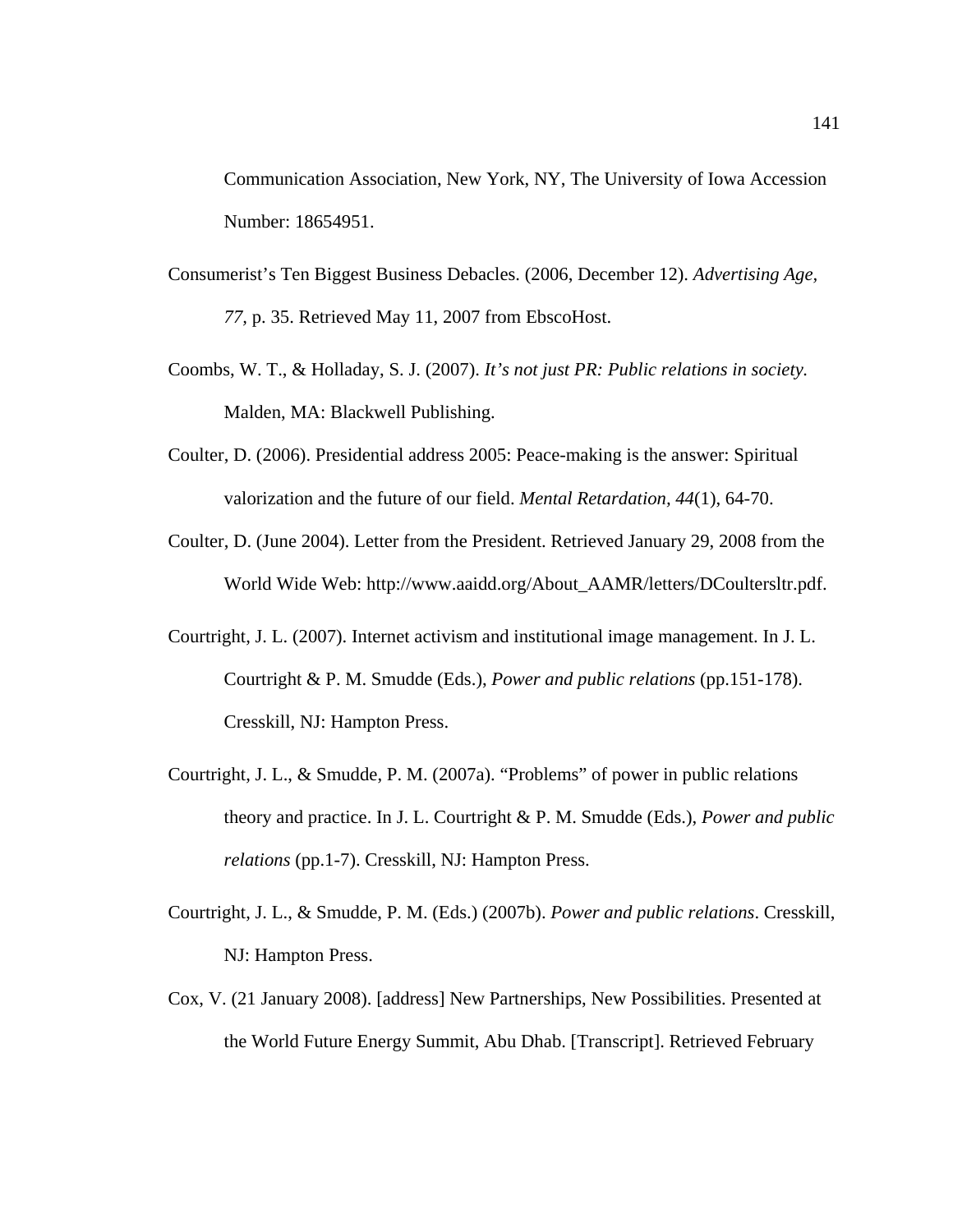10, 2008 from the World Wide Web:

http://www.bp.com/genericarticle.do?categoryId=98&contentId=7040762

- Curtin, P.A., & Boynton, L. A. (2001). Ethics in public relations: Theory and practice. In R. L. Heath (Ed.), *Handbook of Public Relations* (p. 411-422). Thousand Oaks, CA: Sage.
- Curtin, P. A., & Gaither, T. K. (2005). Privileging identity, difference, and power: The circuit of culture as a basis for public relations theory. *Journal of Public Relations Research, 17*(2), 91-115.
- Dabbs, G. (1991). Nonprofit businesses in the 1990s: Models for success. *Business Horizons, 34*(5) 68-71.
- Daugherty, E. L., (2001). Public relations and social responsibility. In R. L. Heath (Ed.), *Handbook of public relations* (pp. 389-401). Thousand Oaks, CA: Sage.
- Day, K. D., Dong, Q., & Robins, C. (2001). Public relations ethics: An overview and discussion of issues for the 21st Century. In R. L. Heath (Ed*.), Handbook of public relations* (pp. 403-409). Thousand Oaks, CA: Sage.
- Deetz, S. A. (1998). Stakeholders and negotiating the new social contracts: A communication theory perspective. In J. S. Trent (Ed.), *Communication: Views from the helm for the 21st Century* (pp. 153-161). Boston: Allyn and Bacon.
- Derrida, J. (1978). *Writing and difference* (Alan Bass, Trans.). Chicago: University of Chicago Press.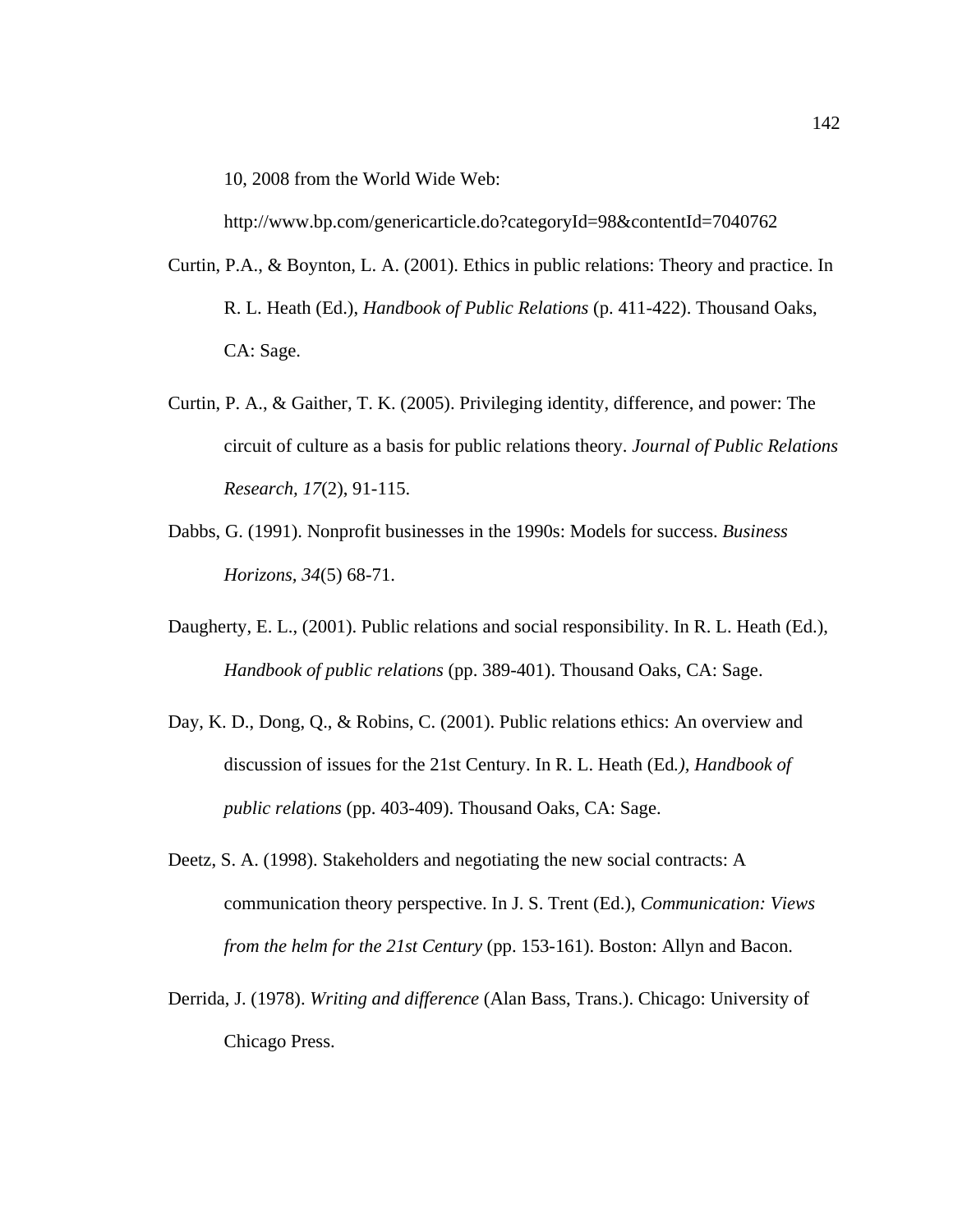- Driedger, D. (1989). *The last civil rights movement: Disabled peoples' international.*  New York: St. Martin's Press.
- Duffy, M. E. (2000). There's no two-way symmetric about it: A postmodern examination of public relations textbooks. *Critical Studies in Media Communication, 17*(3), 294-315.
- Dyer, S., Buell, T., Harrison, S. & Weber, S. (2002). Managing public relations in nonprofit organizations. *Public Relations Quarterly, 47*(4) 13-18.
- Eizenstat, S. & Kraiem, R. (2006). *Foreign Policy,* September-October, 92-93.
- Fergusen, S. D. (1999). *Communication planning: An integrated approach.* Thousand Oaks, CA: Sage.
- Fitzpatrick, K., & Bronstein, C. B. (Eds). (2006). *Ethics in public relations: Responsible advocacy.* Thousand Oaks, CA: Sage.
- Foss, S. K. (1996). *Rhetorical criticism: Exploration and practice.* Prospect Heights, IL: Waveland Press.
- Foucault, M. (1972). *The archaeology of knowledge.* London: Routledge.
- Gibelman, M. (2000). What's all the fuss about? Executive salaries in the nonprofit sector. *Administration in Social Work, 24*(4), 59-74.
- Frankena, W. K. (1973). *Ethics.* Englewood Cliffs, NJ: Prentice-Hall.
- Goode, B. (1996). It's been a struggle: Her own story. In G. Dybwad & H. Bersani (Eds.), *New voices: Self-advocacy by people with disabilities.* Cambridge, Mass.: Brookline Books, pp 37 - 50.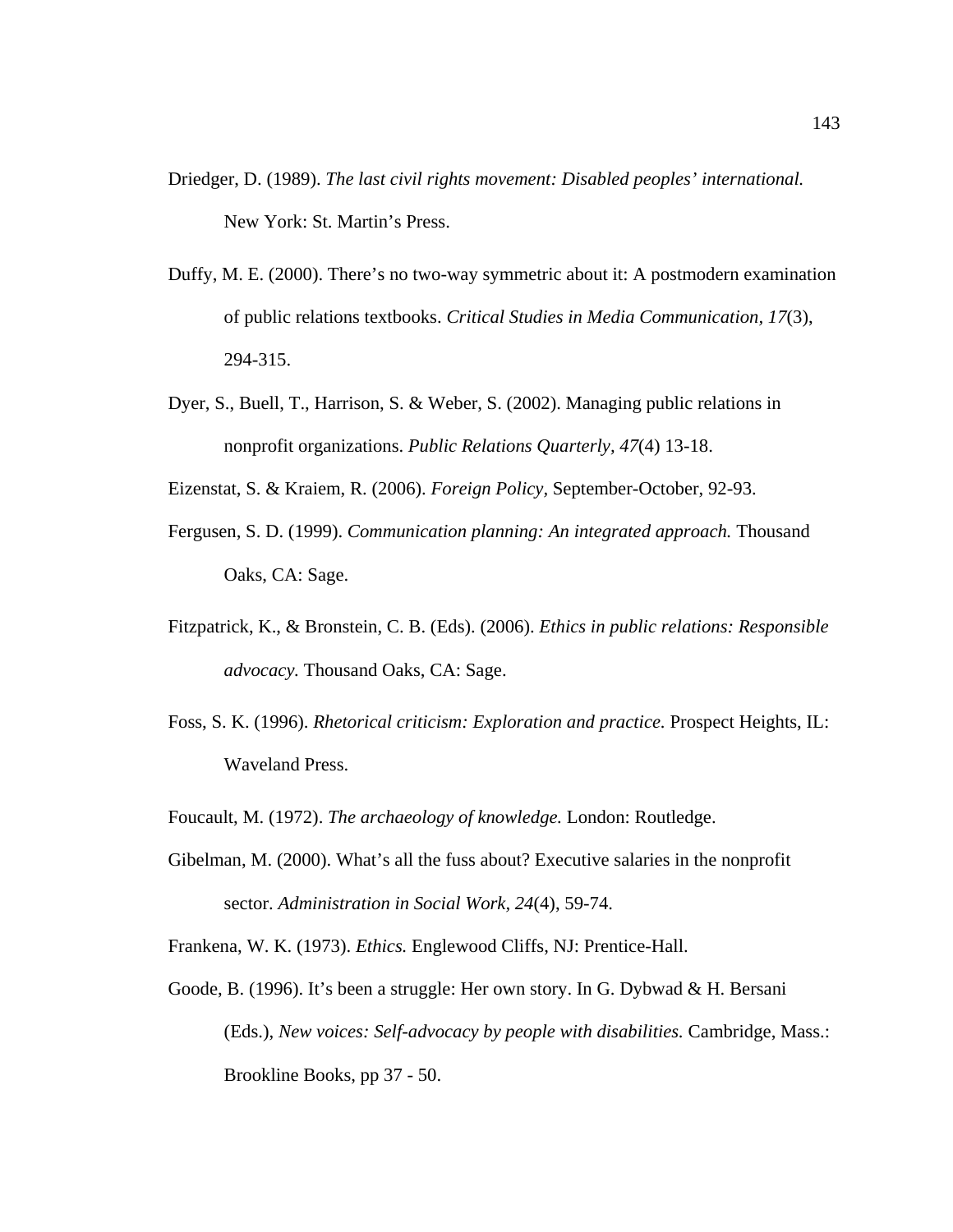- Gower, K. K. (2006). Public relations research at the crossroads. *Journal of Public Relations Research, 18*(2), 177-190.
- Graham, J. D. (1997). Making the CEO the chief communications officer: Counseling senior management. In C. L. Caywood (Ed.), *handbook of strategic public relations and integrated communications* (pp. 274-288). New York, NY: McGraw-Hill.
- Griffin, E. (2003). *A first look at communication theory* (5<sup>th</sup> ed.). Boston: McGraw-Hill.
- Gronstedt, A. (1997). The role of research in public relations strategy. In C. L. Caywood (Ed.), *The handbook of strategic public relations and integrated communications*  (pp. 34-59). New York, NY: McGraw-Hill.
- Grunig, J. E. (1993). Implications of public relations for other domains of communication. *Journal of Communication, 43*(3), 164-173.
- Grunig, J., & Grunig, L. (2000). Public relations in strategic management and strategic management of public relations: theory and evidence from the IABC Excellence project. *Journalism Studies, 1*(2), 303-321.
- Grunig, L. A. (1992). Matching public relations research to the problem: Conducting a special focus group. *Journal of Public Relations Research, 4*(1), 21-43.
- Guth, L. J., & Murphy, L. (1998). People first language in middle and high schools: Usability and readability. *Clearing House, 72*(2), 115-118.
- Healy, R. & Griffin, J. J. (2004). Building BP's reputation: Tooting your own horn 2001- 2002. *Public Relations Quarterly,* (Winter), 33-42.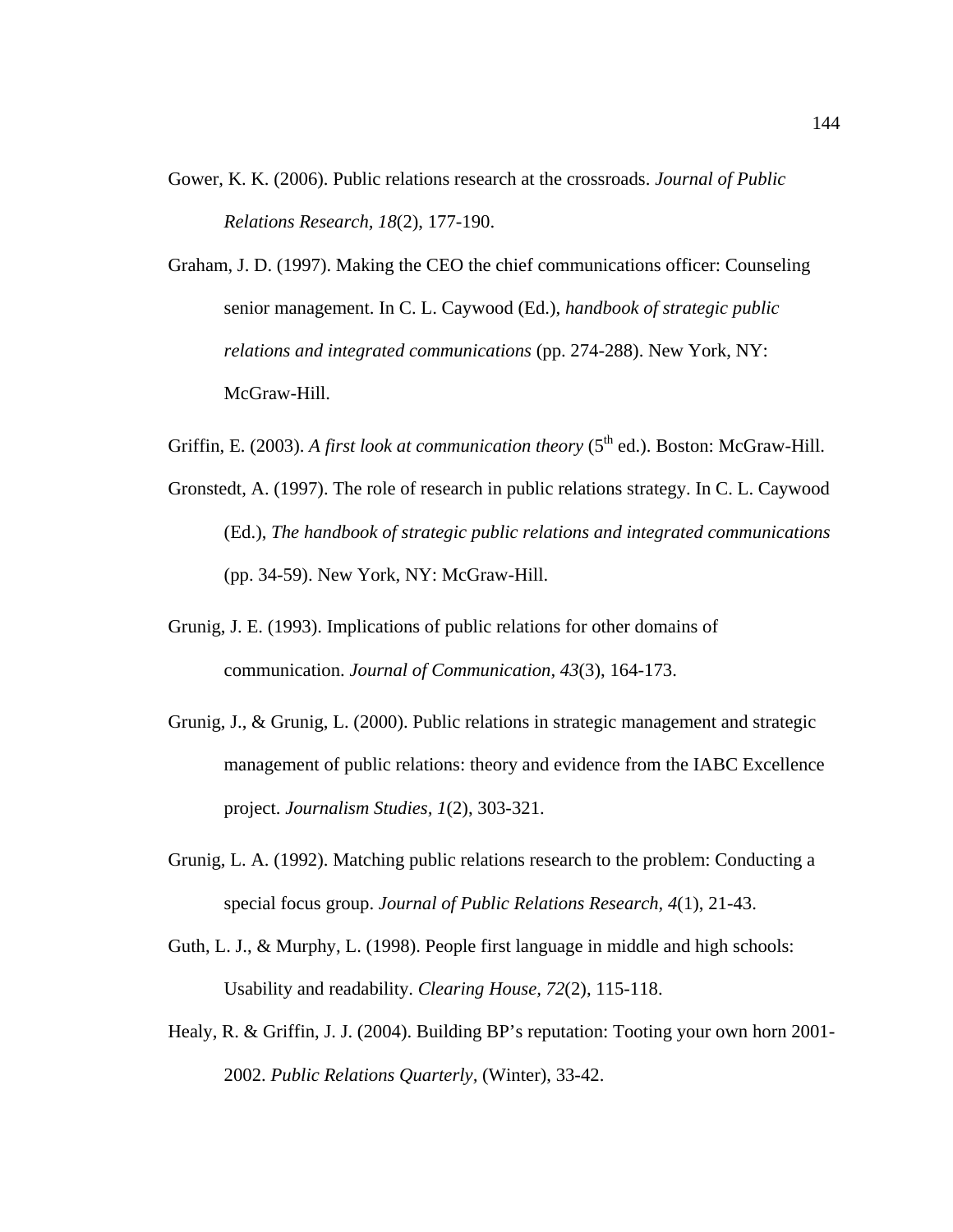Heath, R. L. (2001). *Handbook of public relations.* Thousand Oaks, CA: Sage.

- Heber, R. (1959). A manual on terminology and classification of mental retardation [Monograph]. *American Journal of Mental Deficiency, 64*(2).
- Holtzhausen, D. R. (2000). Postmodern values in public relations. *Journal of Public Relations Research, 12*(1), 93-114.
- Holtzhausen, D. R. (2002). Towards a postmodern research agenda for public relations. *Public Relations Review, 28,* 251-264.
- Holtzhausen, D. R. (2007). Activism. In E.L. Toth (Ed.), *The future of excellence in public relations and communication management: Challenges for the next generation* (pp. 357-379). Mawah, NJ: Lawrence Erlbaum Associates.
- Holtzhausen, D. R., & Voto, R. (2002). Resistance from the margins: The postmodern public relations practitioner as organizational activist. *Journal of Public Relations Research, 14*(1), 57-84.
- Hyland, K. (1999).Exploring corporate rhetoric: Metadiscourse in the CEO's letter . *The Journal of Business Communication, 35*(2), 224-225.
- IABC: Code of Ethics for Professional Communicators. (n.d.). Retrieved August 12, 2007 from http://www.iabc.com/about/code.htm
- Ihlen, Ø. (2005). The power of social capital: Adapting Bourdieu to the study of public relations. *Public Relations Review, 31,* 492-496.
- Intergovernmental Panel on Climate Change. (n.d.). Fact Sheet. Retrieved February 10, 2008 from the World Wide Web: http://www.ipcc.ch/press/ar4-factsheet1.htm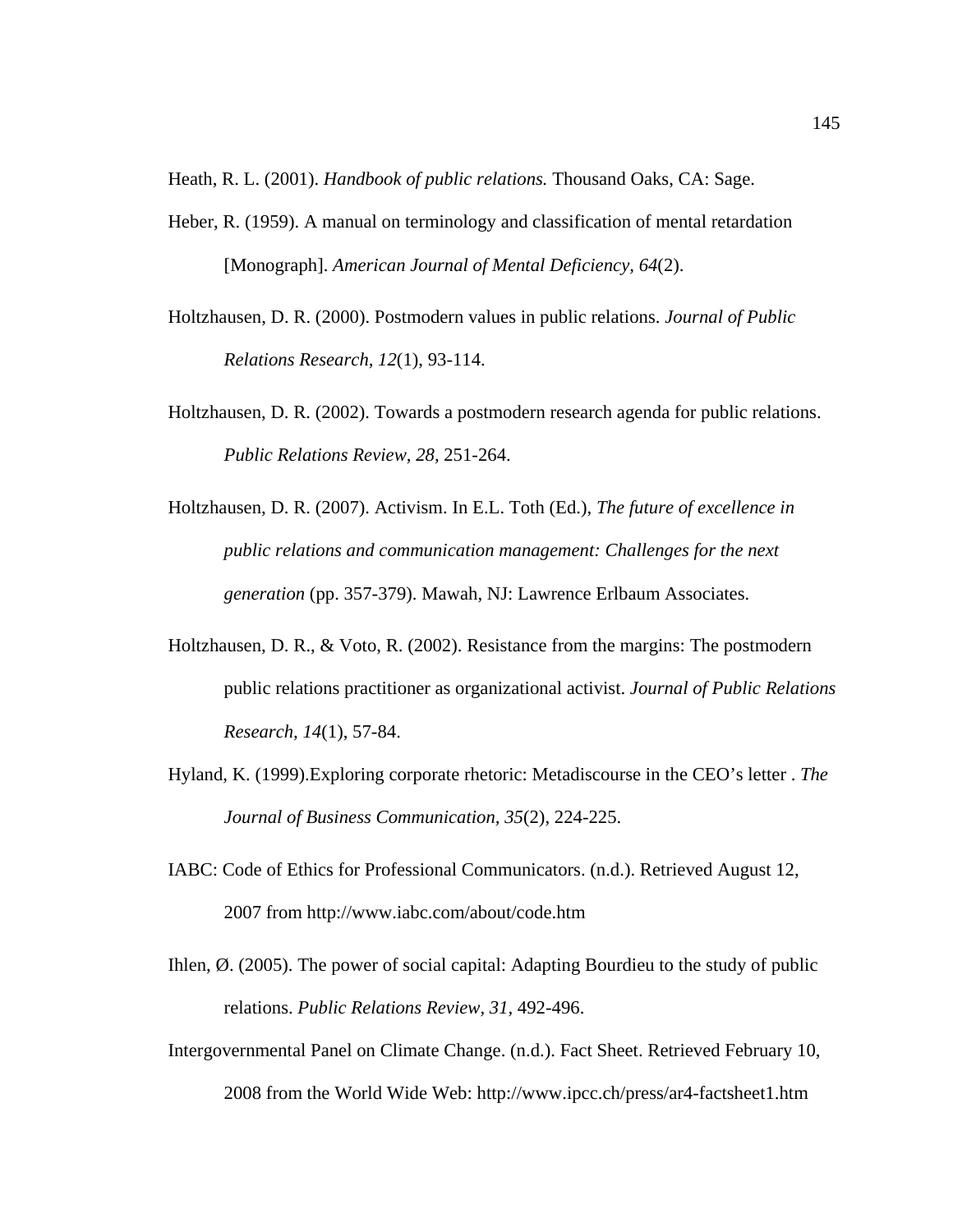- Intergovernmental Panel on Climate Change. (November, 2007). *Fourth Assessment Report: Synthesis Report Summary for Policymakers.* Retrieved February 10, 2008 from the World Wide Web: http://www.ipcc.ch/ipccreports/ar4-syr.htm
- Jaye, J. R. (1996). Nonprofit vs. corporate PR. *Communication and Mass Media Complete, 13*(1) 31-33.
- Jerome, A. M., Moffitt, M. A., & Knudsen, J. W. (2007). Understanding how Martha Stewart harmed her image through a "micropolitics" of power. In J. L. Courtright & P. M. Smudde (Eds.), *Power and public relations* (pp.85-105). Cresskill, NJ: Hampton Press.
- Kahn, P. H. & Lourençais, O. (1999). Reinstating modernity in social science research or—The status of Bullwinkle in a post-postmodern era. *Human Development, 42,*  92-108.
- Kelly, K. S. (1994). Fund-raising encroachment and the potential of public relations departments in the nonprofit sector. *Journal of Public Relations Research, 6*(1) 1- 22.
- Kuhn, T. S. (1996). *The structure of scientific revolutions* (3<sup>rd</sup> ed.). Chicago: University of Chicago Press.
- L'Etang, J. (2006). Public relations and rhetoric. In E.L. Toth (Ed.), *The future of excellence in public relations and communication management: Challenges for the next generation* (pp. 359-371). Mawah, NJ: Lawrence Erlbaum Associates.
- Larson, S., Lakin, C., Anderson, L., Nohoon, K., Lee, J., & Anderson, D. (2001). Developmental disabilities: Estimates from the 1994/1995 National Health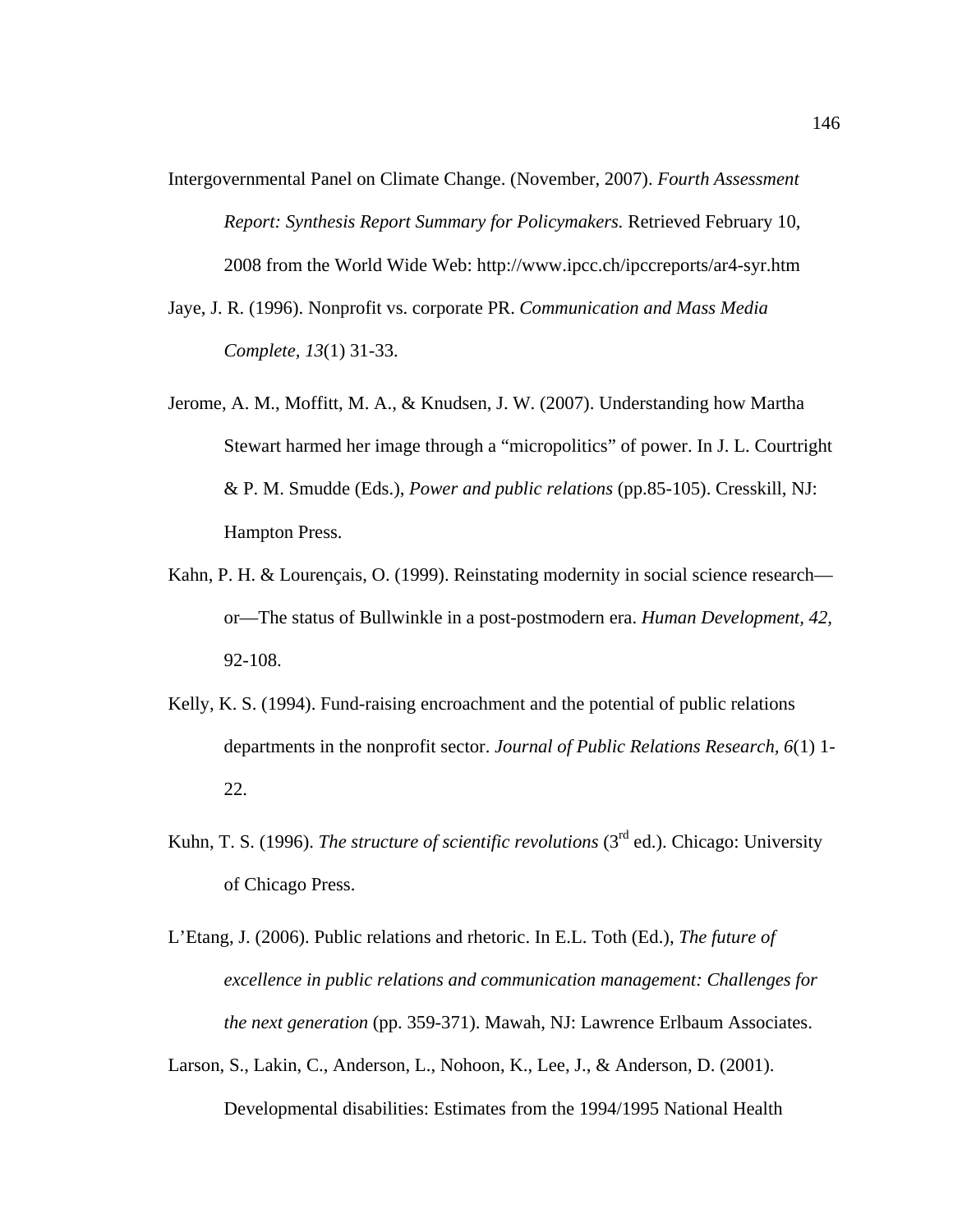Interview Survey Disability Supplements. *American Journal on Mental Retardation, 106*(3), 231-252.

- Leicester, M. (2000). Post-postmodernism and continuing education. *International Journal of Lifelong Education, 19*(1), 73-81.
- Lewiecki-Wilson, C. (2003). Rethinking rhetoric through mental disabilities. *Rhetoric Review, 22*(2), 156-167.
- Likely, F. (2003 October/November). PR/Communication—Key player in strategic management processes. *Strategic Communication Management, 7*(6), 18-23.
- Livesey, S. M. (2001). Eco-identity as discursive struggle: Royal Dutch/Shell, Brent Spar, and Nigeria. *The Journal of Business Communication, 38*(1), 58-91.
- Livesey, S. M. (2002). Global warming wars: Rhetorical and discourse analytic approaches to ExxonMobil's corporate public discourse. *The Journal of Business Communication, 39*(1), 117-148.
- Lyotard, J.-F. (1988). The differend: Phrases in dispute. *Theory and history of literature*  (Vol. 36). Minneapolis: University of Minnesota Press.
- MacDonald, J. D. & MacIntyre, P. D. (1999). A rose is a rose: Effects of label change, education and sex on attitudes toward mental disabilities. *Journal on Developmental Disabilities, 6*(2), 15-31.
- Martin, R. (1996). Self-advocacy and the international league. In G. Dybwad & H. Bersani (Eds.), *New voices: Self-advocacy by people with disabilities.* Cambridge, Mass.: Brookline Books, pp 63-65.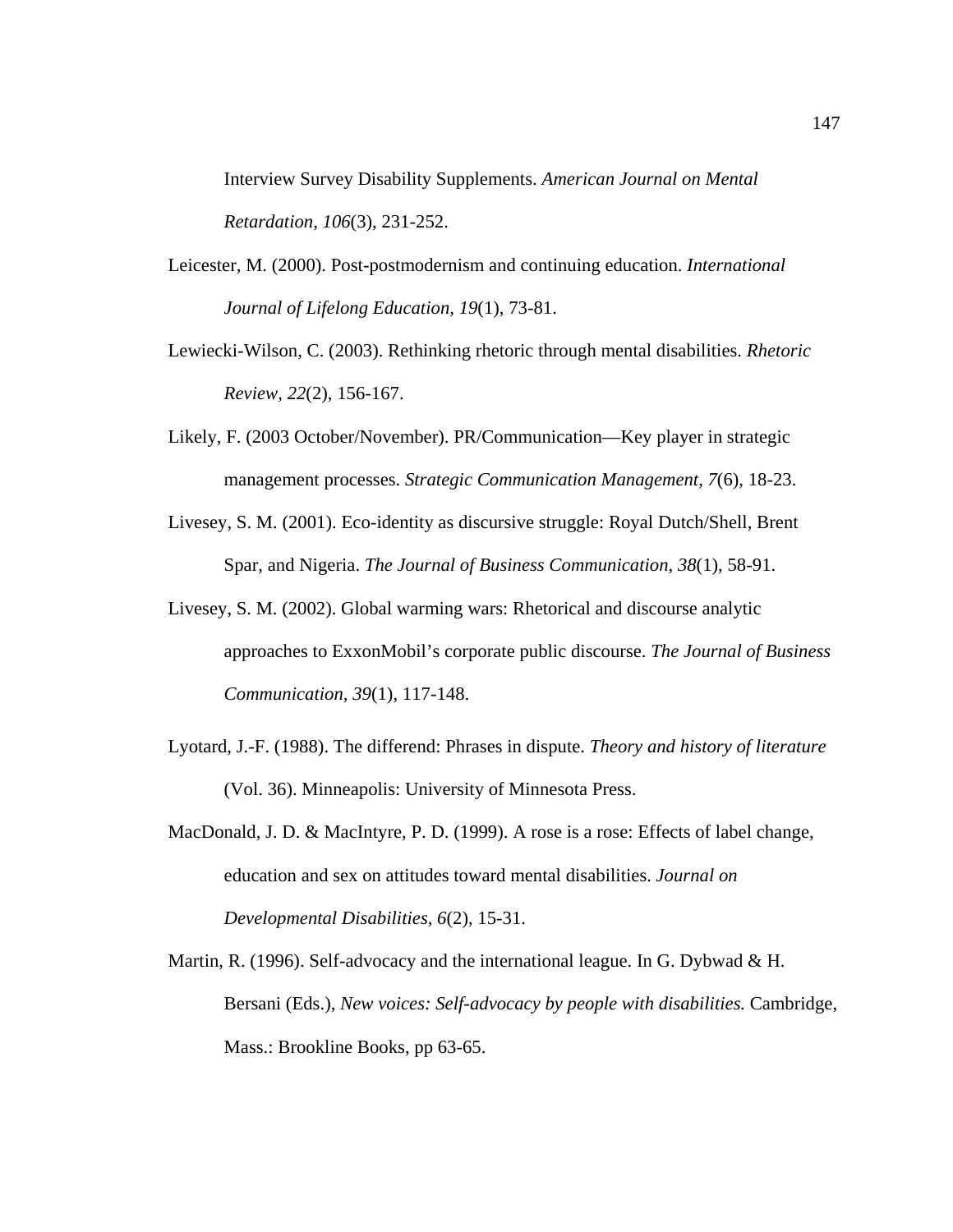- McKie, D. (2001). Updating public relations: "New science," research paradigms, and uneven developments. In R. L. Heath (Ed.), *Handbook of public relations* (pp. 75- 91). Thousand Oaks, CA: Sage.
- McPherson, D. (1993). Twelve tips to stretch your nonprofit media relations dollar. *Public Relations Quarterly, 38*(3), 41-42.
- Mickey, T. J. (1997). A postmodern view of public relations: Sign and reality. *Public Relations Review, 23,* 271-284.
- Minnesota Governor's Council on Developmental Disabilities (MGCDD) (1998). Parallels in Time [Computer Software]. St. Paul, MN: MN Dept. of Administration.
- Mokhiber, R. & Weissman, R. (2005). The 10 worst corporations of 2005. *Multinational Monitor,* November/December, 10-24).
- O'Connor, A. (2007). A resource capital analysis of Phillip Morris' values advocacy campaign. In J. L. Courtright & P. M. Smudde (Eds.), *Power and public relations*  (pp.61-83). Cresskill, NJ: Hampton Press.
- Parmenter, T.R. (2001). The contribution of science in facilitating the inclusion of people with intellectual disability into the community. *Journal of Intellectual Disability Research, 45*(3), 183-193.
- Parsons, P. J. (2004). *Ethics in public relations: A guide to best practice.* Sterling, VA: Kogan Page.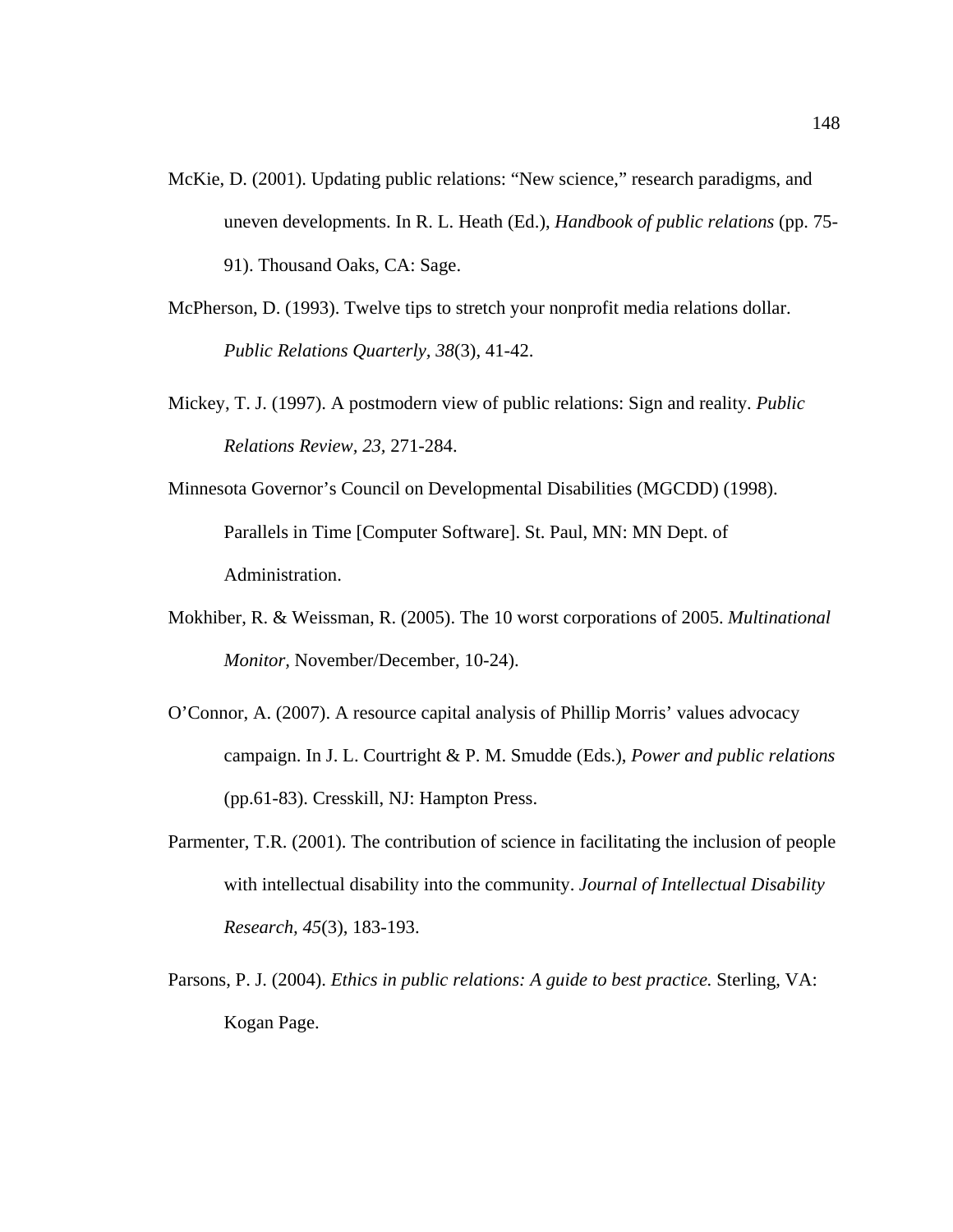- Pearce, W. B. (1998). "Do no harm" or "make it better"? Some implications of transcending the false dichotomy between theory and practice. In J. S. Trent (Ed.), *Communication: Views from the helm for the 21<sup>st</sup> Century (pp. 325-331). Boston:* Allyn and Bacon.
- Pieczka, M. (2006). Paradigms, systems theory, and public relations. In E.L. Toth (Ed.), *The future of excellence in public relations and communication management: Challenges for the next generation* (pp. 333-357). Mawah, NJ: Lawrence Erlbaum Associates.
- Potok, A. (2002). *A matter of dignity: Changing the world of the disabled.* New York: Bantam Books.
- Prouty, R., Coucouvanis, K, & Lakin, K. C. (2005). Fiscal year 2004 institution populations, movement and expenditures by states with national comparisons to earlier years. *Mental Retardation 43*(2), 149-151.
- Public Relations Society of America Member Code of Ethics. (2000). Retrieved August 12, 2007 from http://www.prsa.org/aboutUs/ethics/index.html
- Putnam, L. L. (1998). Metaphors of communication and organization. In J. S. Trent (Ed.), *Communication: Views from the helm for the 21<sup>st</sup> Century (pp. 145-152). Boston:* Allyn and Bacon.
- Salamon, L.M. (1994). The nonprofit sector and the evolution of the American welfare state. In R.D. Herman and Associates (eds.). *The Josef-Bass Handbook of Nonprofit Leadership and Management*, pp. 83-116. San Francisco: Jossey-Bass.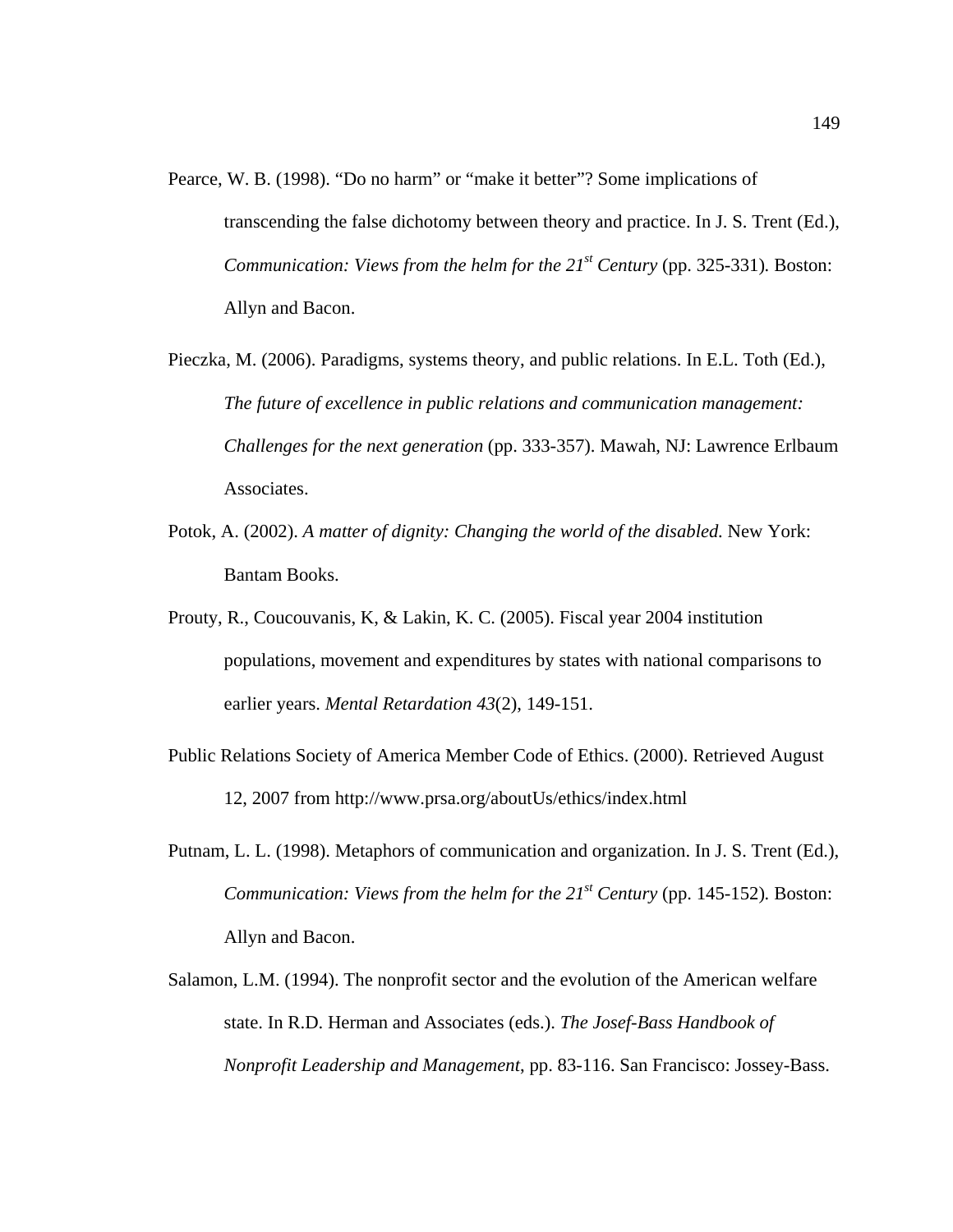- Sawhill, J. & Williamson, D. (2001). Measuring what matters in nonprofits. *The McKinsey Quarterly, 2*, 96-107.
- Schoenberger-Orgad, M. S., & McKie, D. (2005). Sustaining edges: CSR, postmodern play and SMEs. *Public Relations Review, 31,* 578-583.
- Self-Advocates Becoming Empowered (SABE) (2005). A message from SABE to the Alliance. Washington, DC: Author.
- Shaffer, J. (1997 May). Reinventing communication: A road to improving organizational performance. *Internal Communication Focus,* 2-7.
- Simmons, I. G. (2001). *An environmental history of Great Britain: From 10,000 years ago to the present.* Edinburgh, UK: Edinburgh University Press.
- Simpson, M. K. (1998). The roots of normalization: A reappraisal. *Journal of Intellectual Disability Research, 42*(1), 1-7.
- Smith, J. D. (2003). Abandoning the myth of mental retardation. *Education and Training in Developmental Disabilities, 38*(4), 358-361.
- Smith, R. D. (2004). *Strategic planning for public relations.* Mawah, NJ: Lawrence Erlbaum.
- Smudde, P. (2001). Issue or crisis: A rose by any other name… *Public Relations*  Quarterly, 46, 34-36.
- Smudde, P. M. (2000). The rhetorical and organizational nature of public relations: The case of General Motors' C/K pickups. (Doctoral dissertation, Wayne State University, 2000). *Dissertation Abstracts International, 61,* 3982.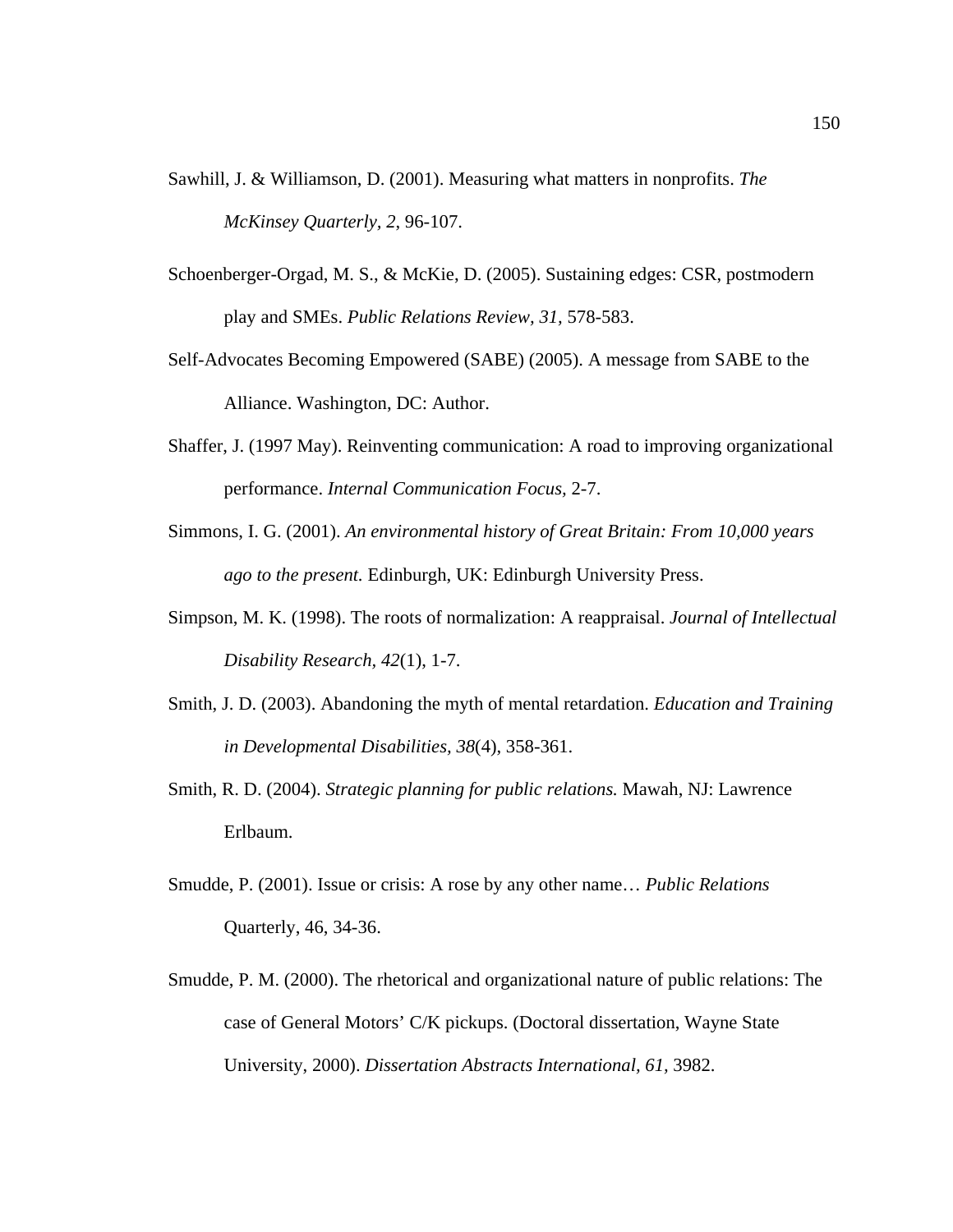- Smudde, P. M. (2004a). Concerning the epistemology and ontology of public relations literature. *The Review of Communication, 4*(Nos. 3-4) 163-175.
- Smudde, P. M. (2004b). Implications on the practice and study of Kenneth Burke's idea of a "public relations counsel with a heart." *Communication Quarterly, 52*(4) 420- 432.
- Smudde, P. M. (2007a). Public relations' power as based on knowledge, discourse and ethics. In J. L. Courtright & P. M. Smudde (Eds.), *Power and public relations*  (pp.207-237). Cresskill, NJ: Hampton Press.
- Smudde, P. M., & Courtright, J. L. (2007). Problems as opportunities—The power and promise of public relations. In J. L. Courtright & P. M. Smudde (Eds.), *Power and public relations* (pp.267-273). Cresskill, NJ: Hampton Press.
- Solman, G. (2008, January 17). BP: Coloring Public Opinion? *Adweek*, Retrieved January 29, 2008, from http://www.adweek.com/aw/national/article\_display.jsp?vnu\_content\_id=100369 5963
- Stewart, J. (1991). A postmodern look at traditional communication postulates. *Western Journal of Speech Communication, 55,* 354-379.
- Ströh, U. (2007). An alternative postmodern approach to corporate communication strategy. In E.L. Toth (Ed.), *The future of excellence in public relations and communication management: Challenges for the next generation (pp. 199-220).* Mawah, NJ: Lawrence Erlbaum Associates.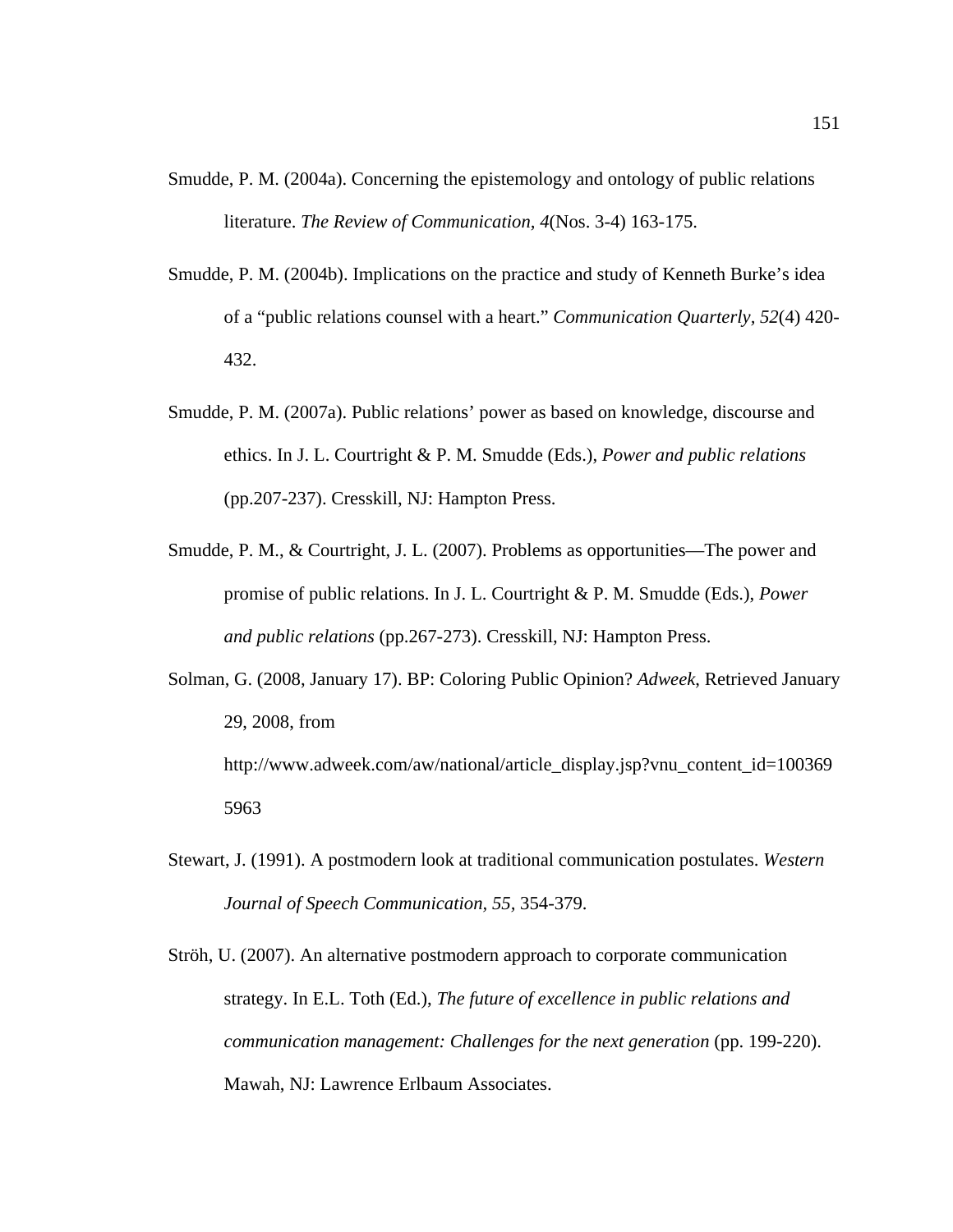Thomas, D. E. (1997). Deconstruction and rationality: A response to Rowland, or Postmodernism 101. *Philosophy and Rhetoric, 30*(1), 70-81.

Trent, J. (1995). Suffering fools. *The Sciences, July/Aug. 1995,* 18-22.

- Tyler, L. (2005). Towards a postmodern understanding of crisis communication. *Public Relations Review, 31, 566-571.*
- Unterman, I., & Davis, R. H. (1984). *Strategic management of not-for-profit organizations.* New York: Praeger.
- Venkatesh, A. (1999). Postmodernism perspectives for macromarketing: An inquiry into the global information and sign economy. *Journal of Macromarketing, 19*(2), 153-169.
- Weaver, C. K., Motion, J., & Roper, J. (2006). From propaganda to discourse (and back again): Truth, power and the public interest, and public relations. In J. L'Etang  $\&$ M. Pieczka (Eds.), *Public relations: Critical debates and contemporary practice* (pp. 7-21). Mawah, NJ: Lawrence Erlbaum Associates.
- Wehmeyer, M. (2003). Defining mental retardation and ensuring access to the general curriculum. *Education and training in developmental disabilities, 38* (3), 271-282.
- White, R. & Hanson, D., (2000). Rationality and rhetoric in the corporate world: The corporate annual report as an Aristotelian genre. *Prometheus, 18*(3), 303-317.
- Wilson, J. C. (2003). Evolving metaphors of disease in postgenomic science: Stigmatizing disability. *Rhetoric Review, 22*(2), 197-203.
- Wolfensberger, W. (1983). Social role valorization: A proposed new term for the principle of normalization. *Mental Retardation, 21*, 234-239.